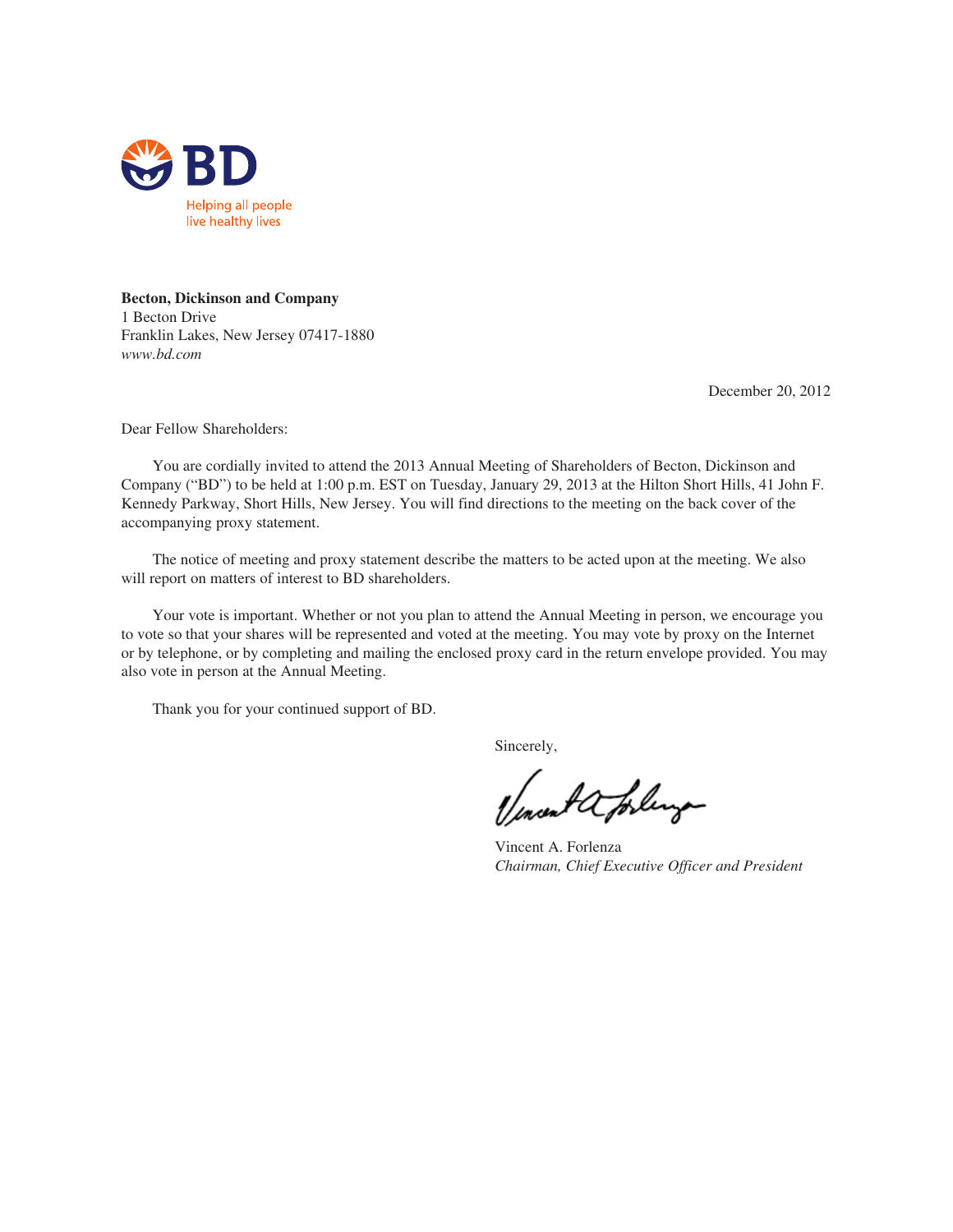# **NOTICE OF ANNUAL MEETING OF SHAREHOLDERS**

# **Becton, Dickinson and Company 1 Becton Drive Franklin Lakes, New Jersey 07417-1880**

December 20, 2012

The 2013 Annual Meeting of Shareholders of Becton, Dickinson and Company ("BD") will be held as follows:

|       | DATE: Tuesday, January 29, 2013                                                                                    |
|-------|--------------------------------------------------------------------------------------------------------------------|
| TIME: | $1:00$ p.m. EST                                                                                                    |
|       | LOCATION: Hilton Short Hills                                                                                       |
|       | 41 John F. Kennedy Parkway                                                                                         |
|       | Short Hills, New Jersey                                                                                            |
|       | PURPOSE: To consider and act upon the following proposals:                                                         |
|       | 1. The election as directors of the fifteen nominees named in the attached proxy statement for a<br>one-year term; |
|       | 2. The ratification of the selection of the independent registered public accounting firm;                         |
|       | 3. An advisory vote to approve named executive officer compensation;                                               |
|       | 4. Approval of an amendment to BD's Restated Certificate of Incorporation;                                         |
|       | 5. Approval of amendments to the 2004 Employee and Director Equity-Based Compensation<br>Plan; and                 |
|       | 6. Such other business as may properly come before the meeting.                                                    |
|       |                                                                                                                    |

Shares represented by properly executed proxies will be voted in accordance with the instructions specified therein. Shares represented by properly executed proxies that do not provide specific voting instructions will be voted in accordance with the recommendations of the Board of Directors set forth in this proxy statement.

**Important Notice Regarding the Availability of Proxy Materials for the 2013 Annual Meeting of Shareholders to be held on January 29, 2013. BD's proxy statement and 2012 Annual Report, which includes BD's consolidated financial statements, are available at** *www.bd.com/investors/.*

Shareholders of record at the close of business on December 7, 2012 will be entitled to attend and vote at the meeting.

By order of the Board of Directors,

GARY DEFAZIO *Vice President and Corporate Secretary*

**It is important that your shares be represented and voted, whether or not you plan to attend the meeting. YOU CAN VOTE BY PROXY OR SUBMIT VOTING INSTRUCTIONS IN ONE OF THREE WAYS:**

**1. VIA THE INTERNET: Visit the website noted on your proxy/voting instruction card.**

**2. BY TELEPHONE: Use the toll-free telephone number noted on your proxy/voting instruction card.**

**3. BY MAIL: Promptly return your signed and dated proxy/voting instruction card in the enclosed envelope.**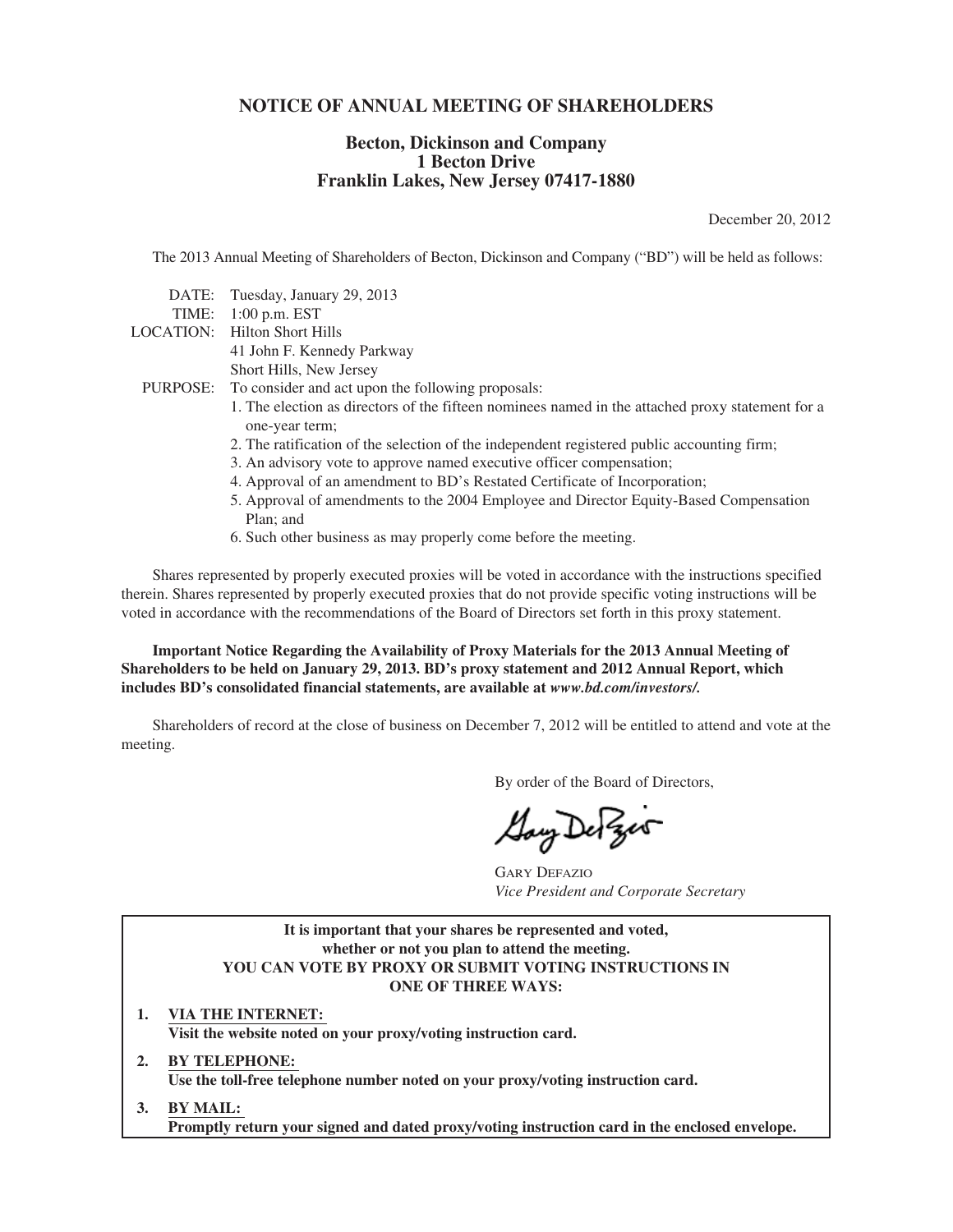# **Table of Contents**

|                                                                                                                                                                                                                                | 1                 |
|--------------------------------------------------------------------------------------------------------------------------------------------------------------------------------------------------------------------------------|-------------------|
| Proxy Solicitation (a) resources and the control of the control of the control of the control of the control of the control of the control of the control of the control of the control of the control of the control of the c | 1                 |
| Shareholders Entitled to Vote; Attendance at the Meeting                                                                                                                                                                       | 1                 |
|                                                                                                                                                                                                                                | 1                 |
|                                                                                                                                                                                                                                | $\overline{2}$    |
|                                                                                                                                                                                                                                | $\overline{2}$    |
|                                                                                                                                                                                                                                | $\overline{3}$    |
|                                                                                                                                                                                                                                | $\overline{3}$    |
| Securities Owned by Certain Beneficial Owners                                                                                                                                                                                  | $\overline{3}$    |
|                                                                                                                                                                                                                                | $\overline{3}$    |
| Section 16(a) Beneficial Ownership Reporting Compliance                                                                                                                                                                        | $\overline{4}$    |
|                                                                                                                                                                                                                                | 5                 |
|                                                                                                                                                                                                                                | 5                 |
|                                                                                                                                                                                                                                | 10                |
|                                                                                                                                                                                                                                | 10                |
|                                                                                                                                                                                                                                | 10                |
| Board, Committee and Annual Meeting Attendance                                                                                                                                                                                 | 13                |
|                                                                                                                                                                                                                                | 14                |
|                                                                                                                                                                                                                                | 16                |
|                                                                                                                                                                                                                                | 17                |
|                                                                                                                                                                                                                                | 17                |
|                                                                                                                                                                                                                                | 17                |
|                                                                                                                                                                                                                                | 18                |
|                                                                                                                                                                                                                                | 18                |
|                                                                                                                                                                                                                                | 19                |
| Director Independence; Policy Regarding Related Person Transactions                                                                                                                                                            | 21                |
|                                                                                                                                                                                                                                | 22                |
| REPORT OF THE COMPENSATION AND BENEFITS COMMITTEE                                                                                                                                                                              | 23                |
|                                                                                                                                                                                                                                | 25                |
| COMPENSATION OF NAMED EXECUTIVE OFFICERS                                                                                                                                                                                       | 39                |
|                                                                                                                                                                                                                                | 39                |
|                                                                                                                                                                                                                                | 41                |
|                                                                                                                                                                                                                                | 43                |
|                                                                                                                                                                                                                                | 45                |
|                                                                                                                                                                                                                                | 45                |
| Other Compensation (a) and the compensation (b) and the compensation (b) and the compensation (b) and the competition of the competition of the competition of the competition of the competition of the competition of the co | 49                |
| Payments Upon Termination of Employment or Change of Control<br>PROPOSAL 2. RATIFICATION OF SELECTION OF INDEPENDENT REGISTERED PUBLIC                                                                                         |                   |
|                                                                                                                                                                                                                                | 53                |
|                                                                                                                                                                                                                                |                   |
| PROPOSAL 3. ADVISORY VOTE TO APPROVE NAMED EXECUTIVE OFFICER                                                                                                                                                                   | 54                |
|                                                                                                                                                                                                                                |                   |
|                                                                                                                                                                                                                                | 55                |
| PROPOSAL 4. AMENDMENT TO BD'S RESTATED CERTIFICATE OF                                                                                                                                                                          |                   |
|                                                                                                                                                                                                                                | 55                |
| PROPOSAL 5. AMENDMENTS TO THE 2004 EMPLOYEE AND DIRECTOR EQUITY-                                                                                                                                                               |                   |
|                                                                                                                                                                                                                                | 56                |
|                                                                                                                                                                                                                                | 61                |
| SHAREHOLDER PROPOSALS OR DIRECTOR NOMINATIONS FOR 2014 ANNUAL                                                                                                                                                                  |                   |
|                                                                                                                                                                                                                                | 62                |
|                                                                                                                                                                                                                                | <b>Back Cover</b> |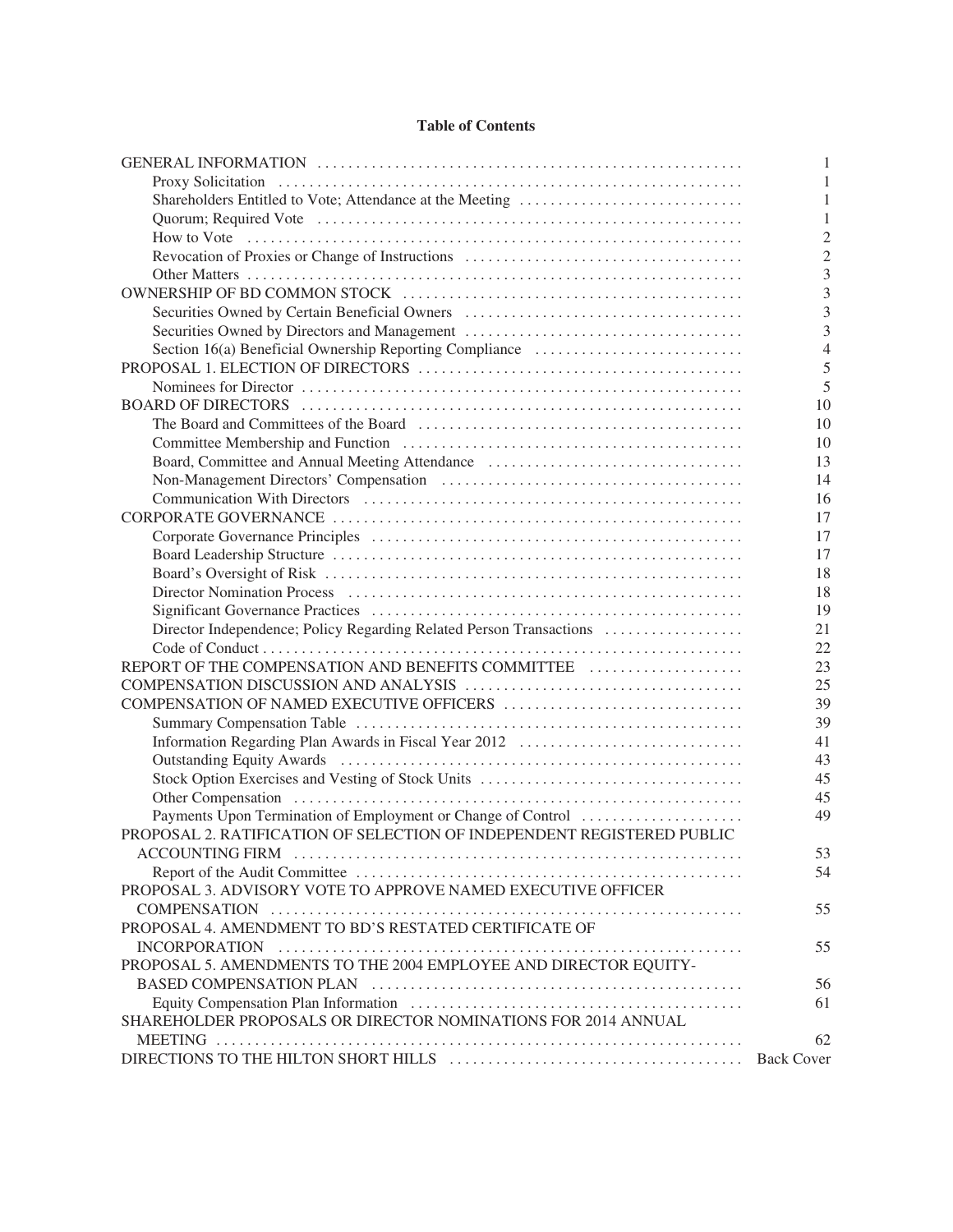# **PROXY STATEMENT**

# **2013 ANNUAL MEETING OF SHAREHOLDERS Tuesday, January 29, 2013**

# **BECTON, DICKINSON AND COMPANY 1 Becton Drive Franklin Lakes, New Jersey 07417-1880**

## **GENERAL INFORMATION**

# **Proxy Solicitation**

These proxy materials are being mailed or otherwise sent to shareholders of Becton, Dickinson and Company ("BD") on or about December 20, 2012 in connection with the solicitation of proxies by the Board of Directors for BD's 2013 Annual Meeting of Shareholders to be held at 1:00 p.m. EST on Tuesday, January 29, 2013 at the Hilton Short Hills, 41 John F. Kennedy Parkway, Short Hills, New Jersey. **Important Notice Regarding the Availability of Proxy Materials for the 2013 Annual Meeting of Shareholders to be held on January 29, 2013. This proxy statement and BD's 2012 Annual Report to Shareholders are also available at** *www.bd.com/investors/.*

Directors, officers and other BD associates also may solicit proxies by telephone or otherwise. Brokers and other nominees will be requested to solicit proxies or authorizations from beneficial owners and will be reimbursed for their reasonable expenses. BD has retained MacKenzie Partners, Inc. to assist in soliciting proxies for a fee not to exceed \$25,000 plus expenses. The cost of soliciting proxies will be borne by BD.

#### **Shareholders Entitled to Vote; Attendance at the Meeting**

Shareholders of record at the close of business on December 7, 2012 are entitled to notice of, and to vote at, the meeting. As of such date, there were 195,850,121 shares of BD common stock outstanding, each entitled to one vote.

If your shares are held in the name of a bank, broker or other nominee (also known as shares held in "street name") and you wish to attend the meeting, you must present proof of ownership as of the record date, such as a bank or brokerage account statement, to be admitted. BD also may request appropriate identification as a condition of admission.

### **Quorum; Required Vote**

The holders of a majority of the shares entitled to vote at the meeting must be present in person or represented by proxy to constitute a quorum. Directors are elected by a majority of the votes cast at the meeting (Proposal 1). This means that a director nominee will be elected to the Board only if the number of votes cast for the nominee exceeds the number of votes cast against that nominee.

Approval of Proposals 2, 3 and 5 requires the affirmative vote of a majority of the votes cast at the meeting. Approval of Proposal 4 requires the affirmative vote of two-thirds of the votes cast at the meeting. Under New Jersey law, abstentions and shares that brokers do not have the authority to vote in the absence of timely instructions from the beneficial owners will not be counted as votes cast, and, accordingly, will have no effect on the outcome of the vote for any of the Proposals. Proposal 2 is a "discretionary item", and New York Stock Exchange ("NYSE") member brokers that do not receive instructions on how to vote from beneficial owners may cast those votes in their discretion.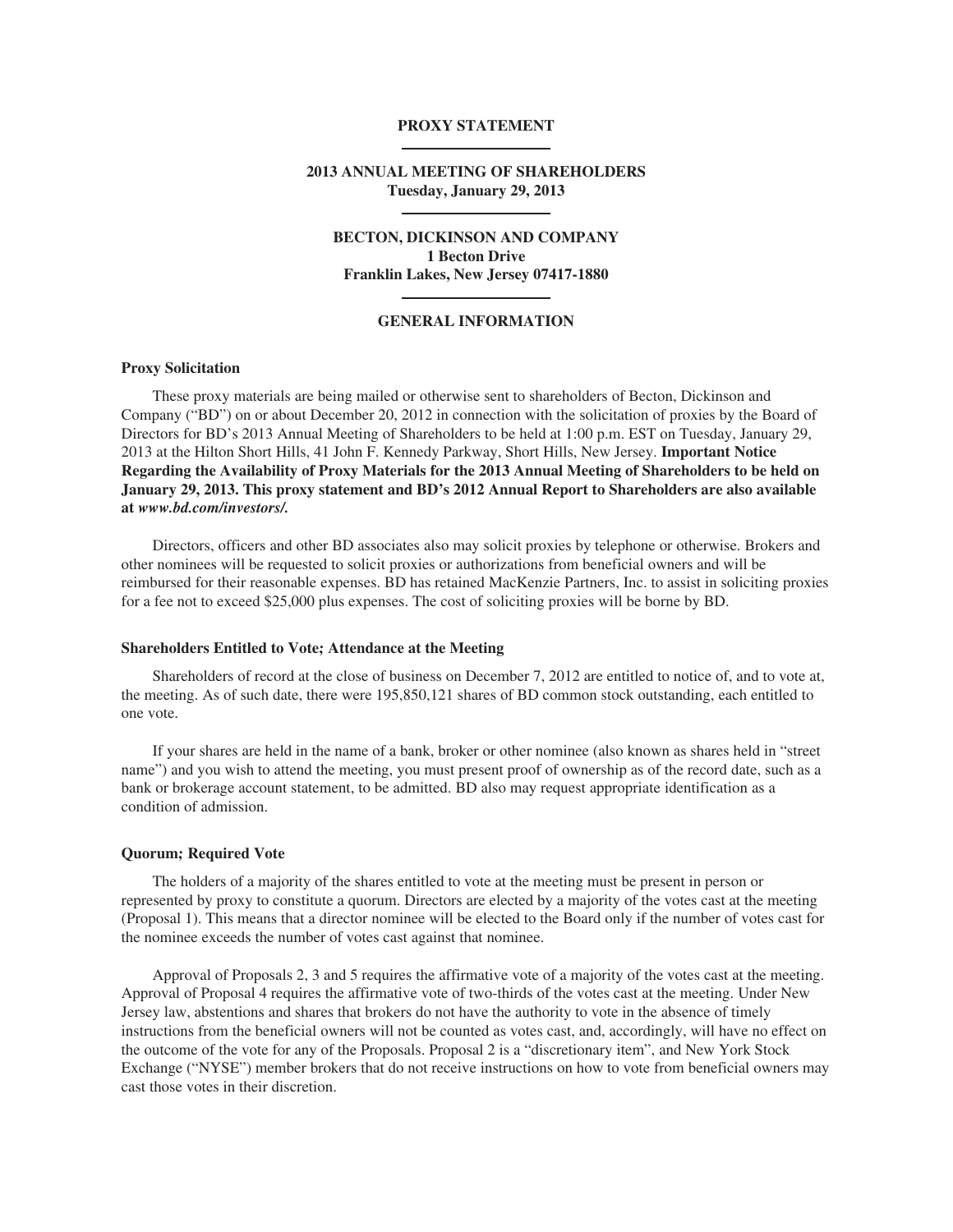## **How to Vote**

Shareholders of record may cast their votes at the meeting. In addition, shareholders of record may cast their votes by proxy, and participants in the BD plans described below may submit their voting instructions, by:

(1) using the Internet and voting at the website listed on the enclosed proxy/voting instruction card (the "proxy card");

(2) using the toll-free telephone number listed on the proxy card; or

(3) signing, completing and returning the proxy card in the enclosed postage-paid envelope.

Votes cast through the Internet and telephone votes are authenticated by use of a personal identification number. This procedure allows shareholders to appoint a proxy, and the various plan participants to provide voting instructions, and to confirm that their actions have been properly recorded. Specific instructions to be followed are set forth on the proxy card. If you vote through the Internet or by telephone, you do not need to return your proxy card. **In order to be timely processed, voting instructions submitted by participants in BD's Global Share Investment Program ("GSIP") must be received by 12:00 p.m. EST on January 23, 2013, and voting instructions submitted by participants in all other BD plans must be received by 12:00 p.m. EST on January 25, 2013. All proxies submitted by record holders through the Internet or by telephone must be received by 11:00 a.m. EST on January 29, 2013.**

If you are the beneficial owner of shares held in "street name," you have the right to direct your bank, broker or other nominee on how to vote your shares by using the voting instruction form provided to you by them, or by following their instructions for voting through the Internet or by telephone. In the alternative, you may vote in person at the meeting if you obtain a valid proxy from your bank, broker or other nominee and present it at the meeting.

Shares represented by properly executed proxies will be voted in accordance with the instructions specified therein. Shares represented by properly executed proxies that do not specify voting instructions will be voted in accordance with the recommendations of the Board of Directors set forth in this proxy statement.

# *Savings Incentive Plan ("SIP")*

Participants in SIP, BD's 401(k) plan, may instruct the SIP trustee how to vote all shares of BD common stock allocated to their SIP accounts. The SIP trustee will vote the SIP shares for which it does not receive instructions in the same proportion as the SIP shares for which it does receive instructions.

#### *Participants in Other Plans*

Participants in BD's Deferred Compensation and Retirement Benefit Restoration Plan ("DCP"), the 1996 Directors' Deferral Plan ("DDP"), and GSIP (if so provided under the terms of the local country GSIP plan) may provide voting instructions for all shares of BD common stock allocated to their plan accounts. The trustees of these plans will vote the plan shares for which they do not receive instructions in the same proportion as the plan shares for which they do receive instructions.

Proxies representing shares of BD common stock held of record also will serve as proxies for shares held under the Direct Stock Purchase Plan sponsored and administered by Computershare Trust Company, N.A. and any shares of BD common stock allocated to participants' accounts under the plans mentioned above, if the registrations are the same. Separate mailings will be made for shares not held under the same registrations.

## **Revocation of Proxies or Change of Instructions**

A proxy given by a shareholder of record may be revoked at any time before it is voted by sending written notice of revocation to the Corporate Secretary of BD at the address set forth above or delivering such notice at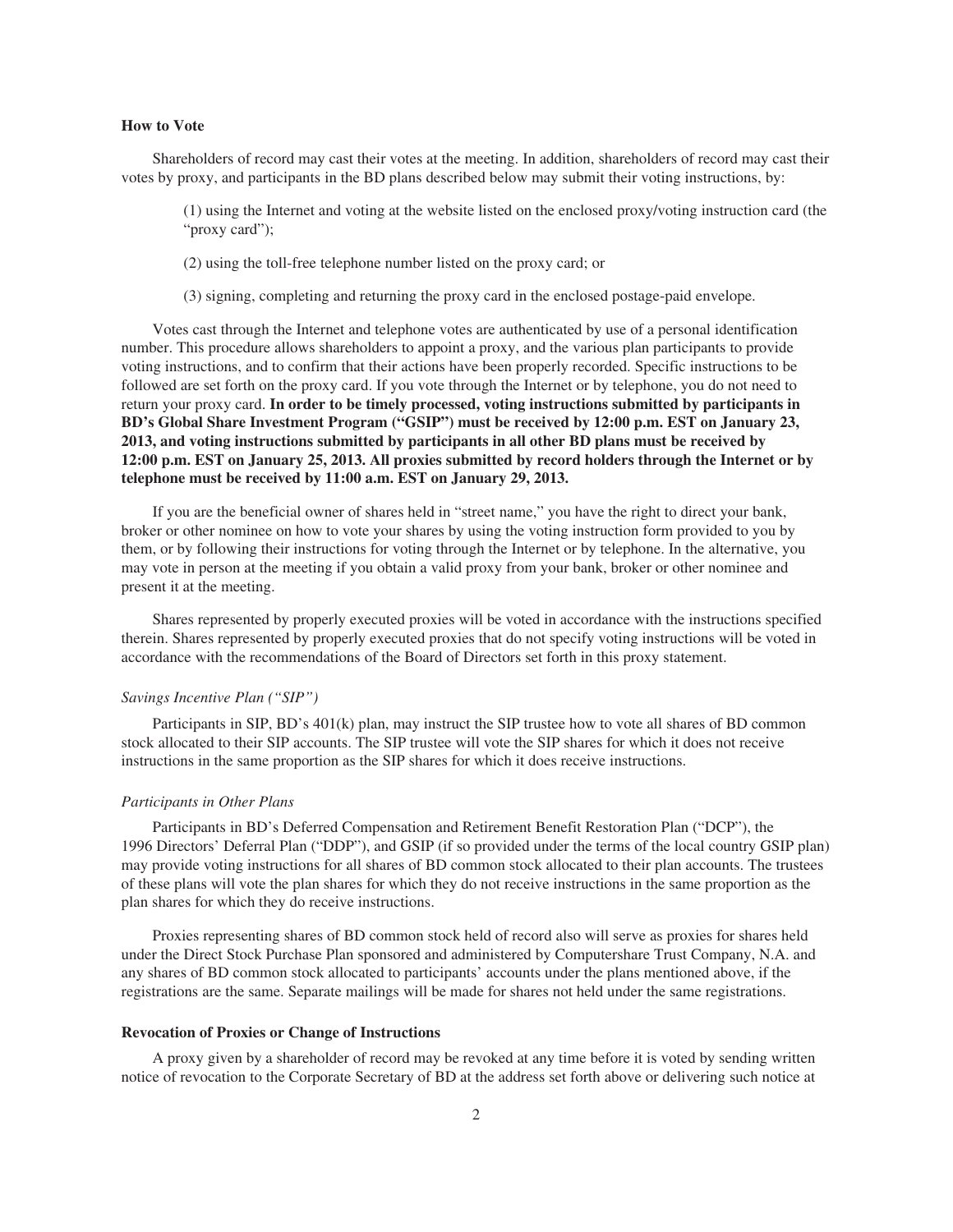the meeting, by delivering a proxy (by one of the methods described above under the heading "How to Vote") bearing a later date, or by voting in person at the meeting. Participants in the plans described above may change their voting instructions by delivering new voting instructions by one of the methods described above under the heading "How to Vote."

If you are the beneficial owner of shares held in "street name," you may submit new voting instructions in the manner provided by your bank, broker or other nominee, or you may vote in person at the meeting in the manner described above under the heading "How to Vote."

### **Other Matters**

The Board of Directors is not aware of any matters to be presented at the meeting other than those set forth in the accompanying notice. If any other matters properly come before the meeting, the persons named in the proxy card will vote on such matters in accordance with their best judgment.

# **OWNERSHIP OF BD COMMON STOCK**

## **Securities Owned by Certain Beneficial Owners**

The following table sets forth as of September 30, 2012, information concerning those persons known to BD to be the beneficial owner of more than 5% of BD's outstanding common stock. This information is as reported by such persons in their filings with the Securities and Exchange Commission ("SEC").

|                                              |                 | <b>Percent of Class</b> |
|----------------------------------------------|-----------------|-------------------------|
| <b>State Street Corporation</b>              |                 |                         |
| State Street Bank and Trust Company, Trustee |                 |                         |
| <b>State Street Financial Center</b>         |                 |                         |
| <b>One Lincoln Street</b>                    |                 |                         |
|                                              | 13, 108, 193(1) | $6.6\%$                 |
| Vanguard Group, Inc.                         |                 |                         |
| 100 Vanguard Boulevard                       |                 |                         |
|                                              | 10,430,843(2)   | 5.2%                    |

(1) The owner has shared investment power with respect to all of these shares and sole voting power with respect to 12,987,207 shares.

(2) The owner has shared investment power with respect to 345,622 shares, sole investment power with respect to 10,085,221 shares, and sole voting power with respect to 351,639 shares.

#### **Securities Owned by Directors and Management**

The following table sets forth as of December 1, 2012 information concerning the beneficial ownership of BD common stock by (i) each director, (ii) the executive officers named in the Summary Compensation Table on page 39, and (iii) all nominees for director and executive officers as a group (except that the holdings of Mr. Elkins, who resigned from BD effective November 9, 2012, are shown as of that date). In general, "beneficial ownership" includes those shares that a director or executive officer has the sole or shared power to vote or transfer, including shares that may be acquired under outstanding equity compensation awards or otherwise within 60 days.

Except as indicated in the footnotes to the table, each person has the sole power to vote and transfer the shares he or she beneficially owns. None of the shares listed below have been pledged as security.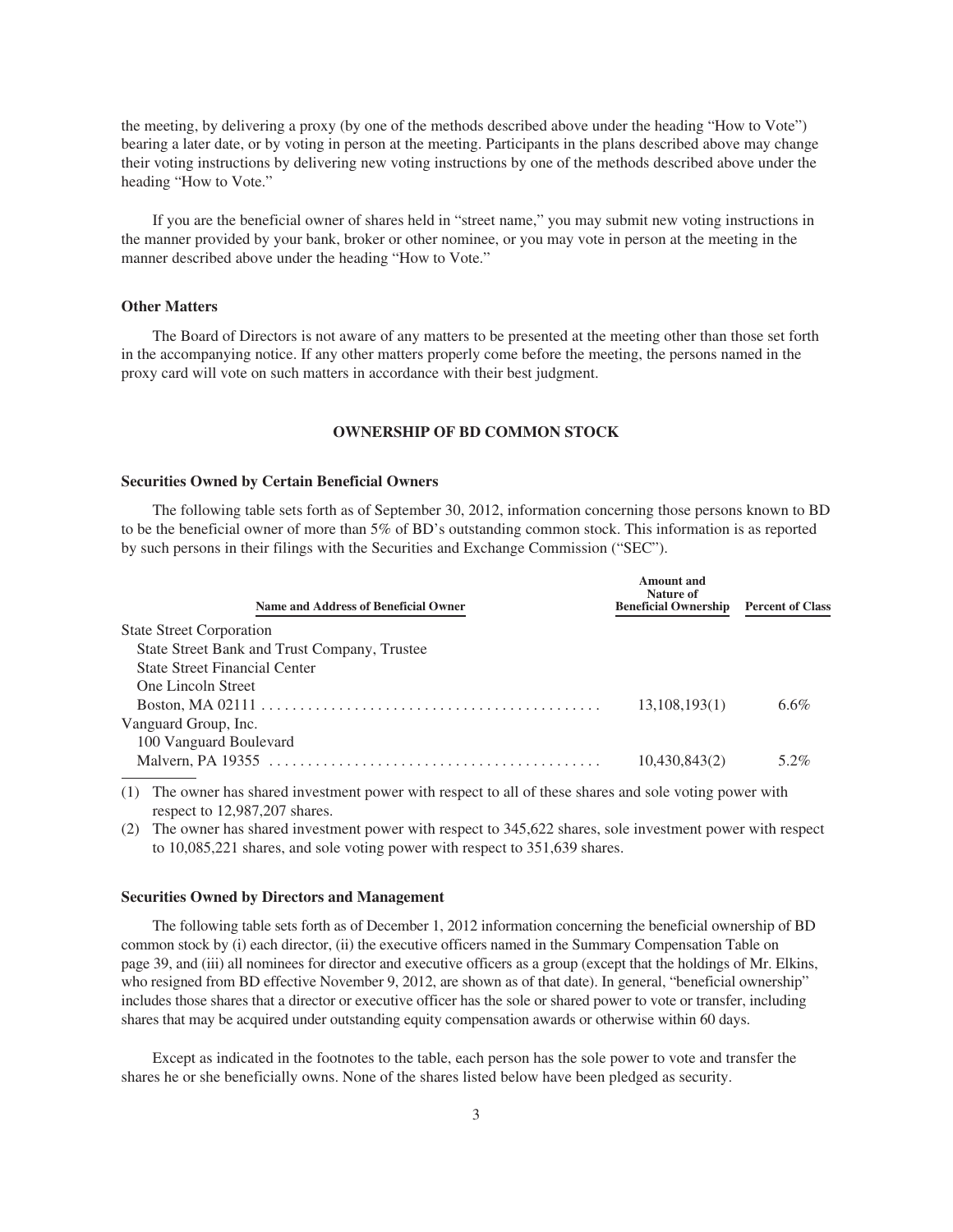|                                                                      | <b>Amount and Nature of Beneficial Ownership</b>        |                                                                      |                                                     |                        |  |
|----------------------------------------------------------------------|---------------------------------------------------------|----------------------------------------------------------------------|-----------------------------------------------------|------------------------|--|
| <b>Name</b>                                                          | <b>Shares Owned</b><br>Directly and<br>Indirectly $(1)$ | <b>Shares That May Be</b><br><b>Acquired Within 60</b><br>Days $(2)$ | <b>Total Shares</b><br><b>Beneficially</b><br>Owned | Percentage<br>of Class |  |
|                                                                      | 6,120                                                   | 17.374                                                               | 23,494                                              | *                      |  |
|                                                                      | 187,207                                                 | 21,037                                                               | 208,244                                             | *                      |  |
|                                                                      | $\Omega$                                                | $\Omega$                                                             | $\theta$                                            | *                      |  |
|                                                                      | 73,116                                                  | 172,649                                                              | 245,765                                             | *                      |  |
|                                                                      | 11,596                                                  | 21,037                                                               | 32,633                                              | *                      |  |
|                                                                      | 120                                                     | 66,398                                                               | 66,518                                              | *                      |  |
| Vincent A. Forlenza $\ldots, \ldots, \ldots, \ldots, \ldots, \ldots$ | 79,199                                                  | 813,662                                                              | 892,861                                             | *                      |  |
| Claire M. Fraser                                                     | $\Omega$                                                | 11,739                                                               | 11,739                                              | *                      |  |
| Christopher Jones                                                    | 2,266                                                   | 5,237                                                                | 7,503                                               | *                      |  |
|                                                                      | 65,242                                                  | 457,162                                                              | 522,404                                             | *                      |  |
|                                                                      | 2,549                                                   | 10,004                                                               | 12,553                                              | *                      |  |
| Adel A.F. Mahmoud                                                    | 118                                                     | 11,739                                                               | 11,857                                              | *                      |  |
| Gary A. Mecklenburg                                                  | 4,310                                                   | 17,374                                                               | 21,684                                              | *                      |  |
|                                                                      | 12,122                                                  | 21,037                                                               | 33,159                                              | *                      |  |
|                                                                      | 29,448                                                  | 21,037                                                               | 50,485                                              | *                      |  |
|                                                                      | 148                                                     | 1,143                                                                | 1,291                                               | *                      |  |
|                                                                      | 10,818                                                  | 23,818                                                               | 34,636                                              | *                      |  |
| Jeffrey S. Sherman                                                   | 14,454                                                  | 122,064                                                              | 136,518                                             | *                      |  |
| Alfred Sommer                                                        | 13,222                                                  | 16,601                                                               | 29,823                                              | *                      |  |
| Directors and executive officers as a group (23)                     |                                                         |                                                                      |                                                     |                        |  |
|                                                                      | 555,960                                                 | 2.094.758                                                            | 2,650,718                                           | $1.2\%$                |  |

#### **BD COMMON STOCK**

Represents less than 1% of the outstanding BD common stock.

- (1) Includes shares held directly, and, with respect to executive officers, indirect interests in BD common stock held under the SIP and the DCP, and, with respect to the non-management directors, indirect interests in BD common stock held under the DDP. Additional information on certain of these plans appears on pages 61-62.
- (2) Includes shares under outstanding stock options or stock appreciation rights that are exercisable or become exercisable within 60 days, and, with respect to those executive officers who are retirement-eligible (including Messrs. Forlenza and Kozy) (i) unvested stock options or stock appreciation rights that become vested upon retirement, and (ii) shares issuable under restricted stock units upon retirement. Also includes, with respect to each non-management director, shares issuable under restricted stock units upon the director's termination of service on the Board, as more fully described in "Non-Management Directors' Compensation—Equity Compensation" on page 14.
- (3) Includes 162,137 shares held by trusts of which Mr. Becton is a co-trustee with shared investment and voting power or held by a limited liability company owned by one of such trusts. Does not include 37,166 shares owned by Mr. Becton's spouse, or 108,712 shares held in trusts for the benefit of his children, and as to each of which he disclaims beneficial ownership.

# **Section 16(a) Beneficial Ownership Reporting Compliance**

Section 16(a) of the Securities Exchange Act of 1934 requires BD's directors and executive officers to file initial reports of their ownership of BD's equity securities and reports of changes in such ownership with the SEC and the NYSE. Directors and executive officers are required by SEC regulations to furnish BD with copies of all Section 16(a) forms they file with respect to BD securities. Based solely on a review of copies of such forms and written representations from BD's directors and executive officers, BD believes that, for the period from October 1, 2011 through September 30, 2012, all of its directors and executive officers were in compliance with the reporting requirements of Section 16(a), except that one report with respect to the November 2011 equity compensation grant made to Gary M. Cohen was inadvertently filed late.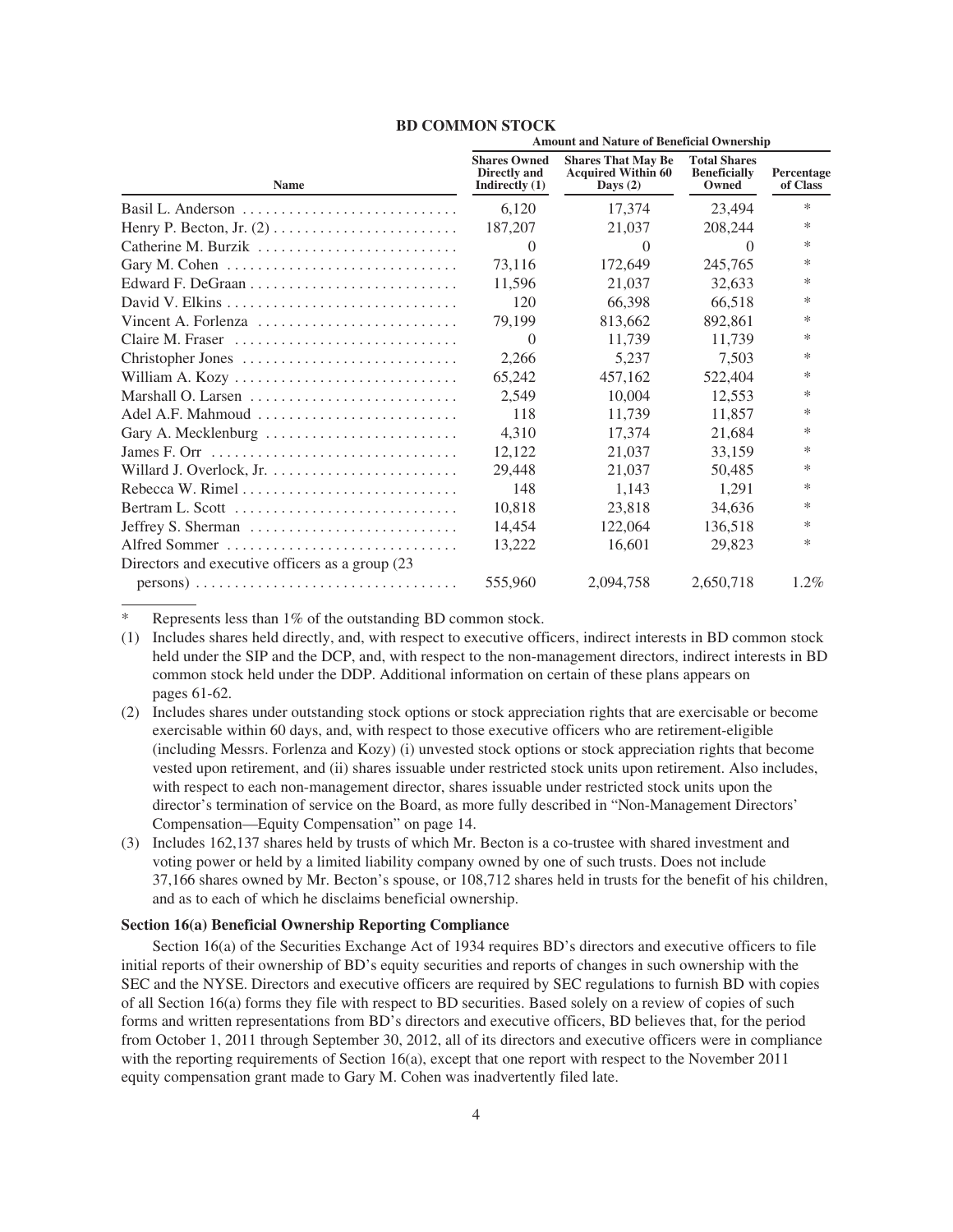## **Proposal 1. ELECTION OF DIRECTORS**

Members of our Board of Directors are elected to serve a term of one year and until their successors have been elected and qualified. All of the nominees for director have consented to being named in this proxy statement and to serve if elected. Presented below is biographical information for each of the nominees. Each of the nominees is a current member of BD's Board, except for Ms. Burzik. It is anticipated that the Board will appoint Ms. Burzik as a director prior to the Annual Meeting. Ms. Burzik was identified as a candidate for nomination to the Board by Edward J. Ludwig while he was serving as BD's Chairman.

BD directors have a variety of backgrounds, which reflects the Board's continuing efforts to achieve a diversity of viewpoint, experience, knowledge, ethnicity and gender. As more fully discussed below, director nominees are considered on the basis of a range of criteria, including their business knowledge and background, prominence and reputation in their fields, global business perspective and commitment to strong corporate citizenship. They must also have experience and ability that is relevant to the Board's oversight role with respect to BD's business and affairs. Each nominee's biography includes the particular experience and qualifications that led the Board to conclude that the nominee should serve on the Board.

# **NOMINEES FOR DIRECTOR**



*Basil L. Anderson*, 67, has been a director since 2004. From 2001 until his retirement in 2006, he served as Vice Chairman of Staples, Inc., a supplier of office products. Prior thereto, he was Executive Vice President – Finance and Chief Financial Officer of Campbell Soup Company. Mr. Anderson also is a director of Hasbro, Inc., Moody's Corporation and Staples, Inc. He was formerly a director of CRA International, Inc.

Mr. Anderson has an extensive business and financial background as both an operating executive and as a chief financial officer of major multinational public companies. His experience includes strategic, business and financial planning and operations; international operations; and service as a director for public companies in different industries.



*Henry P. Becton, Jr.,* 69, has been a director since 1987. Since 2007, he has served as Vice Chairman of the WGBH Educational Foundation, a producer and broadcaster of public television, radio and Internet programs, and books and other educational materials. He served as President of WGBH Educational Foundation from 1984 to 2007. Mr. Becton also serves as Lead Director of the Belo Corporation, is a director of Public Radio International and the PBS Foundation, and is a director/trustee of various DWS mutual funds.

Mr. Becton possesses a broad range of operational, financial and corporate governance experience developed through his professional and board-related activities in a variety of contexts. This broad background is coupled with Mr. Becton's extensive knowledge of BD, which provides him with a unique perspective on BD.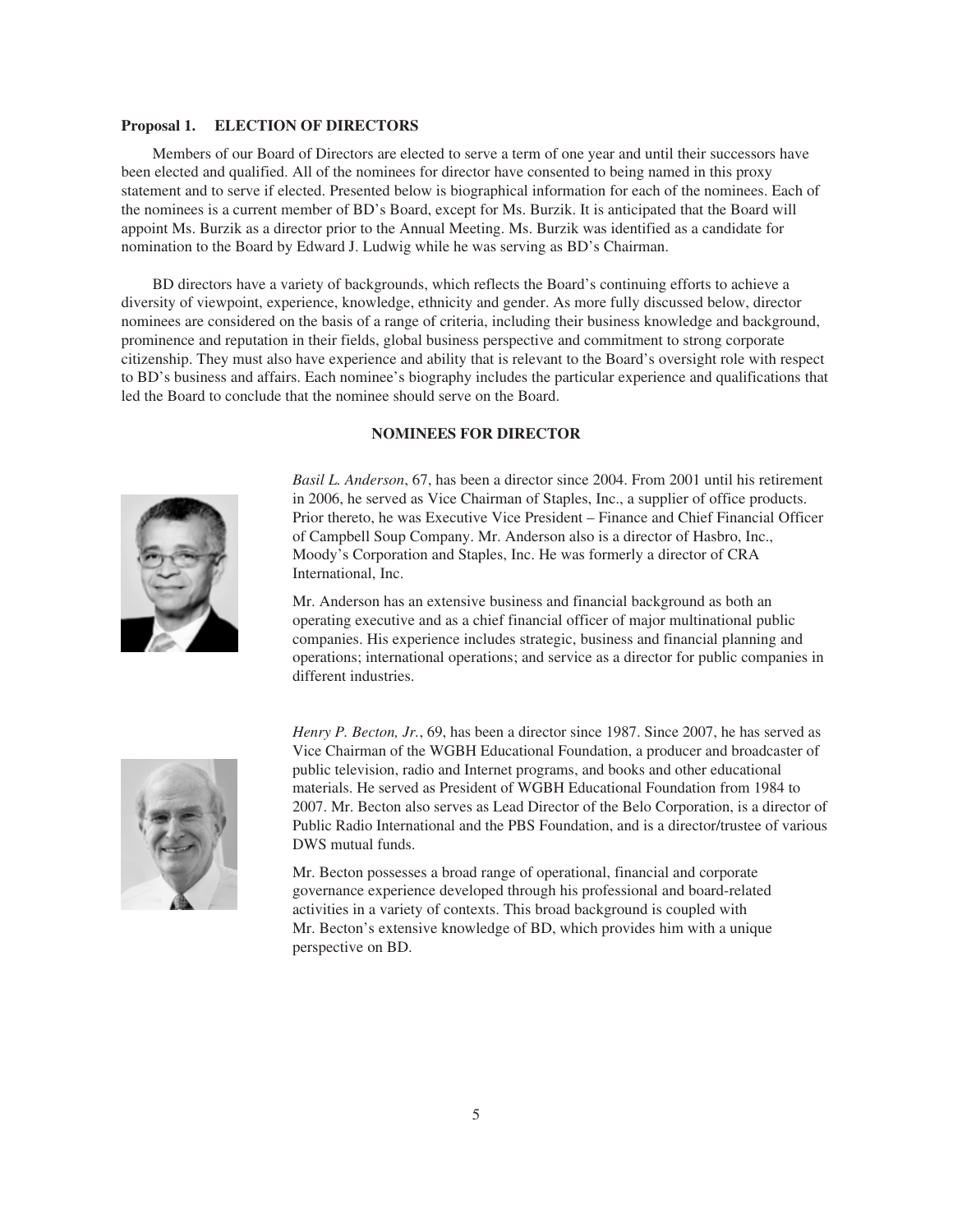

*Catherine M. Burzik*, 62, served as President and Chief Executive Officer of Kinetic Concepts, Inc., a medical device company specializing in the fields of woundcare and regenerative medicine, from 2006 until January 2012 following the sale of the company. Ms. Burzik currently serves as Chair of the Board of Directors of VitaPath Genetics, Inc. and as Chair of the San Antonio Branch of the Dallas Federal Reserve Board. Previously, Ms. Burzik was President of Applied Biosystems; President of Ortho-Clinical Diagnostics, Inc., a Johnson & Johnson company; and held senior executive roles at Eastman Kodak Company. Ms. Burzik was formerly a director of Allscripts Healthcare Solutions, Inc.

Ms. Burzik is a seasoned executive in the healthcare industry, having led major medical device, diagnostic, diagnostic imaging and life sciences businesses. She contributes strong strategic and leadership expertise, and extensive knowledge of the global healthcare field.



*Edward F. DeGraan*, 69, has been a director since 2003. In 2006, he retired as Vice Chairman – Gillette of the Procter & Gamble Company, a manufacturer of consumer products. Prior thereto, he was Vice Chairman of The Gillette Company, and served as its President and Chief Operating Officer from 2000 until 2003. He also served as Acting Chief Executive Officer of Gillette from October 2000 to February 2001. Mr. DeGraan also is a director of Amica Mutual Insurance Company and a Senior Advisor of Centerview Partners, L.P.

Mr. DeGraan brings extensive operational, manufacturing and executive experience in a consumer industry with a strong manufacturing base. He possesses a broad background in strategic, business and financial planning and operations, deepened by his global perspective developed through his long tenure with a multinational company.



*Vincent A. Forlenza*, 59, has been a director since October 2011, and became BD's Chairman in July 2012. He was elected BD's Chief Executive Officer in October 2011 and has served as its President since January 2009. He also served as BD's Chief Operating Officer from July 2010 to October 2011, and prior thereto, served as Executive Vice President.

Mr. Forlenza has been with BD for over thirty years in a number of different capacities, including strategic planning, marketing, general management in all three of BD's segments, and overseas roles. Mr. Forlenza brings to the Board extensive business and industry experience, and provides the Board with a unique perspective on BD's strategy and operations, particularly in the area of new product development.



*Claire M. Fraser, Ph.D*, 57, has been a director since 2006. Since 2007, she has been Director of the Institute for Genome Sciences and a Professor of Medicine at the University of Maryland School of Medicine in Baltimore, Maryland. From 1998 to 2007, she served as President and Director of The Institute for Genomic Research, a not-for-profit center dedicated to deciphering and analyzing genomes.

Dr. Fraser is a prominent scientist with a strong background in infectious diseases and molecular diagnostics, including the development of novel diagnostics and vaccines. She also brings considerable managerial experience in her field.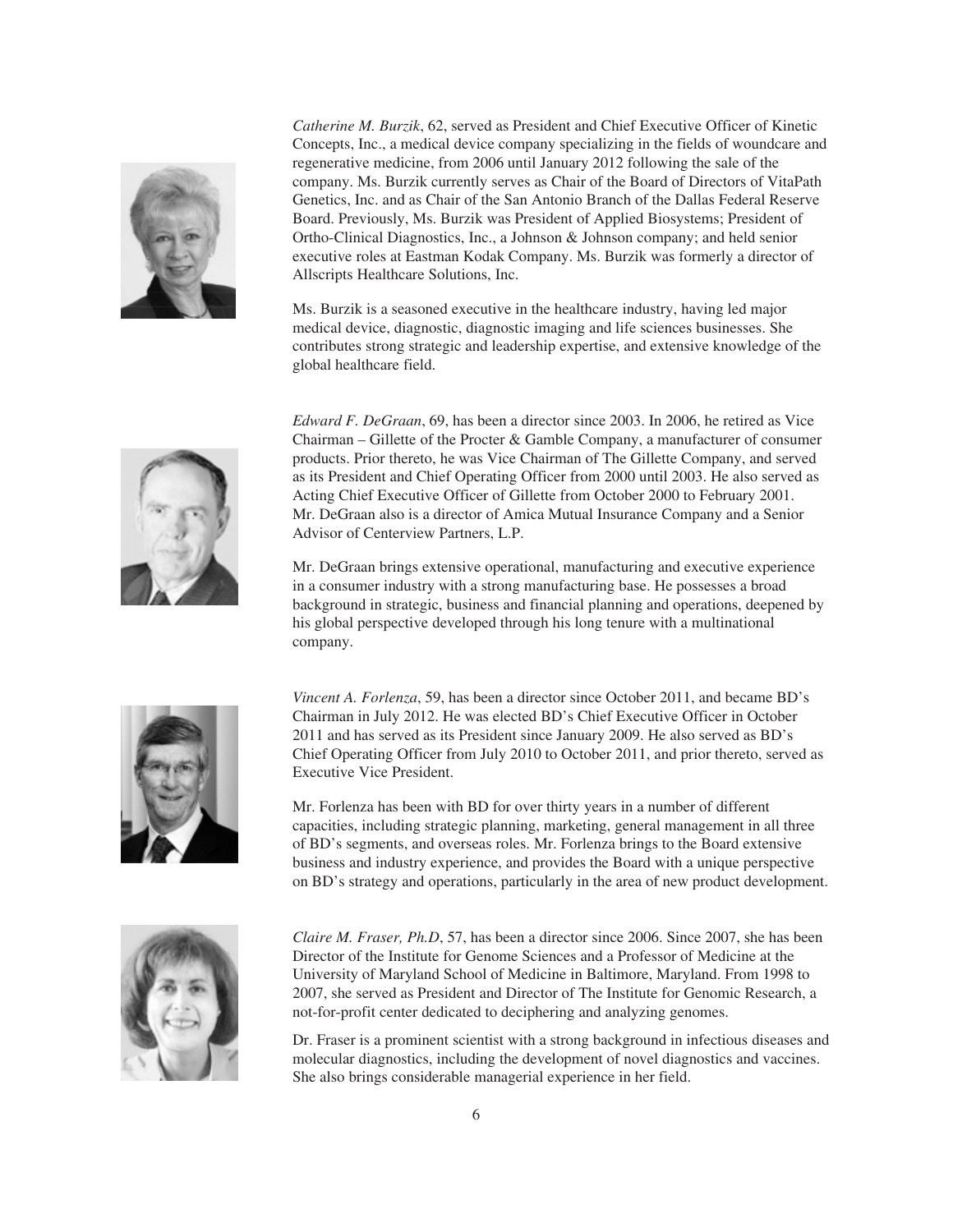

*Christopher Jones*, 57, has been a director since 2010. Mr. Jones retired in 2001 as Chief Executive Officer of JWT Worldwide (previously known as J. Walter Thompson), an international marketing firm. Since 2002, Mr. Jones has been Operating Partner and director at Motion Equity Partners (formerly Cognetas LLP), a pan-European private equity firm. He has been the non-executive Chairman of Results International Group since 2002. He also is Chairman of the Board of The Pavilion Clinic and a member of the Health Advisory Board of The Johns Hopkins University Bloomberg School of Public Health.

Mr. Jones contributes an important international perspective based on his distinguished career as a marketing leader and head of a global marketing firm. He offers substantial marketing, strategic and managerial expertise derived from his broad range of activities in the field.



*Marshall O. Larsen*, 64, has been a director since 2007. Mr. Larsen retired in July 2012 as Chairman, President and Chief Executive Officer of Goodrich Corporation, a supplier of systems and services to the aerospace and defense industry. Mr. Larsen also is a director of Lowe's Companies, Inc., United Technologies Corp. and the Federal Reserve Bank of Richmond, and is a member of The Business Council.

As a veteran chief executive officer of a public company, Mr. Larsen offers the valuable perspective of an individual with highly-developed executive leadership and financial and strategic management skills in a global manufacturing company. These qualities reflect considerable domestic and international business and financial experience.

*Adel A.F. Mahmoud, M.D., Ph.D*, 71, has been a director since 2006. In 2006, Dr. Mahmoud retired as Chief Medical Advisor, Vaccines and Infectious Diseases and member of the Management Committee of Merck & Co., Inc., a pharmaceutical company. From 1999 to 2005, he served as President, Merck Vaccines. In 2007, he joined Princeton University as Professor, Department of Molecular Biology and the Woodrow Wilson School of Public and International Affairs. Dr. Mahmoud also is a director of GenVec, Inc. and Inovio Pharmaceuticals, Inc. He is also a member of the Board of the International AIDS Vaccine Initiative (IAVI).

Dr. Mahmoud is a distinguished scientist, physician and business leader with broad and deep knowledge of infectious diseases and vaccines. He brings strong technical, strategic and operational experience as a former senior executive with a major global pharmaceutical company, as well as an extensive academic background.

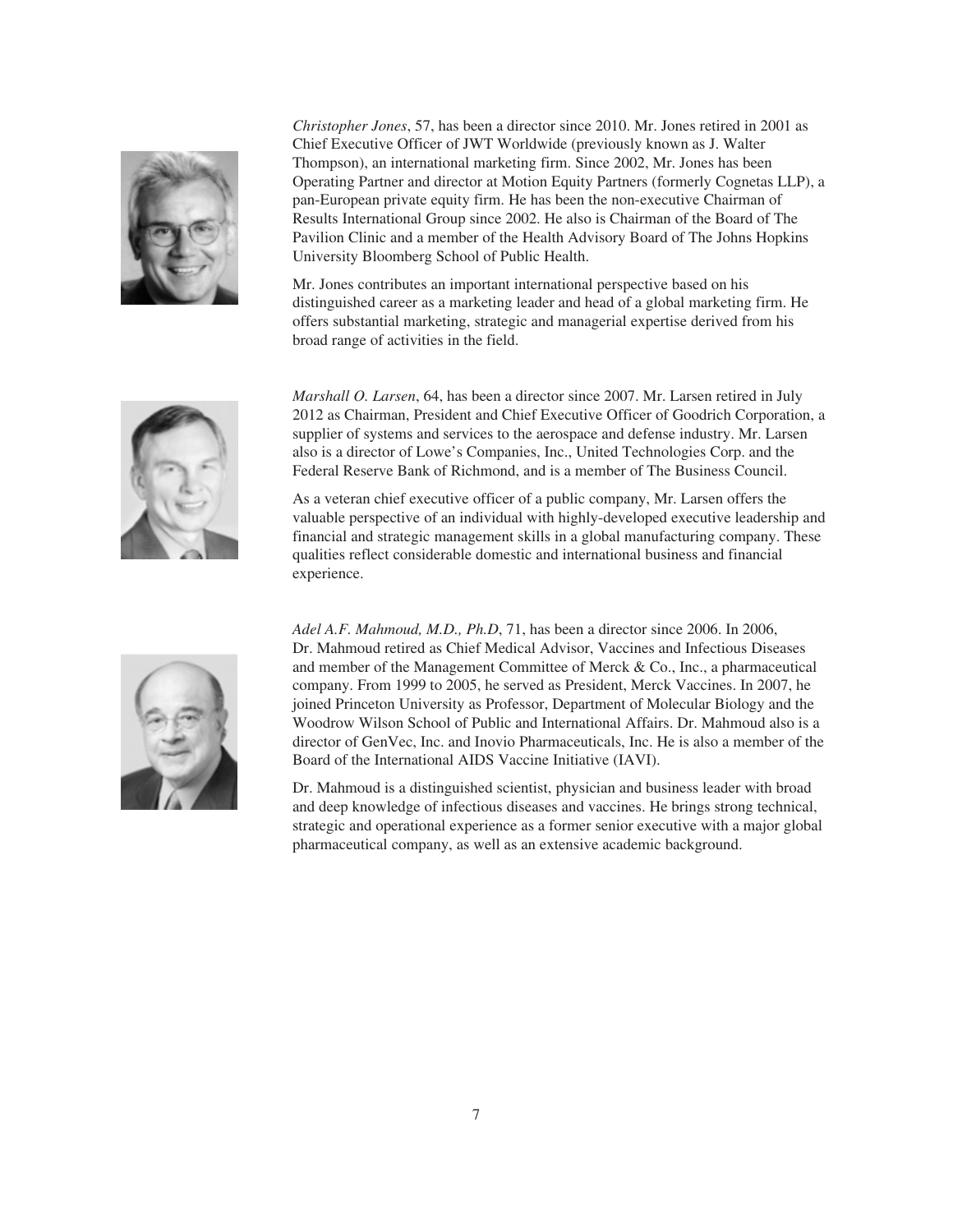

*Gary A. Mecklenburg*, 66, has been a director since 2004. In 2006, he retired as President and Chief Executive Officer of Northwestern Memorial HealthCare, the parent corporation of Northwestern Memorial Hospital, a position he had held since 1986. He also served as President of Northwestern Memorial Hospital from 1985 to 2002. He is currently an Executive Partner of Waud Capital Partners, L.L.C., a private equity investment firm. Mr. Mecklenburg is also a director of LHP Hospital Partners, Inc., and was formerly a director of Acadia Healthcare Company, Inc.

Mr. Mecklenburg's long tenure in hospital administration affords him a broad perspective on the many facets of the delivery of healthcare and a deep knowledge of healthcare financing and administration. As the former leader of a major teaching hospital, Mr. Mecklenburg possesses strong executive management, financial, strategic and operational knowledge as applied in a healthcare setting.



*James F. Orr*, 67, has been a director since 2000. In 2007, he retired as Chairman of the Board of Convergys Corporation, a provider of customer management, employee care and outsourced billing services, a position he had held since 2000. He also served as Convergys' Chief Executive Officer from 1998 until his retirement in 2007, and also as its President from 1998 to 2005. Mr. Orr also is a director of Ohio National Financial Services, Inc.

Mr. Orr contributes the important insights of a former chief executive officer of a public company. His background reflects extensive managerial, strategic, operational and financial experience from the perspective of a service industry. He also possesses a depth of understanding of corporate governance and enterprise risk management.



*Willard J. Overlock, Jr.*, 66, has been a director since 1999. He retired in 1996 as a partner in Goldman, Sachs & Co., where he served as a member of its Management Committee, and retains the title of Senior Director to The Goldman Sachs Group, Inc. Mr. Overlock also is a trustee of Rockefeller University and a member of the Board of Directors of The Albert and Mary Lasker Foundation.

Mr. Overlock has broad financial and investment banking experience based on his senior leadership roles in these areas. He contributes financial and transactional expertise and acumen in mergers and acquisitions and complex financial transactions.



*Rebecca W. Rimel*, 61, has been a director since July 2012. Since 1994, she has served as President and Chief Executive Officer of The Pew Charitable Trusts, a public charity that provides grants to improve public policy and support community service. Ms. Rimel previously served as Assistant Professor in the Department of Neurosurgery at the University of Virginia Hospital and also as Head Nurse of its medical center emergency department. Ms. Rimel also is a director of CardioNet, Inc., a director/trustee of various DWS mutual funds, and a trustee of Washington College.

Ms. Rimel was added to the Board due to her executive leadership and her extensive experience in public policy and advocacy, particularly in the area of healthcare. She also brings to the Board the perspective of someone with a strong background in the healthcare field.

8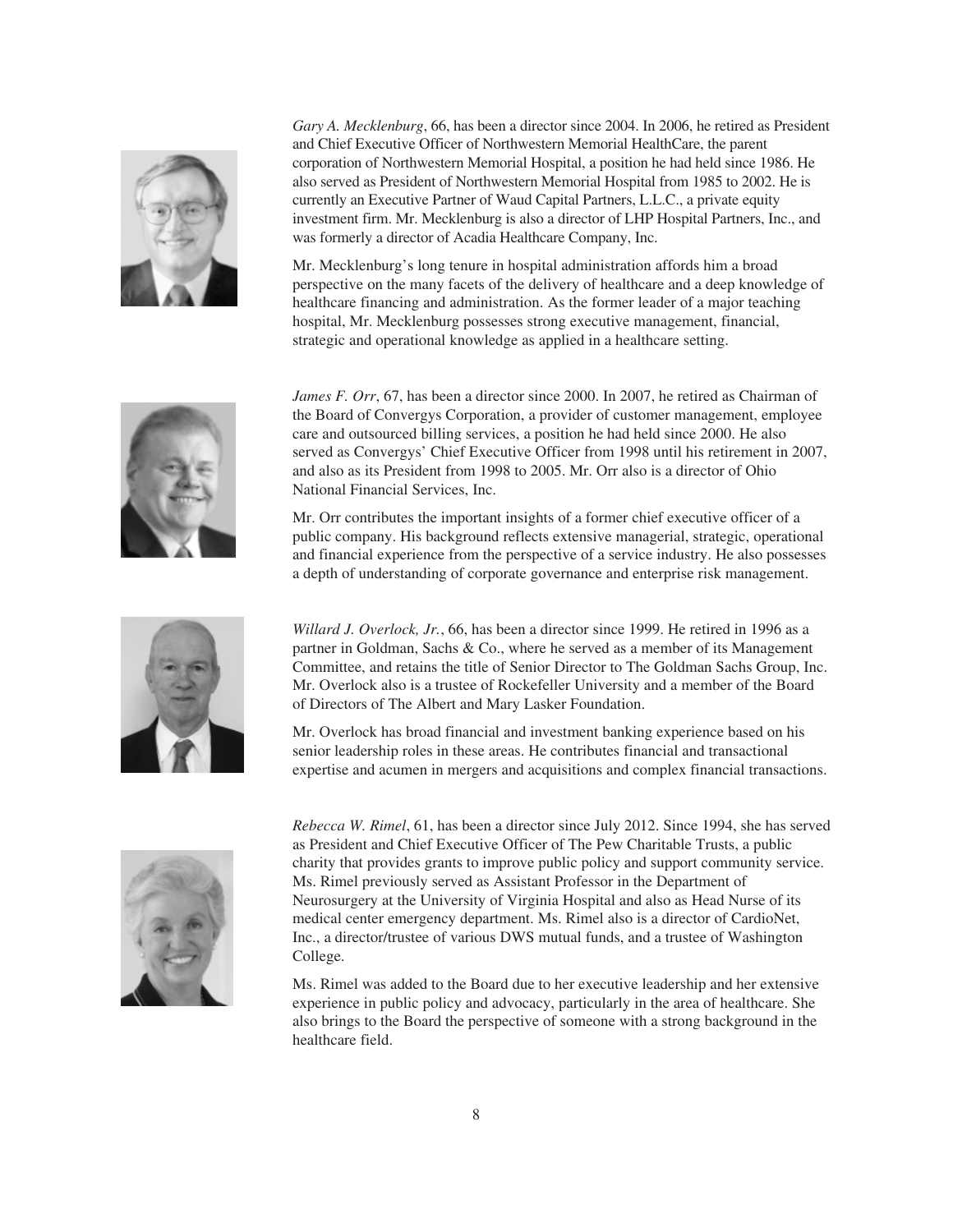

*Bertram L. Scott*, 61, has been a director since 2002. Mr. Scott is the President and Chief Executive Officer of Affinity Health Plan. He previously served as President, U.S. Commercial of CIGNA Corporation from June 2010 to December 2011. Prior thereto, Mr. Scott served as Executive Vice President of TIAA-CREF from 2000 to 2010 and as President and Chief Executive Officer of TIAA-CREF Life Insurance Company from 2000 to 2007. Mr. Scott also is a director of AXA Financial, Inc.

Mr. Scott possesses strong strategic, operational and financial experience from the variety of executive roles in which he has served during his career. He brings experience in corporate governance and business expertise in the insurance and healthcare fields.



*Alfred Sommer, M.D., M.H.S.*, 70, has been a director since 1998. He is Professor of International Health, Epidemiology, and Ophthalmology at The Johns Hopkins University ("JHU") Bloomberg School of Public Health (the "Bloomberg School") and the JHU School of Medicine, positions he has held since 1986. He is Dean Emeritus of the Bloomberg School, having served as Dean from 1990 to 2005. He is a member of the National Academy of Sciences and the Institute of Medicine. He is a recipient of the Albert Lasker Award for Medical Research. Dr. Sommer also is a director of T. Rowe Price Group, Inc., and Chairman of the Board of Directors of The Albert and Mary Lasker Foundation.

Dr. Sommer is a renowned clinician, researcher and academic administrator with substantial and broad experience in medicine and the public health field, and has valuable board experience in the for-profit and nonprofit realms. These attributes enable him to offer deep insights into global healthcare issues and medical technology.

**THE BOARD OF DIRECTORS RECOMMENDS A VOTE FOR EACH OF THE NOMINEES FOR DIRECTOR.**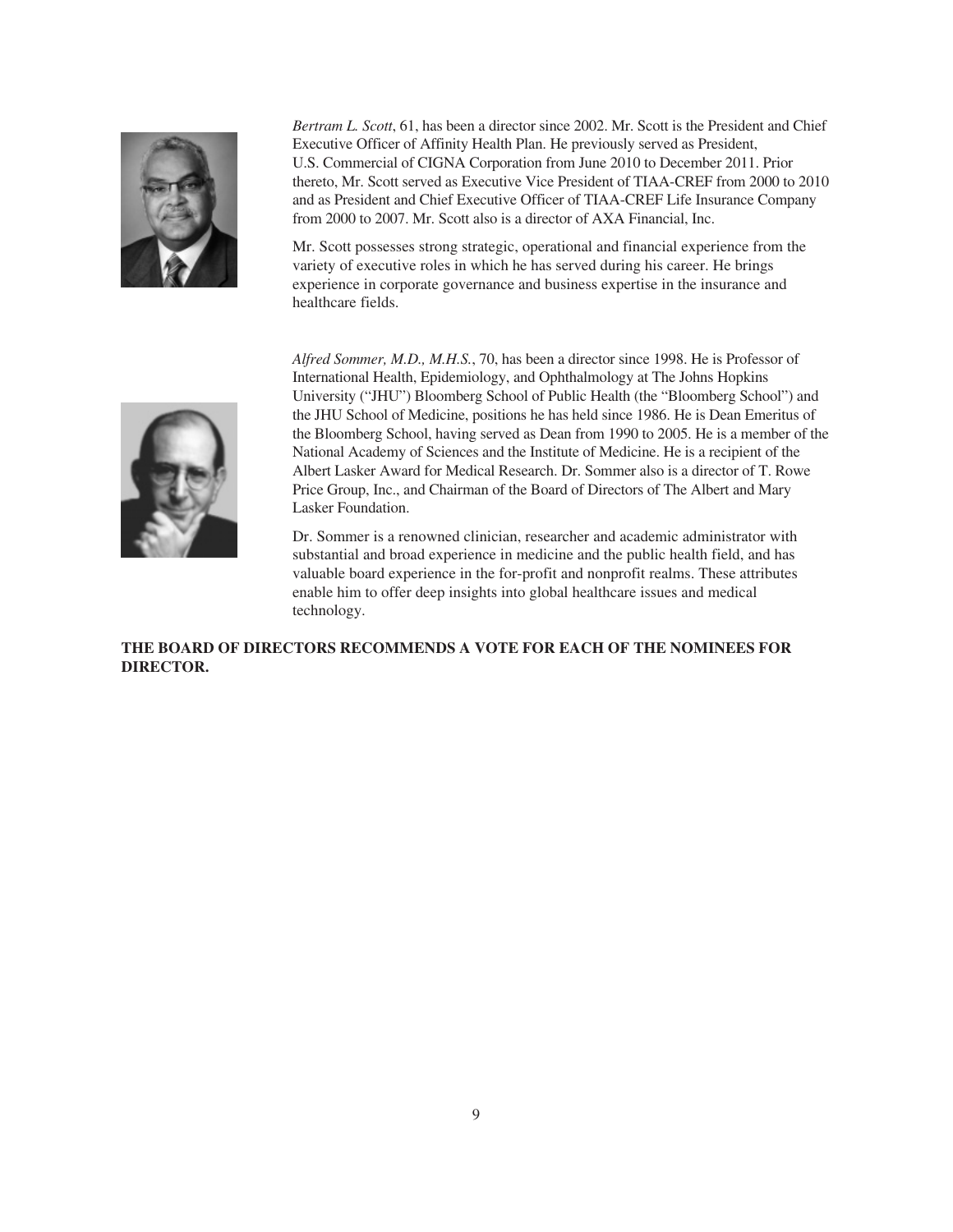### **BOARD OF DIRECTORS**

#### **The Board and Committees of the Board**

BD is governed by a Board of Directors that currently consists of 14 members, 13 of whom have been determined by the Board to be independent. The Board has established four operating committees (the "Committees"): the Audit Committee; the Compensation and Benefits Committee (the "Compensation Committee"); the Corporate Governance and Nominating Committee (the "Governance Committee"); and the Science, Innovation and Technology Committee. These Committees meet regularly. The Board has also established an Executive Committee that meets only as needed. Committee meetings may be called by the Committee chair, the Chairman of the Board or a majority of Committee members. The Board has adopted written charters for each of the Committees that are posted on BD's website at *www.bd.com/investors/corporate\_governance/*. Printed copies of these charters, BD's 2012 Annual Report on Form 10-K, and BD's reports and statements filed with or furnished to the SEC, may be obtained, without charge, by contacting the Corporate Secretary, BD, 1 Becton Drive, Franklin Lakes, New Jersey 07417-1880, telephone 201-847-6800.

#### **Committee Membership and Function**

Set forth below is a summary description of each of the Committees.

# **AUDIT COMMITTEE**

# *Function*

- Retains and reviews the qualifications, independence and performance of BD's registered public accounting firm (the "independent auditors").
- Reviews BD's public financial disclosures and financial statements, and its accounting principles, policies and practices; the scope and results of the annual audit by the independent auditors; BD's internal audit process; and the effectiveness of BD's internal control over financial reporting.
- Reviews BD's guidelines and policies relating to enterprise risk assessment and risk management, and management's plan for risk mitigation or remediation.
- Oversees BD's ethics and enterprise compliance practices.
- Reviews financial strategies regarding currency, interest rates and use of derivatives, and reviews BD's insurance program.
- Functions as a qualified legal compliance committee, if necessary.
- *Members* Basil L. Anderson—Chair Christopher Jones Marshall O. Larsen Gary A. Mecklenburg James F. Orr Rebecca W. Rimel Bertram L. Scott

The Board has determined that the members of the Audit Committee meet the independence and financial literacy requirements of the NYSE for audit committee members. The Board also has determined that each of Messrs. Anderson, Larsen, Orr and Scott qualifies as an "audit committee financial expert" under the rules of the SEC. The Audit Committee regularly meets separately with BD's internal auditors and the independent auditors to ensure full and frank communications with the Audit Committee.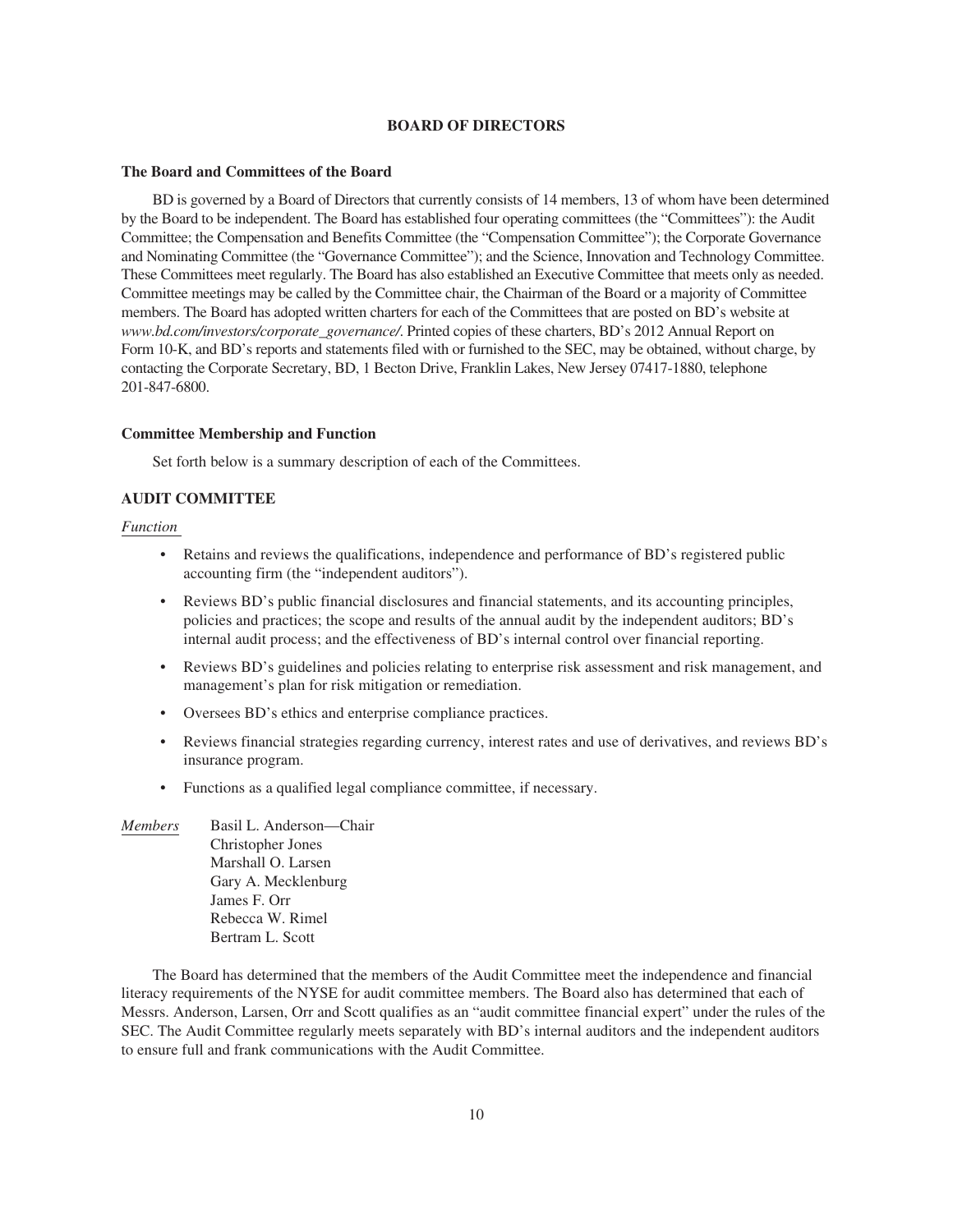## **COMPENSATION AND BENEFITS COMMITTEE**

*Function*

- Reviews BD's compensation and benefits policies, recommends the compensation of the Chief Executive Officer to the non-management members of the Board for their approval, and approves the compensation of BD's other executive officers.
- Approves all employment, severance and change of control agreements of BD with executive officers.
- Serves as the granting and administrative committee for BD's equity compensation plans.
- Oversees certain other BD benefit plans.
- *Members* Edward F. DeGraan—Chair Basil L. Anderson Marshall O. Larsen James F. Orr Willard J. Overlock, Jr. Bertram L. Scott

The Board has determined that each member of the Compensation Committee meets the independence requirements of the NYSE.

#### *Procedure for Determining Executive Compensation*

The Compensation Committee oversees the compensation program for the named executive officers listed in the Summary Compensation Table on page 39 and for BD's other executive officers. The Compensation Committee recommends compensation actions regarding the Chief Executive Officer to the full Board and is delegated the authority to take compensation actions with respect to BD's other executive officers. The Compensation Committee may not delegate these responsibilities to another Committee, an individual director or members of management.

#### *Role of Management*

The Compensation Committee's meetings are typically attended by BD's Chief Executive Officer, Senior Vice President—Human Resources and others who support the Compensation Committee in fulfilling its responsibilities. The Compensation Committee considers management's views relating to compensation matters, including the performance metrics and targets for BD's performance-based compensation. Management also provides information (which is reviewed by our Internal Audit Department) to assist the Committee in determining the extent to which performance targets have been achieved. This includes any recommended adjustments to BD's operating results when assessing BD's performance. The Chief Executive Officer and Senior Vice President—Human Resources also work with the Compensation Committee chair in establishing meeting agendas.

The Compensation Committee meets in executive session with no members of management present for part of each of its regular meetings. The Compensation Committee also meets in executive session when considering compensation decisions regarding our executive officers.

## *Role of the Independent Consultant*

The Compensation Committee is also assisted in fulfilling its responsibilities by its independent consultant, Pay Governance LLC ("Pay Governance"). Pay Governance is engaged by, and reports directly to, the Compensation Committee. The Compensation Committee is not aware of any conflict of interest on the part of Pay Governance relating to the services performed by Pay Governance for the Compensation Committee. During fiscal year 2012, Pay Governance was not engaged to perform any services for BD or BD's management. The Compensation Committee has adopted a policy prohibiting Pay Governance from providing any services to BD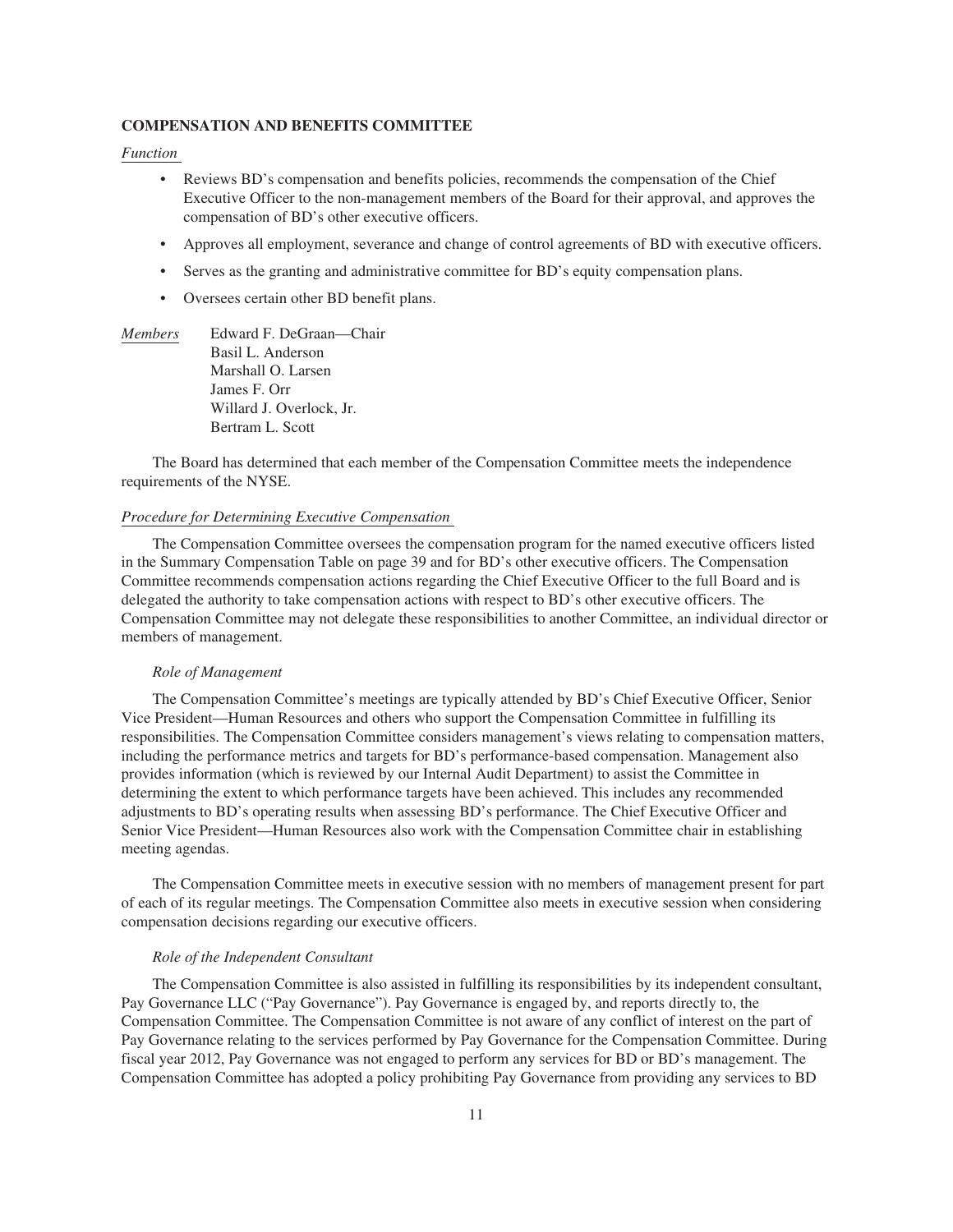or BD's management without the Compensation Committee's prior approval, and has expressed its intention that such approval will be given only in exceptional cases. No other consultant was used by the Compensation Committee or management with respect to the 2012 compensation of BD's executive officers.

Pay Governance reviews all materials prepared for the Compensation Committee by management, prepares additional materials as may be requested by the Compensation Committee, and attends Compensation Committee meetings. In its advisory role, Pay Governance assists the Compensation Committee in the design and implementation of BD's compensation program. This includes assisting the Compensation Committee in selecting the key elements to include in the program, the targeted payments for each element, and the establishment of performance targets. Pay Governance also provides market comparison data, which is one of the factors considered by the Compensation Committee in making compensation decisions, and makes recommendations to the Compensation Committee regarding the compensation of BD's Chief Executive Officer.

Pay Governance also conducts an annual review of the compensation practices of select peer companies. Based on this review, Pay Governance advises the Compensation Committee with respect to the competitiveness of BD's compensation program in comparison to industry practices, and identifies any trends in executive compensation.

## *Setting Compensation*

At the end of each fiscal year, the Board conducts a review of the Chief Executive Officer's performance. At the following Board meeting, the Board sets the compensation of the Chief Executive Officer after considering the results of the review, market comparison data and the recommendations of the Compensation Committee. Neither the Chief Executive Officer nor any other members of management are present during this session. The Chief Executive Officer does not play a role in determining or recommending his own compensation.

The Compensation Committee is responsible for determining the compensation of BD's other executive officers. The Chief Executive Officer, in consultation with the Senior Vice President—Human Resources, reviews the performance of the other executive officers with the Compensation Committee and makes compensation recommendations for its consideration. The Compensation Committee determines the compensation for these executives, in consultation with Pay Governance, after considering the Chief Executive Officer's recommendations, market comparison data regarding compensation levels among peer companies and the views of Pay Governance. All decisions regarding the compensation of BD's other executive officers are made in executive session.

The Board has delegated responsibility for formulating recommendations regarding non-management director compensation to the Governance Committee, which is discussed below.

# **SCIENCE, INNOVATION AND TECHNOLOGY COMMITTEE**

#### *Function*

- Oversees BD's research and development activities.
- Oversees BD's strategic marketing activities as they relate to BD's innovation agenda.
- Oversees BD's policies, practices and procedures relating to regulatory compliance and product quality and safety.
- *Members* Alfred Sommer—Chair Henry P. Becton, Jr. Claire M. Fraser Christopher Jones Adel A.F. Mahmoud Gary A. Mecklenburg Rebecca W. Rimel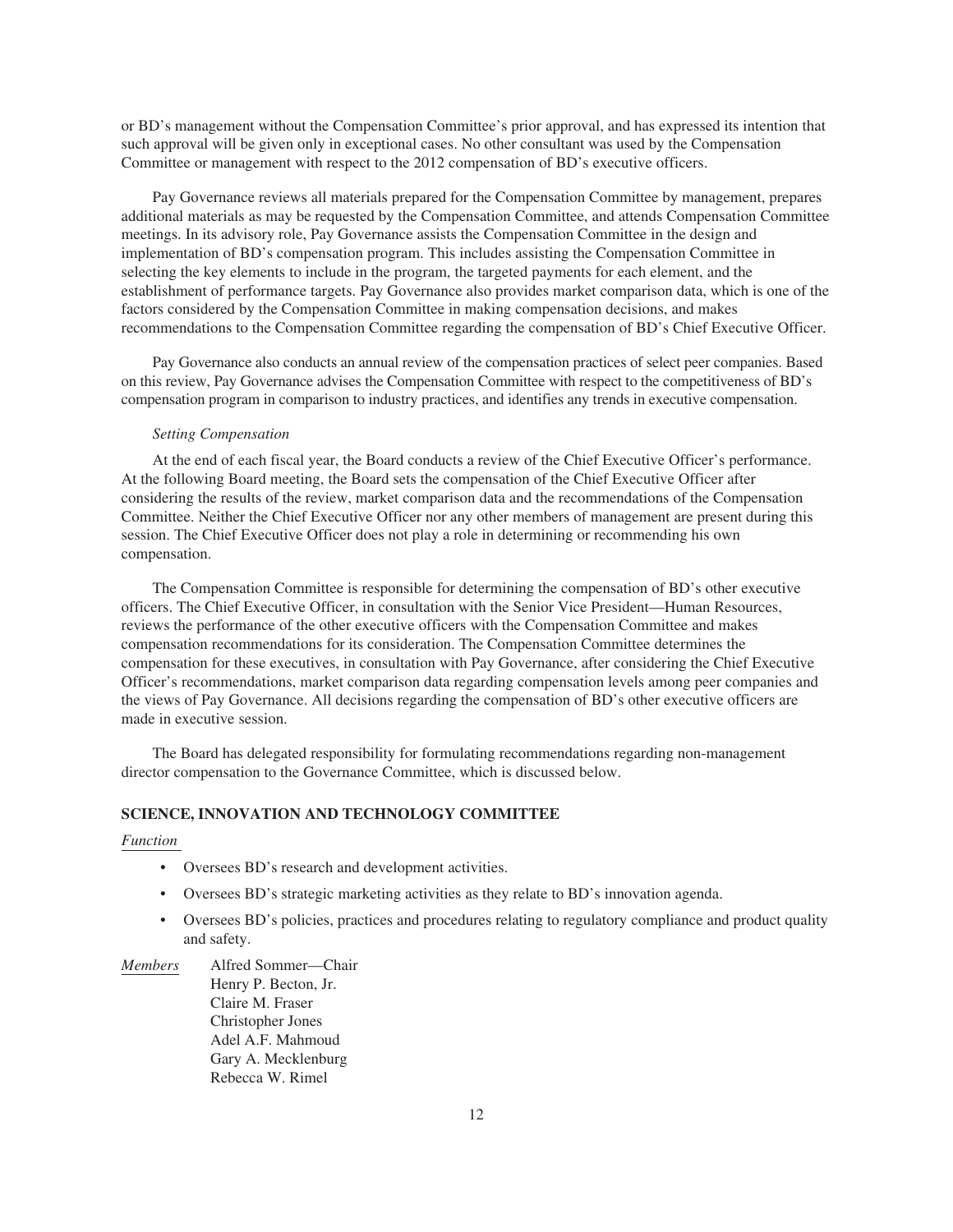# **CORPORATE GOVERNANCE AND NOMINATING COMMITTEE**

# *Function*

- Identifies and recommends candidates for election to the Board.
- Reviews the composition, structure and function of the Board and its Committees, as well as the performance and compensation of non-management directors.
- Monitors BD's corporate governance and Board practices, and oversees the Board's self-evaluation process.
- Oversees BD's policies, practices and procedures impacting BD's image and reputation and its standing as a responsible corporate citizen, including, without limitation, issues relating to communications with BD's key stakeholders, community relations, and public policy and government relations activities.
- *Members* Henry P. Becton, Jr.—Chair Edward F. DeGraan Claire M. Fraser Adel A.F. Mahmoud Willard J. Overlock, Jr. Alfred Sommer

The Board has determined that each member of the Governance Committee meets the independence requirements of the NYSE. As stated above, the Governance Committee reviews the compensation program for the non-management directors and makes recommendations to the Board regarding their compensation, and may not delegate these responsibilities to another Committee, an individual director or members of management. The Governance Committee has retained Pay Governance as an independent consultant for this purpose. Pay Governance's responsibilities include providing market comparison data on non-management director compensation at peer companies, tracking trends in non-management director compensation practices, and advising the Governance Committee regarding the components and levels of non-management director compensation. The Governance Committee is not aware of any conflict of interest on the part of Pay Governance arising from these services. Executive officers do not play any role in either determining or recommending non-management director compensation.

# **Board, Committee and Annual Meeting Attendance**

The Board and its Committees held the following number of meetings during fiscal year 2012:

The Executive Committee did not meet during fiscal year 2012.

Each director attended 75% or more of the total number of the meetings of the Board and the Committees on which he or she served during fiscal year 2012. BD's non-management directors met in executive session at each of the Board meetings held during fiscal year 2012.

The Board has adopted a policy pursuant to which directors are expected to attend the Annual Meeting of Shareholders in the absence of a scheduling conflict or other valid reason. All but one of the fifteen directors then serving attended BD's 2012 Annual Meeting of Shareholders.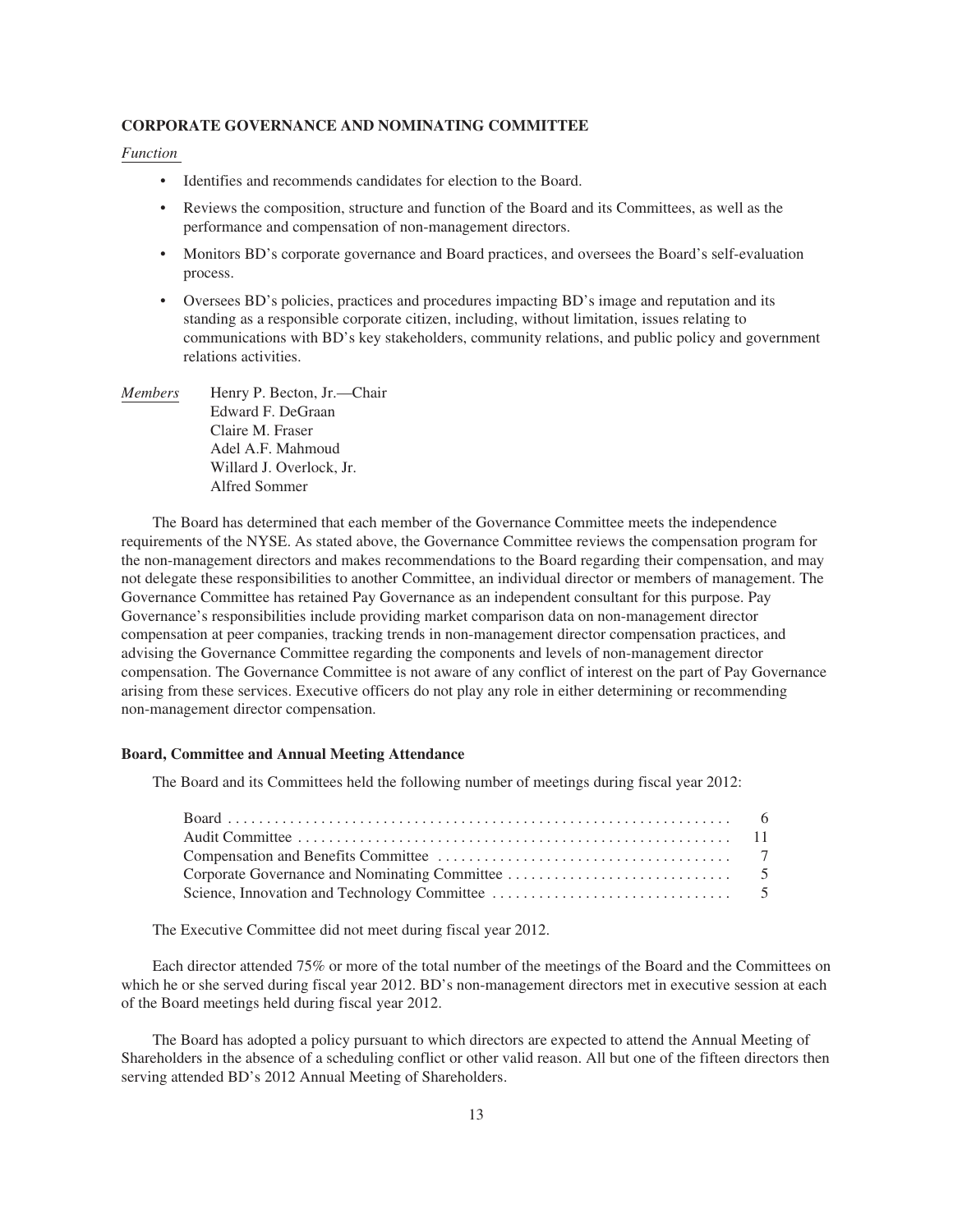#### **Non-Management Directors' Compensation**

The Board believes that providing competitive compensation is necessary to attract and retain qualified non-management directors. The key elements of BD's non-management director compensation are a cash retainer, equity compensation, Committee chair fees and Lead Director fees. Of the base compensation paid to the non-management directors (which does not include Committee chair and Lead Director fees), approximately two-thirds currently is equity compensation that directors are required to retain until they complete their service on the Board. See "Corporate Governance—Significant Governance Practices—Equity Ownership by Directors" on page 20. This retention feature serves to better align the interests of the directors and BD shareholders and ensure compliance with the director share ownership guidelines. Mr. Forlenza does not receive compensation related to his service as a director.

## *Cash Retainer*

Each non-management director currently receives an annual cash retainer of \$81,000 for services as a director. Directors do not receive meeting attendance fees.

#### *Equity Compensation*

Each non-management director elected at an Annual Meeting of Shareholders is granted restricted stock units then valued at \$162,000 (using the same methodology used to value awards made to executive officers). Directors newly elected to the Board receive a restricted stock unit grant that is pro-rated from the effective date of their election to the next Annual Meeting. The shares of BD common stock underlying the restricted stock units are not issuable until a director's separation from the Board.

# *Committee Chair/Lead Director Fees*

An annual fee of \$10,000 is paid to each Committee chair, except that the fee for the Audit Committee chair is \$15,000 in recognition of the Audit Committee's responsibilities. An annual fee of \$25,000 is paid to the Lead Director. No fee is paid to the Chair of the Executive Committee.

# *Other Arrangements*

BD reimburses non-management directors for travel and other business expenses incurred in the performance of their services for BD. Directors may travel on BD aircraft in connection with such activities, and, on limited occasions, spouses of directors have joined them on such flights. No compensation is attributed to the director for these flights in the table below, since the aggregate incremental costs of spousal travel were minimal. Directors are also reimbursed for attending director education courses. BD occasionally invites spouses of directors to Board-related business events, for which they are reimbursed their travel expenses.

Directors are eligible, on the same basis as BD associates, to participate in BD's Matching Gift Program, pursuant to which BD matches contributions made to qualifying nonprofit organizations. The aggregate annual limit per participant is \$5,000.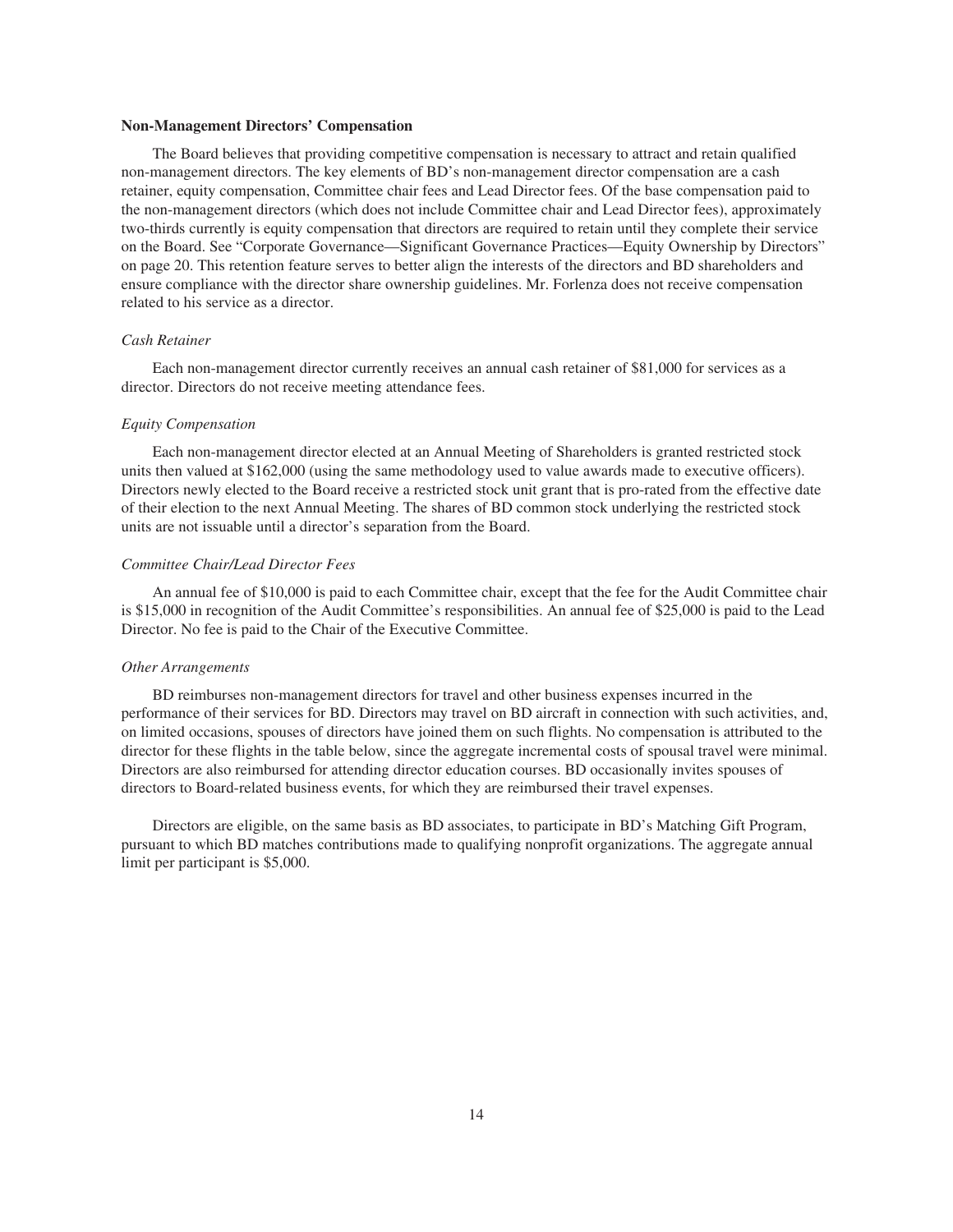The following table sets forth the compensation received by BD's non-management directors during fiscal year 2012.

**Change in**

| Name                                                    | <b>Fees Earned</b><br>or Paid<br>in $Cash(1)$ | <b>Stock</b><br>Awards(2) | <b>Pension Value</b><br>and<br>Nonqualified<br><b>Deferred</b><br><b>Compensation</b><br>$\text{Earnings}(3)$ | <b>All Other</b><br>Compensation(4) | Total     |
|---------------------------------------------------------|-----------------------------------------------|---------------------------|---------------------------------------------------------------------------------------------------------------|-------------------------------------|-----------|
| Basil L. Anderson $\dots\dots\dots\dots\dots\dots\dots$ | \$94,000                                      | \$167,170                 |                                                                                                               |                                     | \$261,170 |
|                                                         | 114,000                                       | 167,170                   | \$1,158                                                                                                       |                                     | 282,328   |
|                                                         | 89,000                                        | 167,170                   |                                                                                                               |                                     | 256,170   |
| Claire M. Fraser                                        | 79,000                                        | 167,170                   |                                                                                                               |                                     | 246,170   |
| Christopher Jones                                       | 79,000                                        | 167,170                   |                                                                                                               | \$5,000                             | 251,170   |
|                                                         | 79,000                                        | 167,170                   | 1,226                                                                                                         |                                     | 247.396   |
| Adel A.F. Mahmoud                                       | 79,000                                        | 167,170                   |                                                                                                               |                                     | 246,170   |
| Gary A. Mecklenburg                                     | 79,000                                        | 167,170                   |                                                                                                               |                                     | 246,170   |
| Cathy E. Minehan $(5)$                                  | 25,000                                        | $\theta$                  |                                                                                                               |                                     | 25,000    |
|                                                         | 79,000                                        | 167,170                   |                                                                                                               |                                     | 246,170   |
| Willard J. Overlock, Jr.                                | 79,000                                        | 167,170                   |                                                                                                               |                                     | 246,170   |
| Rebecca W. Rimel                                        | 15.481                                        | 84,172                    |                                                                                                               |                                     | 99.653    |
|                                                         | 79,000                                        | 167,170                   | 986                                                                                                           |                                     | 247,156   |
| Alfred Sommer                                           | 89,000                                        | 167,170                   |                                                                                                               | 5,000                               | 261,170   |
|                                                         |                                               |                           |                                                                                                               |                                     |           |

(1) Reflects a cash retainer at the rate of \$75,000 per annum for part of the year, and a cash retainer at the rate of \$81,000 per annum for the remainder of the year.

(2) The amounts shown in the "Stock Awards" column reflect the grant date fair value under FASB ASC Topic 718 of restricted stock units awarded to non-management directors during the fiscal year. The amounts shown are slightly different than the \$162,000 target award value, since a 20-day average of BD's stock price is used to value the units granted rather than the grant date price. For a discussion of the assumptions made by us in arriving at the grant date fair value of these awards, see Note 7 to the consolidated financial statements that are included in our Annual Report on Form 10-K for the fiscal year ended September 30, 2012.

Listed below are the aggregate outstanding restricted stock unit awards and option awards held by each non-management director at the end of fiscal year 2012. Stock options have not been issued to non-management directors since 2005.

| <b>Name</b>                                                                                                | <b>Stock Awards</b><br><b>Outstanding at</b><br>September 30,<br>2012(f) | <b>Option Awards</b><br><b>Outstanding at</b><br>September 30,<br>2012(f) |
|------------------------------------------------------------------------------------------------------------|--------------------------------------------------------------------------|---------------------------------------------------------------------------|
|                                                                                                            | 15.214                                                                   | 2.160                                                                     |
| Henry P. Becton, Jr. $\dots \dots \dots \dots \dots \dots \dots \dots \dots \dots \dots \dots \dots \dots$ | 16.601                                                                   | 7.217                                                                     |
|                                                                                                            | 16.601                                                                   | 4.436                                                                     |
|                                                                                                            | 11.739                                                                   |                                                                           |
|                                                                                                            | 5.237                                                                    |                                                                           |
|                                                                                                            | 10,004                                                                   |                                                                           |
|                                                                                                            | 11.739                                                                   |                                                                           |
|                                                                                                            | 15.214                                                                   | 2.160                                                                     |
|                                                                                                            | 16.601                                                                   | 4.436                                                                     |
|                                                                                                            | 16.601                                                                   | 4.436                                                                     |
|                                                                                                            | 1.143                                                                    |                                                                           |
|                                                                                                            | 16.601                                                                   | 7.217                                                                     |
|                                                                                                            | 16.601                                                                   |                                                                           |

(3) Represents interest on deferred directors' fees in excess of 120% of the federal long-term rate.

(4) Amounts shown represent matching gifts under BD's Matching Gift Program, which is more fully discussed on the previous page.

(5) Ms. Minehan left the Board on January 31, 2012.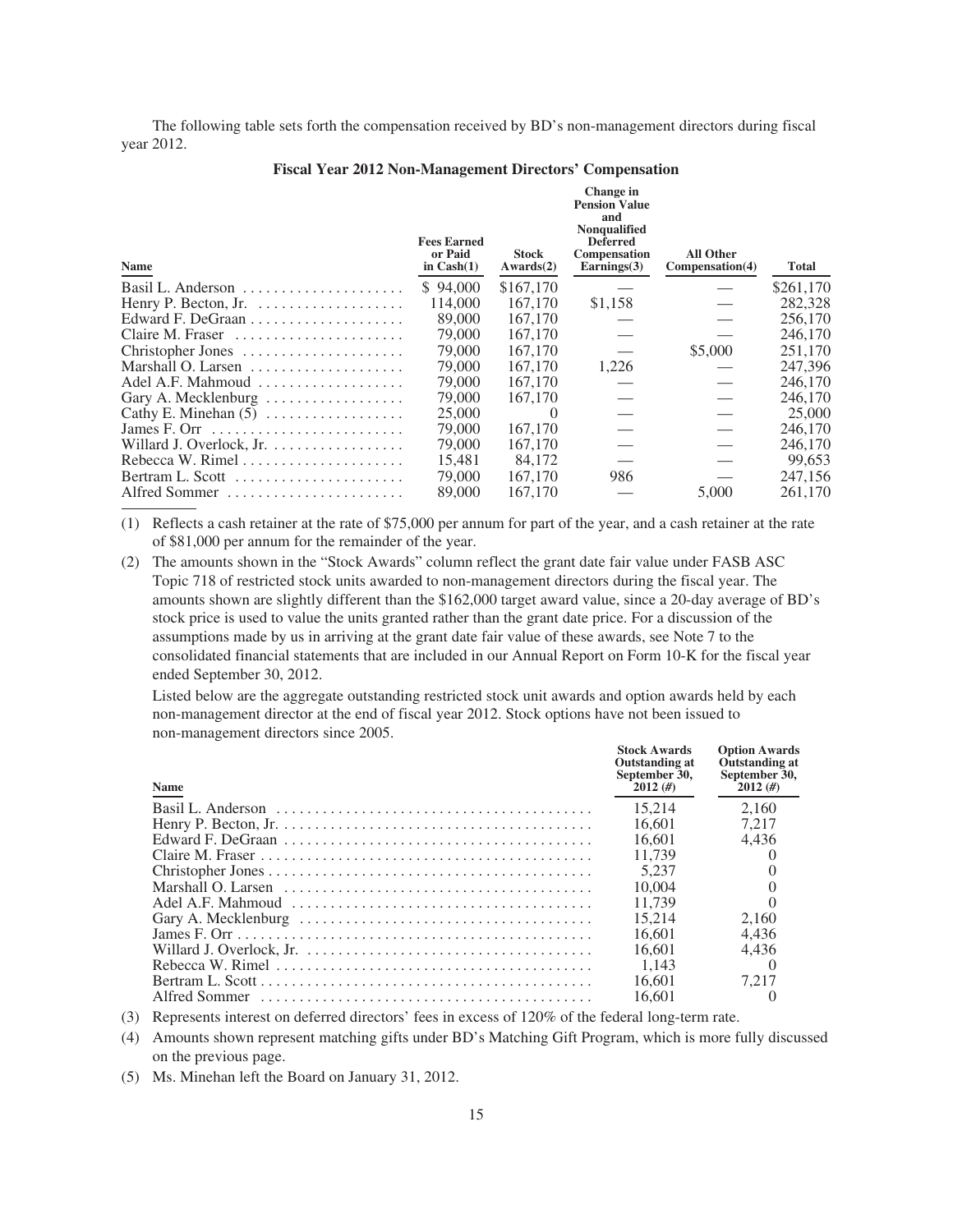# *Directors' Deferral Plan*

Directors may defer receipt of all or part of their annual cash retainer and other cash fees pursuant to the provisions of the 1996 Directors' Deferral Plan. Directors may also defer receipt of shares issuable to them under their restricted stock unit awards upon leaving the Board. A general description of the 1996 Directors' Deferral Plan appears on page 62.

# **Communication with Directors**

Shareholders or other interested parties wishing to communicate with the Board, the non-management directors or any individual director (including complaints or concerns regarding accounting, internal accounting controls or audit matters) may do so by contacting the Lead Director either:

- by mail, addressed to BD Lead Director, P.O. Box 264, Franklin Lakes, New Jersey 07417-0264;
- by calling the BD Ethics Help Line, an independent toll-free service, at 1-800-821-5452 (callers from outside North America should use "AT&T Direct" to reach AT&T in the U.S. and then dial the above toll-free number); or
- by email to *ethics\_office@bd.com*.

All communications will be kept confidential and promptly forwarded to the Lead Director, who shall, in turn, forward them promptly to the appropriate director(s). Such items that are unrelated to a director's duties and responsibilities as a Board member may be excluded by our corporate security department, including, without limitation, solicitations and advertisements, junk mail, product-related communications, job referral materials and resumes, surveys, and material that is determined to be illegal or otherwise inappropriate.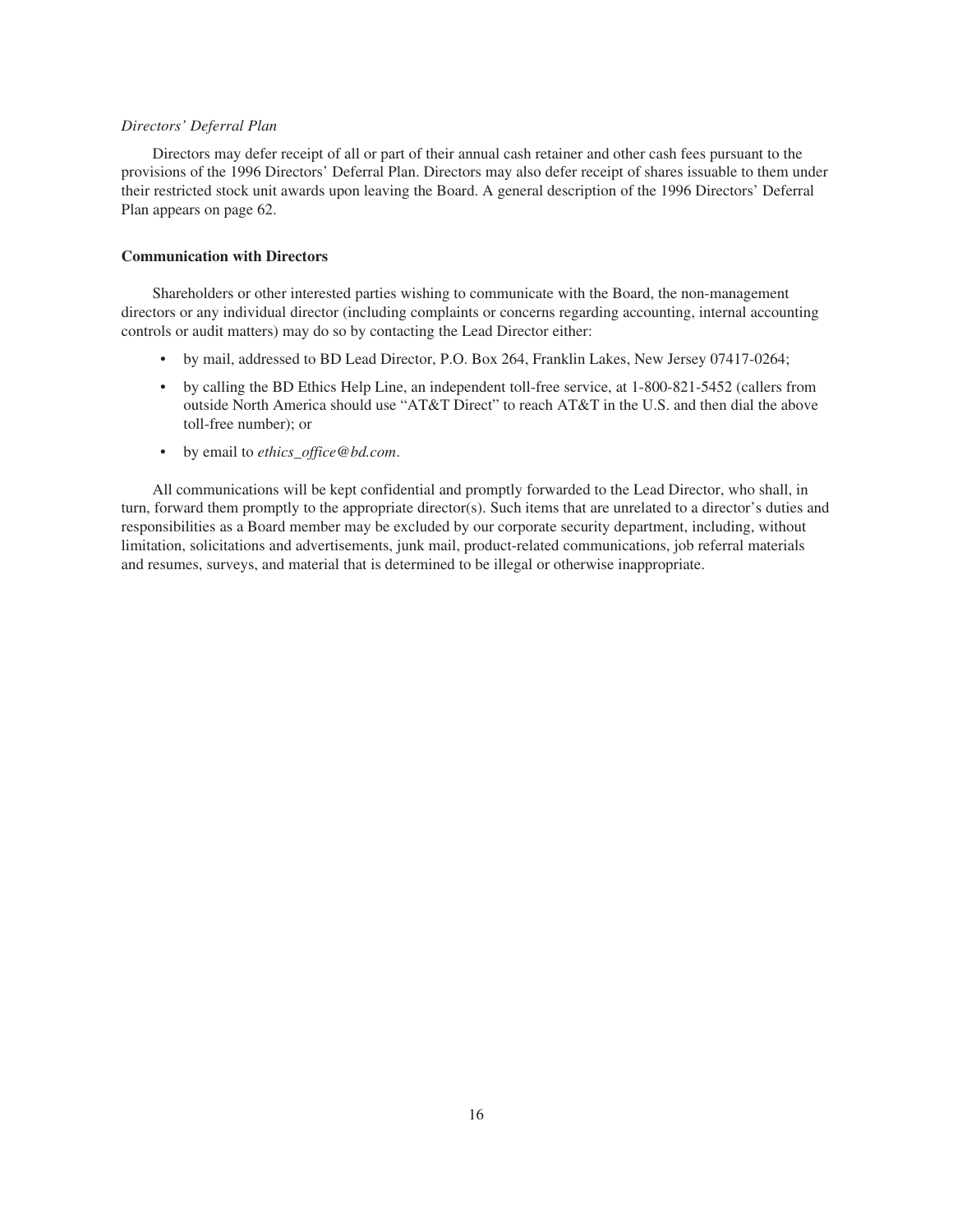# **CORPORATE GOVERNANCE**

### **Corporate Governance Principles**

BD's commitment to good corporate governance is embodied in our Corporate Governance Principles (the "Principles"). The Principles set forth the Board's views and practices regarding a number of governance topics, and the Governance Committee assesses the Principles on an ongoing basis in light of current practices. The Principles cover a wide range of topics, including voting for directors; board leadership structure; the selection of director nominees; director independence; annual self-evaluations of the Board and its Committees; conflicts of interest; charitable contributions to entities with which BD's executive officers and directors are affiliated, and other significant governance practices. The Principles are available on BD's website at *www.bd.com/investors/ corporate\_governance/.* Printed copies of the Principles may be obtained, without charge, by contacting the Corporate Secretary, BD, 1 Becton Drive, Franklin Lakes, New Jersey 07417-1880, phone 1-201-847-6800.

# **Board Leadership Structure**

The Board's goal is to achieve the best board leadership structure for effective oversight and management of BD's affairs. The Board believes that there is no single, generally accepted approach to providing board leadership, and that each possible leadership structure must be considered in the context of the individuals involved and the specific circumstances facing a company. Accordingly, what the Board believes is the right board leadership structure may vary as circumstances warrant.

In connection with Vince A. Forlenza's appointment as Chief Executive Officer in October 2011, succeeding Edward J. Ludwig, Mr. Ludwig continued to serve as the Chairman of the Board during Mr. Forlenza's transition to his new role. Upon Mr. Ludwig's departure from the Board in June of this year, the Board appointed Mr. Forlenza to the additional role of Chairman. The Board believes it is in BD's best interests to have Mr. Forlenza also serve as Chairman, as this arrangement permits a clear, unified strategic vision for BD that ensures alignment between the Board and management, provides clear leadership for BD and helps ensure accountability for BD's performance. As the individual with primary responsibility for managing BD's day-to-day operations and with in-depth knowledge and understanding of BD, Mr. Forlenza is best positioned to lead the Board through reviews of key business and strategic issues.

At the same time, the role of Lead Director, currently being served by Henry P. Becton, Jr., allows the non-management directors to provide independent Board leadership and oversight of management. The Principles provide for the appointment of a Lead Director from among the independent directors whenever the Chairman is not independent. The responsibilities of the Lead Director include:

- Presiding over executive sessions of the non-management directors and over Board meetings in the absence of the Chairman;
- Consulting on and approving Board agendas and meeting schedules;
- Ensuring the adequacy of the flow of information to the non-management directors;
- Together with the Chair of the Compensation Committee, coordinating the evaluation of the Chief Executive Officer by the non-management directors;
- Acting as a liaison between the non-management directors and the Chief Executive Officer; and
- Serving as a contact person to facilitate communications between BD's associates, shareholders and other constituents and the non-management directors.

The Board believes having an independent Lead Director provides independent oversight of management, including risk oversight, while avoiding the risk of confusion regarding the Board's oversight responsibilities and the day-to-day management of the business. As such, this structure provides independent Board leadership and engagement, while deriving the benefit of having the Chief Executive Officer also serve as Chairman.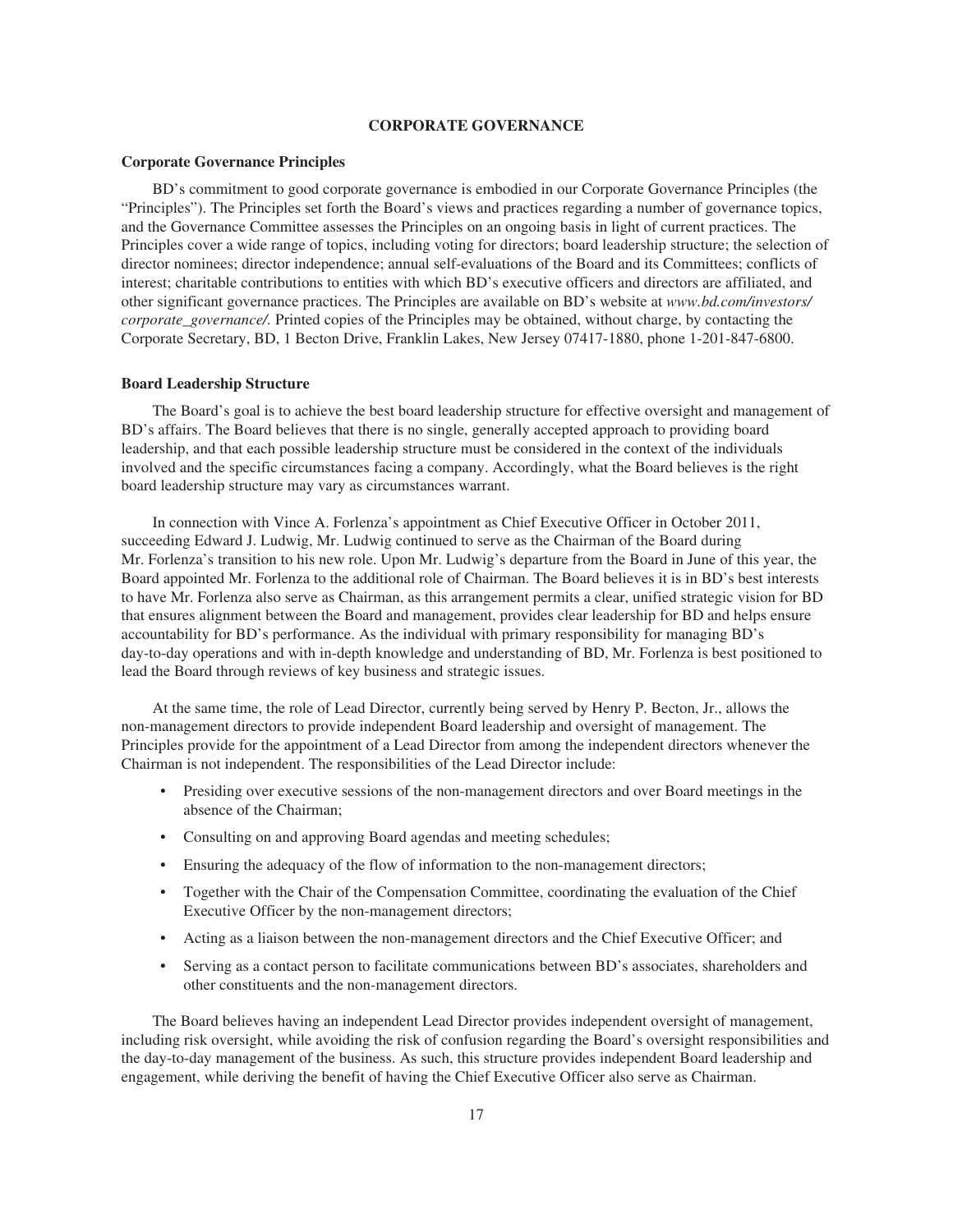### **Board's Oversight of Risk**

BD's management engages in a process referred to as enterprise risk management ("ERM") to identify, assess, manage and mitigate a broad range of risks across BD's businesses, regions and functions and to ensure alignment of our risk assessment and mitigation efforts with BD's corporate strategy. The Audit Committee, through the authority delegated to it by the Board of Directors, is primarily responsible for overseeing BD's ERM activities to determine whether the process is functioning effectively and is consistent with BD's business strategy. At least twice a year, senior management reviews the results of its ERM activities with the Audit Committee, including the process used within the organization to identify risks, management's assessment of the significant categories of risk faced by BD (including any changes in such assessment since the last review), and management's plans to mitigate the potential exposures. On at least an annual basis, the significant risks identified through BD's ERM activities and the related mitigation plans are reviewed with the full Board. Often, particular risks are reviewed in-depth with the Audit Committee or the full Board at subsequent meetings.

In addition, the full Board reviews the risks associated with BD's strategic plan and discusses the appropriate levels of risk in light of BD's objectives. This is done through an annual strategy review process, periodically throughout the year as part of its ongoing review of corporate strategy, and otherwise as necessary. The full Board also regularly oversees other areas of potential risk, including BD's capital structure, acquisitions and divestitures, and succession planning for BD's Chief Executive Officer and other members of senior management.

The various Committees of BD's Board are also responsible for monitoring and reporting on risks associated with their respective areas of oversight. The Audit Committee oversees BD's accounting and financial reporting processes and the integrity of BD's financial statements, BD's processes to ensure compliance with laws, and its hedging activities and insurance coverages. The Compensation Committee oversees risks associated with BD's compensation practices and programs, and the Governance Committee oversees risks relating to BD's corporate governance practices, including director independence, related person transactions and conflicts of interest. In connection with its oversight responsibilities, each Committee often meets with members of management who are primarily responsible for the management of risk in their respective areas, including BD's Chief Financial Officer, Senior Vice President–Human Resources, General Counsel, Senior Vice President– Regulatory Affairs, Chief Ethics and Compliance Officer and other members of senior management.

# *Risk Assessment of Compensation Programs*

With respect to our compensation policies and practices, BD's management reviewed our policies and practices to determine whether they create risks that are reasonably likely to have a material adverse effect on BD. In connection with this risk assessment, management reviewed the design of BD's compensation and benefits programs (in particular our performance-based compensation programs) and related policies, potential risks that could be created by the programs, and features of our programs and corporate governance generally that help to mitigate risk. Among the factors considered were the mix of cash and equity compensation, and of fixed and variable compensation, paid to our associates; the balance between short- and long-term objectives in our incentive compensation; the performance targets, mix of performance metrics, vesting periods, threshold performance requirements and funding formulas related to our incentive compensation; the degree to which programs are formulaic or provide discretion to determine payout amounts; caps on payouts; our clawback and share ownership policies; and our general governance structure. Management reviewed and discussed the results of this assessment with the Compensation Committee. Based on this review, we believe that our compensation policies and practices do not create risks that are reasonably likely to have a material adverse effect on BD.

#### **Director Nomination Process**

The Governance Committee reviews potential director candidates and recommends nominees for director to the full Board for approval. In making its recommendations, the Committee assesses the overall composition of the Board, including diversity, age, skills, international background, and experience and prominence in areas of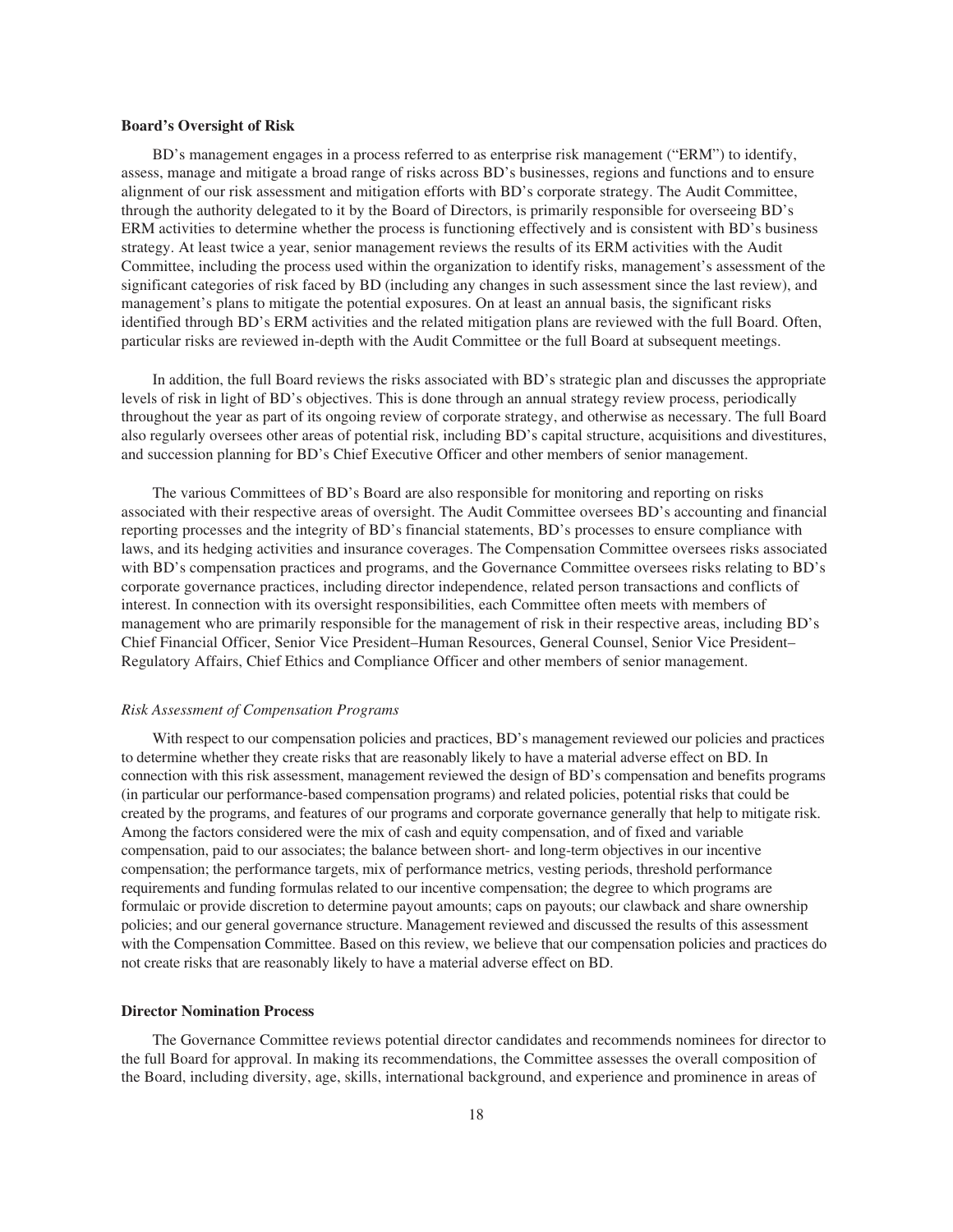importance to BD. The Board seeks to achieve among its directors a diversity of viewpoint, experience, knowledge, ethnicity and gender that fits the needs of the Board at that particular time.

When considering individual director candidates, the Governance Committee will seek individuals with backgrounds and qualities that, when combined with those of BD's other directors, provide a blend of skills and experience that will further enhance the Board's effectiveness. From time-to-time, the Governance Committee has retained an executive search firm to assist it in its efforts to identify and evaluate potential director candidates.

The Governance Committee believes that any nominee for director must meet the following minimum qualifications:

- Candidates should be persons of high integrity who possess independence, forthrightness, inquisitiveness, good judgment and strong analytical skills.
- Candidates should demonstrate a commitment to devote the time required for Board duties, including, but not limited to, attendance at meetings.
- Candidates should be team-oriented and be committed to the interests of all shareholders as opposed to those of any particular constituency.

The Governance Committee assesses the characteristics and performance of incumbent director nominees against the above criteria as well, and, to the extent applicable, considers the impact of any change in the principal occupations of such directors during the last year. Upon completion of the individual director evaluation process, the Governance Committee reports its conclusions and recommendations for nominations to the full Board.

It is the Governance Committee's policy to consider referrals of prospective nominees for the Board from other Board members and management, as well as shareholders and other external sources, such as retained executive search firms. The Governance Committee utilizes the same criteria for evaluating candidates irrespective of their source.

To recommend a candidate for consideration, a shareholder should submit a written statement of the qualifications of the proposed nominee, including full name and address, to the Corporate Secretary, BD, 1 Becton Drive, Franklin Lakes, New Jersey 07417-1880.

# **Significant Governance Practices**

Described below are some of the significant corporate governance practices that have been instituted by the BD Board.

#### *Annual Election of Directors*

BD's directors are elected annually. The Board believes that annual elections of directors reflect a corporate governance best practice, as it provides shareholders the opportunity to express their views on the performance of the entire Board each year.

#### *Voting for Directors*

Under our By-Laws, in uncontested elections (where the number of nominees does not exceed the number of directors to be elected), nominees for director must receive the affirmative vote of a majority of the votes cast in order to be elected to the Board of Directors. Any incumbent director who fails to receive the requisite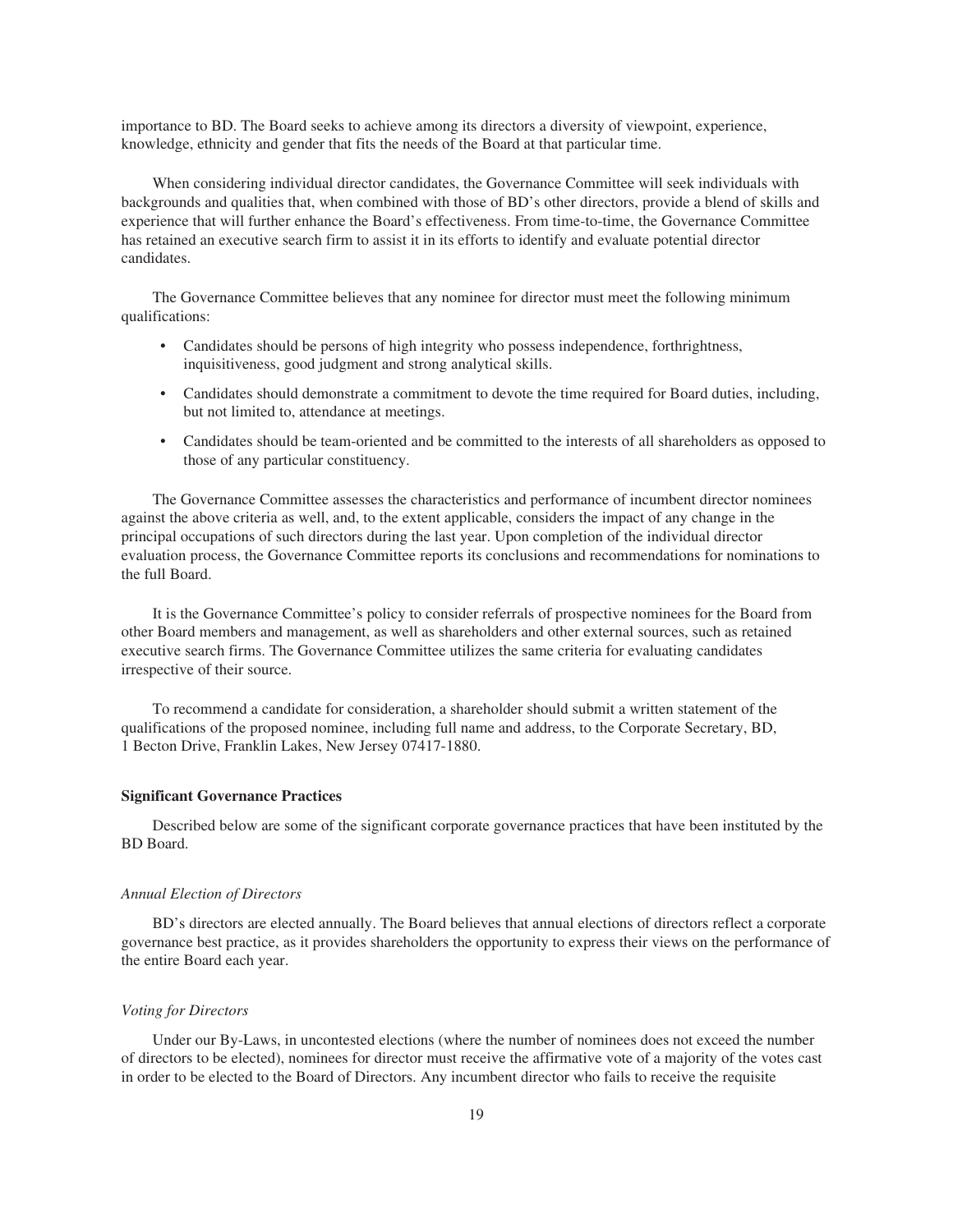affirmative vote is required to offer to submit his or her resignation to the Board following the shareholder vote. The Governance Committee will consider and recommend to the Board whether to accept the resignation offer. The Board will act on such recommendation and publicly disclose its decision within 90 days following the shareholder vote. This structure allows the Board the opportunity to identify and assess the reasons for the vote, including whether the vote is attributable to dissatisfaction with a director's overall performance or is the result of shareholder views on a particular issue, and enables it to avoid undesirable and disruptive governance consequences.

## *Board Self-Evaluation*

Each year the Board conducts a self-evaluation of its performance and effectiveness. As part of this process, each director completes an evaluation form on specific aspects of the Board's role, organization and meetings. The collective comments are then presented by the Chair of the Governance Committee to the full Board. As part of the evaluation, the Board assesses the progress in the areas targeted for improvement a year earlier, and develops actions to be taken to enhance the Board's effectiveness over the next year. The Board's evaluation covers many areas (a complete list is available on BD's website at *www.bd.com/investors/corporate\_governance)*. Additionally, each Committee conducts an annual self-evaluation of its performance through a similar process.

# *Equity Ownership by Directors*

The Board believes that directors should hold meaningful equity ownership positions in BD. To that end, a significant portion of non-management director compensation is in the form of restricted stock units that are not distributable until a director completes his or her service on the Board. The Board believes these equity interests help to better align the interests of the non-management directors with shareholders. Under the Board's share ownership guidelines, each non-management director is required to own shares of common stock (which includes restricted stock units) valued at five times the annual cash retainer and must comply with the guidelines within three years of joining the Board.

### *Annual Report of Charitable Contributions*

In furtherance of BD's commitment to good governance and disclosure practices, the Principles require that BD's charitable contributions or pledges in an aggregate amount of \$50,000 or more (not including contributions under BD's Matching Gift Program) to entities with which BD's directors and their families are affiliated must be approved by the Governance Committee. In addition, BD is required by the Principles to post on its website, at *www.bd.com/investors/corporate\_governance/*, an Annual Report of Charitable Contributions (the "Contributions Report") listing all contributions and pledges made by BD to organizations affiliated with any director or executive officer during the preceding fiscal year in an amount of \$10,000 or more. The Contributions Report, which BD has voluntarily issued since 2002, includes a discussion of BD's contributions philosophy and the alignment of BD's philanthropic activities with its philosophy, together with additional information about each contribution or pledge.

#### *Enterprise Compliance*

Under the oversight of the Audit Committee, BD's enterprise compliance function seeks to ensure that BD has policies and procedures designed to prevent and detect violations of the many laws, regulations and policies affecting its business, and that BD continuously encourages lawful and ethical conduct. Launched in 2005, BD's enterprise compliance function supplements the various compliance and ethics functions that are also in place at BD, and seeks to ensure better coordination and effectiveness through program design, prevention, and promotion of an organizational culture of compliance. A Compliance Committee comprised of members of senior management oversees the activities of the Chief Ethics and Compliance Officer. Another key element of this program is training. Courses offered include a global on-line compliance training program focused on BD's Code of Conduct, as well as other courses covering various compliance topics such as antitrust, anti-bribery, conflicts of interest, financial integrity, industry marketing codes and information security.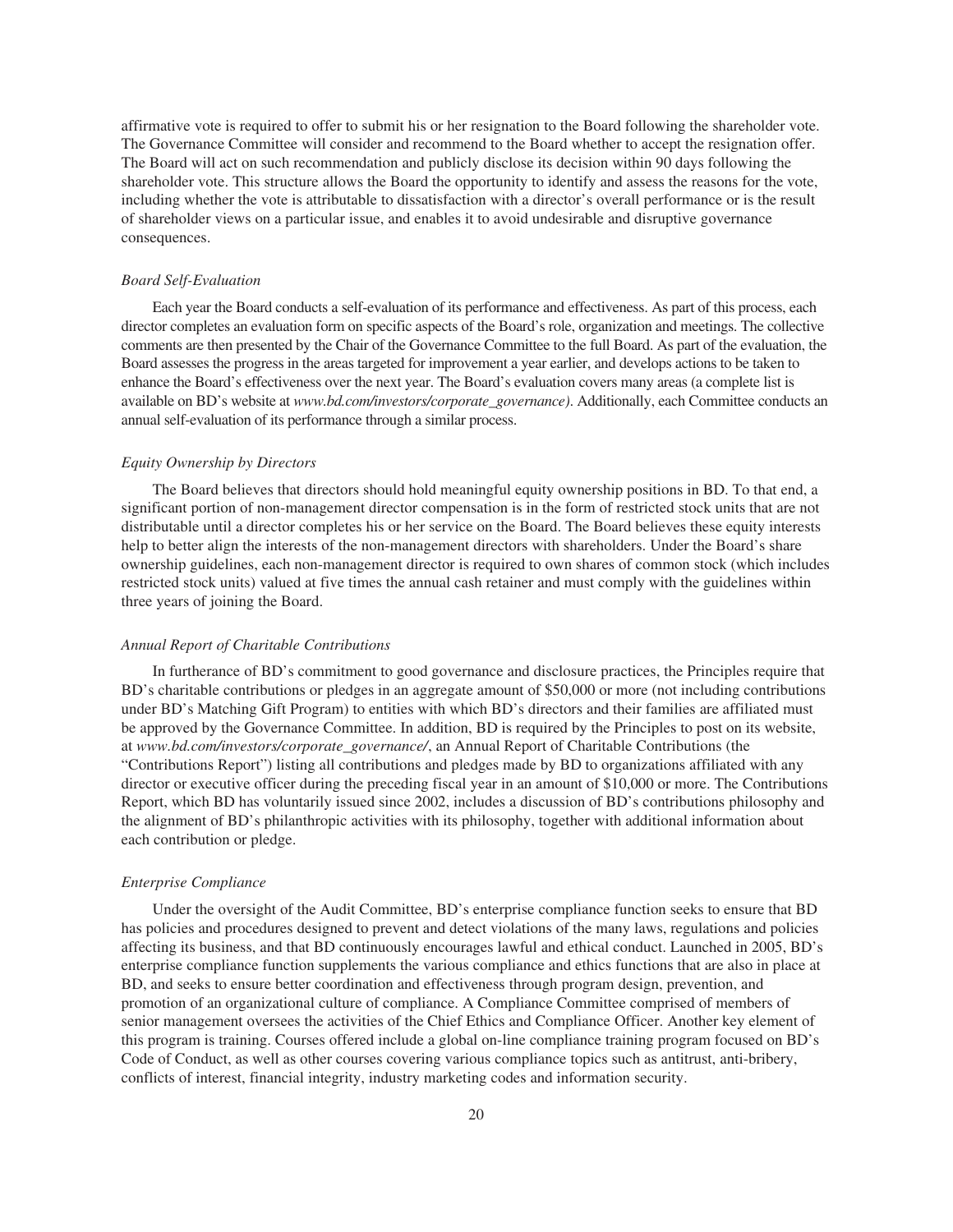## *Political Contributions*

We have a policy that prohibits the expenditure of company assets for political campaigns without the express authorization of the Chief Executive Officer or Chief Financial Officer, compliance with company policies and all applicable laws, and clearance from BD's internal law department. Contributions outside the United States must also be approved by the relevant country leaders. In 2012, no corporate funds were used to support political campaigns. BD's general prohibition on the use of corporate funds for political campaigns extends to "super PACs". We have also advised the major industry associations in which BD has membership that we do not authorize them to use any portion of our dues or other funds for "super PACs" or any other political campaign purpose.

#### **Director Independence; Policy Regarding Related Person Transactions**

Under the NYSE rules and our Principles, a director is deemed not to be independent if the director has a direct or indirect material relationship with BD (other than his or her relationship as a director). The Governance Committee annually reviews the independence of all directors and nominees for director and reports its findings to the full Board. To assist in this review, the Board has adopted director independence guidelines ("Independence Guidelines") that are contained in the Principles. The Independence Guidelines set forth certain categories of relationships (and related dollar thresholds) between BD and directors and their immediate family members, or entities with which they are affiliated, that the Board, in its judgment, has deemed to be either material or immaterial for purposes of assessing a director's independence. In the event a director has any relationship with BD that is not addressed in the Independence Guidelines, the independent members of the Board review the facts and circumstances to determine whether such relationship is material. The Principles are available on BD's website at *www.bd.com/investors/corporate-governance/*. The Independence Guidelines are contained in Principle No. 7.

The Board has determined that the following nominees for director are independent under the NYSE rules and our Independence Guidelines: Basil L. Anderson, Henry P. Becton, Jr., Catherine M. Burzik, Edward F. DeGraan, Claire M. Fraser, Christopher Jones, Marshall O. Larsen, Adel A.F. Mahmoud, Gary A. Mecklenburg, James F. Orr, Willard J. Overlock, Jr., Rebecca W. Rimel, Bertram L. Scott and Alfred Sommer. The Board had also previously determined that Cathy E. Minehan, who had served on the Board up to last year's annual meeting, was independent under the NYSE rules and the Principles. Vincent A. Forlenza is an employee of BD and, therefore, is not independent under the NYSE rules and the Principles.

In determining that each of the nominees is independent, the Board reviewed BD's transactions or other dealings with organizations with which a director may be affiliated. Such affiliations included service by the director or an immediate family member as an officer, employee, or member of a governing or advisory board. In conducting its review, the Board determined that, in each instance, the nature of the relationship, the degree of the director's involvement with the organization and the amount involved would not impair the director's independence under the Independence Guidelines. In addition, in most instances, the director played no active role in the organization's relationship with BD, and, in some instances, the relationship involved a unit of such organization other than the one with which the director is involved. Accordingly, the Board determined that none of these relationships was material or impaired the director's independence or judgment.

The types of transactions with director-affiliated organizations considered by the Board consisted of payments related to the purchase or sale of products and/or services (in the cases of Anderson, Becton, Burzik, Fraser, Jones, Larsen, Mecklenburg, Minehan, Orr, Overlock, Scott, and Sommer), the licensing of intellectual property rights (in the cases of Fraser, Mahmoud and Sommer) and charitable contributions (in the cases of Jones, Overlock and Sommer).

The Board has also established a written policy (the "Policy") requiring Board approval or ratification of transactions involving more than \$120,000 per year in which a director, executive officer or shareholder owning more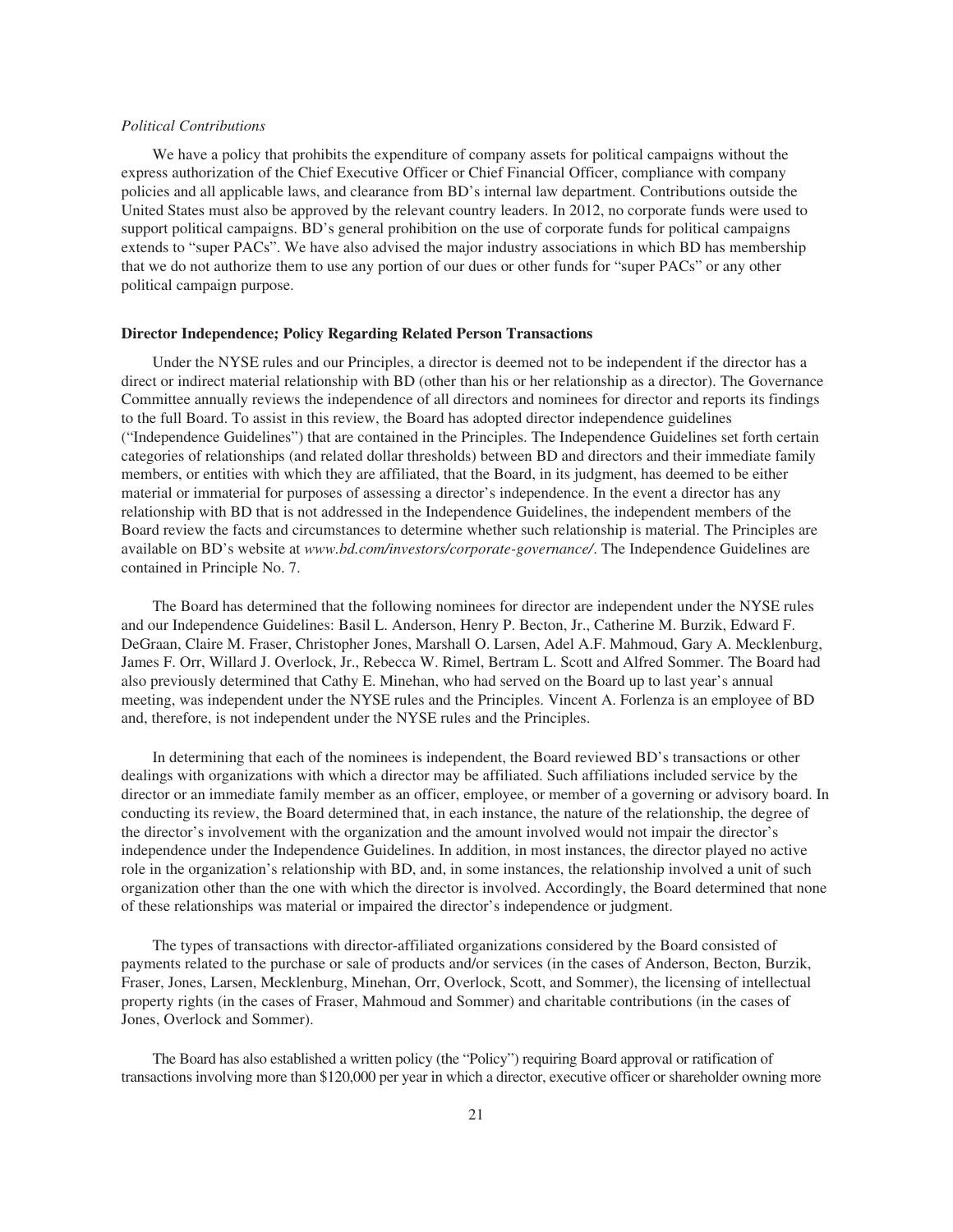than 5% of BD's stock (excluding certain passive investors) or their immediate family members has, or will have, a material interest. The Policy is available on BD's website at *www.bd.com/investors/corporate\_governance/*. The Policy excludes certain specified transactions, including certain charitable contributions, transactions available to associates generally, and indemnification and advancement of certain expenses. The Governance Committee is responsible for the review and approval or ratification of transactions subject to the Policy. The Governance Committee will approve or ratify only those transactions that it determines in its business judgment are fair and reasonable to BD and in (or not inconsistent with) the best interests of BD and its shareholders, and that do not impact the director's independence.

During fiscal year 2012, BD paid affiliates of State Street Corporation ("State Street"), a holder of more than 5% of BD common stock, \$870,000 for banking services and investment management of various 401(k) funds. These transactions were not required to be approved under the Policy, since State Street is considered a passive investor in BD.

## **Code of Conduct**

BD maintains a Code of Conduct (the "Code") that is applicable to all directors, officers and associates of BD, including its Chief Executive Officer, Chief Financial Officer, principal accounting officer and other senior financial officers. It sets forth BD's policies and expectations on a number of topics, including conflicts of interest, confidentiality, compliance with laws (including insider trading laws), preservation and use of BD's assets, and business ethics. The Code also sets forth procedures for the communicating and handling of any potential conflict of interest (or the appearance of any conflict of interest) involving directors or executive officers, and for the confidential communication and handling of issues regarding accounting, internal controls and auditing matters.

BD also maintains an Ethics Help Line telephone number (the "Help Line") for BD associates as a means of raising concerns or seeking advice. The Help Line is serviced by an independent contractor and is available to all associates worldwide. Associates using the Help Line may choose to remain anonymous and all inquiries are kept confidential to the extent practicable in connection with investigation of an inquiry. All Help Line inquiries are forwarded to BD's Chief Ethics and Compliance Officer for investigation. The Audit Committee is informed of any matters reported to the Chief Ethics and Compliance Officer, whether through the Help Line or otherwise, involving accounting, internal control or auditing matters, or any fraud involving management or persons who have a significant role in BD's internal controls.

The Chief Ethics and Compliance Officer leads the BD Ethics Office, which administers BD's ethics program. In addition to the Help Line, the ethics program provides for broad communication of BD's Core Values, associate education regarding the Code and its requirements, and ethics training sessions.

Any waivers from any provisions of the Code for executive officers and directors will be promptly disclosed to shareholders. In addition, certain amendments to the Code, as well as any waivers from certain provisions of the Code given to BD's Chief Executive Officer, Chief Financial Officer or principal accounting officer, will be posted at the website address set forth below.

The Code is available on BD's website at *www.bd.com/investors/corporate\_governance/*. Printed copies of the Code may be obtained, without charge, by contacting the Corporate Secretary, BD, 1 Becton Drive, Franklin Lakes, New Jersey 07417-1880, phone 1-201-847-6800.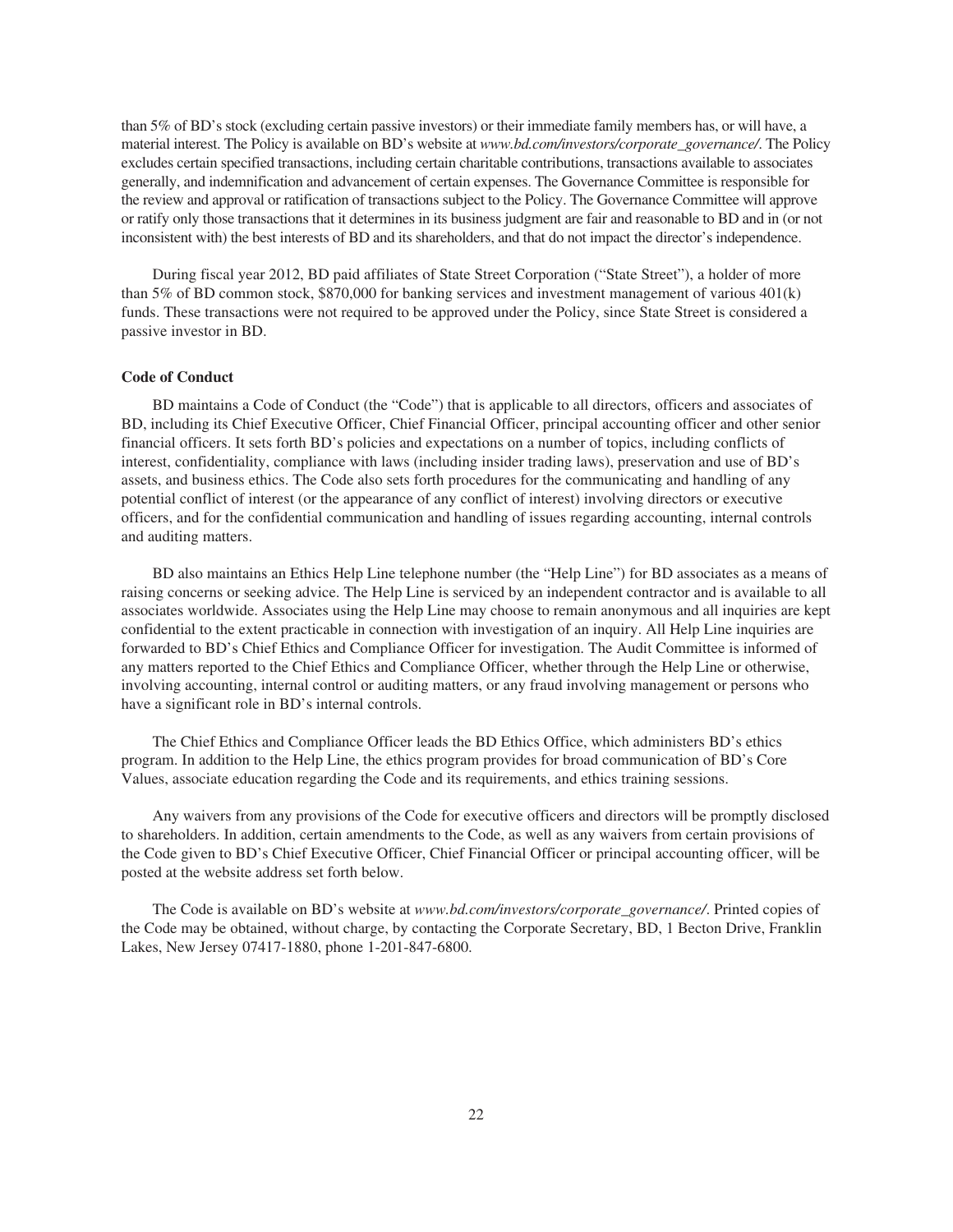# **REPORT OF THE COMPENSATION AND BENEFITS COMMITTEE**

The primary objective of the BD compensation program is to fully support the strategic business goal of delivering superior long-term shareholder returns through sustained revenue growth, EPS growth, return on capital and other metrics. As such, we intend to ensure a high degree of alignment between pay and the long-term value and financial soundness of BD. The Compensation and Benefits Committee of the Board of Directors (the "Committee") has established the following compensation principles to meet this objective:

# **• Aligning the interests of executives and shareholders**

• Through equity compensation and equity ownership guidelines for executives, we seek to align the interests of executives with those of the company's shareholders. This represents the largest portion of our compensation structure in terms of target value.

# **• Linking rewards to performance**

• We maintain a pay-for-performance philosophy based on actual performance as against clear, measurable company performance targets, particularly those metrics that support the creation of longterm shareholder value.

# **• Delivering superior business and financial results**

• Performance targets are set to reward executives for achieving short- and long-term results in line with our objective of enhancing long-term shareholder value. In setting short-term goals and in rewarding performance, we will take care to ensure that we do not create incentives to take inappropriate risks.

# **• Offering a competitive compensation structure**

• We have established and intend to maintain a competitive structure that supports the recruitment and retention of high-performance executives essential to driving the business results required to execute our strategy and create long-term value for shareholders. This structure is determined, in part, by evaluating peer group data, which is provided and analyzed by the Committee's independent consultant, Pay Governance LLC.

# **• Maintaining a transparent compensation structure**

• The Committee strives to provide absolute transparency to executives, employees and shareholders of all aspects of BD's compensation and benefits structure. This includes disclosure of performance targets, payout formulas, details of other earned benefits and the Committee's use of discretion in determining award payouts.

# **• Maintaining Committee independence**

• The Committee is made up exclusively of independent directors and utilizes an independent compensation consultant, Pay Governance LLC, which, by Committee policy, is prohibited from performing any services for BD or its management without the Committee's prior approval.

# **• Retaining prerogative to adjust programs**

• The Committee retains the prerogative to change or modify compensation and benefit programs to reflect prevailing economic, market or company financial conditions.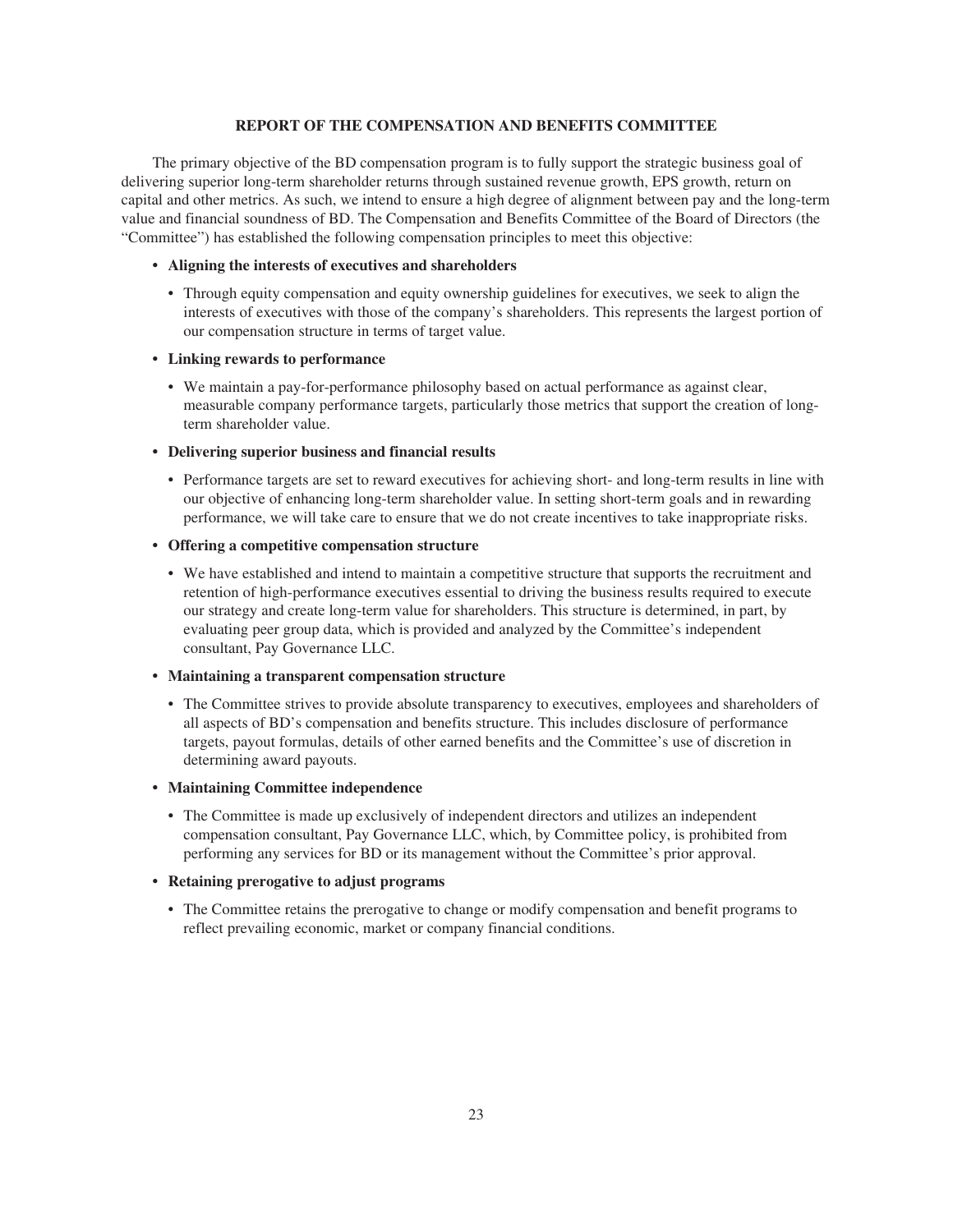The Committee has reviewed and discussed the Compensation Discussion and Analysis with management, and, based on such review and discussions, has recommended to the Board of Directors that the Compensation Discussion and Analysis be included in BD's Annual Report on Form 10-K for the year ended September 30, 2012 and in this proxy statement.

# **COMPENSATION AND BENEFITS COMMITTEE**

**Edward F. DeGraan—Chair Basil L. Anderson Marshall O. Larsen James F. Orr Willard J. Overlock, Jr. Bertram L. Scott**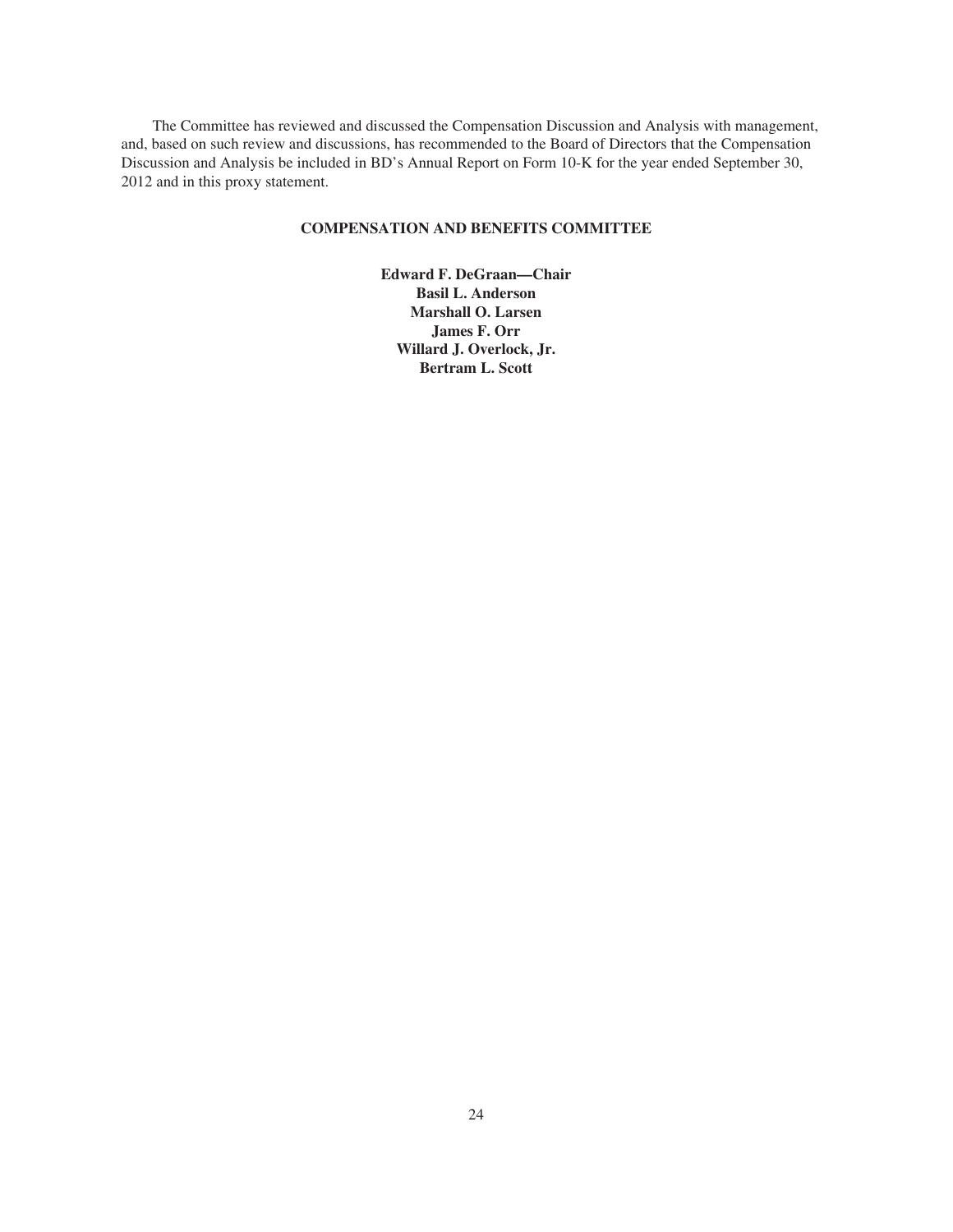# **COMPENSATION DISCUSSION AND ANALYSIS**

This section discusses our executive compensation program and the compensation actions taken with respect to the executive officers named in the Summary Compensation Table on page 39. We sometimes refer to these individuals as the "named executive officers" or "NEOs." Mr. Elkins, who served as BD's Executive Vice President and Chief Financial Officer during fiscal year 2012, resigned from BD effective November 9, 2012.

All references in this section to years are references to our fiscal year, which ends on September 30, unless otherwise noted.

*This section includes a discussion of performance targets in the limited context of our executive compensation program. These targets are not statements of management's expectations of our future results or other guidance. Investors should not use or evaluate these targets in any other context or for any other purpose.*

## **Executive Summary**

# **Overview of our compensation program**

Our goal is to provide an executive compensation program that best serves the long-term interests of our shareholders. We believe that attracting and retaining superior talent is a key to delivering long-term shareholder returns, and that a competitive compensation plan is critical to that end. Therefore, we intend to provide a competitive compensation package to our executives that ties a significant portion of pay to performance and utilizes components that align the interests of our executives with those of BD's shareholders.

The following is a summary of important aspects of our executive compensation program discussed later in this section.

- The key elements of our program are salary, annual cash incentives under our Performance Incentive Plan ("PIP") and long-term equity compensation consisting of stock-settled stock appreciation rights ("SARs"), Performance Units and Time-Vested Units ("TVUs").
- We emphasize pay-for-performance to align executive compensation with our business strategy and the creation of long-term shareholder value.
- While we emphasize "at risk" pay tied to performance, we believe our program does not encourage excessive risk taking by management.
- Our executives are subject to robust share ownership guidelines and are prohibited from hedging against the economic risk of such ownership.
- We offer our named executive officers very limited perquisites, and none of them have employment agreements.
- We have a compensation recovery policy that gives the Board discretion to recover incentive compensation paid to senior management in the event of a restatement of our financial statements due to misconduct.
- We have "double-trigger" change of control agreements with our executives to provide continuity of management in the event of a change of control of BD.
- The independent consultant to the Compensation and Benefits Committee (the "Compensation Committee") did not provide any other services to BD or BD management in 2012.

#### **Overview of 2012 operating performance and executive compensation**

BD delivered solid results in 2012, driven by strong growth in safety-engineered device sales and in emerging markets. Similar to 2011, the medical device industry continued to face difficult macroeconomic conditions that adversely affected our underlying growth and profitability during the year. These conditions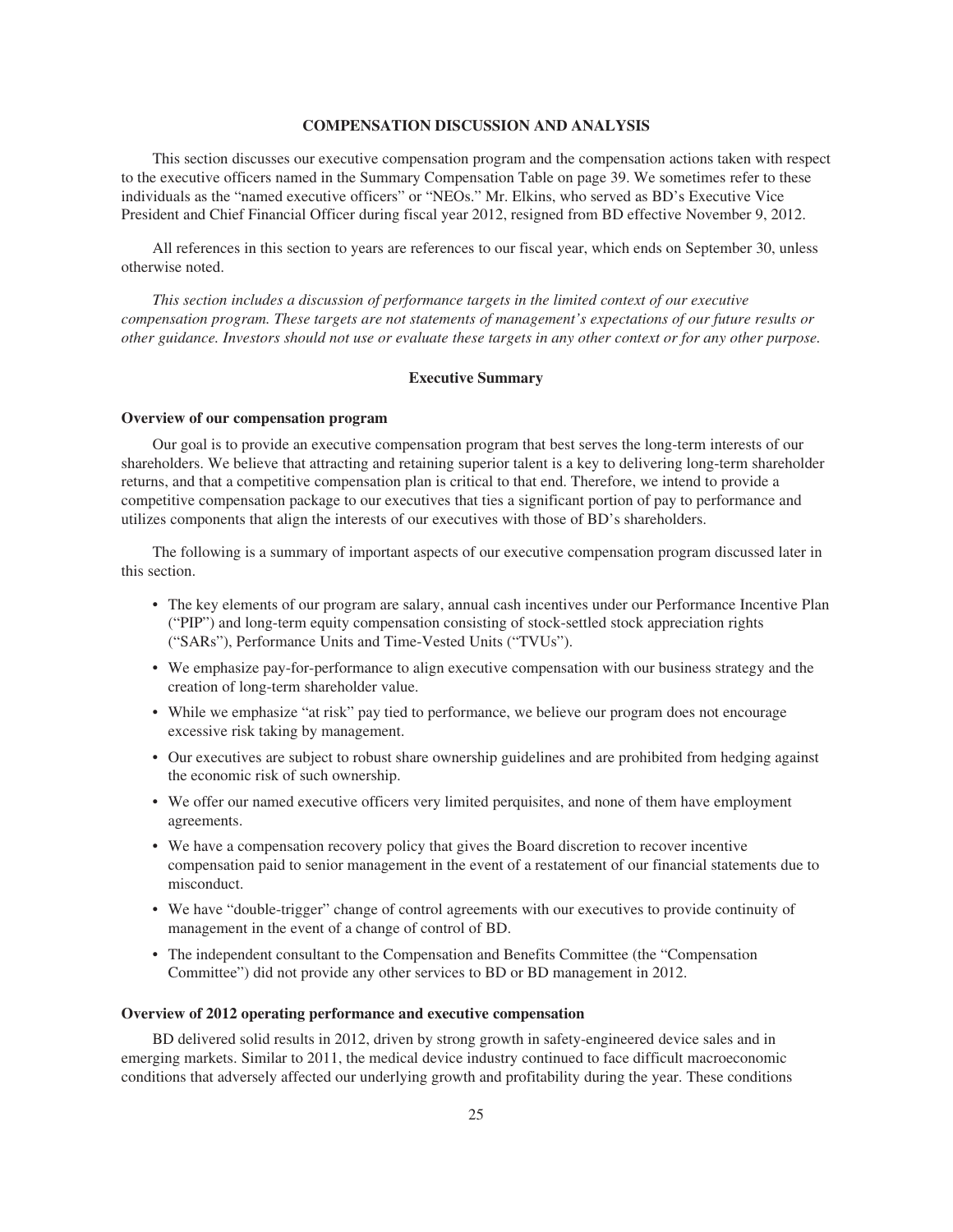continued to put downward pressure on healthcare utilization in Western Europe and the U.S. and increased pricing pressure for certain products in our Medical segment. Our Biosciences segment was also unfavorably impacted in developed markets by an uncertain academic research spending environment for high-end instruments and increased competitiveness in research reagents.

Despite these ongoing challenges, management continued to execute on BD's strategy and delivered solid results for the year. Highlights of our performance include:

- Reported revenues grew about 1.6%, which included a 2.7% negative effect from currency translation. Underlying revenue growth was 4.3%.
- We reported earnings per share from continuing operations ("EPS") of \$5.30. While this was a slight decrease from the prior year, after excluding a \$0.06 per share charge resulting from primarily non-cash pension settlements and a negative effect of \$0.21 per share from foreign currency translation, our EPS was \$5.58 (adjusted for rounding), representing about 5% underlying growth for the year. This growth came even after absorbing additional costs from unbudgeted acquisitions during the year.
- We continued to use our strong financial condition to position BD for long-term growth, including investments in high-growth areas in emerging markets and research and development spending. To this end, BD launched a number of new products during the year across all three of its business segments, and emerging markets accounted for almost a quarter of BD's 2012 sales.
- Significant progress was made on BD's operating efficiency initiatives. These include the initial roll-out of Project Everest (our enterprise resource planning upgrade), savings realized from ReLoCo (our program to reduce manufacturing costs), and our efforts to reduce overhead expense through the establishment of shared service centers and other projects. These savings allow BD to invest in highergrowth opportunities, such as emerging markets.
- We completed the acquisition of Kiestra Lab Automation, a maker of innovative automation solutions for microbiology laboratories, and of Sirigen Group Limited, a developer of unique dyes for flow cytometry, as part of our strategy to supplement internal growth with growth from strategic acquisitions.
- We announced plans to sell the majority of our Discovery Labware business, which allows us to focus our resources on the growth drivers for our BD Biosciences segment. This sale was completed in October 2012.
- We returned \$1.9 billion to shareholders through dividends and share repurchases. BD has increased its dividend for 40 consecutive years.

Based on BD's performance, BD's revenues were slightly above the revenue target and its EPS was at 98% of the EPS target for the year under the PIP, which resulted in available funding for PIP awards at 97% of target. The PIP awards made to our named executive officers, as a percentage of their target awards, were generally in line with this funding factor. In addition, the lower revenue growth BD experienced during the 2010-2012 fiscal years relative to the Performance Unit targets for that period resulted in there being no payout of the Performance Units covering the 2010-2012 performance cycle, continuing a trend over the last four performance cycles of below-target payouts for these awards. Consistent with our past practice, equity compensation represented a significant component of compensation in 2012. The increase in the equity compensation for Mr. Forlenza from 2011 was due to his election as Chief Executive Officer at the beginning of the fiscal year. The other increases in equity compensation paid to NEOs were based on performance, increased responsibilities assumed during the year and/or to align award values with market practices.

# **Objectives of Our Executive Compensation Program**

The objectives of our executive compensation program include:

**Offering competitive compensation.** We seek to offer a competitive compensation package that helps us attract and retain our executives.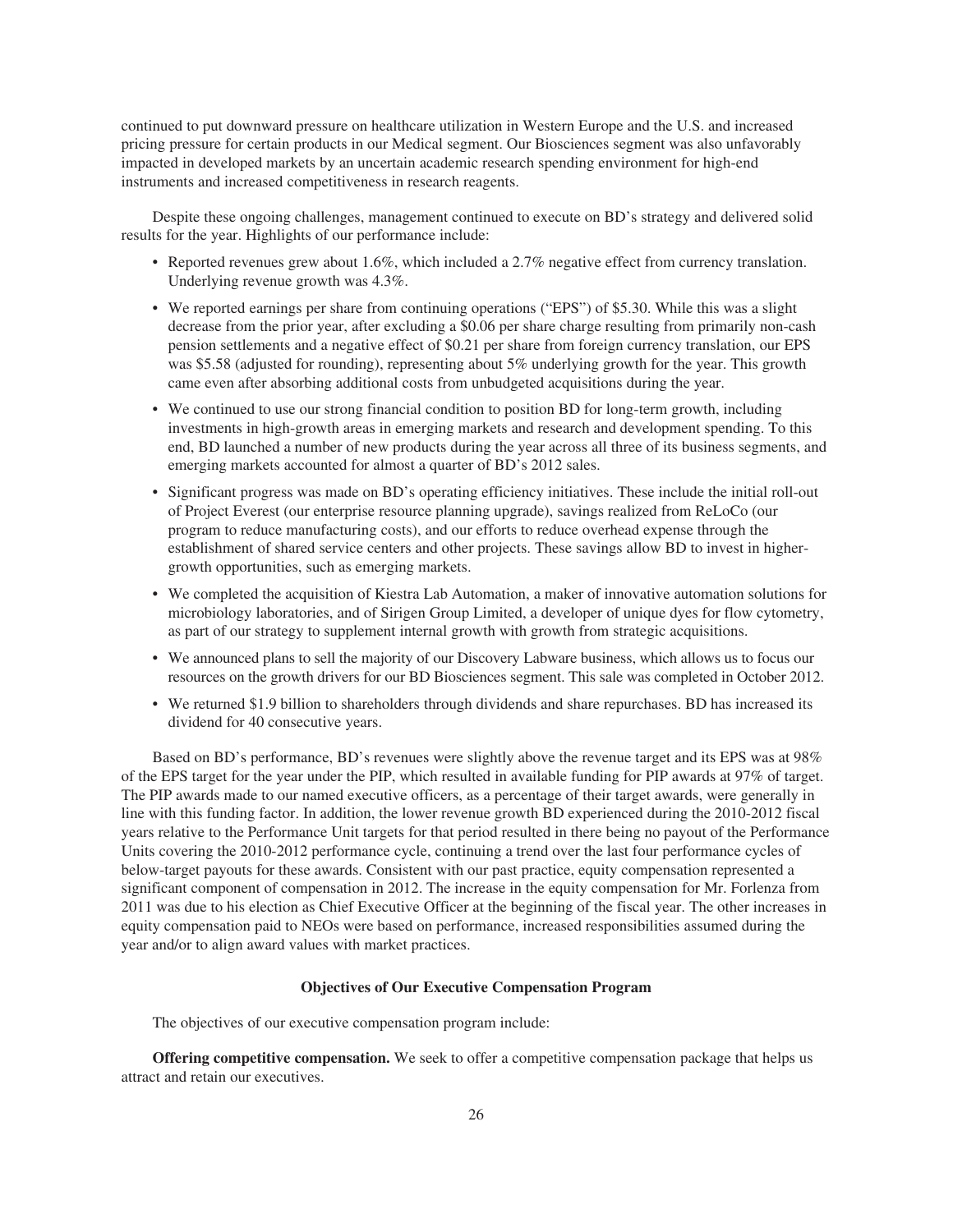**Linking compensation to performance.** We seek to implement a pay-for-performance philosophy by tying a significant portion of pay to financial and other goals that support long-term shareholder value.

**Aligning executives with our shareholders.** We seek to align the interests of our executives with those of our shareholders through equity compensation and share ownership guidelines.

# **The Process for Setting Executive Compensation**

#### **The role of the Compensation Committee, its consultant and management**

The Compensation Committee oversees the compensation program for the named executive officers and our other executive officers. The Compensation Committee is assisted in fulfilling its responsibilities by its independent consultant, Pay Governance LLC ("Pay Governance"), and BD's senior management. Additional information about our process for setting executive compensation, including the role of Pay Governance and management, may be found on pages 11-12. In order to maintain the independence of its outside consultant, the Compensation Committee has established a policy that prohibits its consultant from performing any services for BD or BD's management without the Compensation Committee's prior approval. In accordance with this policy, Pay Governance did not perform services for BD or its management in 2012.

Approximately 95% of the shares voted last year were cast in support of BD's advisory vote on executive compensation. The Compensation Committee viewed the results of this vote as general broad shareholder support for our executive compensation program. Based on this result and our ongoing review of our compensation policies and decisions, we believe that our existing compensation program effectively aligns the interests of our named executive officers with the long-term goals of BD.

#### **The use of market comparison data**

The Compensation Committee considers a number of factors in structuring our program and making compensation decisions. This includes the compensation practices of select peer companies in the healthcare industry, which we refer to as the "Comparison Group." These companies were chosen by the Compensation Committee after considering the recommendations of Pay Governance and management, and were selected because they have significant lines of business that are similar to BD's. The Compensation Committee believes that reference to the Comparison Group is appropriate when reviewing BD's compensation program because it believes we compete with these companies for executive talent. The Compensation Committee reviews the composition of the Comparison Group at least annually. The companies in the Comparison Group for 2012 were:

| <b>Abbott Laboratories</b>           |
|--------------------------------------|
| Agilent Technologies, Inc.           |
| Allergan, Inc.                       |
| C.R. Bard, Inc.                      |
| Baxter International Inc.            |
| <b>Boston Scientific Corporation</b> |
| Covidien plc                         |
| Hospira, Inc.                        |

Johnson & Johnson Medtronic, Inc. PerkinElmer, Inc. Roche Diagnostics St. Jude Medical, Inc. Stryker Corporation Thermo Fisher Scientific Inc. Zimmer Holdings, Inc.

Abbott Laboratories, Johnson & Johnson and Roche Diagnostics are included in the Comparison Group in order to increase the number of comparable positions for which compensation data is gathered when reviewing the compensation of Messrs. Kozy and Cohen. Compensation data from these three companies was not considered by the Compensation Committee when reviewing the compensation of Messrs. Forlenza, Elkins and Sherman.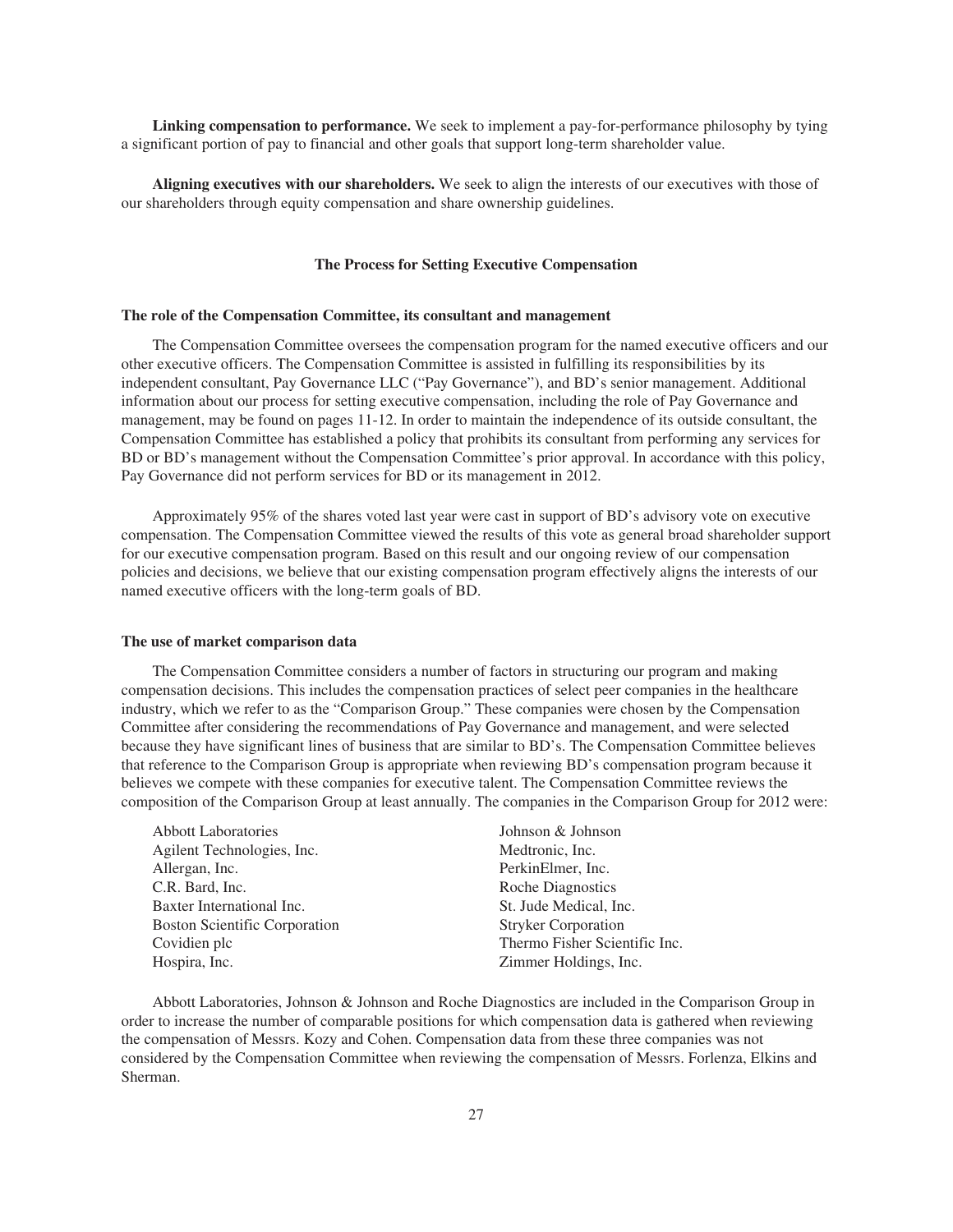The table below sets forth revenue and market capitalization information regarding the Comparison Group:

|                             | Revenue (in millions) for<br>the twelve months ended<br>September 30, 2012 | <b>Market Capitalization</b><br>on September 30, 2012<br>(in millions) |  |  |
|-----------------------------|----------------------------------------------------------------------------|------------------------------------------------------------------------|--|--|
| 25 <sup>th</sup> Percentile | \$4,998                                                                    | \$10,293                                                               |  |  |
| Median                      | \$7,276                                                                    | \$21,176                                                               |  |  |
| 75 <sup>th</sup> Percentile | \$13,269                                                                   | \$30,754                                                               |  |  |
| BD                          | \$7,708                                                                    | \$15,677                                                               |  |  |
| <b>Percentile Rank</b>      | 52nd                                                                       | 45th                                                                   |  |  |
|                             |                                                                            |                                                                        |  |  |

The Compensation Committee attempts to set the compensation of our executive officers at levels that are competitive with the companies listed above, and uses market comparison data regarding these companies as a guide. The Compensation Committee estimates the median salary, annual cash incentive and long-term equity compensation (and the combined total of these elements) of persons holding the same or similar positions at the companies listed above, based on the most recent market data available. The Compensation Committee then generally seeks to set the compensation of our executive officers for each of these elements within a competitive range of the median, assuming payout of performance-based compensation at target. An executive's actual compensation may vary from the target amount set by the Compensation Committee based on the individual's and BD's performance and changes in our stock price. The use of market comparison data, however, is just one of the tools the Compensation Committee uses to determine executive compensation, and the Compensation Committee retains the flexibility to set target compensation at levels it deems appropriate for an individual or for a specific element of compensation. The Compensation Committee believes that the target compensation set for the named executive officers in 2012 was competitive with median levels, except that Mr. Forlenza's salary and equity compensation were set towards the lower end of the range for CEOs at the Comparison Group companies used for comparison purposes, due to the fact that he was new to the position in 2012.

Because the Compensation Committee reviews each compensation element individually, compensation decisions made with respect to one element of compensation generally do not affect decisions made with respect to other elements. It is also for this reason that no specific formula is used to determine the allocation between cash and equity compensation, although it is the Compensation Committee's intent that equity compensation represent the largest percentage in terms of target value of total target compensation. In addition, because an executive's compensation target is set by reference to persons with similar duties at the Comparison Group companies, the Compensation Committee does not establish any fixed relationship between the compensation of our CEO and that of the other named executive officers.

#### **The use of tally sheets**

The Compensation Committee is from time-to-time provided a "tally sheet" report prepared by management for each named executive officer. The tally sheet includes, among other things, total annual compensation, the value of unexercised or unvested equity compensation awards, and amounts payable upon termination of employment under various circumstances, including retirement or following a change of control. The Compensation Committee uses tally sheets to provide perspective on the wealth the executives have accumulated from prior equity awards and plan accruals and their retentive value, consider any changes to our program that may be appropriate (including the mix of compensation elements), and provide additional context for their compensation decisions.

# **Our emphasis on pay-for-performance**

# *Performance-based compensation*

While we do not use a specific formula to determine the mix of performance-based and fixed compensation, PIP awards and performance-based long-term equity compensation represent a significant portion of the compensation paid to our named executive officers. (We view PIP awards, Performance Units and SARs as performance-based pay for this purpose.) In 2012, 73% of Mr. Forlenza's target compensation and an average of 68% of the target compensation of the other named executive officers was performance-based and not guaranteed.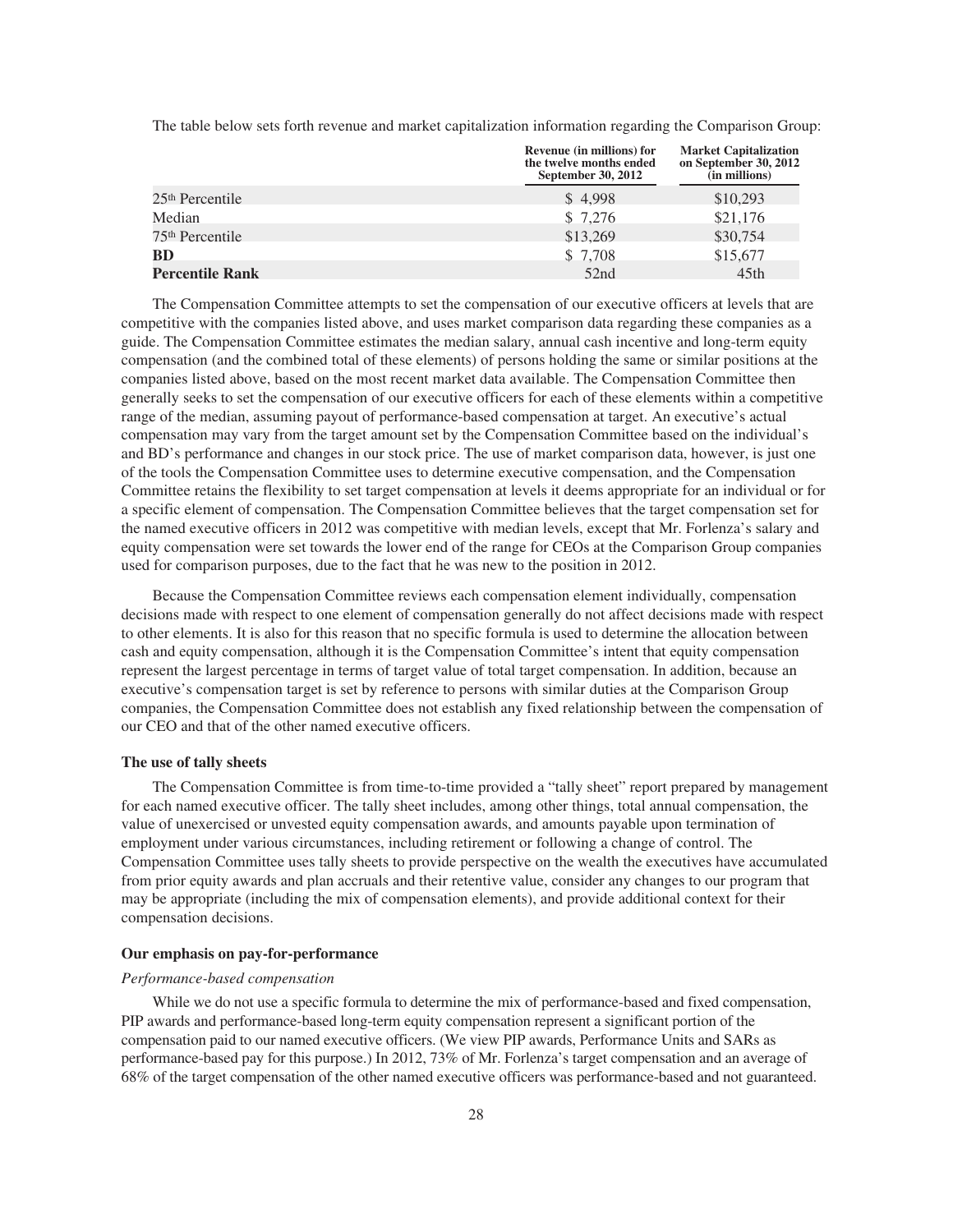# **2012 Total Target Compensation**



The above charts are based on the target values of performance-based compensation. Actual amounts received (and the percentage of total compensation coming from performance-based compensation) may differ based on actual performance and BD's stock price.

# *How BD measured performance in 2012*

The goal of our compensation program is to provide incentives for management to deliver near-term and long-term performance. The vehicle for rewarding near-term performance is the PIP. For 2012, the Compensation Committee evaluated performance under this plan based primarily on BD's EPS for the year. The Compensation Committee used EPS because it is the primary basis on which BD sets performance expectations for the year and it is a widely-used measure of overall company performance. However, because the Compensation Committee believes sustained revenue growth is necessary to create long-term shareholder value, it also set a revenue target for the year, although not weighted as heavily as EPS.

The vehicle for rewarding long-term performance is equity compensation, including Performance Units. The Compensation Committee evaluates long-term performance based on how well BD is executing on its strategy for profitable growth. For the Performance Units granted in 2012, the two metrics the Compensation Committee used to measure performance were long-term revenue growth and return on invested capital ("ROIC"), which measures profitability and how effectively company assets are being used. These two metrics require the named executive officers to effectively manage a number of different aspects of the business, including new product introductions, productivity improvements and expansion into geographic markets.

The other way equity compensation is tied to our long-term performance is its linkage to the BD stock price. We believe that sustained performance should, over time, result in the creation of long-term shareholder value and be reflected in our stock price. If the named executive officers are not successful in creating this shareholder value, the value of their equity compensation will be reduced.

When setting performance targets for the PIP and Performance Units, the Compensation Committee considers the environment in which BD is operating. As discussed before, the global economy generally, and the healthcare industry specifically, has been facing very challenging conditions over the last several years. The Compensation Committee seeks to reward what it deems to be superior performance by management in light of the economic conditions and growth trends in the markets BD serves, and sets what it believes are reasonably achievable performance targets for BD at the time. The Compensation Committee also structures these plans so that payouts are aligned with BD's performance against these targets. For instance, as discussed further below, a 1% shortfall in performance against a PIP performance measure target would result in a 2.5% decrease in funding with respect to that measure. Likewise, a 1% shortfall in performance against the revenue growth target set under the Performance Units we issued in 2012 would reduce the payout of the awards by 12%.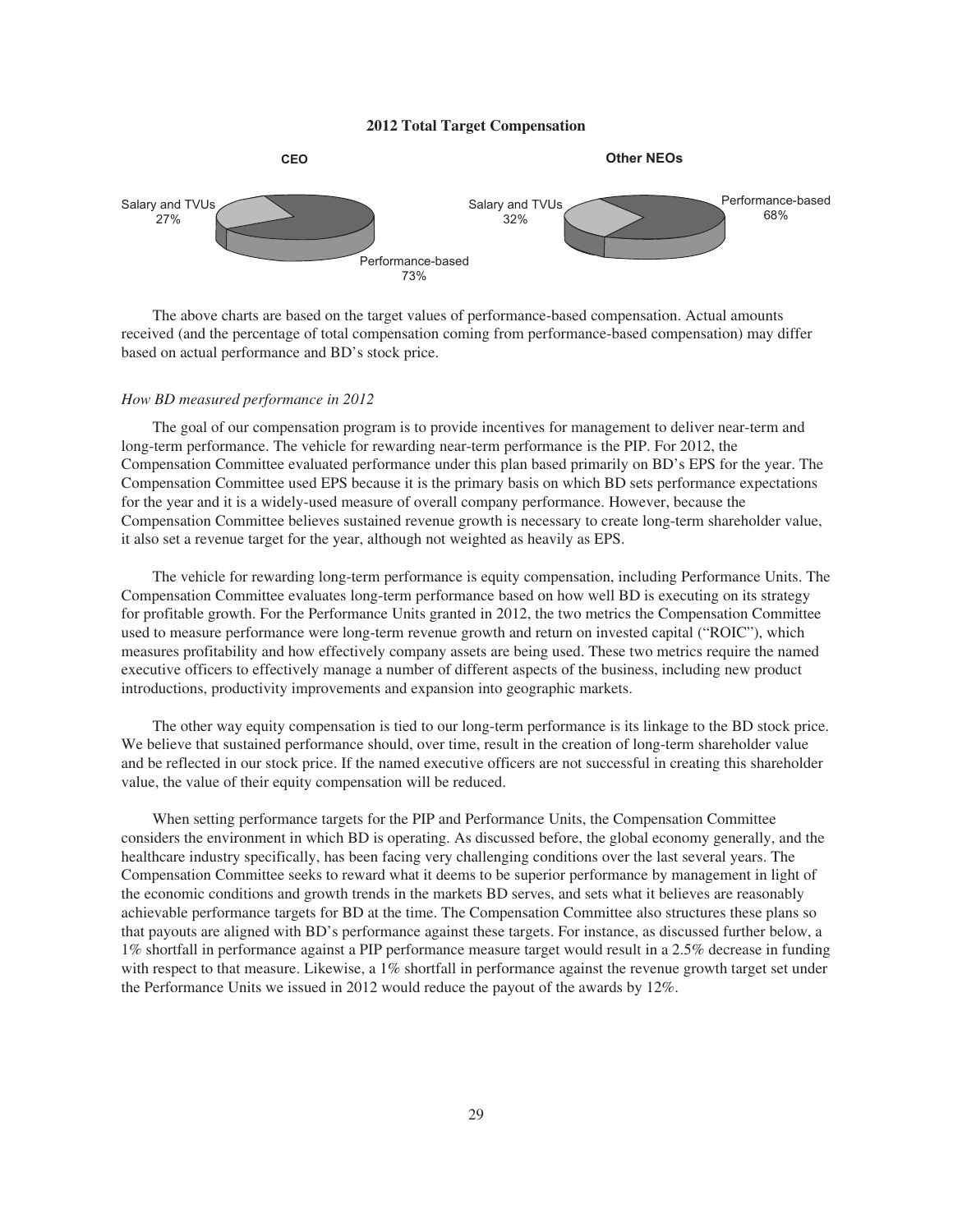# *Changes to performance-based compensation for 2013*

Previously, BD's compensation programs have been focused on key financial indicators of operating success, including revenue growth, EPS and ROIC. Over the past few years, our industry has changed and become more challenging based on a variety of factors. Looking ahead, we believe the strategic objectives for BD will include not only revenue growth, EPS and ROIC, but also operational efficiency, which frees up funds that BD can use to invest in its future. Therefore, it will be important that going forward, our compensation program reinforce and reward behaviors that support a balance of growth, profitability and operating efficiency. In addition, given the current market conditions, we believe it is important to incorporate a measure of BD's performance that relates BD's performance to peer companies facing these same market conditions.

With this in mind, during 2012, the Compensation Committee, with input and recommendations from Pay Governance and management, conducted a review of BD's annual and long-term incentive compensation to identify ways to improve the overall design of our executive compensation program. Based on this evaluation, the Compensation Committee approved the following changes for 2013.

PIP. Free cash flow as a percentage of sales will be added as a third performance metric, in addition to the existing revenue and EPS metrics. EPS will be weighted 50%, and the revenue and free cash flow metrics will each be weighted 25%. "Free cash flow" means cash flow from our operating activities, less capital expenditures and capitalized software. The free cash flow as a percentage of sales metric was added because efficient use of cash is an important driver of our ability to fund ongoing product development and innovation, a key strategic priority for BD. Adding this free cash flow metric also provides for a more balanced set of performance targets that focus on both profitability and operating efficiency.

Equity Compensation. The Compensation Committee changed the performance metrics for the Performance Units issued in 2013, replacing revenue growth with relative total shareholder return ("TSR"). Relative TSR measures BD's stock performance (assuming reinvestment of dividends) during the performance period against that of peer companies. Relative TSR and ROIC will both be weighted 50% in determining Performance Unit payouts. The Compensation Committee chose relative TSR as a new performance metric because it allows payouts to be based on how BD's performance, as reflected in our stock price over time, compares to peer companies facing similar business conditions, and it is directly tied to shareholder outcomes. A majority of Comparison Group companies that include performance-based stock units in their equity compensation use relative TSR as a performance metric.

# **Our risk analysis of performance-based compensation**

While a significant portion of executive compensation is performance-based, we do not believe that our program encourages excessive or unnecessary risk-taking. While risk-taking is a necessary part of operating and growing a business, the Compensation Committee focuses on aligning BD's compensation policies with our long-term strategy and attempts to avoid short-term rewards for management decisions that could pose long-term risks to BD. This includes:

- *Limits on PIP Awards.* We do not overweight short-term incentives as a proportion of total pay. PIP awards are also capped at 200% of an executive's target award to protect against disproportionately large short-term incentives, and the Compensation Committee has discretion to lower PIP awards based on such factors it deems appropriate, including whether management has taken unnecessary or excessive risk.
- *Share Ownership Guidelines.* Our share ownership guidelines ensure that our executives have a significant amount of their personal wealth tied to long-term holdings in BD stock.
- *Use of Long-Term Equity Compensation.* The largest portion of total target compensation is long-term equity compensation that vests over a period of years, which encourages our executives to focus on sustaining BD's long-term performance.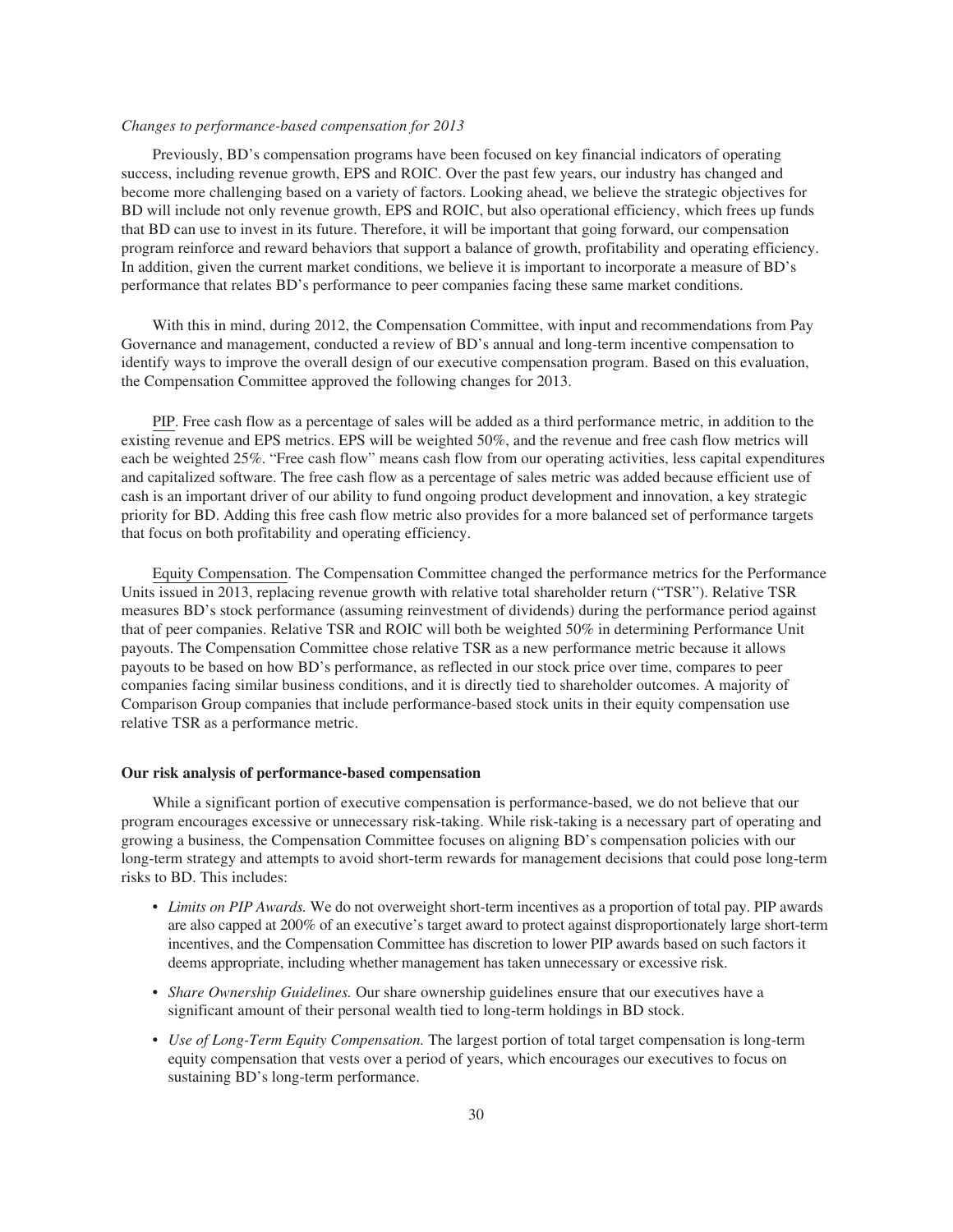- *Use of Performance Units.* A significant portion of each executive's equity compensation consists of Performance Units that have a three-year performance cycle, which focuses management on sustaining BD's long-term performance. We also cap the payout of these awards at 200% of target.
- *Performance Metrics.* We use a variety of performance metrics (including EPS, revenue growth and ROIC) that we believe correlate to long-term shareholder value and that are affected by management decisions.

# **The Key Elements of Our Compensation Program**

The key elements of our executive compensation program are summarized in the table below.

| Component                                 | <b>Description</b>                                                                                                                       | <b>Purpose</b>                                                                                                                  |  |  |
|-------------------------------------------|------------------------------------------------------------------------------------------------------------------------------------------|---------------------------------------------------------------------------------------------------------------------------------|--|--|
| Base salary                               | Fixed cash compensation that is<br>set based on performance, scope<br>of responsibilities, experience,<br>and competitive pay practices. | Provide a fixed, baseline level of<br>compensation.                                                                             |  |  |
| Performance Incentive Plan                | Cash payment tied to performance<br>during the fiscal year.                                                                              | Reward executives for BD's<br>performance for the year and<br>individual contributions to such<br>performance.                  |  |  |
| Long-term equity compensation:            |                                                                                                                                          |                                                                                                                                 |  |  |
| • Stock appreciation rights $\dots \dots$ | Right to receive shares equal in<br>value to the difference between<br>exercise price and current BD<br>stock price.                     | Increase executive ownership,<br>promote executive retention, align                                                             |  |  |
| • Performance Units                       | Performance-based restricted<br>stock units tied to BD's<br>performance over three-year<br>performance period.                           | compensation with the<br>achievement of long-term<br>performance objectives and<br>reward the creation of shareholder<br>value. |  |  |
| • Time-Vested Units                       | Restricted stock units that yest<br>three years after grant.                                                                             |                                                                                                                                 |  |  |

The Compensation Committee believes this combination of cash and equity compensation furthers the objectives of our executive compensation program. Based on prevailing market practices, the Compensation Committee believes this mix of salary, annual cash incentive and equity compensation offers a competitive compensation package to our executives. This structure also promotes our pay-for-performance philosophy by linking pay levels to both our near-term performance (through PIP awards) and long-term performance (through equity compensation). A significant portion of compensation is also provided through equity compensation awards, which align the interests of the executives with our shareholders, promote executive retention and reward the creation of shareholder value.

# **How PIP Payments and Equity Compensation Are Awarded**

# **PIP**

The PIP provides our executives an opportunity to receive a cash award for BD's performance for the fiscal year and their contribution to that performance, as part of our pay-for-performance philosophy.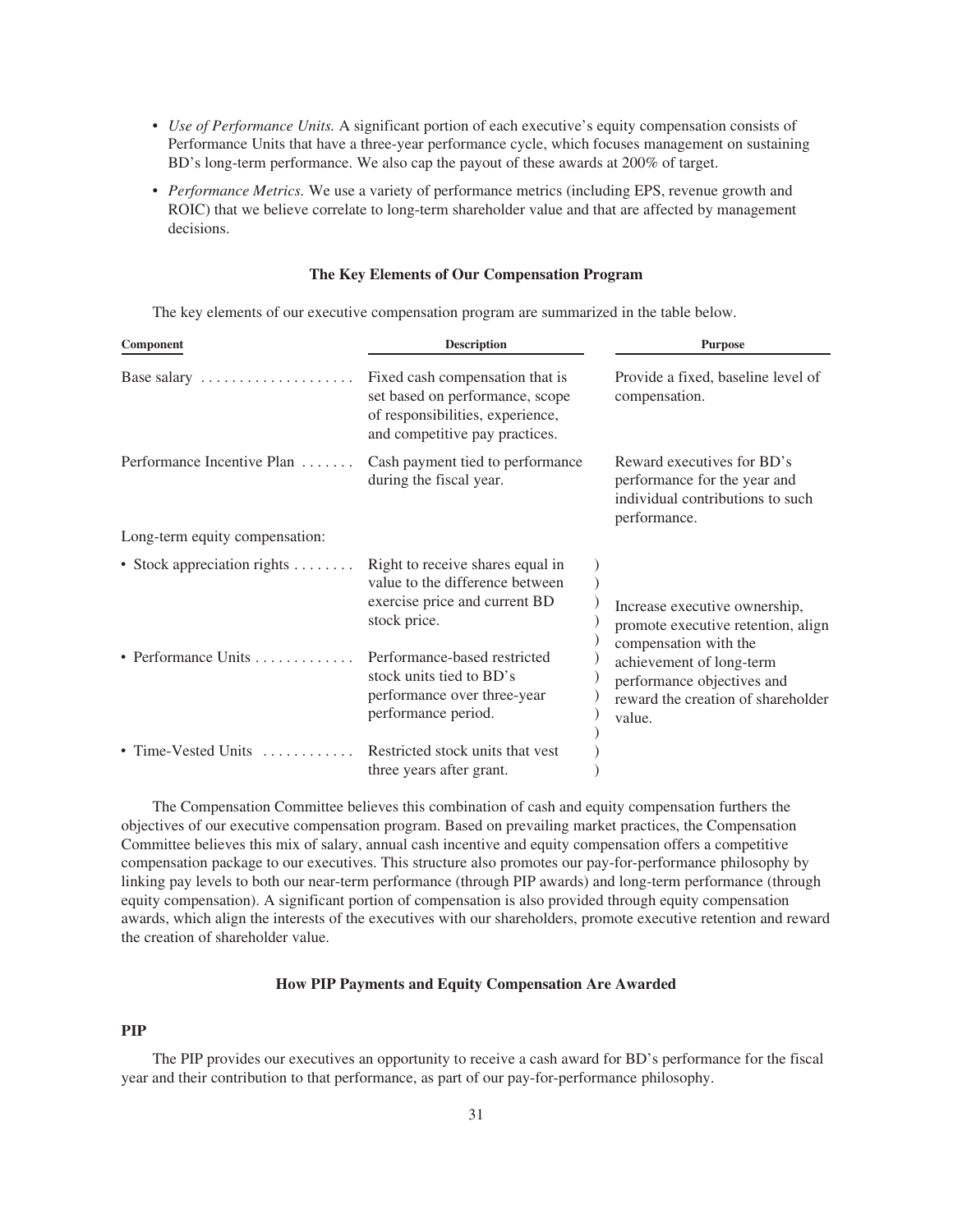**Target awards.** Target PIP awards for the named executive officers are expressed as a percentage of base salary earned during the year. The "Grants of Plan-Based Awards in Fiscal Year 2012" table on page 41 shows the range of possible awards under the PIP, based on certain assumptions.

The factors the Compensation Committee considers when setting PIP awards include BD's overall performance for the year compared to the performance targets and the level of available funding (discussed below), as well as the executive's target award and performance. CEO performance is measured against the performance goals for the year established by the Board. For the other named executive officers, the CEO provides an assessment to the Compensation Committee of how those executive officers performed against the performance objectives set for the businesses or functions they oversee. In each case, the performance objectives for a named executive officer involve a combination of quantitative and qualitative goals. However, no specific formula or weighting of individual performance objectives is used to determine a named executive officer's PIP award, nor is the achievement of any particular individual performance objective a condition to receiving an award. Instead, the Compensation Committee uses its business judgment to determine the appropriate PIP award to recognize BD's performance and the executive's contribution.

**Performance targets.** Available funding for PIP awards is based on how BD performs during the year against the performance targets set by the Compensation Committee. For 2012, these included EPS and revenue targets, with EPS performance weighted 75% and revenue performance weighted 25%. The EPS and revenue targets were based on BD's business plan for the fiscal year. Revenues for the year are measured after eliminating the estimated effects of foreign currency translation so that only BD's underlying performance is considered.

As previously discussed, we use EPS as a performance target because it is the primary basis on which we set our performance expectations for the year and EPS is a widely-used measure of overall company performance. For this reason, EPS is more heavily weighted than revenues. The revenue target was added to increase management's focus on achieving strong "top-line" growth, consistent with our business strategy. We believe that consistent EPS and revenue growth will result in the creation of long-term shareholder value. We also use these targets because they are clear, measurable and easy for our associates to understand.

Funding for PIP awards is determined by a formula. For both EPS and revenues, the Compensation Committee measures how BD performed against the target goal to arrive at a funding factor. For every 1% of performance above target for one of the measures, funding increased 5%, and for every 1% below target, funding decreased 2.5%. Performance below 90% of target would have resulted in no funding for that particular performance measure. The performance factors for both measures are then weighted, as described above, to arrive at a final funding amount. In the Compensation Committee's discretion, actual awards, as a percentage of a named executive officer's target, may be more or less than the overall funding factor.

When comparing BD's operating results against the performance targets, the Compensation Committee has the discretion to adjust BD's results to account for acquisitions and divestitures, and for items that are not considered part of our ordinary operations. This ensures that management makes decisions based on the best interests of BD, rather than the possible effects on compensation. This discretion is also used to make sure our executives are not unfairly penalized or benefitted by these types of events.

# **Long-term equity compensation**

The equity compensation awards made to the named executive officers in 2012 consisted of SARs, Performance Units and TVUs. A description of each type of award is on page 42. TVUs were added in 2012 to reduce the volatility in amounts realized from equity compensation that can arise when purely performance-based equity compensation is used. The Compensation Committee uses this mix of equity vehicles to promote the objectives of our program. SARs are intended to reward the executives for the creation of shareholder value over the term of the award. Performance Units are intended to reward the named executive officers for sustained longterm performance, regardless of movements in our stock price. All three types of awards align the interests of our executives with our shareholders and help promote executive retention.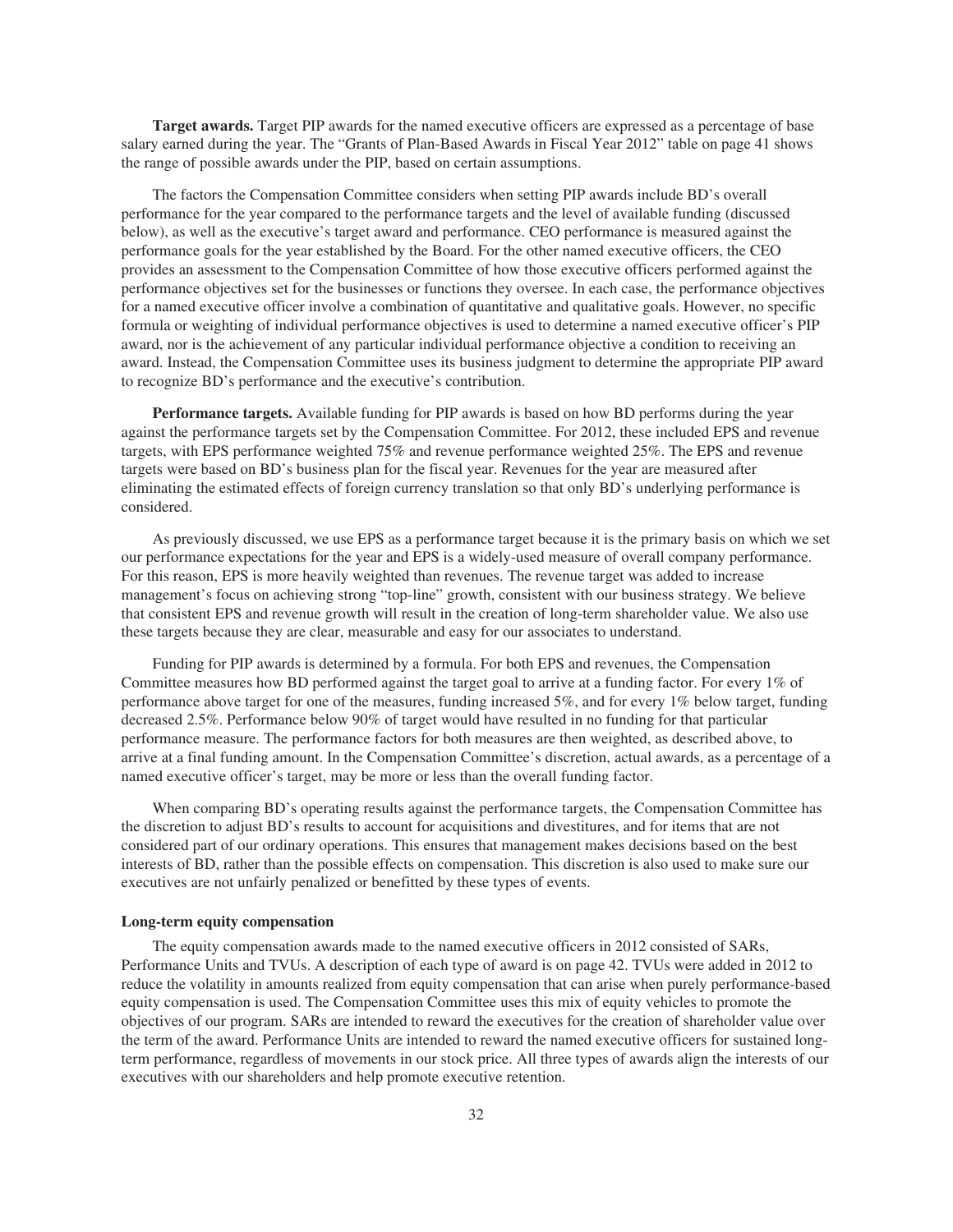**How equity awards are determined.** The Compensation Committee determines the grant date dollar value of the award to be made to each named executive officer based on market compensation comparison data and individual performance. SARs, Performance Unit and TVU awards are then made, with SARs and Performance Units each making up approximately 40% of the total award value, and TVUs the remaining 20%. Performance Units and TVUs are valued at grant based on a 20-day average stock price, while SARs are valued using an option valuation model that uses certain assumptions, such as stock volatility, dividend yield and the expected life of the SARs. The values given to equity compensation awards by the Compensation Committee are only estimates and are not intended to be predictive of the actual value that will be realized from the awards.

**Performance Unit targets.** The performance measures used for the Performance Units granted in 2012 were average annual revenue growth and average annual ROIC, with each weighted 50%. In setting revenue growth and ROIC targets, the Compensation Committee considered BD's business plan at the time of the grant and what the Compensation Committee believed was a reasonable range of performance over the performance period, as well as economic trends in the segments in which we operate. The Compensation Committee's goal is to set challenging but achievable targets. As we discussed earlier, revenue growth and ROIC were used as performance metrics because they are directly tied to our long-term growth strategy. As with the PIP, revenues are measured after eliminating the estimated effect of foreign currency translation so that only underlying performance is counted.

Performance Unit awards are given a share target. The actual number of shares issued is determined by a grid, and can range anywhere from zero (if BD fails to meet the minimum performance threshold for both revenue growth and ROIC) to 200% of the share target (if BD meets or exceeds the maximum performance threshold for both revenue growth and ROIC). In determining payouts, the Compensation Committee has the discretion to adjust BD's operating results to account for events that occur during the performance period, similar to its discretion under the PIP.

# **Compensation Actions**

Below is a discussion of compensation actions taken with respect to the named executive officers.

### **Salary adjustments**

The base salaries of the named executive officers are reviewed each November, and any adjustments go into effect on January 1 of the following calendar year. In connection with Mr. Forlenza's election as Chief Executive Officer, his salary was increased from \$750,000 to \$900,000, effective October 1, 2011. Mr. Kozy received an approximate 11% increase in salary to account for additional duties he assumed in his role as Executive Vice President, including oversight of our three business segments. Mr. Kozy received the additional title of Chief Operating Officer in November 2012. The salary increases of the other named executive officers were in-line with salary increases at BD generally.

#### **PIP awards**

The threshold performance, target performance and maximum performance under the PIP for 2012, along with BD's performance during the year (adjusted as described below), were as follows:

|                           | <b>Minimum</b><br>Performance | <b>Target</b><br>Performance | <b>Maximum</b><br>Performance | BD's<br><b>Adjusted</b><br>Performance | Percentage of<br><b>Target</b><br>Achieved |
|---------------------------|-------------------------------|------------------------------|-------------------------------|----------------------------------------|--------------------------------------------|
| Currency-neutral revenues |                               |                              | \$ 6.07                       | \$ 5.41                                | 98.0%                                      |
|                           |                               | \$7.806                      | \$8,587                       | \$7.822                                | $100.2\%$                                  |

\* *Amounts in millions.*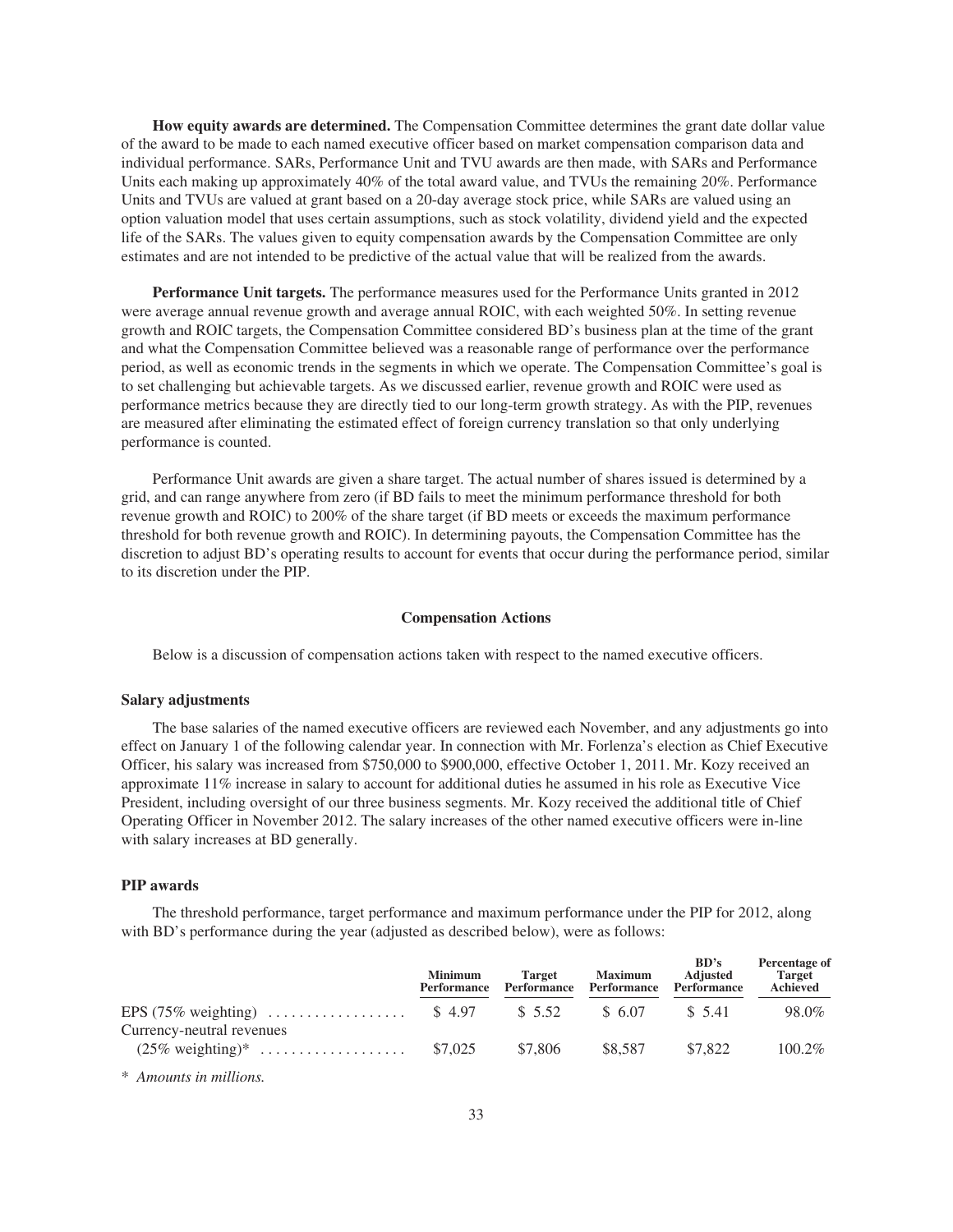Reported EPS for the year was \$5.30. In reviewing BD's EPS performance against the performance target, the Compensation Committee used its discretion to eliminate the \$0.04 per share dilution from our Kiestra and Sirigen acquisitions (which were not budgeted for the year) and the \$0.06 per share charge BD took during the year relating to pension settlements, since it did not relate to BD's underlying performance. This resulted in adjusted EPS of \$5.41 (adjusted for rounding). Revenues from those acquisitions were also excluded from the revenues for the year. Under the PIP funding formula, this performance resulted in funding for awards at 97% of target.

The following table shows the PIP awards granted for 2012. These awards are also set forth in the Summary Compensation Table on page 39 under the heading "Non-Equity Incentive Plan Compensation."

| <b>Name</b>                                                                              | <b>Target Incentive Actual Incentive<br/>Award Award</b> | Award       |
|------------------------------------------------------------------------------------------|----------------------------------------------------------|-------------|
|                                                                                          | \$1,080,000                                              | \$1,080,000 |
| David V. Elkins $\ldots, \ldots, \ldots, \ldots, \ldots, \ldots, \ldots, \ldots, \ldots$ | 618.750                                                  | 599,900     |
|                                                                                          | 707,575                                                  | 724,500     |
| Gary M. Cohen $\dots \dots \dots \dots \dots \dots \dots \dots \dots \dots \dots$        | 481,020                                                  | 250,000     |
| Jeffrey S. Sherman $\dots \dots \dots \dots \dots \dots \dots \dots \dots \dots$         | 437,625                                                  | 444.300     |

The PIP awards made to the named executive officers, as a percentage of their target awards, were generally in-line with the PIP funding factor, and where they did exceed the factor, did not do so by more than 5%. In making these awards, the Compensation Committee considered a number of factors, including individual contributions to BD's performance for the year. Despite the continuing industry challenges in the medical device industry, BD exceeded its revenue goal and substantially met its EPS goal under the PIP, while still maintaining its level of investment in research and development and emerging markets. BD's performance also reflected management's continued progress on growth initiatives intended to position BD for long-term success, including a number of new product launches during the year and expanding our presence in emerging markets. In addition, BD executed on its strategy to supplement internal growth with strategic acquisitions by completing the Kiestra and Sirigen transactions. Management also completed the initial rollout of BD's enterprise resource planning system upgrade and took other steps toward improving operating efficiency, including the opening of new shared service centers to reduce overhead expense.

## **Equity compensation awards**

The Compensation Committee made the equity compensation awards to the named executive officers shown on page 41. The increase in equity compensation for Mr. Forlenza compared to 2011 was in connection with his election as BD's Chief Executive Officer at the beginning of 2012. The other changes in equity-based compensation paid to NEOs were based on performance and to align award values with market practices, and, in the case of Mr. Kozy, to reflect an increase in responsibilities.

The Performance Units included in these awards cover the 2012-2014 performance period. The target revenue growth for these awards is 4.3% and target ROIC is 24%. The Compensation Committee believes the revenue growth target for these awards represents a challenging goal for management given the economic climate BD continues to operate in and its expected impact on BD's operating results.

## **Payout of prior Performance Unit awards**

## **2009-2011 performance period**

In November 2011, Performance Units covering the 2009-2011 performance period vested. These awards had performance targets of 8.5% currency-neutral revenue growth and 31% ROIC. Our adjusted revenue growth and ROIC over the performance period were 4.5% and 29%, respectively. This resulted in a payout of these awards at 20% of the share target. In determining the payout, the Compensation Committee used its discretion to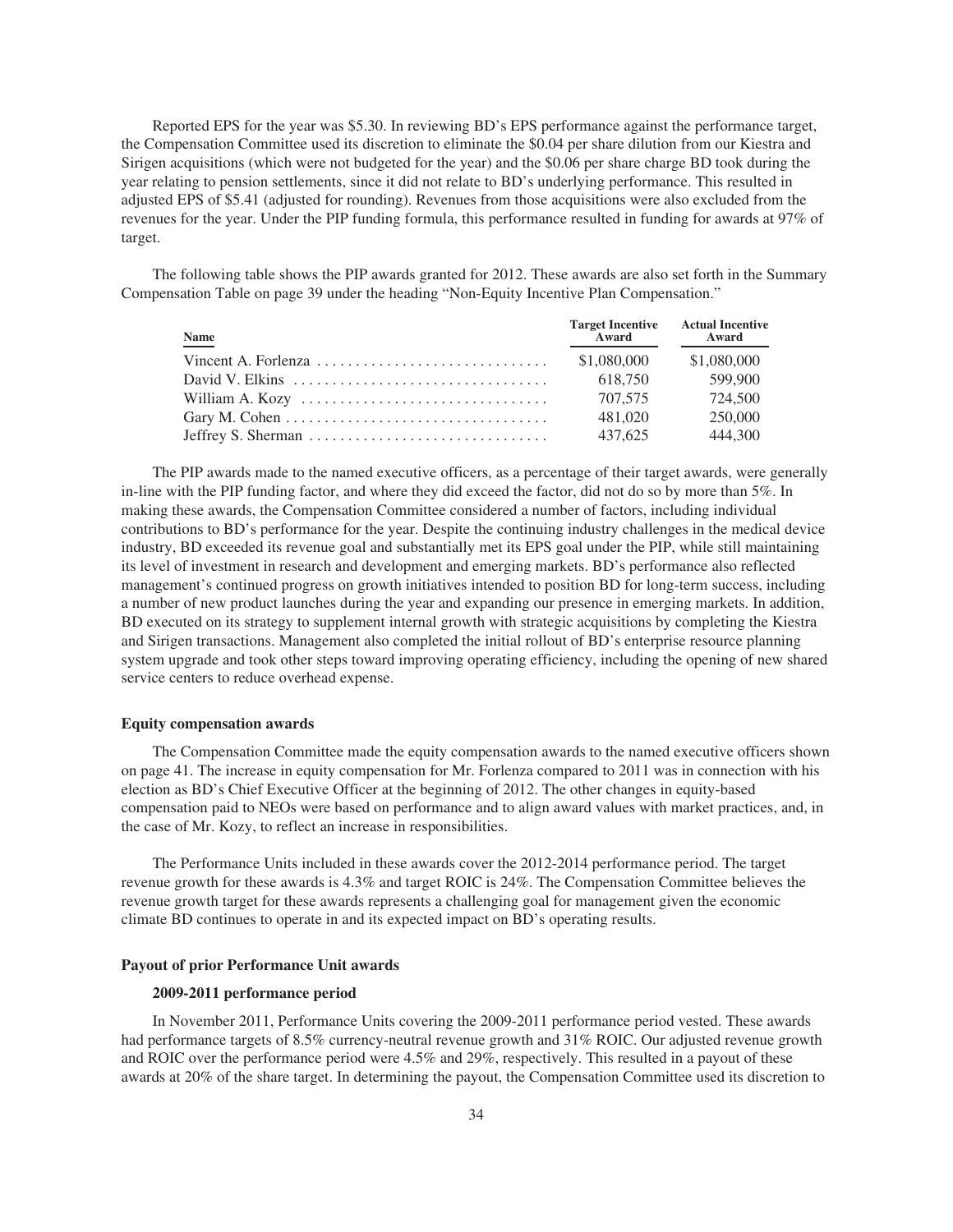eliminate the effects of acquisitions and divestitures, and a charge relating to the pending settlement of certain antitrust cases, since this settlement did not relate to BD's underlying performance. These adjustments increased the payout from 15% to 20%.

### **2010-2012 performance period**

In November 2012 (fiscal year 2013), Performance Units covering the 2010-2012 performance period vested. These awards had performance targets of 7% currency-neutral revenue growth and 32% ROIC. Our revenue growth and ROIC over the performance period were 3.9% and 27.2%, respectively. Based on our results over the performance period, there was no payout for these awards.

### **Performance Unit payout trend**

As was stated earlier, BD has been operating in a challenging economic environment the last several years. The impact of global economic conditions on BD's revenue growth and ROIC has been reflected in Performance Unit payouts over this period, with the last four payouts being 77%, 44% and 20% of target for the 2007-2009, 2008-2010 and 2009-2011 performance cycles, respectively, and no payout for 2010-2012. We believe BD's revenue growth over this time reflects slower growth in the medical technology industry generally as a result of these macroeconomic conditions, rather than weaker growth of BD relative to industry trends. However, we believe these payouts demonstrate a high degree of alignment between pay and BD's performance against the preset targets, as shown in the table below.

| <b>Performance Period</b> | <b>Revenue</b><br>Growth | <b>ROIC</b>   | Performance<br><b>Unit Payout</b> |
|---------------------------|--------------------------|---------------|-----------------------------------|
|                           |                          |               | $6.1\%$ $31.7\%$ $77\%$           |
| 2008-2010                 |                          | 5.8% 30.8%    | 44%                               |
|                           |                          | $4.5\%$ 29.0% | 20%                               |
|                           |                          |               |                                   |

These reduced Performance Unit payouts have resulted in significant differences between the original grant date value of these awards and the amounts actually realized by the named executive officers, as shown below for the last three payouts.

|                                                                         |                            | 2008-2010 Grant          |                            | 2009-2011 Grant          | 2010-2012 Grant            |                          |  |
|-------------------------------------------------------------------------|----------------------------|--------------------------|----------------------------|--------------------------|----------------------------|--------------------------|--|
| Name                                                                    | <b>Grant Date</b><br>Value | <b>Realized</b><br>Value | <b>Grant Date</b><br>Value | <b>Realized</b><br>Value | <b>Grant Date</b><br>Value | <b>Realized</b><br>Value |  |
| Vincent A. Forlenza \$472,248 \$202,150 \$679,000 \$163,980 \$1,064,038 |                            |                          |                            |                          |                            | \$0                      |  |
| David V. Elkins $\ldots, \ldots, \ldots, \ldots, \ldots$                | N/A                        | N/A                      | N/A                        | N/A                      | 638.393                    | $\Omega$                 |  |
| William A. Kozy $\dots \dots \dots \dots \dots \dots$ 472,248           |                            | 202,150                  | 470.188                    | 113.563                  | 782,014                    | $\Omega$                 |  |
| Gary M. Cohen $\dots \dots \dots \dots \dots \dots \dots$               | 472.248                    | 202,150                  | 470.188                    | 113.563                  | 782,014                    | $\left( \right)$         |  |
| Jeffrey S. Sherman $\dots \dots \dots \dots \dots$ 321,972              |                            | 137.855                  | 322,500                    | 77.865                   | 505,435                    | $\left( \right)$         |  |

*Note: Realized values are determined based on the closing BD stock price on the vesting date and include deemed dividend reinvestment during the vesting period. Mr. Elkins' first Performance Unit award was made in 2010 for the 2010-2012 period.*

## **Other Benefits Under Our Executive Compensation Program**

### **Company transportation**

Mr. Forlenza is encouraged to use BD aircraft for his personal and business travel in order to make more efficient use of his travel time, for personal security and to reduce business continuity risk. Mr. Forlenza entered into a time-sharing arrangement with BD under which he makes payments to BD for his personal use of BD aircraft. Mr. Forlenza did not take any personal flights on BD aircraft in 2012.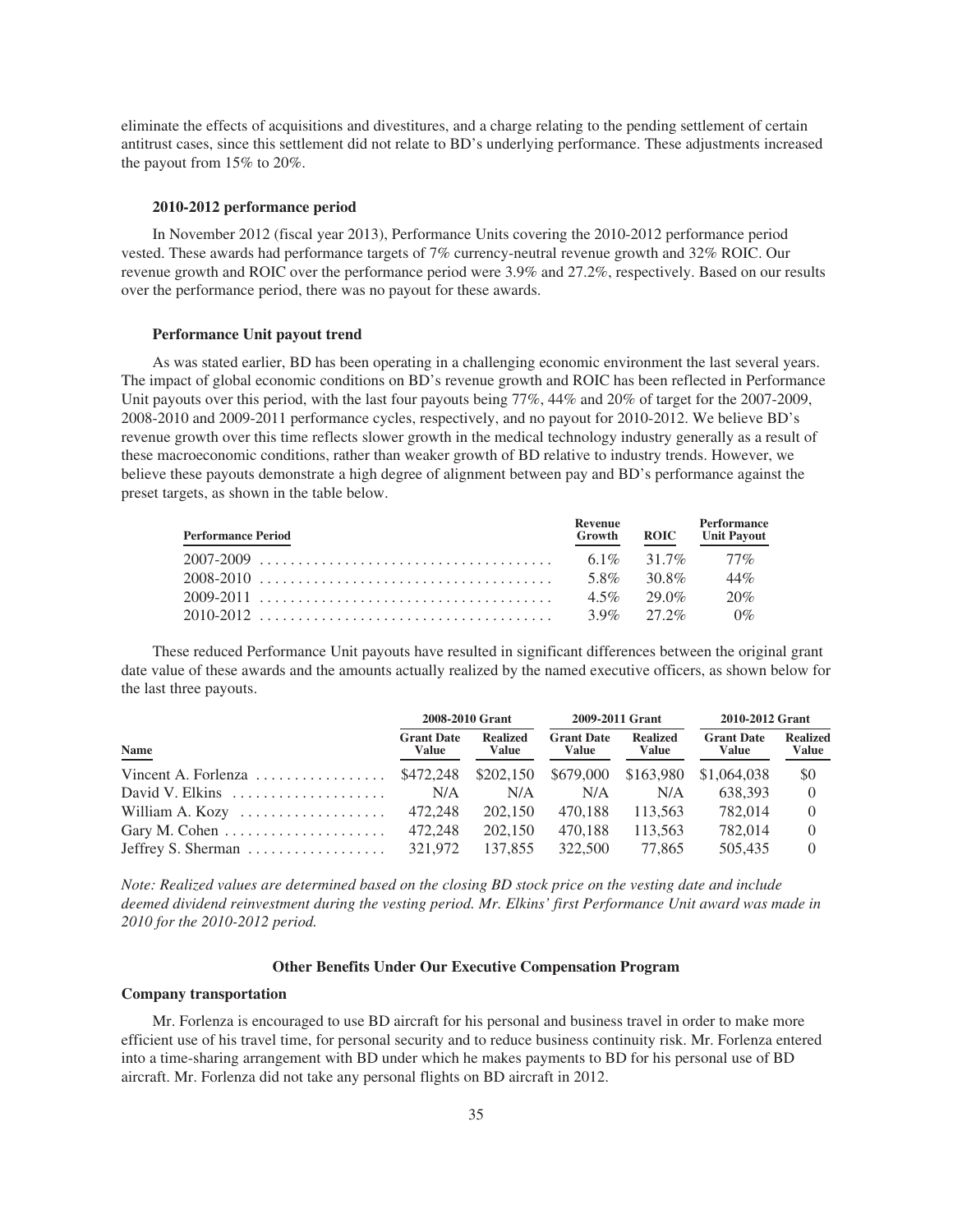## **Deferred compensation**

Our Deferred Compensation and Retirement Benefit Restoration Plan is an unfunded, nonqualified plan that, among other things, allows eligible associates to defer receipt of cash compensation and shares issuable under certain equity compensation awards. The plan is offered to our eligible associates as part of a competitive compensation program. It gives eligible associates the opportunity to defer compensation on a pre-tax basis in addition to what is allowed under our tax-qualified  $401(k)$  plan. We do not provide any guaranteed earnings on amounts deferred by the named executive officers. Earnings on these accounts are based on their individual investment elections. BD provides matching contributions on cash amounts deferred under the plan, subject to certain limits. A more complete description of the deferred compensation provisions of the plan begins on page 47.

## **Pension benefits**

We offer retirement benefits for all of our U.S. associates. Because the Internal Revenue Code limits the maximum annual benefit that may be paid to an individual under our qualified Retirement Plan, we provide additional retirement benefits through our nonqualified Deferred Compensation and Retirement Benefit Restoration Plan. Together, these plans are designed to provide a market-competitive level of income replacement for our retirement-eligible associates, reduce associate turnover and contribute towards a competitive compensation package. The named executive officers participate in these plans on the same basis as all eligible associates. We do not include the value of equity compensation in calculating pension benefits. A more complete description of our pension benefits begins on page 45.

#### **Change of control agreements**

We have entered into agreements with our named executive officers relating to their employment following a change of control. This agreement provides the executive with continued employment for a period of two years following a change of control of BD, and provides certain benefits to the executive in the event his employment is terminated without cause or he leaves his employment for "good reason" (also known as a constructive termination) during this period. Generally, these benefits include a severance payment equal to a multiple of the executive's salary and PIP award, and certain other benefits. A more complete description of the terms and potential payouts of our change of control agreements begins on page 50.

**General purpose.** Our change of control agreements are intended to retain the executives and provide continuity of management in the event of an actual or potential change of control of BD. These change of control benefits are reviewed from time-to-time by the Compensation Committee to ensure that they are consistent with our compensation objectives and market practices. Based on information provided by Pay Governance, change of control arrangements are used by a substantial majority of the companies in the Comparison Group, and the terms of our agreements, including the severance multiple, are consistent with the prevailing practices at those companies. The Compensation Committee believes the benefits provided under these agreements are appropriate and are consistent with our objective of attracting and retaining highly qualified executives.

**Triggering events.** Our agreements contain a "double trigger"—that is, there must be a change of control of BD *and* a termination of the executive's employment in order for any payments to be made. We opted for a double-trigger, rather than a "single trigger" that provides for severance payments solely on the basis of a change of control, since a double trigger is consistent with the purpose of encouraging the continued employment of the executive following a change of control.

**Tax reimbursement payments.** In certain instances, payments made to a named executive officer on account of his termination may be subject to a 20% excise tax. To offset the effect of the excise tax, we will reimburse the named executive officer for the excise tax. We provide for these payments because they allow an executive to recognize the full intended economic benefit of his agreement and eliminate unintended disparities between executives that the excise tax can arbitrarily impose, owing to the particular structure of this tax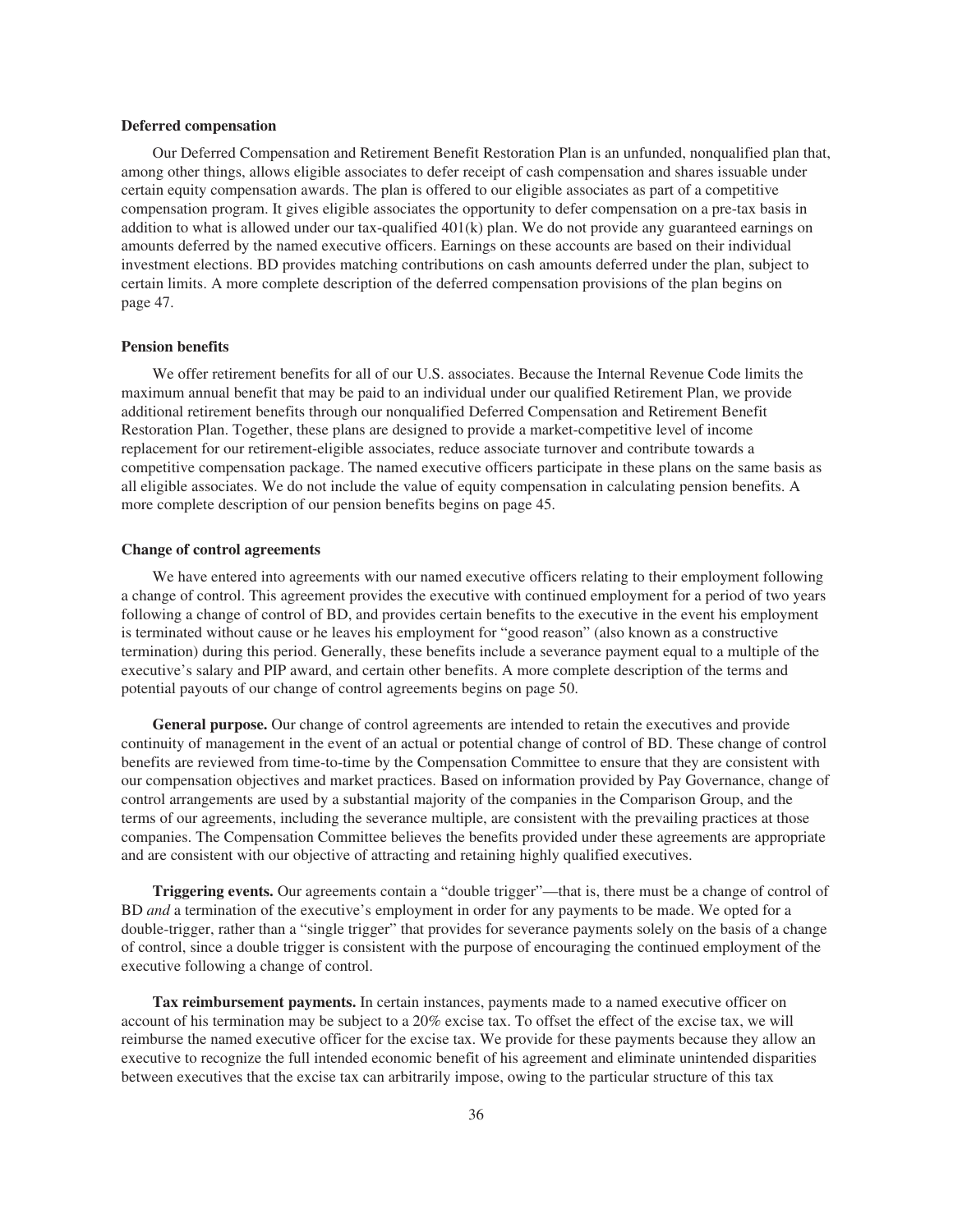provision. However, while we believe these tax reimbursement provisions serve a valid purpose, in light of trends in executive compensation practices, any new change of control agreements that we enter into with our executive officers will not contain these provisions.

## **Other change of control provisions**

Upon a change of control, all outstanding equity compensation awards granted to our associates, including the named executive officers, immediately vest. Unlike the "double trigger" discussed above, no termination of employment is required for the accelerated vesting of the awards. This "single-trigger" vesting provides our associates with the same opportunity as our shareholders to realize the value created by the transaction.

## **Significant Policies and Additional Information Regarding Executive Compensation**

## **Recovery of prior compensation**

We have a policy that gives the Board the discretion to require a member of the BD Leadership Team to reimburse BD for any PIP award or Performance Unit payout that was based on financial results that were subsequently restated as a result of that person's misconduct. The Board also has the discretion to cancel any equity compensation awards (or recover payouts under such awards) that were granted to such person with respect to the restated period, and require the person to reimburse BD for any profits realized on any sale of BD stock occurring after the public issuance of the financial statements that were subsequently restated. The BD Leadership Team consists of 57 members of senior management, and includes the named executive officers.

The policy also gives the Board the authority to require those members of the BD Leadership Team who were not involved in the misconduct to reimburse BD for the amount by which their PIP award or Performance Unit payouts exceeded the amount they would have received based on the restated results.

#### **Share retention and ownership guidelines**

In order to increase executive share ownership and promote a long-term perspective when managing our business, our share retention and ownership guidelines require the named executive officers and other members of the BD Leadership Team to retain, in shares of BD stock, 75% of the net after-tax proceeds from any equity compensation awards until the person achieves the required ownership level. The required ownership levels are as follows:

| Other Executive Officers (9 persons, including the NEOs other than the Chief |  |
|------------------------------------------------------------------------------|--|
|                                                                              |  |
|                                                                              |  |

Shares held directly, shares held indirectly through our 401(k) plan and deferred compensation plan, and time-vested restricted stock units are included in determining a person's share ownership. Messrs. Forlenza, Kozy, Cohen and Sherman each have holdings in excess of his ownership requirement. We have a policy that prohibits our associates from pledging BD shares or engaging in options, puts, calls or other transactions that are intended to hedge against the economic risk of owning BD shares.

## **Timing of equity award grants**

The Compensation Committee has adopted a policy that prohibits the backdating of any equity compensation award and requires our annual equity compensation awards and any "off-cycle" awards approved by our CEO to be made on fixed dates. The policy also prohibits manipulating the timing of either the public release of information or the grant of an award in order to increase the value of the award. Under the policy, the exercise price of any stock option or SAR award will be the closing price of BD stock on the grant date.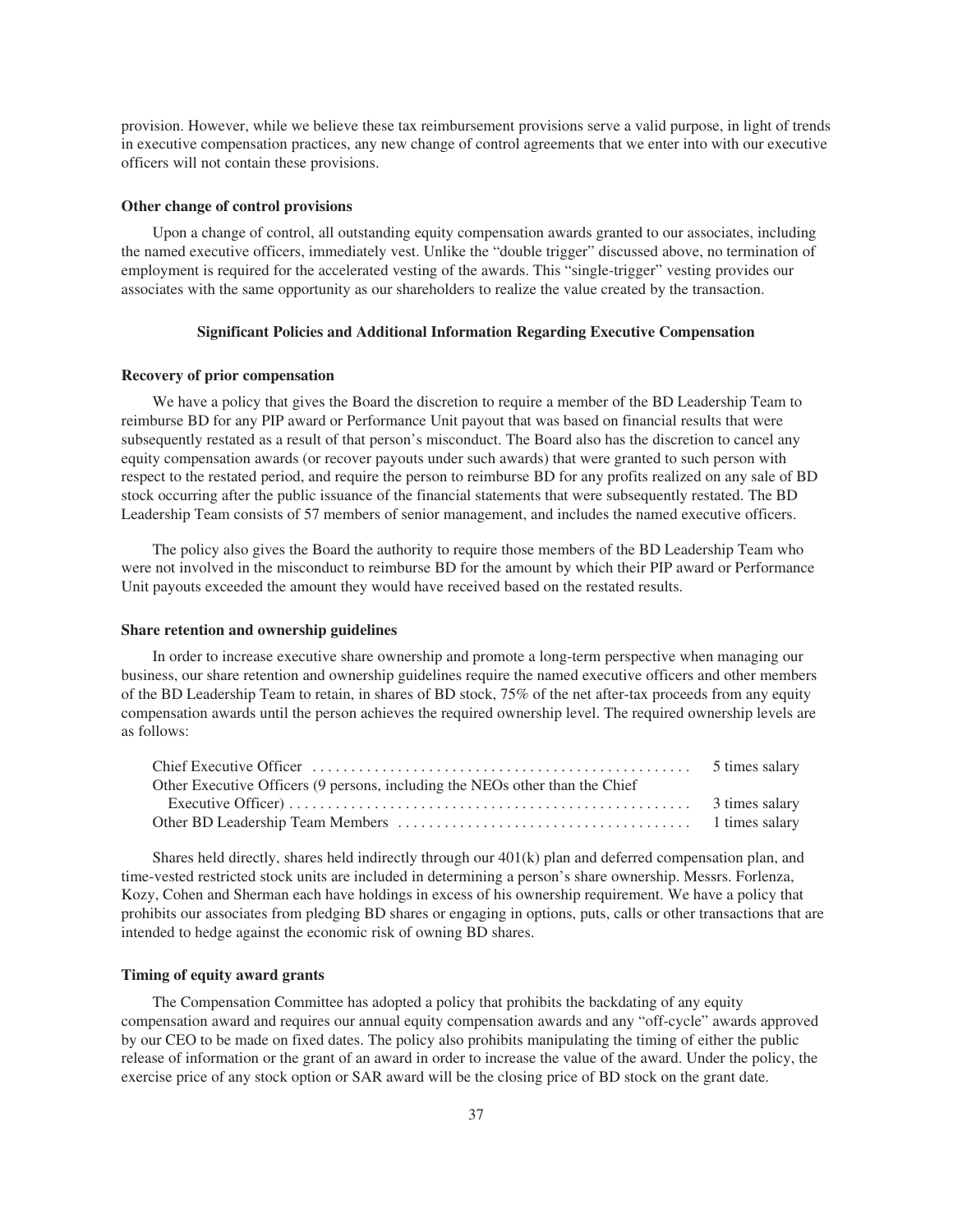# **Tax considerations**

Section 162(m) of the Internal Revenue Code precludes BD from taking a federal income tax deduction for compensation paid in excess of \$1 million to a named executive officer. This limitation does not apply, however, to "performance-based" compensation. While the Compensation Committee generally attempts to preserve the deductibility of compensation paid to the named executive officers, the Compensation Committee believes the primary purpose of our compensation program is to support BD's business strategy and the long-term interests of our shareholders. Therefore, the Compensation Committee maintains the flexibility to award compensation that may be subject to the limits of Section 162(m) if doing so furthers the objectives of our executive compensation program.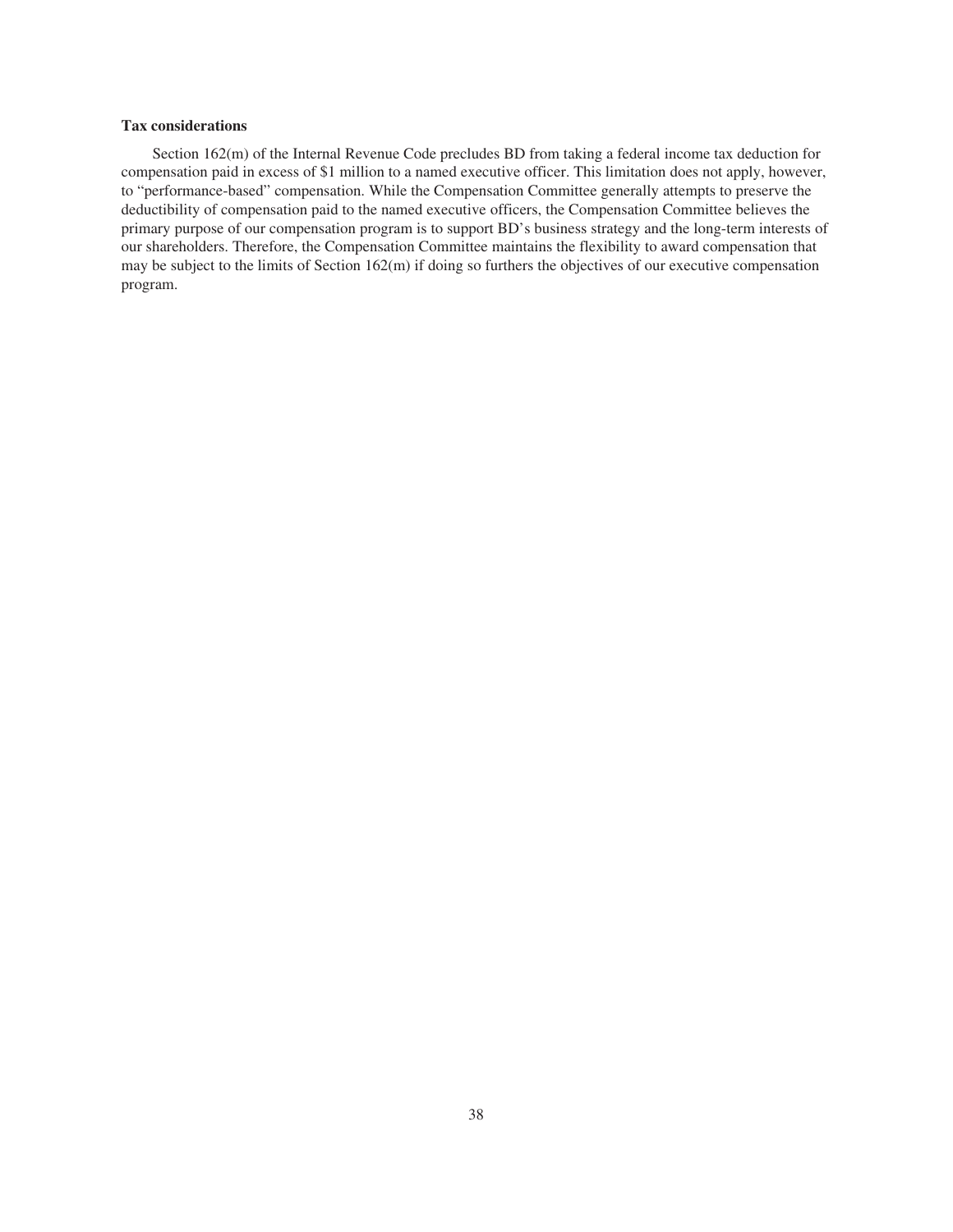## **COMPENSATION OF NAMED EXECUTIVE OFFICERS**

The following table shows the compensation provided by BD to each of the named executive officers.

## **2012 SUMMARY COMPENSATION TABLE**

**Change in**

| Name and<br><b>Principal Position</b>                                            |       | Year Salary(1) Bonus |                      | <b>Stock</b> | Option<br>$Awards(2)$ $Awards(2)$ | <b>Non-Equity</b><br><b>Incentive Plan</b><br>Compensation (3) | <b>Pension Value</b><br>and<br><b>Nonqualified</b><br><b>Deferred</b><br>Compensation<br>Earnings(4) | All<br>Other<br>Comparison(5) | <b>Total</b> |
|----------------------------------------------------------------------------------|-------|----------------------|----------------------|--------------|-----------------------------------|----------------------------------------------------------------|------------------------------------------------------------------------------------------------------|-------------------------------|--------------|
| Vincent A. Forlenza                                                              |       | 2012 \$900,000       | $\Omega$             |              | \$3,441,639 \$2,292,422           | \$1,080,000                                                    | \$1,662,465                                                                                          | \$41,750                      | \$9,418,276  |
| Chairman, Chief                                                                  | 2011  | 725,000              | $\overline{0}$       | 1,393,622    | 1,434,250                         | 723,077                                                        | 709,038                                                                                              | 33,867                        | 5,018,854    |
| <b>Executive Officer</b><br>and President                                        | 2010  | 650,000              | $\overline{0}$       | 1,064,038    | 1,078,417                         | 510,000                                                        | 1,019,476                                                                                            | 36,352                        | 4,358,283    |
| David V. Elkins(6)                                                               | 2012  | 618,750              | $\Omega$             | 1,200,221    | 799,461                           | 599,900                                                        | 49,307                                                                                               | 35,175                        | 3,302,814    |
| Former Executive                                                                 | 2011  | 575,000              | $\overline{0}$       | 846,106      | 870,794                           | 550,000                                                        | 42,863                                                                                               | 70,693                        | 2,955,456    |
| Vice-President and<br><b>Chief Financial</b><br>Officer                          | 2010  |                      | 500,000 \$250,000(7) | 638,393      | 647,047                           | 325,000                                                        | 36,394                                                                                               | 52,145                        | 2,448,979    |
| William A. Kozy $\ldots$ . 2012                                                  |       | 643,250              | $\overline{0}$       | 1,369,703    | 912,346                           | 724,500                                                        | 1,116,174                                                                                            | 44,622                        | 4,810,595    |
| <b>Executive Vice-</b>                                                           | 2011  | 588,500              | $\overline{0}$       | 846,106      | 870,794                           | 500,000                                                        | 575,624                                                                                              | 33,701                        | 3,414,725    |
| President and Chief<br><b>Operating Officer</b>                                  | 2010  | 575,000              | $\overline{0}$       | 782,014      | 792,630                           | 372,000                                                        | 993,335                                                                                              | 41,657                        | 3,556,636    |
| Gary M. Cohen                                                                    | 2012  | 601,275              | $\overline{0}$       | 899,409      | 599,114                           | 250,000                                                        | 1,300,415                                                                                            | 43,556                        | 3,693,769    |
| <b>Executive Vice-</b>                                                           | 2011  | 583,500              | $\Omega$             | 846,106      | 870,794                           | 470,000                                                        | 356,996                                                                                              | 33,696                        | 3,161,092    |
| President                                                                        | 2010  | 570,000              | $\overline{0}$       | 782,014      | 792,630                           | 319,000                                                        | 586,216                                                                                              | 34,022                        | 3,083,882    |
| Jeffrey S. Sherman(8)<br>Senior Vice-<br>President and<br><b>General Counsel</b> | .2012 | 486,250              | $\overline{0}$       | 839,910      | 559,430                           | 444,300                                                        | 116,370                                                                                              | 34,300                        | 2,480,560    |

- (1) *Salary.* BD's fiscal year ends September 30. The amounts shown in the "Salary" column reflect three months of salary at one calendar year rate and nine months at the following calendar year rate. Mr. Forlenza's salary increased from \$750,000 to \$900,000, effective October 1, 2011, in connection with his election as our Chief Executive Officer.
- (2) *Stock Awards and Option Awards.* The amounts shown in the "Stock Awards" column (which includes performance-based and time-vested restricted stock units) and "Option Awards" column (which includes stock appreciation rights) reflect the grant date fair value of the awards under FASB ASC Topic 718 (disregarding estimated forfeitures). For a description of the methodology and assumptions used to determine the amounts reflected in these columns, see the notes to the consolidated financial statements contained in our Annual Reports on Form 10-K for the fiscal years ended September 30, 2012, 2011 and 2010, respectively.

Amounts shown in the "Stock Awards" column for 2012 include awards of Performance Units, which are performance-based restricted stock units. The amounts included in this column are the grant date fair values of these awards at target payout, which we believe is the most probable outcome based on the applicable performance conditions. Below are the grant date fair values of these awards, assuming maximum payout (200% of target):

| <b>Name</b>                                                                                   | Value at maximum payout |
|-----------------------------------------------------------------------------------------------|-------------------------|
|                                                                                               | \$4.588.851             |
|                                                                                               | 1,600,343               |
|                                                                                               | 1.826.223               |
| Gary M. Cohen $\dots \dots \dots \dots \dots \dots \dots \dots \dots \dots \dots \dots \dots$ | 1.199.211               |
|                                                                                               | 1,119,879               |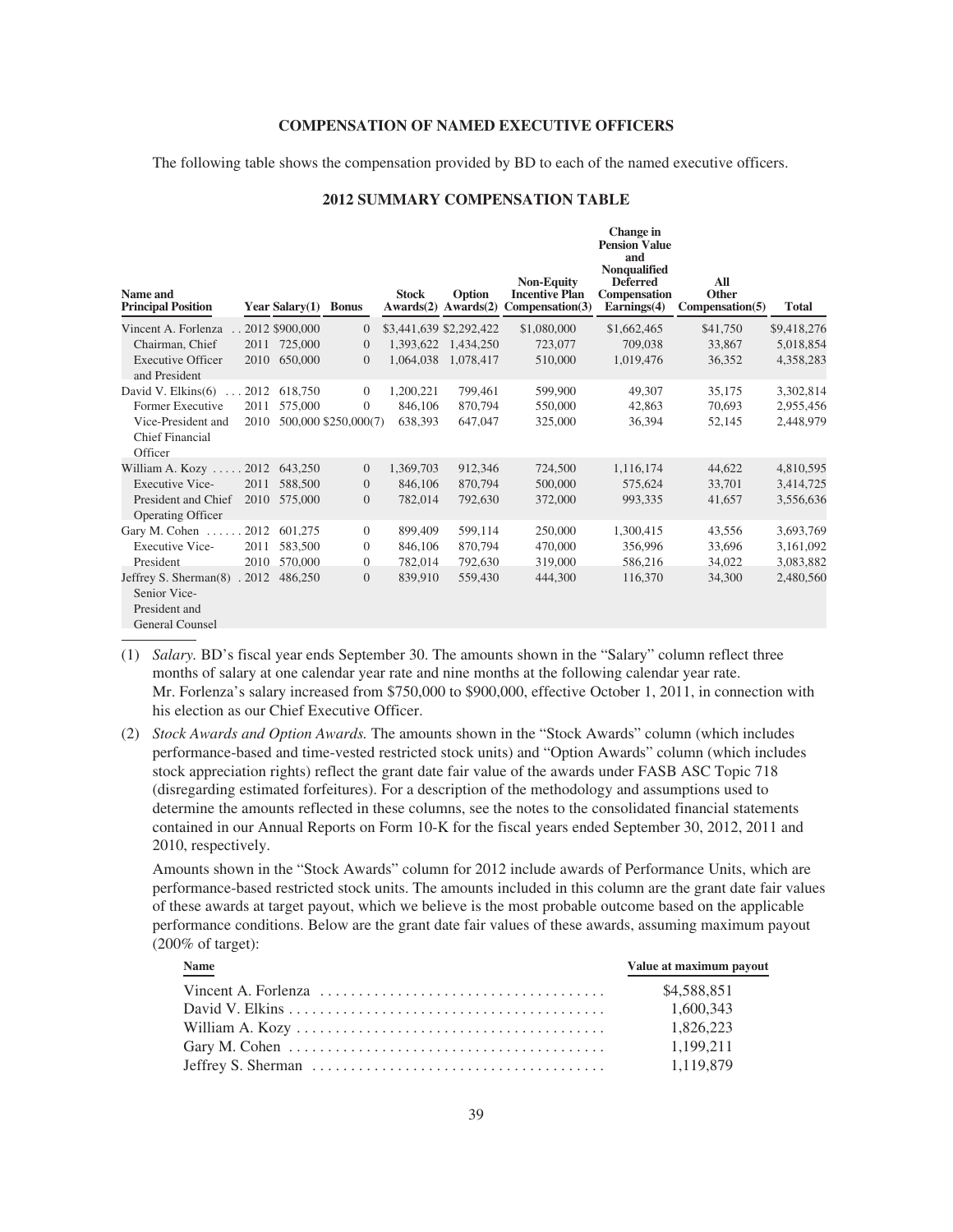- (3) *Non-Equity Incentive Plan Compensation.* Includes amounts earned under BD's Performance Incentive Plan. These amounts are paid in January following the fiscal year in which they are earned, unless deferred at the election of the named executive officer.
- (4) *Change in Pension Value and Nonqualified Deferred Compensation Earnings.*

*Pension*—Amounts shown are the aggregate changes in the actuarial present value of accumulated benefits under our defined benefit pension plans (including our restoration plan). These amounts represent the difference between the present value of accumulated pension benefits at normal retirement age (or, in the case of Messrs. Forlenza and Kozy, the earliest date they can retire without any reduction in benefits) at the beginning and end of the fiscal year. Information regarding our pension plans begins on page 45. BD's pension plans allow for early retirement without any reduction in benefits if a participant's combined age and years of service reach a certain amount.

*Deferred Compensation*—Earnings on nonqualified deferred compensation are not included in this column, since no named executive officer earned above-market or preferential earnings on nonqualified deferred compensation during the fiscal years shown. Information on the named executive officers' nonqualified deferred compensation accounts is on page 48.

(5) *All Other Compensation.* Amounts shown for fiscal year 2012 include the following:

|                                 | Vincent A. Forlenza David V. Elkins William A. Kozy Gary M. Cohen Jeffrey S. Sherman |          |          |          |          |
|---------------------------------|--------------------------------------------------------------------------------------|----------|----------|----------|----------|
| Matching contributions          |                                                                                      |          |          |          |          |
| under plans $\dots \dots \dots$ | \$40,800                                                                             | \$35,175 | \$38,925 | \$42,916 | \$31,800 |
| Matching charitable gifts       |                                                                                      |          | 5,000    |          | 2.500    |
| Term life insurance $\ldots$    | 950                                                                                  |          | 697      | 640      |          |
| $Total$                         | \$41,750                                                                             | \$35,175 | \$44,622 | \$43,556 | \$34,300 |

The following is a description of these benefits:

- *Matching Contributions Under Plans—*The amounts shown reflect matching contributions made by BD pursuant to our 401(k) plan and deferred compensation plan.
- *Matching Charitable Gifts—*The amounts shown are matching contributions under BD's Matching Gift Program, under which BD matches up to \$5,000 of contributions made by an associate to qualifying non-profit organizations.
- *Term Life Insurance—*BD provides incremental term life insurance benefits to certain named executive officers beyond those provided to BD associates generally. The amounts shown reflect the dollar value of the insurance premiums paid by BD for this incremental insurance.
- (6) Mr. Elkins resigned from BD effective November 9, 2012.
- (7) Represents amount paid pursuant to Mr. Elkins' sign-on agreement to compensate him for the forfeiture of equity awards he had received from his former employer.
- (8) Mr. Sherman was not a named executive officer in 2010 or 2011 and, therefore, his compensation is not disclosed for those years.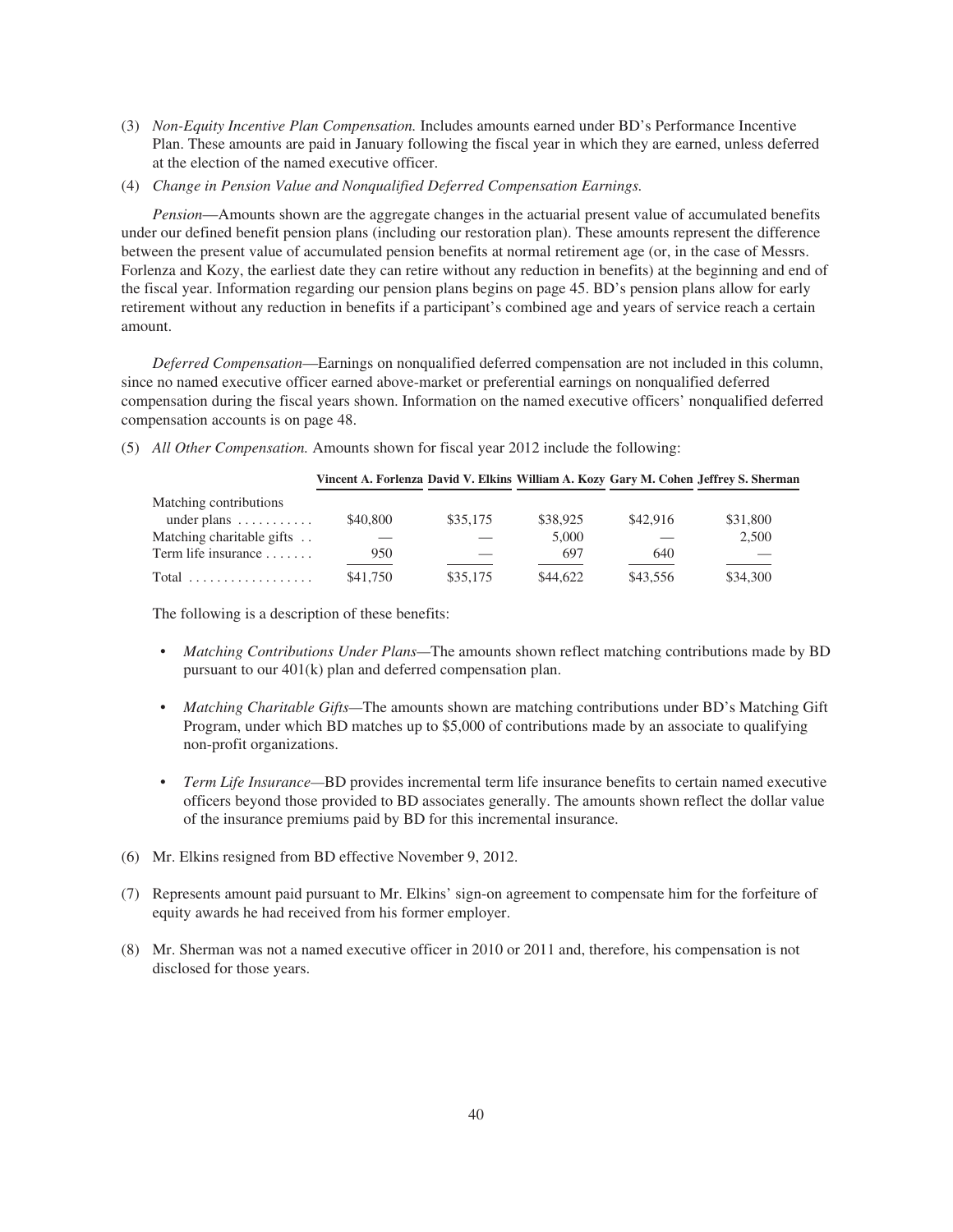## **INFORMATION REGARDING PLAN AWARDS IN FISCAL YEAR 2012**

Set forth below is information regarding awards granted to the named executive officers in fiscal year 2012. The non-equity incentive awards were made under the BD Performance Incentive Plan. The equity awards were made under BD's 2004 Employee and Director Equity-Based Compensation Plan.

|                     |                                              |                                               | <b>Estimated Possible Payouts</b><br><b>Under Non-Equity Incentive</b><br>Plan $Awards(2)$ |                             | <b>Estimated Future Payouts</b><br><b>Under Equity Incentive</b><br>Plan Awards(3) |       |        | All Other<br><b>All Other</b><br>Stock<br>Option<br>Awards:<br><b>Number</b><br>Awards:<br>of Shares<br>Number of<br>of Stock<br><b>Securities</b> |                | <b>Exercise</b><br>or Base<br><b>Price of</b><br>Option | Grant<br>Date Fair<br>Value of<br><b>Stock and</b> |                                     |
|---------------------|----------------------------------------------|-----------------------------------------------|--------------------------------------------------------------------------------------------|-----------------------------|------------------------------------------------------------------------------------|-------|--------|----------------------------------------------------------------------------------------------------------------------------------------------------|----------------|---------------------------------------------------------|----------------------------------------------------|-------------------------------------|
| <b>Name</b>         | Award<br>Type(1)                             | <b>Grant Date</b>                             | <b>Threshold</b><br>$(\$)$                                                                 | <b>Target</b><br>$(\$)$     | $(\$)$                                                                             | #)    | #)     | Maximum Threshold Target Maximum<br>#)                                                                                                             | or Units<br>#) | Underlying<br>Options $(\#)$                            | Awards<br>(\$/Sh)(4)                               | Option<br>$Awards(\text{$}5)(5)$    |
| Vincent A. Forlenza | PIP<br><b>TVU</b><br>PU<br><b>SAR</b>        | N/A<br>11/22/2011<br>11/22/2011<br>11/22/2011 |                                                                                            | 810,000 1,080,000 2,160,000 |                                                                                    | 3,181 | 31,814 | 63,628                                                                                                                                             | 15,907         | 181,794                                                 | 72.12                                              | 1,147,213<br>2,294,426<br>2,292,422 |
| David V. Elkins     | PIP<br>TVU<br>PU<br><b>SAR</b>               | N/A<br>11/22/2011<br>11/22/2011<br>11/22/2011 | 464,063                                                                                    |                             | 618,750 1,237,500                                                                  | 1,110 | 11,095 | 22,190                                                                                                                                             | 5,547          | 63,399                                                  | 72.12                                              | 400,050<br>800,171<br>799,461       |
| William A. Kozy     | <b>PIP</b><br><b>TVU</b><br>PU<br><b>SAR</b> | N/A<br>11/22/2011<br>11/22/2011<br>11/22/2011 | 530,681                                                                                    |                             | 707,575 1,415,150                                                                  | 1,266 | 12,661 | 25,322                                                                                                                                             | 6,331          | 72,351                                                  | 72.12                                              | 456,592<br>913,111<br>912,346       |
| Gary M. Cohen       | PIP<br>TVU<br>PU<br><b>SAR</b>               | N/A<br>11/22/2011<br>11/22/2011<br>11/22/2011 | 360,765                                                                                    | 481,020                     | 962,040                                                                            | 831   | 8,314  | 16,628                                                                                                                                             | 4,157          | 47,511                                                  | 72.12                                              | 299,803<br>599,606<br>599,114       |
| Jeffrey S. Sherman  | <b>PIP</b><br><b>TVU</b><br>PU<br><b>SAR</b> | N/A<br>11/22/2011<br>11/22/2011<br>11/22/2011 | 328,219                                                                                    | 437,625                     | 875,250                                                                            | 776   | 7,764  | 15,528                                                                                                                                             | 3,882          | 44,364                                                  | 72.12                                              | 279,970<br>559,940<br>559,430       |

# **Grants of Plan-Based Awards in Fiscal Year 2012**

**All Other**

(1) Award Type:

PIP = Performance Incentive Plan TVU = Time-Vested Unit PU = Performance Unit SAR = Stock Appreciation Right

- (2) The amounts shown represent the range of possible dollar payouts that a named executive officer could earn under the BD Performance Incentive Plan for fiscal year 2012, based on certain assumptions. Actual payments under the Performance Incentive Plan for fiscal year 2012 are reflected in the "Non-Equity Incentive Plan Compensation" column of the Summary Compensation Table on page 39. The amount in the "Threshold" column assumes BD achieved the minimum performance level, resulting in available funding for awards at 75% of target, and that the named executive officer received a payment equal to 75% of his award target. Because the Compensation Committee has discretion in setting PIP awards, actual awards may be lower than the threshold amount shown. The "maximum" column reflects an award at 200% of target, the maximum award an individual may receive under the plan.
- (3) The amounts shown represent the range of potential share payouts under Performance Unit awards. The amount in the "Threshold" column shows the number of shares that will be paid out, assuming BD achieves the minimum performance levels required for the payment of shares. The payout amounts shown in the above table do not reflect shares that may be issued pursuant to dividend equivalent rights.
- (4) The exercise price is the closing price of BD common stock on the date of grant, as reported on the New York Stock Exchange.
- (5) The amounts shown in this column reflect the grant date fair value of the awards under FASB ASC Topic 718 used by BD for financial statement reporting purposes (disregarding estimated forfeitures). For a discussion of the assumptions made to determine the grant date fair value of these awards, see Note 7 to the consolidated financial statements that are included in our Annual Report on Form 10-K for the fiscal year ended September 30, 2012.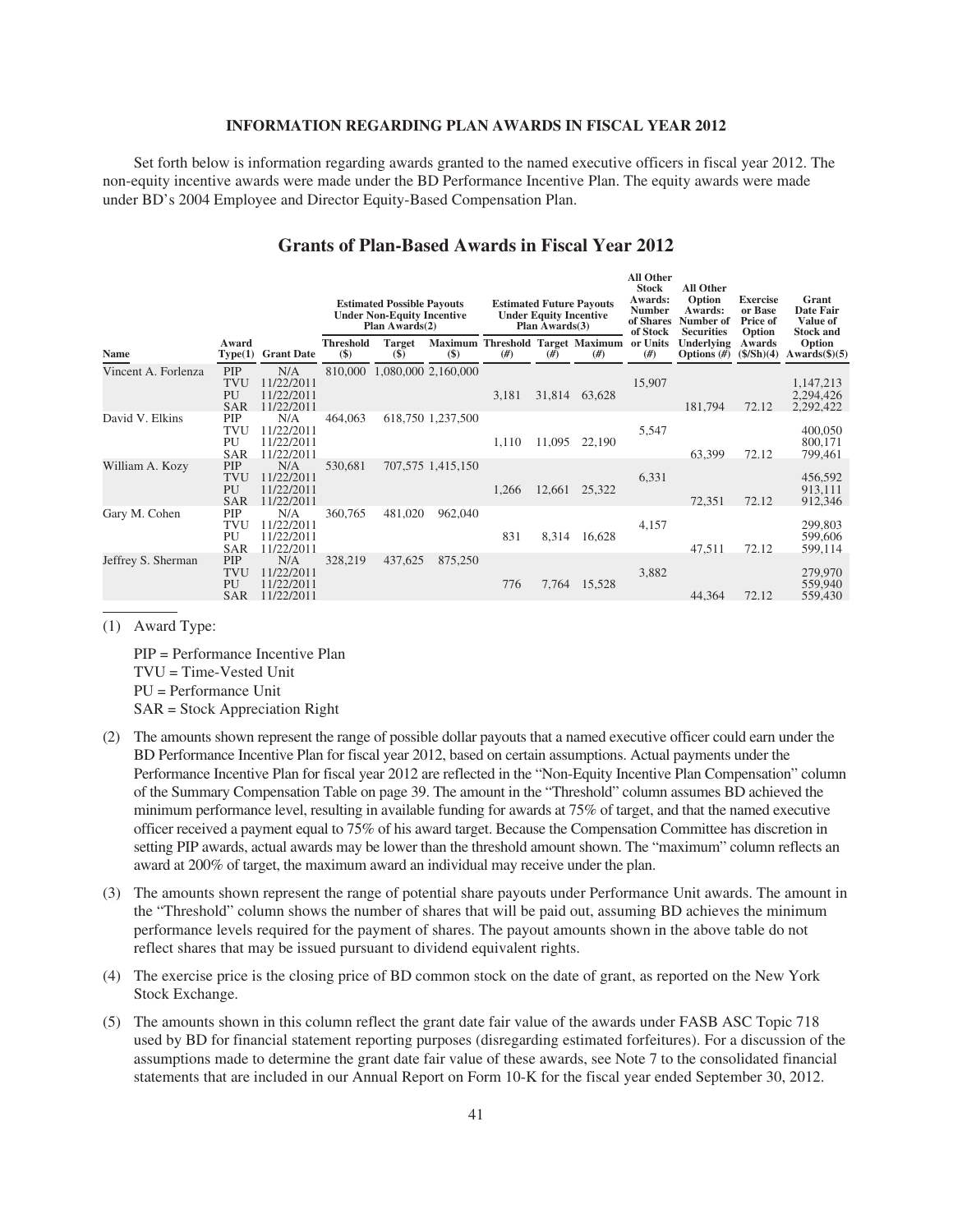## **Description of Awards**

## *Performance Incentive Plan*

The BD Performance Incentive Plan ("PIP") provides an opportunity for annual cash incentive payments to eligible associates. A more detailed discussion of the PIP and the performance targets established under the PIP for fiscal year 2012 appears in the Compensation Discussion and Analysis section of this proxy statement. Total awards to BD's executive officers may not, in the absence of special circumstances, exceed 3% of our reported after-tax net income for the fiscal year.

## *Equity Compensation Awards*

Performance Units. Performance Units are performance-based restricted stock units that vest three years after grant. The potential payouts under these awards range from zero to 200% of the award's share target. The actual payout will be based on BD's performance against the performance targets over the three-year performance period covering fiscal years 2012-2014. The performance goals are established at the beginning of the performance period and include an average annual revenue growth target of 4.3% (after excluding the effects of foreign currency translation) and an average return on invested capital target of 24%. Performance Units were issued in tandem with dividend equivalent rights (see below). Performance Units are not transferable, and holders may not vote shares underlying the award until the shares have been distributed.

Time-Vested Units. A Time-Vested Unit ("TVU") is a restricted stock unit that represents the right to receive one share of BD common stock upon vesting. TVUs vest three years after grant. TVUs were issued in tandem with dividend equivalent rights (see below). TVUs are not transferable, and holders may not vote shares underlying the award until the shares have been distributed.

Stock-Settled Stock Appreciation Rights. A stock appreciation right ("SAR") represents the right to receive, upon exercise, shares of BD common stock equal in value to the difference between the market price of BD common stock at the time of exercise and the exercise price. SARs have a ten-year term, and become exercisable in four equal annual installments, beginning one year following the grant date.

Dividend Equivalent Rights. Performance Units and TVUs are issued in tandem with dividend equivalent rights. Under these rights, the awards accrue dividend equivalents each time BD pays a dividend, which are deemed to be reinvested in BD shares. Dividend equivalents accrue on these awards at the same rate as dividends are paid on outstanding shares of BD stock. The accrued dividend equivalents are paid, in the form of shares, only if the underlying award vests. The value of the dividend equivalent rights is included in the amounts shown in the above table and the "Stock Awards" column of the Summary Compensation Table.

Change of Control. Performance Units, TVUs and SARs fully vest upon a change of control (see "Accelerated Vesting of Equity Compensation Awards Upon a Change of Control" on page 51).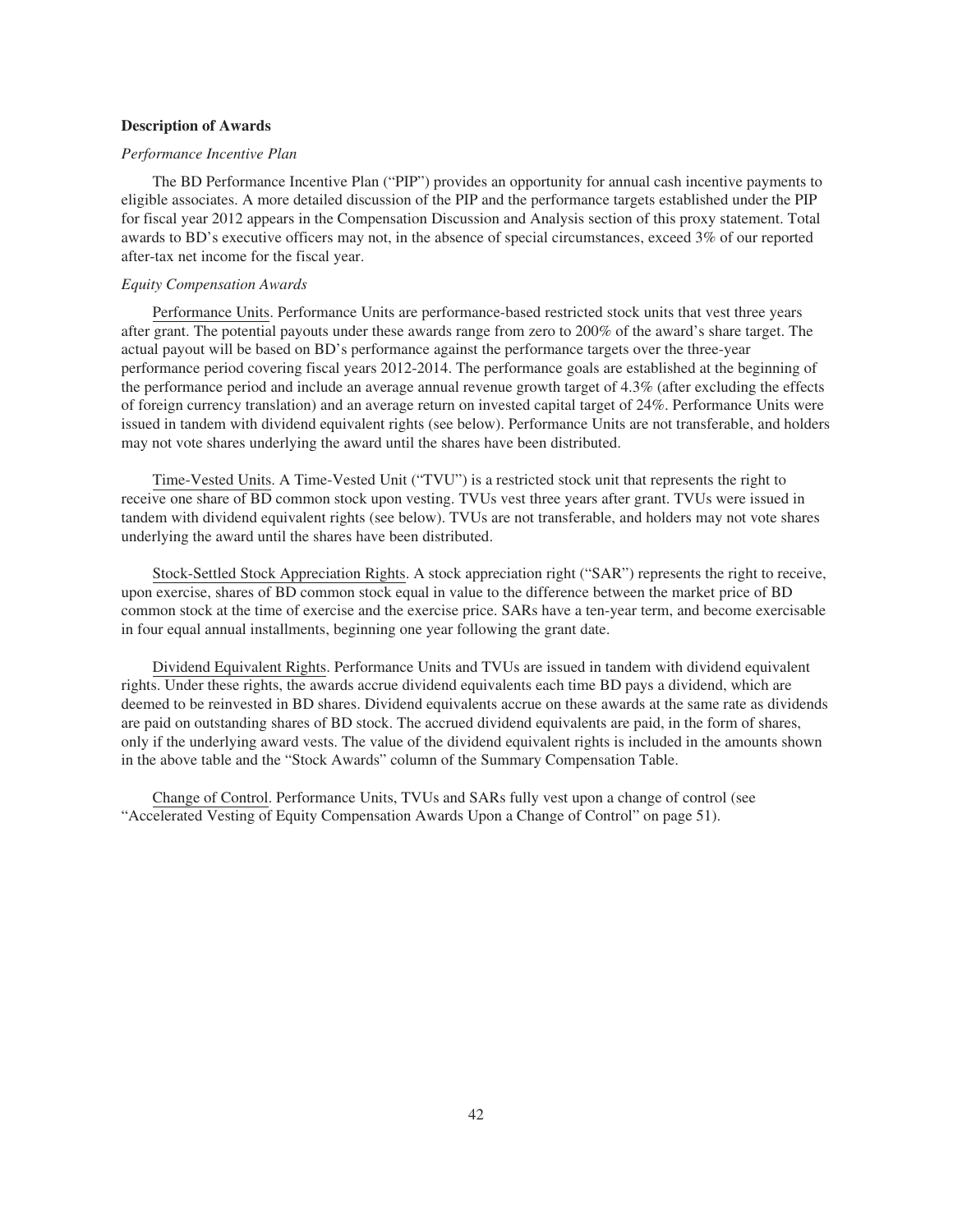# **OUTSTANDING EQUITY AWARDS**

The following table sets forth the outstanding equity awards held by the named executive officers at the end of fiscal year 2012.

|                     |               |                                                                                      | <b>Option Awards</b>                                                                                              |                                              |                                     | <b>Stock Awards</b>                                                                                          |                                                                                                                                               |                                                                                                                                                                                    |                                                                                                                                                                                             |
|---------------------|---------------|--------------------------------------------------------------------------------------|-------------------------------------------------------------------------------------------------------------------|----------------------------------------------|-------------------------------------|--------------------------------------------------------------------------------------------------------------|-----------------------------------------------------------------------------------------------------------------------------------------------|------------------------------------------------------------------------------------------------------------------------------------------------------------------------------------|---------------------------------------------------------------------------------------------------------------------------------------------------------------------------------------------|
| Name                | Grant<br>Date | Number of<br><b>Securities</b><br>Underlying<br>Unexercised<br>Options $(\#)$<br>(1) | Number of<br><b>Securities</b><br>Underlying<br>Unexercised<br>Options $(\#)$<br>Exercisable Unexercisable<br>(1) | Option<br><b>Exercise</b><br>Price<br>(S/Sh) | Option<br><b>Expiration</b><br>Date | Number of<br><b>Shares</b> or<br><b>Units of</b><br><b>Stock That</b><br><b>Have Not</b><br>Vested<br>(H)(2) | <b>Market</b><br>Value of<br><b>Shares</b> or<br><b>Units</b> of<br><b>Stock</b><br><b>That</b><br><b>Have Not</b><br>Vested<br>$($ \$ $)(3)$ | <b>Equity</b><br><b>Incentive Plan</b><br>Awards:<br>Number of<br><b>Unearned</b><br><b>Shares, Units</b><br>or Other<br><b>Rights That</b><br><b>Have Not</b><br>Vested $(\#)(4)$ | <b>Equity</b><br><b>Incentive Plan</b><br>Awards:<br>Market or<br><b>Payout Value</b><br>of Unearned<br><b>Shares, Units</b><br>or Other Rights<br><b>That Have Not</b><br>Vested $(\$)(3)$ |
| Vincent A. Forlenza | 11/24/2003    | 26,000                                                                               | $\boldsymbol{0}$                                                                                                  | \$38.78                                      | 11/24/2013                          |                                                                                                              |                                                                                                                                               |                                                                                                                                                                                    |                                                                                                                                                                                             |
|                     | 11/23/2004    | 22,923                                                                               | $\boldsymbol{0}$                                                                                                  | \$54.41                                      | 11/23/2014                          |                                                                                                              |                                                                                                                                               |                                                                                                                                                                                    |                                                                                                                                                                                             |
|                     | 11/21/2005    | 21,118                                                                               | $\boldsymbol{0}$                                                                                                  |                                              | \$59.16 11/21/2015                  |                                                                                                              |                                                                                                                                               |                                                                                                                                                                                    |                                                                                                                                                                                             |
|                     | 11/21/2006    | 18,073                                                                               | $\mathbf{0}$                                                                                                      |                                              | \$71.72 11/21/2016                  |                                                                                                              |                                                                                                                                               |                                                                                                                                                                                    |                                                                                                                                                                                             |
|                     | 11/20/2007    | 18,157                                                                               | $\mathbf{0}$                                                                                                      |                                              | \$84.33 11/20/2017                  |                                                                                                              |                                                                                                                                               |                                                                                                                                                                                    |                                                                                                                                                                                             |
|                     | 11/25/2008    | 25,908                                                                               | 8,636                                                                                                             |                                              | \$62.50 11/25/2018                  |                                                                                                              |                                                                                                                                               |                                                                                                                                                                                    |                                                                                                                                                                                             |
|                     | 11/24/2009    | 23,370                                                                               | 27,372                                                                                                            |                                              | \$75.63 11/24/2019                  |                                                                                                              |                                                                                                                                               |                                                                                                                                                                                    |                                                                                                                                                                                             |
|                     | 11/23/2010    | 21,343                                                                               | 64,029                                                                                                            |                                              | \$76.64 11/23/2020                  |                                                                                                              |                                                                                                                                               |                                                                                                                                                                                    |                                                                                                                                                                                             |
|                     | 11/22/2011    | $\boldsymbol{0}$                                                                     | 181,794                                                                                                           |                                              | \$72.12 11/22/2021                  |                                                                                                              |                                                                                                                                               |                                                                                                                                                                                    |                                                                                                                                                                                             |
|                     | Various       |                                                                                      |                                                                                                                   |                                              |                                     | 44,087                                                                                                       | 3,463,475                                                                                                                                     | 51,570                                                                                                                                                                             | 4,051,339                                                                                                                                                                                   |
| David V. Elkins     | 11/24/2009    | 16,422                                                                               | 16,423                                                                                                            |                                              | \$75.63 11/24/2019                  |                                                                                                              |                                                                                                                                               |                                                                                                                                                                                    |                                                                                                                                                                                             |
|                     | 11/23/2010    | 12,958                                                                               | 38,875                                                                                                            |                                              | \$76.64 11/23/2020                  |                                                                                                              |                                                                                                                                               |                                                                                                                                                                                    |                                                                                                                                                                                             |
|                     | 11/22/2011    | 0                                                                                    | 63,399                                                                                                            |                                              | \$72.12 11/22/2021                  |                                                                                                              |                                                                                                                                               |                                                                                                                                                                                    |                                                                                                                                                                                             |
|                     | Various       |                                                                                      |                                                                                                                   |                                              |                                     | 5,679                                                                                                        | 446,142                                                                                                                                       | 22,894                                                                                                                                                                             | 1,798,553                                                                                                                                                                                   |
| William A. Kozy     | 11/23/2004    | 22,923                                                                               | $\boldsymbol{0}$                                                                                                  |                                              | \$54.41 11/23/2014                  |                                                                                                              |                                                                                                                                               |                                                                                                                                                                                    |                                                                                                                                                                                             |
|                     | 11/21/2005    | 21,118                                                                               | $\mathbf{0}$                                                                                                      |                                              | \$59.16 11/21/2015                  |                                                                                                              |                                                                                                                                               |                                                                                                                                                                                    |                                                                                                                                                                                             |
|                     | 11/21/2006    | 18,073                                                                               | $\boldsymbol{0}$                                                                                                  |                                              | \$71.72 11/21/2016                  |                                                                                                              |                                                                                                                                               |                                                                                                                                                                                    |                                                                                                                                                                                             |
|                     | 11/20/2007    | 18,157                                                                               | $\mathbf{0}$                                                                                                      |                                              | \$84.33 11/20/2017                  |                                                                                                              |                                                                                                                                               |                                                                                                                                                                                    |                                                                                                                                                                                             |
|                     | 11/25/2008    | 17,940                                                                               | 5,982                                                                                                             |                                              | \$62.50 11/25/2018                  |                                                                                                              |                                                                                                                                               |                                                                                                                                                                                    |                                                                                                                                                                                             |
|                     | 11/24/2009    | 20,116                                                                               | 20,119                                                                                                            |                                              | \$75.63 11/24/2019                  |                                                                                                              |                                                                                                                                               |                                                                                                                                                                                    |                                                                                                                                                                                             |
|                     | 11/23/2010    | 12,958                                                                               | 38,875                                                                                                            |                                              | \$76.64 11/23/2020                  |                                                                                                              |                                                                                                                                               |                                                                                                                                                                                    |                                                                                                                                                                                             |
|                     | 11/22/2011    | $\boldsymbol{0}$                                                                     | 72,351                                                                                                            |                                              | \$72.12 11/22/2021                  |                                                                                                              |                                                                                                                                               |                                                                                                                                                                                    |                                                                                                                                                                                             |
|                     | Various       |                                                                                      |                                                                                                                   |                                              |                                     | 38,739                                                                                                       | 3,043,336                                                                                                                                     | 24,498                                                                                                                                                                             | 1,924,563                                                                                                                                                                                   |
| Gary M. Cohen       | 11/23/2004    | 23,177                                                                               | $\boldsymbol{0}$                                                                                                  |                                              | \$54.41 11/23/2014                  |                                                                                                              |                                                                                                                                               |                                                                                                                                                                                    |                                                                                                                                                                                             |
|                     | 11/21/2005    | 21,353                                                                               | $\boldsymbol{0}$                                                                                                  |                                              | \$59.16 11/21/2015                  |                                                                                                              |                                                                                                                                               |                                                                                                                                                                                    |                                                                                                                                                                                             |
|                     | 11/21/2006    | 18,073                                                                               | $\boldsymbol{0}$                                                                                                  |                                              | \$71.72 11/21/2016                  |                                                                                                              |                                                                                                                                               |                                                                                                                                                                                    |                                                                                                                                                                                             |
|                     | 11/20/2007    | 18,157                                                                               | $\mathbf{0}$                                                                                                      |                                              | \$84.33 11/20/2017                  |                                                                                                              |                                                                                                                                               |                                                                                                                                                                                    |                                                                                                                                                                                             |
|                     | 11/25/2008    | 17,940                                                                               | 5,982                                                                                                             |                                              | \$62.50 11/25/2018                  |                                                                                                              |                                                                                                                                               |                                                                                                                                                                                    |                                                                                                                                                                                             |
|                     | 11/24/2009    | 20,116                                                                               | 20,119                                                                                                            |                                              | \$75.63 11/24/2019                  |                                                                                                              |                                                                                                                                               |                                                                                                                                                                                    |                                                                                                                                                                                             |
|                     | 11/23/2010    | 12,958                                                                               | 38,875                                                                                                            |                                              | \$76.64 11/23/2020                  |                                                                                                              |                                                                                                                                               |                                                                                                                                                                                    |                                                                                                                                                                                             |
|                     | 11/22/2011    | 0                                                                                    | 47,511                                                                                                            |                                              | \$72.12 11/22/2021                  |                                                                                                              |                                                                                                                                               |                                                                                                                                                                                    |                                                                                                                                                                                             |
|                     | Various       |                                                                                      |                                                                                                                   |                                              |                                     | 28,113                                                                                                       | 2,208,557                                                                                                                                     | 20,047                                                                                                                                                                             | 1,574,892                                                                                                                                                                                   |
| Jeffrey S. Sherman  | 11/23/2004    | 16,301                                                                               | $\mathbf{0}$                                                                                                      |                                              | \$54.41 11/23/2014                  |                                                                                                              |                                                                                                                                               |                                                                                                                                                                                    |                                                                                                                                                                                             |
|                     | 11/21/2005    | 15,017                                                                               | $\mathbf{0}$                                                                                                      |                                              | \$59.16 11/21/2015                  |                                                                                                              |                                                                                                                                               |                                                                                                                                                                                    |                                                                                                                                                                                             |
|                     | 11/21/2006    | 12,769                                                                               | $\mathbf{0}$                                                                                                      |                                              | \$71.72 11/21/2016                  |                                                                                                              |                                                                                                                                               |                                                                                                                                                                                    |                                                                                                                                                                                             |
|                     | 11/20/2007    | 12,380                                                                               | $\mathbf{0}$                                                                                                      |                                              | \$84.33 11/20/2017                  |                                                                                                              |                                                                                                                                               |                                                                                                                                                                                    |                                                                                                                                                                                             |
|                     | 11/25/2008    | 12,306                                                                               | 4,102                                                                                                             |                                              | \$62.50 11/25/2018                  |                                                                                                              |                                                                                                                                               |                                                                                                                                                                                    |                                                                                                                                                                                             |
|                     | 11/24/2009    | 13,000                                                                               | 13,002                                                                                                            |                                              | \$75.63 11/24/2019                  |                                                                                                              |                                                                                                                                               |                                                                                                                                                                                    |                                                                                                                                                                                             |
|                     | 11/23/2010    | 9,299                                                                                | 27,899                                                                                                            |                                              | \$76.64 11/23/2020                  |                                                                                                              |                                                                                                                                               |                                                                                                                                                                                    |                                                                                                                                                                                             |
|                     | 11/22/2011    | $\boldsymbol{0}$                                                                     | 44,364                                                                                                            |                                              | \$72.12 11/22/2021                  |                                                                                                              |                                                                                                                                               |                                                                                                                                                                                    |                                                                                                                                                                                             |
|                     | Various       |                                                                                      |                                                                                                                   |                                              |                                     | 20,452                                                                                                       | 1,606,709                                                                                                                                     | 16,227                                                                                                                                                                             | 1,274,793                                                                                                                                                                                   |

# **Outstanding Equity Awards at 2012 Fiscal Year-End**

(1) Stock options and SARs are included in these columns. Stock options and SARs become exercisable in four equal annual installments, beginning one year following the date of grant.

Set forth below is the value of the exercisable options and SARs held by named executive officers at the end of fiscal year 2012. The value represents the difference between \$78.56, the closing price of BD common stock on September 30, 2012, and the exercise price of each exercisable option or SAR held by the named executive officer. These values may not reflect the value actually realized by the named executive officers upon exercise.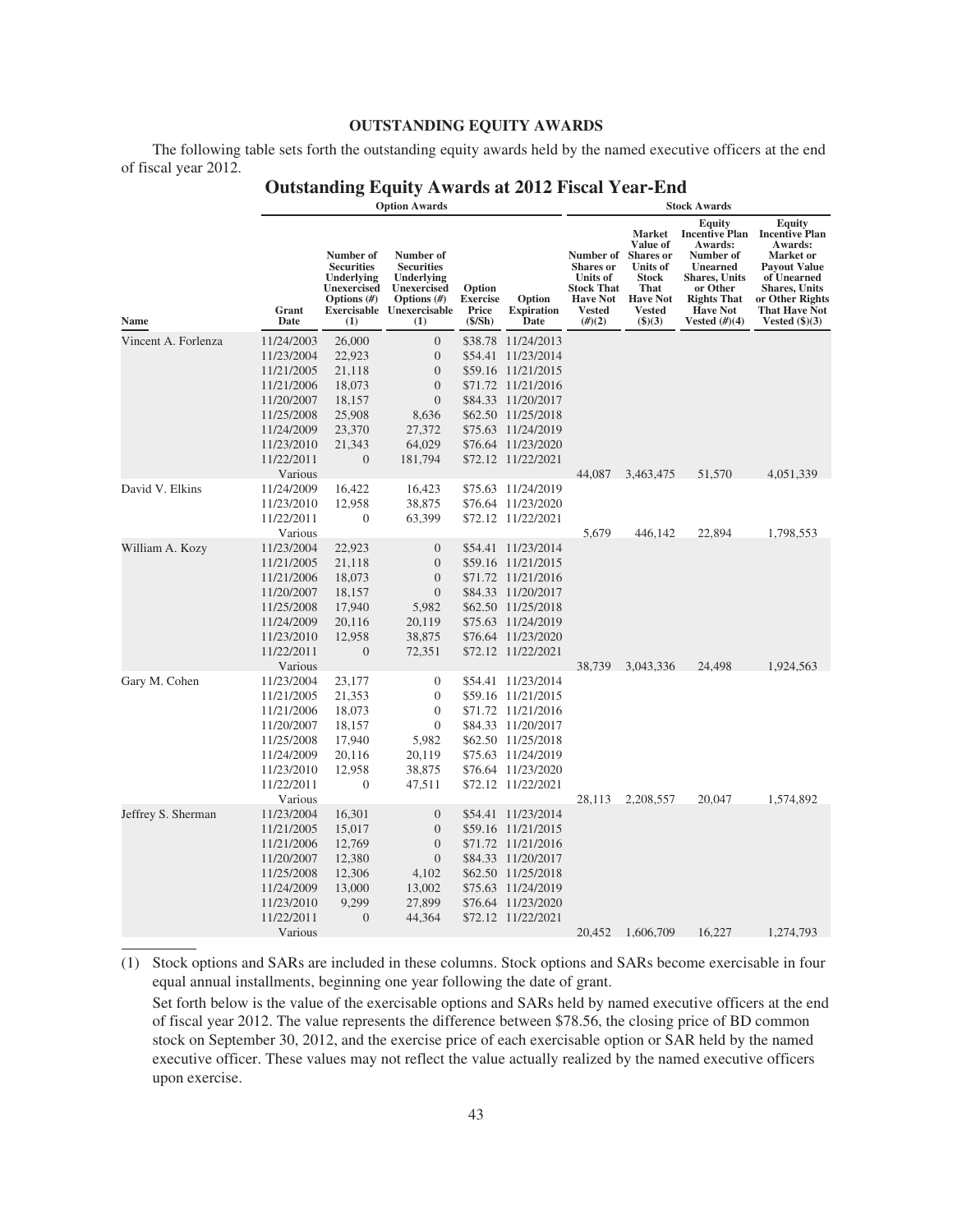| <b>Name</b>                                                                       | <b>Value of Vested Options and SARs</b> |
|-----------------------------------------------------------------------------------|-----------------------------------------|
|                                                                                   | \$2,658,670                             |
|                                                                                   | 72.996                                  |
|                                                                                   | 1.458.940                               |
| Gary M. Cohen $\dots \dots \dots \dots \dots \dots \dots \dots \dots \dots \dots$ | 1.469.634                               |
|                                                                                   | 1.025.992                               |

- (2) The amounts shown in this column include grants of restricted stock unit awards that are not performancebased. These include TVUs granted on November 22, 2011, which vest three years after grant. The amounts shown for the named executive officers (other than Mr. Elkins) also include awards that vest at, or one year following, the retirement of the named executive officer. No shares are included for the Performance Units covering the 2010-2012 fiscal year period as there was no payout for these awards.
- (3) Market value has been calculated by multiplying the number of unvested units by \$78.56, the closing price of BD common stock on September 30, 2012. These values may not reflect the value actually realized by the named executive officers.
- (4) The amounts in this column represent the Performance Unit awards shown below. The amounts shown reflect the target shares issuable under the awards plus accrued dividend shares. The actual number of shares issued under these awards will be based on BD's performance over the applicable performance period.

| For Mr. Forlenza: |                                  |                           |                     |
|-------------------|----------------------------------|---------------------------|---------------------|
| <b>Grant Date</b> | <b>Number of Shares Issuable</b> | <b>Performance Period</b> | <b>Vesting Date</b> |
| 11/23/2010        | 18,999                           | Fiscal years 2011-2013    | 11/23/2013          |
| 11/22/2011        | 32,571                           | Fiscal years 2012-2014    | 11/22/2014          |
| For Mr. Elkins:   |                                  |                           |                     |
| <b>Grant Date</b> | <b>Number of Shares Issuable</b> | <b>Performance Period</b> | <b>Vesting Date</b> |
| 11/23/2010        | 11,535                           | Fiscal years 2011-2013    | 11/23/2013          |
| 11/22/2011        | 11,359                           | Fiscal years 2012-2014    | 11/22/2014          |
| For Mr. Kozy:     |                                  |                           |                     |
| <b>Grant Date</b> | <b>Number of Shares Issuable</b> | <b>Performance Period</b> | <b>Vesting Date</b> |
| 11/23/2010        | 11,535                           | Fiscal years 2011-2013    | 11/23/2013          |
| 11/22/2011        | 12,963                           | Fiscal years 2012-2014    | 11/22/2014          |
| For Mr. Cohen:    |                                  |                           |                     |
| <b>Grant Date</b> | <b>Number of Shares Issuable</b> | <b>Performance Period</b> | <b>Vesting Date</b> |
| 11/23/2010        | 11,535                           | Fiscal years 2011-2013    | 11/23/2013          |
| 11/22/2011        | 8,512                            | Fiscal years 2012-2014    | 11/22/2014          |
| For Mr. Sherman:  |                                  |                           |                     |
| <b>Grant Date</b> | <b>Number of Shares Issuable</b> | <b>Performance Period</b> | <b>Vesting Date</b> |
| 11/23/2010        | 8,278                            | Fiscal years 2011-2013    | 11/23/2013          |
| 11/22/2011        | 7,949                            | Fiscal years 2012-2014    | 11/22/2014          |
|                   |                                  |                           |                     |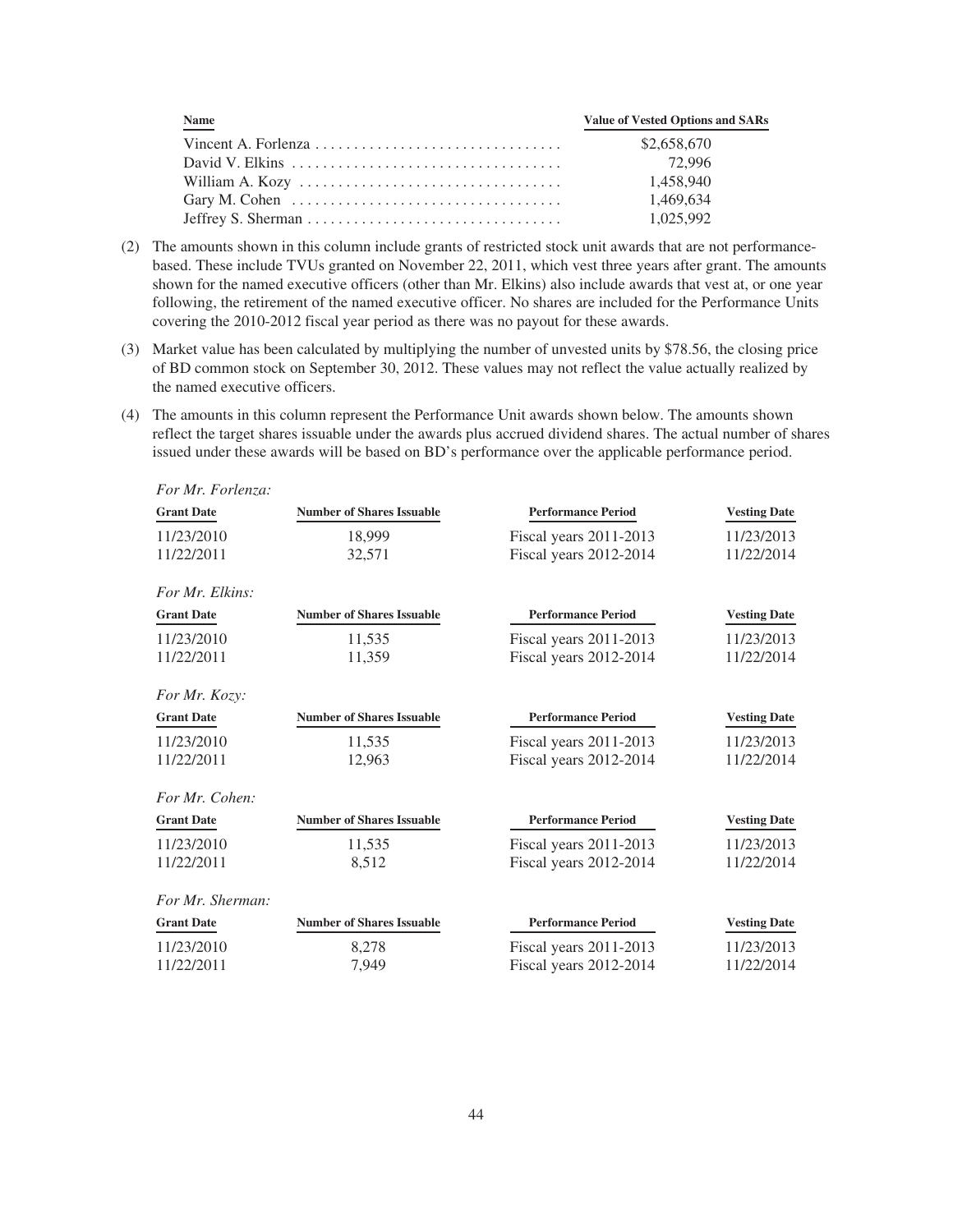## **STOCK OPTION EXERCISES AND VESTING OF STOCK UNITS**

The following table contains information relating to the exercise of stock options and the vesting of Performance Units and TVUs during fiscal year 2012.

|                                                                             | <b>Option Awards</b>                                      |                                            | <b>Stock Awards</b>                                        |                                           |  |
|-----------------------------------------------------------------------------|-----------------------------------------------------------|--------------------------------------------|------------------------------------------------------------|-------------------------------------------|--|
| Name                                                                        | Number of<br><b>Shares Acquired</b><br>on Exercise $(\#)$ | Value<br><b>Realized on</b><br>Exercise(1) | Number of<br><b>Shares Acquired</b><br>on Vesting $(H)(2)$ | <b>Value Realized</b><br>on Vesting $(3)$ |  |
| Vincent A. Forlenza $\ldots \ldots \ldots \ldots \ldots \ldots \ldots$      |                                                           |                                            | 8.069                                                      | \$573,787                                 |  |
| William A. Kozy                                                             |                                                           |                                            | 5.588                                                      | 397.363                                   |  |
| Gary M. Cohen $\dots \dots \dots \dots \dots \dots \dots \dots \dots \dots$ |                                                           |                                            | 5.588                                                      | 397,363                                   |  |
|                                                                             |                                                           |                                            | 5.607                                                      | 415.703                                   |  |
|                                                                             | 14.910                                                    | \$497,472                                  | 3.832                                                      | 272,494                                   |  |

#### **Option Exercises and Stock Vested in Fiscal Year 2012**

(1) Represents the difference between the exercise price of the stock options and the fair market value of BD common stock at exercise.

- (2) Shows for each named executive officer other than Mr. Elkins, the shares (including dividend reinvestment shares) vesting in fiscal year 2012 under Performance Units that covered the fiscal year 2009-2011 performance period. Includes for Mr. Elkins shares (including dividend reinvestment shares) vesting under TVUs granted in December 2008.
- (3) Based on the closing price of BD stock of \$71.11 on the vesting date for named executive officers other than Mr. Elkins. For Mr. Elkins, based on the closing price of BD stock of \$74.14 on his vesting date.

## **OTHER COMPENSATION**

## **Retirement Plan**

*General.* BD's Retirement Plan is a non-contributory defined benefit plan that provides for normal retirement at age 65 and permits earlier retirement in certain cases. The Retirement Plan is generally available to all active full-time and part-time U.S. BD associates.

The Retirement Plan provides benefits on either a "final average pay" basis or on a "cash balance" basis. Under the final average pay provisions, benefits are based upon an associate's years of service and compensation for the five consecutive calendar years that produce the highest average annual compensation. The covered compensation includes salary, commissions and PIP awards. Under the cash balance provisions, an associate has an account that is increased by pay credits based on compensation, age and service, and interest credits based on the rate prescribed by the plan. The benefits for all associates joining BD after April 1, 2007 are calculated in accordance with the cash balance provisions of the Retirement Plan. Equity compensation is not included in calculating benefits under the plan. Messrs. Forlenza, Kozy, Cohen and Sherman participate under the final average pay provisions of the plan, while Mr. Elkins participated under the cash balance provisions. Beginning January 1, 2013, future benefit accruals for BD associates, including the named executive officers, will be calculated under the cash balance provisions of the Retirement Plan.

Under the final average pay provisions, the Retirement Plan is integrated with Social Security, which means that BD provides a higher pension benefit with respect to an associate's compensation that exceeds the Social Security wage base than on compensation that is subject to the Social Security tax. This feature of the Retirement Plan accounts for the fact that Social Security benefits will not be paid to the associate with respect to compensation that exceeds the Social Security wage base.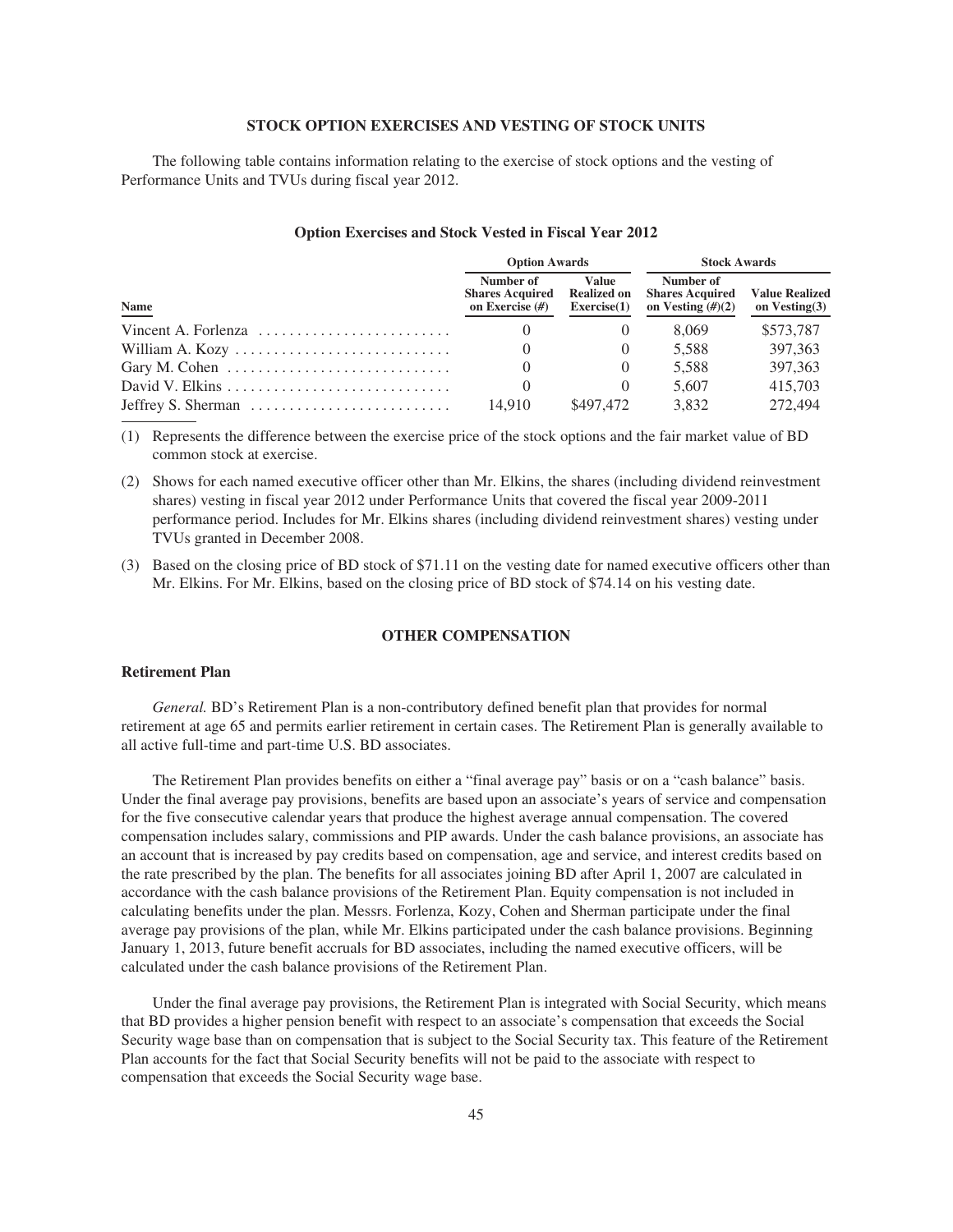*Deferred Compensation and Retirement Benefit Restoration Plan.* The Internal Revenue Code limits the maximum annual benefit that may be paid to an individual under the Retirement Plan and the amount of compensation that may be recognized in calculating these benefits. BD makes supplemental payments to its Deferred Compensation and Retirement Benefit Restoration Plan to offset any reductions in benefits that result from these limitations. BD's obligations to pay retirement benefits under the Deferred Compensation and Retirement Benefit Restoration Plan are funded through a trust. The trust is currently secured by a letter of credit. The trustee is required to draw on the letter of credit, up to specified limits, following a change of control of BD (as defined in the trust agreement).

*Estimated Benefits.* The following table shows the lump sum actuarial present value on September 30, 2012 of accumulated retirement benefits payable under our plans at the earliest date on which the named executive officer can retire without any reduction in retirement benefits, assuming benefits payable as a single life annuity (see discussion of early retirement benefits below). For a description of the other assumptions used in calculating the present value of these benefits, see Note 8 to the consolidated financial statements contained in our Annual Report on Form 10-K for the year ended September 30, 2012.

| Name                | Plan name               | Number of years<br>credited service | <b>Present value of</b><br>accumulated benefit |
|---------------------|-------------------------|-------------------------------------|------------------------------------------------|
| Vincent A. Forlenza | Retirement Plan         | 32                                  | \$1,622,667                                    |
|                     | <b>Restoration Plan</b> | 32                                  | 7,166,640                                      |
| David V. Elkins     | Retirement Plan         | 4                                   | 43,874                                         |
|                     | <b>Restoration Plan</b> |                                     | 98,387                                         |
| William A. Kozy     | Retirement Plan         | 38                                  | 1,841,192                                      |
|                     | <b>Restoration Plan</b> | 38                                  | 6,297,495                                      |
| Gary M. Cohen       | Retirement Plan         | 29                                  | 1,492,412                                      |
|                     | <b>Restoration Plan</b> | 29                                  | 4,978,947                                      |
| Jeffrey S. Sherman  | Retirement Plan         | 9                                   | 142,362                                        |
|                     | <b>Restoration Plan</b> | Q                                   | 309,837                                        |

#### **PENSION BENEFITS AT 2012 FISCAL YEAR-END**

Amounts shown are not subject to any further deduction for Social Security benefits or other offsets. Associates may elect to receive a lifetime pension or the actuarial value of their retirement benefits in a lump sum, as described below.

## *Calculation of Benefits.*

Final Average Pay Provisions. The monthly pension benefit payable in cases of retirement at normal retirement age under the final average pay provisions of the Retirement Plan is calculated using the following formula:

(1% of average final covered compensation, plus 1.5% of average final excess compensation) multiplied by years and months of credited service

For purposes of the formula, "average final covered compensation" is generally the portion of an associate's covered compensation subject to Social Security tax, and "average final excess compensation" is the portion that is not subject to such tax.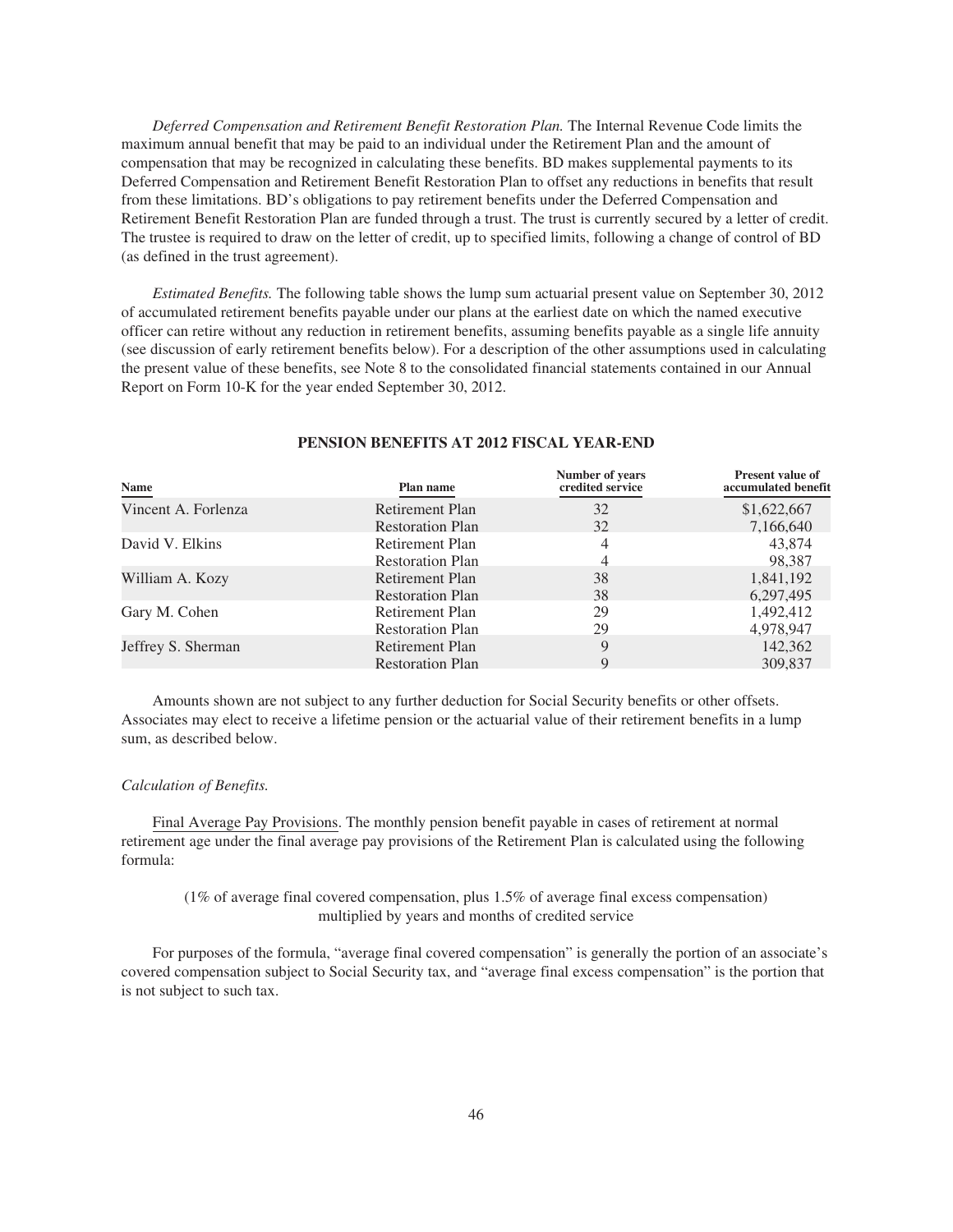Cash Balance Provisions. Each month, an associate's cash balance account is credited with an amount equal to a percentage of the associate's total compensation for the month (generally, salary and other forms of regular compensation, including commissions and PIP awards). Such percentage is calculated as follows:

| Age plus years of credited service<br>as of the upcoming December 31 | <b>Credit percentage</b> |
|----------------------------------------------------------------------|--------------------------|
|                                                                      | $3\%$                    |
|                                                                      | 4%                       |
|                                                                      | 5%                       |
|                                                                      | 6%                       |
|                                                                      | 7%                       |

In addition, each month the associate's account is credited with interest. The rate used during the year is determined based on the 30-year U.S. Treasury rates in effect during the prior September.

*Early Retirement.* Early retirement is available for an associate who has reached age 55 and has at least 10 years of vesting service. Messrs. Forlenza and Kozy are currently eligible for early retirement under the plans.

Under the final average pay provisions of the Retirement Plan, an associate's pension benefit is reduced by 4/10 of 1\% (0.004) for each month that the associate receives benefits before the earlier of (i) age 65 or (ii) the date the associate's age plus years of credited service would have equaled 85 had his or her employment continued. For example, if an associate were to retire at age 63 with 22 years of service, the associate's benefit would not be reduced, because the sum of the associate's age and service equals 85.

Under the cash balance provisions, the amount of the associate's benefit will be the associate's account balance on the early retirement date. The associate may elect to begin payment of the account balance on the early retirement date or delay payment until the normal retirement date.

*Form of Benefit.* Participants may elect to receive their benefits in various forms. Participants may select a single life annuity, in which pension payments will be payable only during the associate's lifetime. Associates may also elect to receive their benefits in a single lump sum payment. Under the final average pay provisions, this lump sum is actuarially equivalent to the benefit payable under the single life annuity option. Under the cash balance provisions, the lump sum is equal to the associate's account balance.

Married participants may select a joint and survivor annuity option. Under this option, the associate receives a reduced benefit during his or her lifetime, and, upon death, the associate's spouse will receive monthly payments for the remainder of the spouse's lifetime. The associate can choose a continuation benefit of 50%, 75% or 100% of the amount that was paid to the associate. The degree to which the pension benefit is reduced depends upon the age difference of the associate and the spouse, and on the percentage of the continuation benefit that is selected.

Associates may also select a guaranteed payment option. The associate chooses a designated number of guaranteed monthly payments (either a 60-month minimum guarantee or a 120-month minimum guarantee). If the associate dies before receiving all of the minimum payments, the associate's beneficiary will receive the balance of the payments. If this option is selected, the single life annuity otherwise payable is reduced to cover the cost of the guarantee. The amount of the reduction is 3% if the 60-month option is chosen, and 7% if the 120-month option is chosen.

## **Deferred Compensation**

*Cash Deferrals.* The BD Deferred Compensation and Retirement Benefit Restoration Plan is a nonqualified plan that allows an eligible BD associate to defer receipt of up to 75% of salary and/or up to 100% of a PIP award until the date or dates elected by the associate. The amounts deferred are invested in shares of BD common stock or in cash accounts that mirror the gains and/or losses of several different publicly available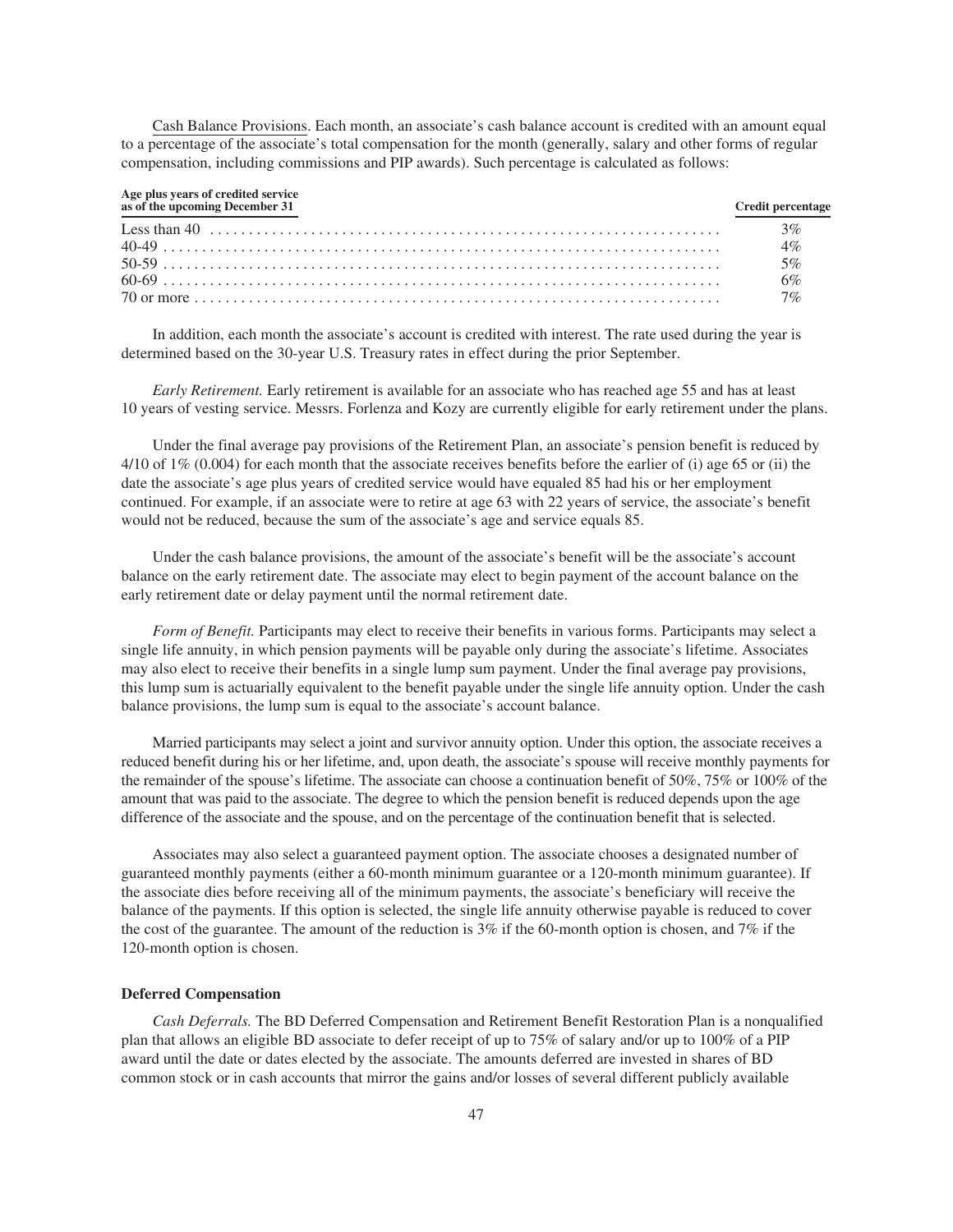investment funds, based on the investment selections of the participants. The investment risk is borne solely by the participant. Participants are entitled to change their investment elections at any time with respect to prior deferrals, future deferrals or both. The plan does not offer any above-market or preferential rates of return to the named executive officers. The investment options available to participants may be changed by BD at any time.

*Deferral of Equity Awards.* The plan also allows associates to defer receipt of up to 100% of the shares issuable under their Performance Units and TVUs. These deferred shares are allocated to the participant's BD stock account and must stay in such account until they are distributed.

*Withdrawals and Distributions.* Participants may elect to receive deferred amounts either while they are still employed at BD or following termination of employment. Participants may elect to receive distributions in installments or in a lump sum. Except in the case of an unforeseen emergency, participants may not withdraw deferred funds prior to their scheduled distribution date.

*Matching Contributions.* BD provides matching contributions on cash amounts deferred under the plan. These contributions are made in the first calendar quarter following the calendar year in which the compensation was deferred. BD matches 75% of the first 6% of salary and PIP award deferred by a participant under the plan and our 401(k) plan combined. Matching contributions are made to the extent the total cash compensation from which a participant makes contributions to these plans does not exceed three times the limit for qualified plans.

*Unfunded Liability.* BD is not required to make any contributions to the plan with respect to its obligations to pay deferred compensation. BD has unrestricted use of any amounts deferred by participants. Participants have an unsecured contractual commitment from BD to pay the amounts due under the plan. When such payments are due, the cash and/or stock will be distributed from BD's general assets. BD has purchased corporate-owned life insurance that mirrors the returns on amounts deferred under the plan to substantially offset this liability.

*Account Information.* The following table sets forth information regarding activity during fiscal year 2012 in the plan accounts maintained by the named executive officers.

| Name                                                 | <b>Executive</b><br>contributions<br>in last fiscal vear $(1)$ | Registrant<br>contributions<br>in last fiscal year $(2)$ | <b>Aggregate earnings</b><br>in last fiscal year | Aggregate balance<br>at last<br>fiscal vear-end $(3)$ |
|------------------------------------------------------|----------------------------------------------------------------|----------------------------------------------------------|--------------------------------------------------|-------------------------------------------------------|
| Vincent A. Forlenza $\dots \dots \dots \dots$        | \$106.385                                                      | \$22,050                                                 | \$153,726                                        | \$1,030,295                                           |
| David V. Elkins $\ldots \ldots \ldots \ldots \ldots$ | 81.779                                                         | 22,050                                                   | 22.981                                           | 191.463                                               |
| William A. Kozy                                      | 94.196                                                         | 22,050                                                   | 151.051                                          | 1,073,830                                             |
| Gary M. Cohen $\dots \dots \dots \dots \dots$        | 64,256                                                         | 22,050                                                   | 474.893                                          | 3,794,073                                             |
| Jeffrey S. Sherman $\dots \dots \dots \dots$         | 48,658                                                         | 18.675                                                   | 218,101                                          | 2,065,407                                             |

### **NONQUALIFIED DEFERRED COMPENSATION IN FISCAL YEAR 2012**

(1) The following amounts are reported as compensation in the fiscal year 2012 "Salary" column of the Summary Compensation Table appearing on page 39: Mr. Forlenza—\$63,000; Mr. Elkins—\$43,279; Mr. Kozy—\$64,196; Mr. Cohen—\$36,056; and Mr. Sherman—\$29,158. The remaining executive contributions relate to the deferral of fiscal year 2011 PIP awards.

(2) Amounts in this column are included in the "All Other Compensation" column of the Summary Compensation Table.

(3) Reflects amounts in which the named executive officer is vested. BD matching contributions fully vest after a participant has been at BD for four years.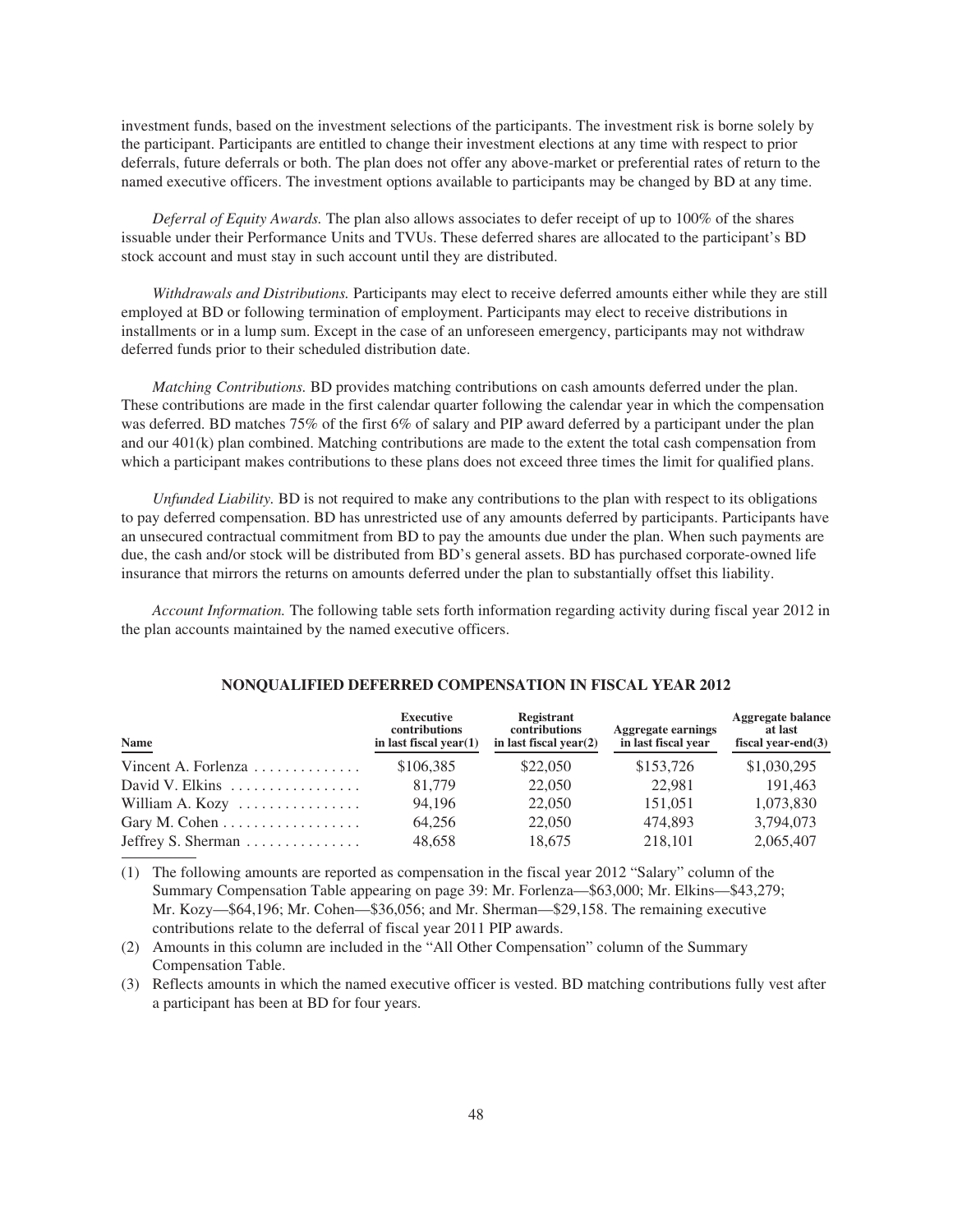## **PAYMENTS UPON TERMINATION OF EMPLOYMENT OR CHANGE OF CONTROL**

## **Payments Upon Termination of Employment**

The table below shows the estimated payments and benefits that would be paid by BD to each named executive officer as a result of his termination of employment under various scenarios. The amounts shown assume termination of employment on September 30, 2012. However, the actual amounts that would be paid to these named executive officers under each scenario can only be determined at the actual time of termination.

| Name                                  | <b>Termination</b><br>without cause or<br>for "good reason"<br>following a<br>change of $control(1)$ | <b>Termination</b><br>due to<br>retirement(2) | <b>Termination</b><br>without $cause(3)$ | <b>Termination</b><br>due to<br>disability(4) | <b>Termination</b><br>due to death $(5)$ |
|---------------------------------------|------------------------------------------------------------------------------------------------------|-----------------------------------------------|------------------------------------------|-----------------------------------------------|------------------------------------------|
| Vincent A. Forlenza $\dots\dots\dots$ | \$21,111,753                                                                                         | \$15,087,862                                  | \$13,266,256                             | \$16,200,350                                  | \$16,433,156                             |
|                                       | 5,756,612                                                                                            |                                               | 1,221,751                                | 2,457,870                                     | 3,082,870                                |
| William A. Kozy $\dots \dots \dots$   | 13,496,021                                                                                           | 12,481,515                                    | 12,035,714                               | 13,299,168                                    | 12,830,653                               |
| Gary M. Cohen $\dots\dots\dots\dots$  | 9,143,252                                                                                            |                                               | 3,320,170                                | 4,301,483                                     | 4,617,353                                |
| Jeffrey S. Sherman                    | 4,277,098                                                                                            |                                               | 2,225,985                                | 3,149,401                                     | 3,639,401                                |

(1) Includes amounts under change of control employment agreements (which are described below). Does not include the accelerated vesting of equity compensation awards that occurs solely upon a change of control (see table below). Because Messrs. Forlenza and Kozy were retirement-eligible on September 30, 2012, also included for them are early retirement benefits, assuming payout as a lump sum, in the following amounts: Mr. Forlenza—\$8,448,833; and Mr. Kozy—\$7,905,837. The early retirement benefits for Messrs. Forlenza and Kozy differ from amounts shown in the table on page 46 because different assumptions are used to calculate these numbers.

- (2) Amounts include early retirement benefits, assuming payout as a lump sum. Also includes the accelerated vesting of equity compensation awards upon retirement. The amounts shown reflect the pro rata amount of Performance Units earned as of September 30, 2012, with awards that vested in November 2012 included at a zero payout and all other Performance Units at their target payout. Messrs. Elkins, Cohen and Sherman were not eligible for retirement as of September 30, 2012.
- (3) Includes the accelerated vesting of equity compensation awards. Also includes outplacement services (with an assumed maximum cost of \$100,000), health and welfare benefits and severance benefits. BD's severance policy for U.S. associates provides for severance payments equal to two weeks' salary for each year of service (assuming the associate grants a general release to BD), subject to a maximum of \$500,000, except for instances that do not involve a reduction in force, in which case the payment of severance is at BD's discretion. The table assumes payment of severance to the named executive officers in the amount that would be paid in a reduction in force. Also includes early retirement benefits for Messrs. Forlenza and Kozy, assuming payout as a lump sum.
- (4) Includes the accelerated vesting of equity compensation awards. Also includes early retirement benefits for Messrs. Forlenza and Kozy, assuming payout as a lump sum, and accelerated vesting of matching contributions under our deferred compensation plan for Mr. Elkins.
- (5) Includes the accelerated vesting of equity compensation awards, life insurance benefits, and, for Messrs. Forlenza and Kozy, the lump sum payment of retirement benefits under the Deferred Compensation and Retirement Benefit Restoration Plan. Benefits for these persons under our Retirement Plan would be paid out as a joint and survivor annuity and are not included in the amounts shown. The monthly benefits under these annuities would be \$4,028 in the case of Mr. Forlenza, and \$4,734 in the case of Mr. Kozy. Also includes for Mr. Elkins acceleration of matching contributions under our deferred compensation plan.

The amounts shown in the above table do not include vested deferred compensation that would be paid upon termination, which is shown on page 48. The amounts shown also do not include the value of vested stock options and SARs held by the named executive officers as of September 30, 2012. The value of these vested options and SARs appears on page 44.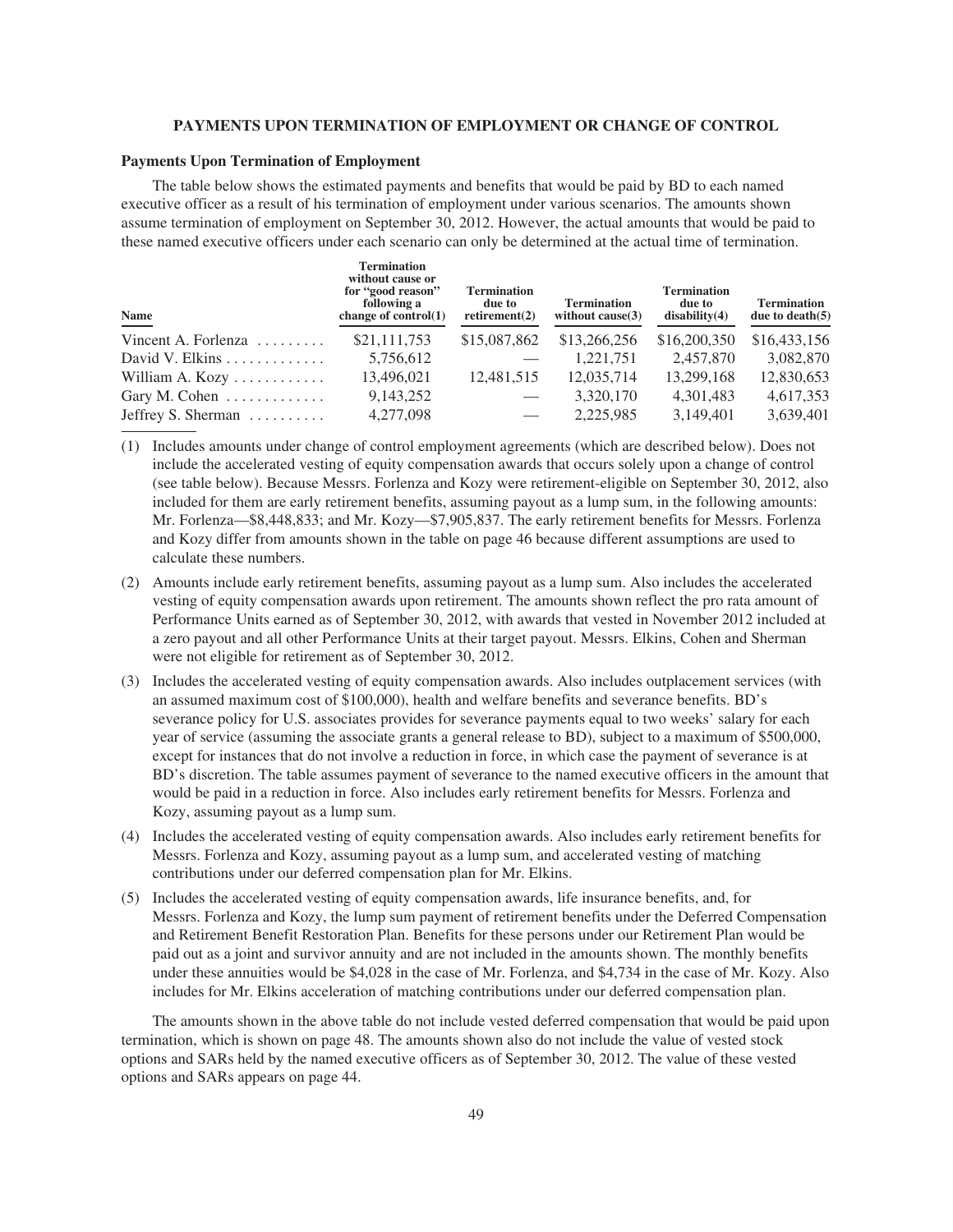### **Payments Upon Termination Following a Change of Control**

BD has entered into agreements with each of the named executive officers that provide for the continued employment of the executive for a period of two years following a change of control of BD. These agreements are designed to retain key executives and provide continuity of management in the event of an actual or threatened change of control of BD. The following is a summary of the key terms of the agreements.

The agreement provides that BD will continue to employ the executive for two years following a change of control, and that, during this period, the executive's position and responsibilities at BD will be materially the same as those prior to the change of control. The agreement also provides for minimum salary, PIP award and other benefits during this two-year period. "Change of control" is defined under the agreement generally as:

- the acquisition by any person or group of 25% or more of the outstanding BD common stock;
- the incumbent members of the Board ceasing to constitute at least a majority of the Board;
- certain business combinations; and
- shareholder approval of the liquidation or dissolution of BD.

The agreement also provides that, in the event the executive is terminated without "cause" or the executive terminates his employment for "good reason" during the two years following a change of control, the executive would receive:

- a pro rata PIP award for the year of termination based on the higher of (i) the executive's average PIP award for the last three fiscal years prior to termination, and (ii) his target PIP award for the year in which the termination occurs (the greater of the two being referred to herein as the "Highest Incentive Payment");
- a lump sum severance payment equal to three times (two times in the case of Messrs. Elkins and Sherman) the sum of the executive's annual salary and his Highest Incentive Payment;
- a lump sum payment equal to the present value of the increased pension benefits the executive would have received had he remained employed for an additional three years (two years in the case of Messrs. Elkins and Sherman) following termination;
- continuation of the executive's health and welfare benefits (reduced to the extent provided by any subsequent employer) for a period of three years (two years in the case of Messrs. Elkins and Sherman); and
- outplacement services, subject to a limit on the cost to BD of \$100,000.

"Cause" is generally defined as the willful and continued failure of the executive to substantially perform his duties, or illegal conduct or gross misconduct that is materially injurious to BD. "Good reason" is generally defined to include (i) any significant adverse change in the executive's position or responsibilities, (ii) the failure of BD to pay any compensation called for by the agreement, or (iii) certain relocations of the executive.

Under the agreement, if any payments or distributions made by BD to the executive as a result of a change of control would be subject to an excise tax imposed by the Internal Revenue Code, BD will make an additional tax reimbursement payment to the executive. As a result of this payment, the executive would retain the same amount, net of all taxes, that he would have retained had the excise tax not been triggered. This provision applies to any payments or distributions resulting from the change of control, including the accelerated vesting of equity awards discussed below. However, if such payments and distributions do not exceed 110% of the level that triggers the excise tax, they will be reduced to the extent necessary to avoid the excise tax.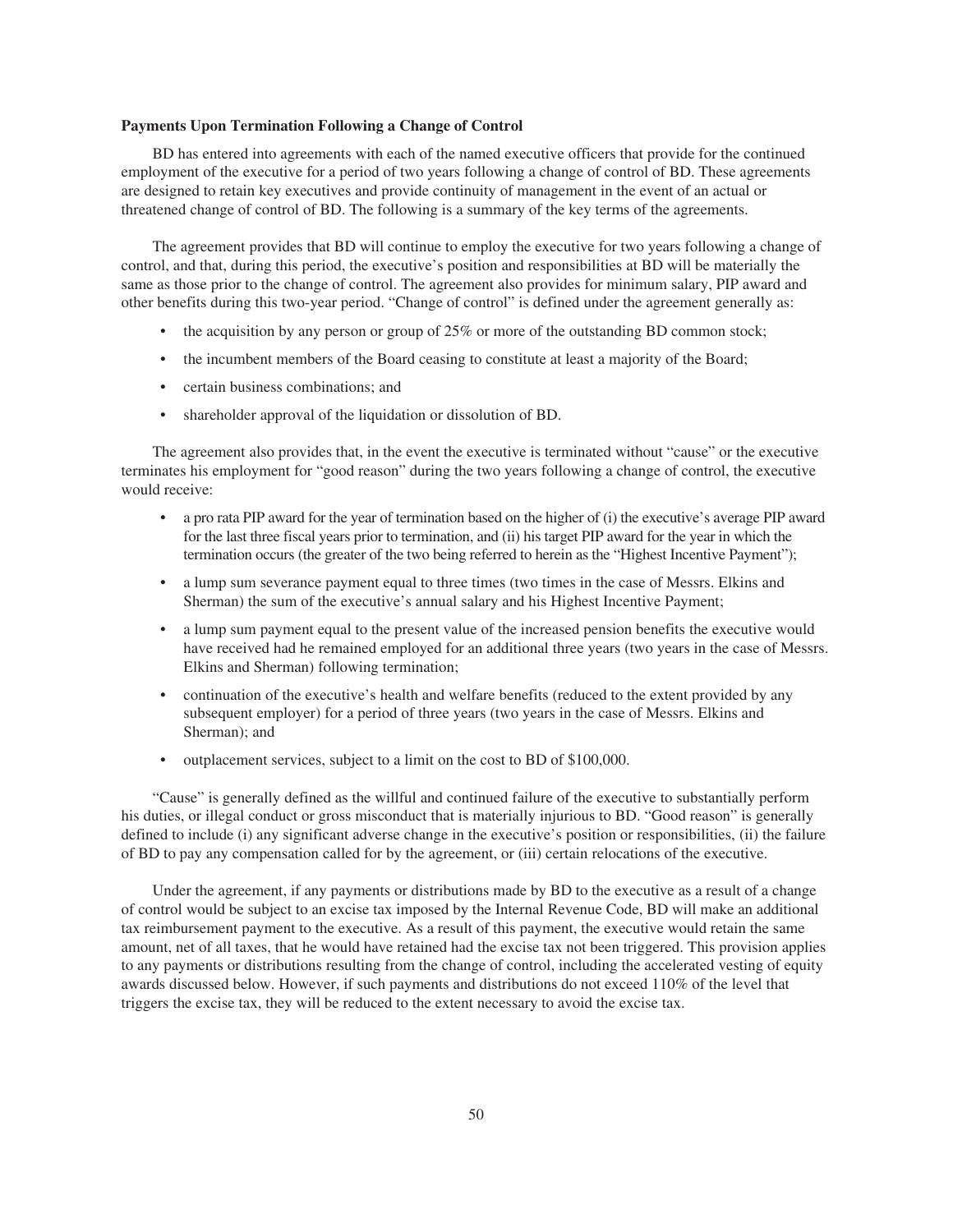The following table sets forth the estimated benefits each named executive officer would receive under his agreement in the event he was terminated without "cause" or terminated his employment for "good reason" following a change of control. The table assumes a termination date of September 30, 2012. These estimates are based on salary rates in effect as of September 30, 2012, and use the 2012 target PIP awards of the named executive officers as the Highest Incentive Payment.

| Name                                                              | <b>Highest</b><br><b>Incentive</b><br>Payment | <b>Severance</b><br>Payment | <b>Additional</b><br><b>Retirement</b><br><b>Benefits</b> | <b>Health and</b><br>Welfare<br><b>Benefits</b> | Outplacement<br><b>Services</b> | Tax<br>Reimbursement            | <b>Total</b> |
|-------------------------------------------------------------------|-----------------------------------------------|-----------------------------|-----------------------------------------------------------|-------------------------------------------------|---------------------------------|---------------------------------|--------------|
| Vincent A. Forlenza . \$1,080,000 \$5,940,000 \$ 817,103 \$36,000 |                                               |                             |                                                           |                                                 | \$100,000                       | \$4,649,817                     | \$12,622,920 |
| David V. Elkins $\ldots$ .                                        | 618.750                                       | 2,487,500                   | 121,875                                                   | 24,000                                          | 100,000                         | 2.404.487                       | 5,756,612    |
| William A. Kozy $\dots$                                           | 707,575                                       | 4, 102, 725                 | 643.884                                                   | 36,000                                          | 100,000                         | $\hspace{0.1mm}-\hspace{0.1mm}$ | 5,590,184    |
| Gary M. Cohen $\dots$ .                                           | 481,020                                       | 3,215,911                   | 5,310,321                                                 | 36,000                                          | 100,000                         |                                 | 9,143,252    |
| Jeffrey S. Sherman                                                | 437,625                                       | 1,855,250                   | 201,003                                                   | 24,000                                          | 100,000                         | 1,647,220                       | 4,265,098    |

## **Accelerated Vesting of Equity Compensation Awards Upon a Change of Control**

Upon a change of control, as defined in our equity compensation plans, all unvested options and SARs become fully vested and exercisable, and all time-vested restricted stock units and Performance Units become fully vested and payable (with Performance Units being payable at their target amount). This accelerated vesting occurs with respect to all equity compensation awards granted by BD, not just those granted to executive officers. No termination of employment is required to trigger this acceleration.

The following table sets forth the value to the named executive officers of the accelerated vesting of the unvested equity compensation awards they held at the end of fiscal year 2012, assuming a change of control of BD occurred on September 30, 2012. The BD common stock closing price of \$78.56 on September 30, 2012 is used for purposes of these calculations.

| Name                                                                   | <b>Time-vested</b><br>restricted stock units | Performance<br>Units | Options/<br><b>SARs</b> | <b>Total</b>                         |
|------------------------------------------------------------------------|----------------------------------------------|----------------------|-------------------------|--------------------------------------|
| Vincent A. Forlenza $\ldots \ldots \ldots \ldots \ldots \ldots \ldots$ | \$3,463,475                                  |                      |                         | \$5,229,268 \$1,512,583 \$10,205,326 |
|                                                                        | 446.142                                      | 2.505.278            | 531.049                 | 3.482,469                            |
|                                                                        | 3,043,336                                    | 2.790.294            | 695.600                 | 6.529.230                            |
| Gary M. Cohen $\dots \dots \dots \dots \dots \dots \dots \dots \dots$  | 2.208.557                                    | 2.440.624            | 535.630                 | 5.184.811                            |
|                                                                        | 1,606,709                                    | 1.834.297            | 443.244                 | 3.884.250                            |

The value of unvested restricted stock units is calculated by multiplying the shares distributable by \$78.56. The value of unvested options and SARs is calculated using the difference between the exercise price of each option or SAR and \$78.56.

### **Equity Compensation Upon Termination of Employment**

Upon a named executive officer's termination due to retirement:

- all unvested options and SARs held by the named executive officer become fully exercisable for their remaining term;
- all time-vested units held by the named executive officer vest at, or on the first anniversary of, retirement; and
- all Performance Units held by the named executive officer vest pro rata based on the amount of the vesting period that had elapsed. The payments would be made after the end of the applicable vesting periods and would be based on BD's actual performance for the applicable performance periods, rather than award targets.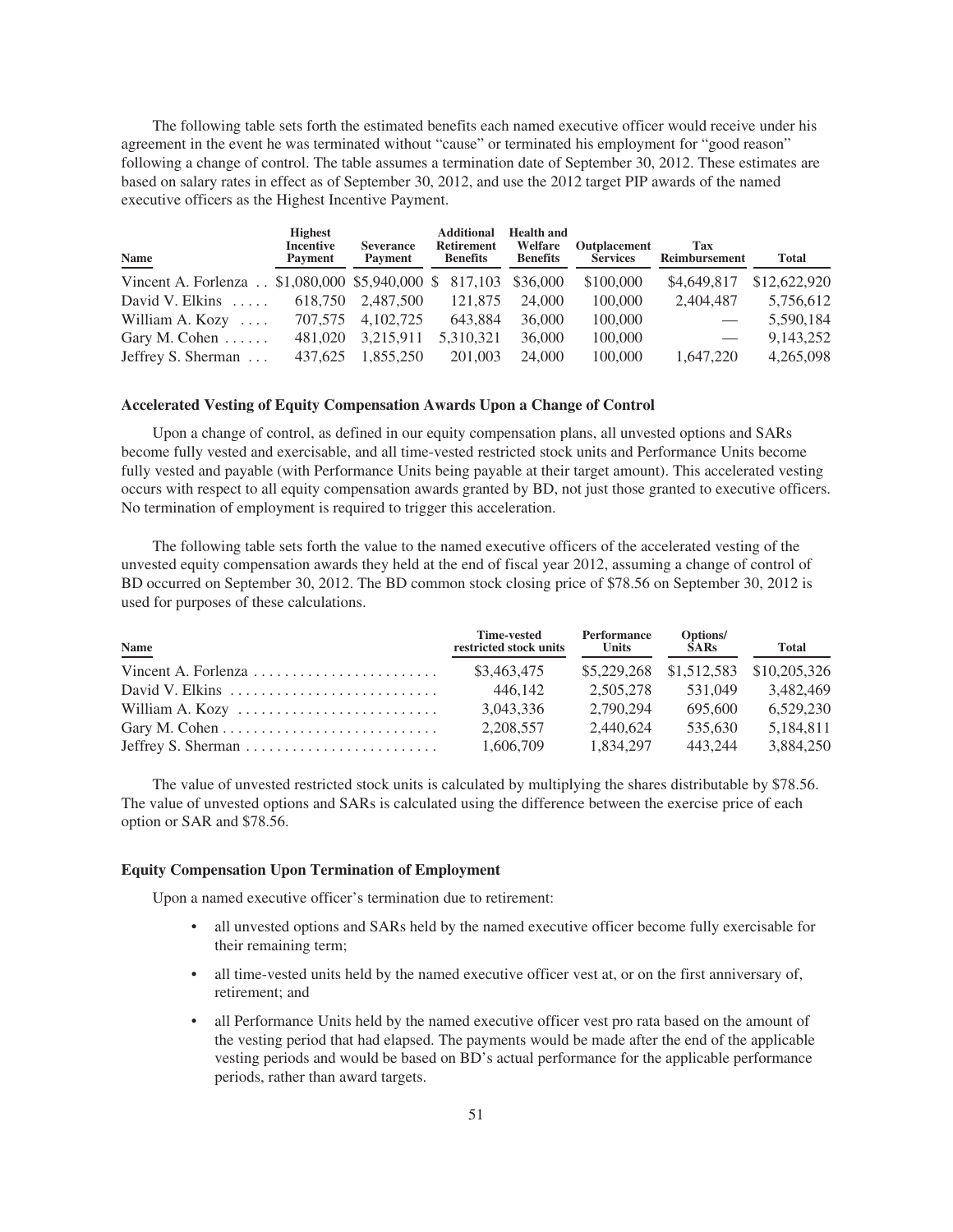Upon a named executive officer's termination due to involuntary termination without cause:

- the named executive officer is entitled to exercise his stock options and SARs for three months following termination, but only to the extent they were vested at the time of termination;
- all TVUs held by the named executive officer vest pro rata based on the amount of the vesting period that had elapsed and all other time-vested restricted stock units fully vest; and
- all Performance Units held by the named executive officer vest pro rata based on the amount of the vesting period that had elapsed. The payments would be made after the end of the applicable vesting periods and would be based on BD's actual performance for the applicable performance periods, rather than award targets.

Upon a named executive officer's termination due to death or disability:

- all unvested options and SARs held by the named executive officer become fully exercisable for their remaining term;
- all time-vested units held by the named executive officer fully vest; and
- all Performance Units held by the named executive officer vest pro rata based on the amount of the vesting period that had elapsed. The payment would be based on award targets.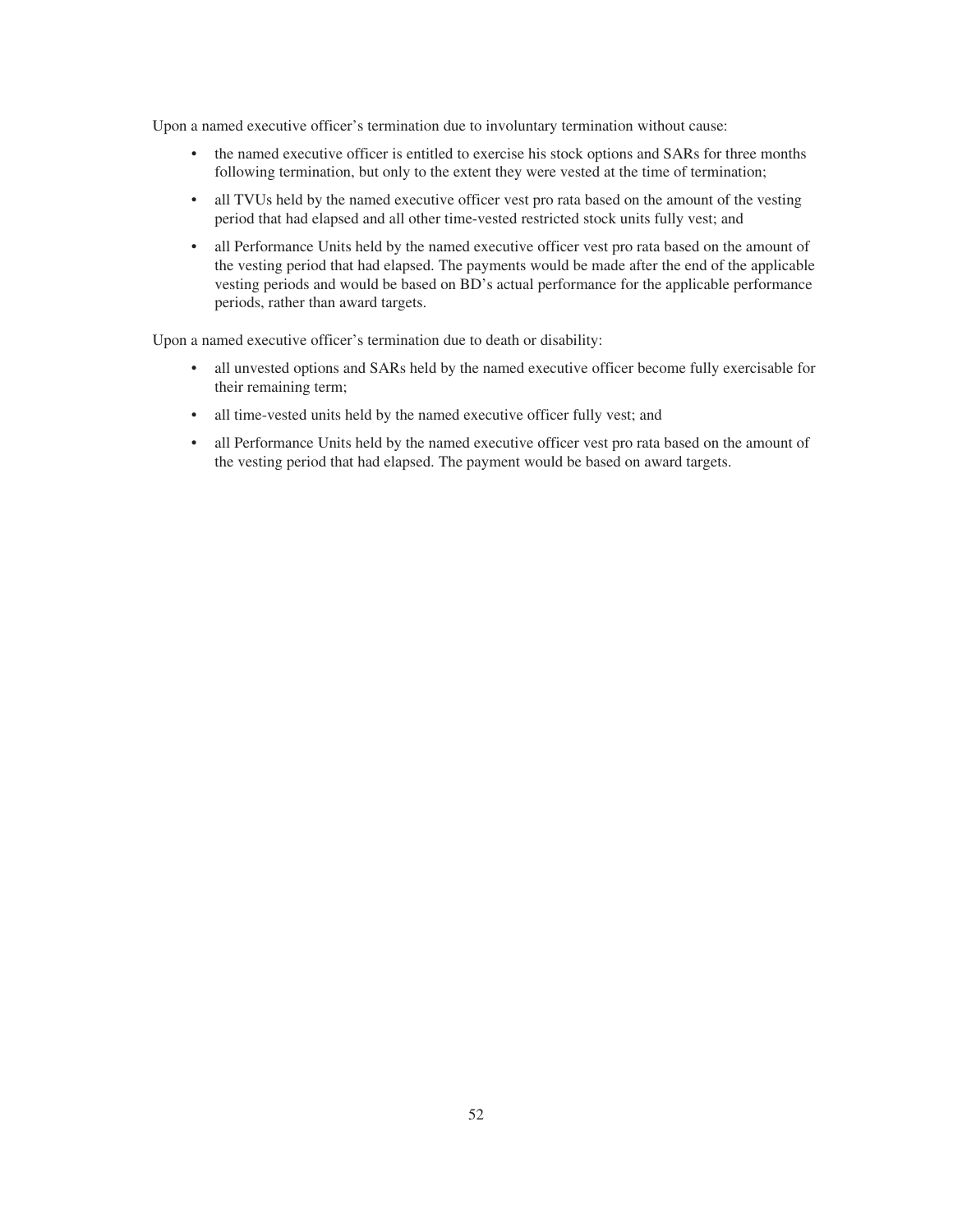# **Proposal 2. RATIFICATION OF SELECTION OF INDEPENDENT REGISTERED PUBLIC ACCOUNTING FIRM**

Ernst & Young LLP ("E&Y") has been selected by the Audit Committee of the Board to audit the accounts of BD and its subsidiaries for the fiscal year ending September 30, 2013. A representative of E&Y is expected to attend the meeting to respond to appropriate questions and will have the opportunity to make a statement.

Listed below are the fees billed to BD by E&Y for services rendered during fiscal years 2012 and 2011:

|                                | 2012                    | 2011          |                                                                                                                                                                                                                                                                                                                                                                                             |
|--------------------------------|-------------------------|---------------|---------------------------------------------------------------------------------------------------------------------------------------------------------------------------------------------------------------------------------------------------------------------------------------------------------------------------------------------------------------------------------------------|
| Audit Fees                     | \$7,370,000             | \$7,287,000   | "Audit Fees" include fees associated with the annual audit<br>of BD's consolidated financial statements, reviews of BD's<br>quarterly reports on Form 10-Q, registration statements<br>filed with the SEC and statutory audits required<br>internationally.                                                                                                                                 |
| Audit Related Fees  \$ 391,000 |                         | 488,500<br>S. | "Audit Related Fees" consist of assurance and related<br>services that are reasonably related to the performance of<br>the audit or interim financial statement review and are not<br>reported under Audit Fees. These services include benefit<br>plan audits and other audit services requested by<br>management, which are in addition to the scope of the<br>financial statement audit. |
| Tax Fees  \$ 395,000           |                         | \$198,000     | "Tax Fees" includes tax compliance, assistance with tax<br>audits, tax advice and tax planning.                                                                                                                                                                                                                                                                                             |
| All Other Fees $\dots\dots$    | 3,000<br><sup>S</sup>   | 18,000<br>S.  | "All Other Fees" includes various miscellaneous services.                                                                                                                                                                                                                                                                                                                                   |
| $Total$                        | \$8,159,000 \$7,991,500 |               |                                                                                                                                                                                                                                                                                                                                                                                             |

### **Pre-Approval of Audit and Non-Audit Services**

The Audit Committee is responsible for appointing BD's independent registered public accounting firm (the "independent auditors") and approving the terms of the independent auditors' services. The Audit Committee has established a policy for the pre-approval of all audit and permissible non-audit services to be provided by the independent auditors, as described below. All of the services listed in the above table were approved pursuant to this policy.

*Audit Services.* Under the policy, the Audit Committee will appoint BD's independent auditors each fiscal year and pre-approve the engagement of the independent auditors for the audit services to be provided.

*Non-Audit Services.* In accordance with the policy, the Audit Committee has established detailed pre-approved categories of non-audit services that may be performed by the independent auditors during the fiscal year, subject to the dollar limitations set by the Audit Committee. The Audit Committee has also delegated to the Chair of the Audit Committee the authority to approve additional non-audit services to be performed by the independent auditors, subject to certain dollar limitations, and provided that the full Audit Committee is informed of each service. All other non-audit services are required to be pre-approved by the entire Audit Committee.

The Audit Committee believes that the provision of the non-audit services described above by E&Y is consistent with maintaining the independence of E&Y.

# **THE BOARD OF DIRECTORS RECOMMENDS A VOTE FOR PROPOSAL 2. IF RATIFICATION IS WITHHELD, THE AUDIT COMMITTEE WILL RECONSIDER ITS SELECTION.**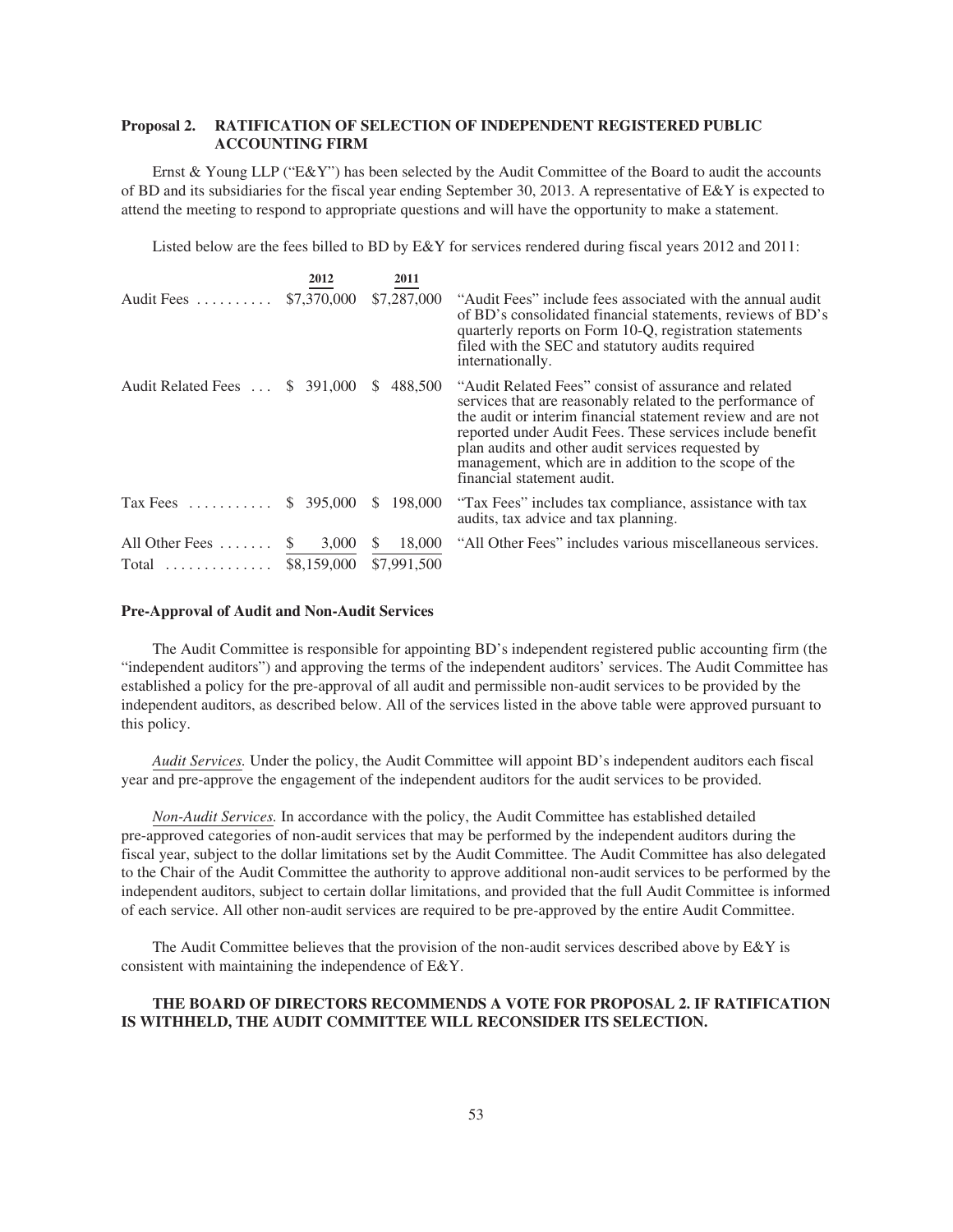## **REPORT OF THE AUDIT COMMITTEE**

The Audit Committee reviews BD's financial reporting process on behalf of the Board of Directors. Management has the primary responsibility for the financial statements and the reporting process, including the system of internal controls. The independent auditors are responsible for performing an independent audit of the Company's consolidated financial statements in accordance with generally accepted auditing standards and to issue a report thereon. The Committee monitors these processes.

In this context, the Committee met and held discussions with management and the independent auditors. Management represented to the Committee that the Company's consolidated financial statements were prepared in accordance with accounting principles generally accepted in the United States, and the Committee reviewed and discussed the consolidated financial statements with management and the independent auditors. The Committee also discussed with the independent auditors the matters required to be discussed by the statement on Auditing Standards No. 61 (Codification of Statements on Auditing Standards, AU 380), as amended, as adopted by the Public Company Accounting Oversight Board in Rule 3200T.

In addition, the Committee discussed with the independent auditors the auditors' independence from BD and its management, and the independent auditors provided to the Committee the written disclosures and the letter pursuant to the applicable requirements of the Public Company Accounting Oversight Board regarding the independent auditor's communications with the Committee concerning independence. The Committee discussed with BD's internal and independent auditors the overall scope and plans for their respective audits. The Committee met with the internal and independent auditors, with and without management present, to discuss the results of their examinations, their evaluations of BD's internal controls, and the overall quality of BD's financial reporting. Management has also reviewed with the Audit Committee its report on the effectiveness of BD's internal control over financial reporting. The Audit Committee also received the report from the independent auditors on BD's internal control over financial reporting.

Based on the reviews and discussions referred to above, the Committee recommended to the Board of Directors, and the Board has approved, that the audited financial statements be included in the Company's Annual Report on Form 10-K for the fiscal year ended September 30, 2012, for filing with the Securities and Exchange Commission.

> **AUDIT COMMITTEE Basil L. Anderson, Chair Christopher Jones Marshall O. Larsen Gary A. Mecklenburg James F. Orr Rebecca W. Rimel Bertram L. Scott**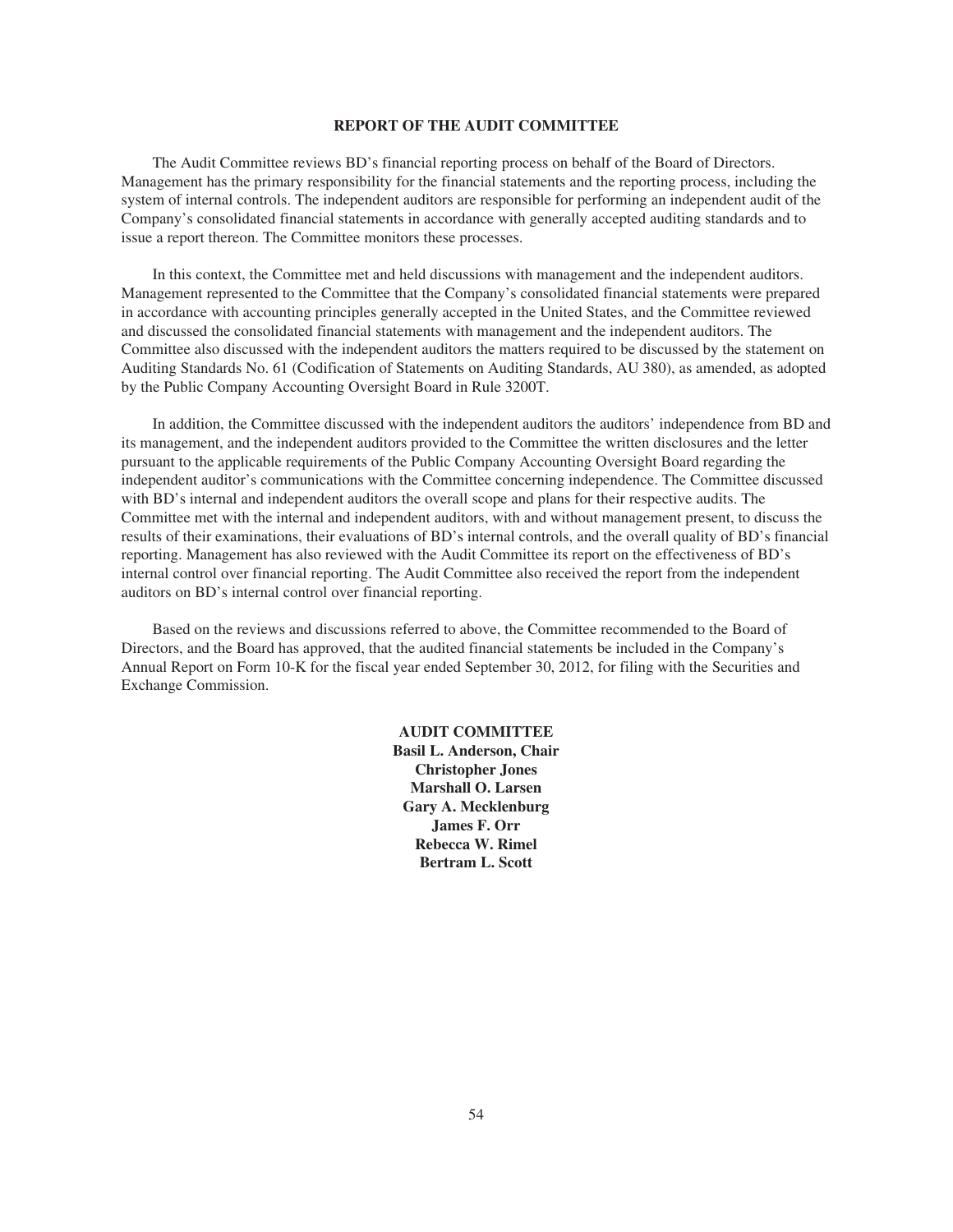### **Proposal 3. ADVISORY VOTE TO APPROVE NAMED EXECUTIVE OFFICER COMPENSATION**

The Compensation Discussion and Analysis beginning on page 25 of this proxy statement describes BD's executive compensation program and the compensation decisions made by the Compensation and Benefits Committee and the Board of Directors in 2012 with respect to our Chief Executive Officer and the other officers named in the Summary Compensation Table on page 39 (who we refer to as the "named executive officers"). The Board of Directors is asking shareholders to cast a non-binding advisory vote on the following resolution:

"RESOLVED, that the shareholders of Becton, Dickinson and Company ("BD") approve the compensation of the BD executive officers named in the Summary Compensation Table, as disclosed in this proxy statement pursuant to the compensation disclosure rules of the Securities and Exchange Commission (which disclosure includes the Compensation Discussion and Analysis, the executive compensation tables and the related footnotes and narrative accompanying the tables)."

As we describe in the Compensation Discussion and Analysis, our executive compensation program embodies a pay-for-performance philosophy that supports BD's business strategy and aligns the interests of our executives with our shareholders. At the same time, our program does not encourage excessive risk-taking by management. We believe that the compensation actions taken for 2012 appropriately reflected the performance of our named executive officers and BD during the year under challenging economic conditions, and that payouts under our long-term incentive compensation demonstrate a high degree of alignment with BD's performance against the targets set by our Compensation and Benefits Committee.

For these reasons, the Board is asking shareholders to support this proposal. While the advisory vote we are asking you to cast is non-binding, the Compensation and Benefits Committee and the Board value the views of our shareholders and will take into account the outcome of the vote when considering future compensation decisions for our named executive officers. BD holds an advisory vote to approve named executive officer compensation on an annual basis.

## **THE BOARD OF DIRECTORS RECOMMENDS A VOTE FOR PROPOSAL 3.**

# **Proposal 4. AMENDMENT TO BD'S RESTATED CERTIFICATE OF INCORPORATION**

The Board of Directors is unanimously recommending approval of an amendment to BD's Restated Certificate of Incorporation (the "Restated Certificate") that would eliminate Article VI of the Restated Certificate. The text of Article VI is attached to this proxy statement as Appendix A. Article VI is what is commonly referred to as a "fair price provision". Under Article VI, business combinations (including mergers and certain asset sales) with a shareholder owning 10% or more of the outstanding BD shares must be approved by at least eighty percent (80%) of the outstanding BD shares, unless (i) the proposed transaction is approved by two-thirds of the disinterested BD directors or (ii) the value of the consideration to be paid to BD's shareholders meets certain minimum requirements. The fair price provision is designed to help BD defend against certain kinds of tender offers, known as coercive, two-tiered tender offers. In this type of takeover, a potential acquirer commences a tender offer for the shares needed to gain control of a company, and then effects a transaction with the company to obtain the remaining shares at a lower price or for less favorable consideration. This creates pressure on shareholders to accept the initial tender offer, even if they believe the price is inadequate. The fair price provision is not designed to prevent a takeover, but instead to encourage a potential acquirer to negotiate with the Board to ensure all shareholders receive adequate consideration for their shares.

The Board has carefully considered the advantages and disadvantages of maintaining the fair price provision in the Restated Certificate, and has determined that it is appropriate to eliminate this provision by removing Article VI in its entirety from the Restated Certificate. The Board understands that eliminating supermajority voting provisions is considered by many commentators and investors to be a best practice in corporate governance. In addition, the Board notes that the New Jersey Shareholders Protection Act (the "Act"), which was enacted into law after the fair price provision was added to the Restated Certificate, provides similar protections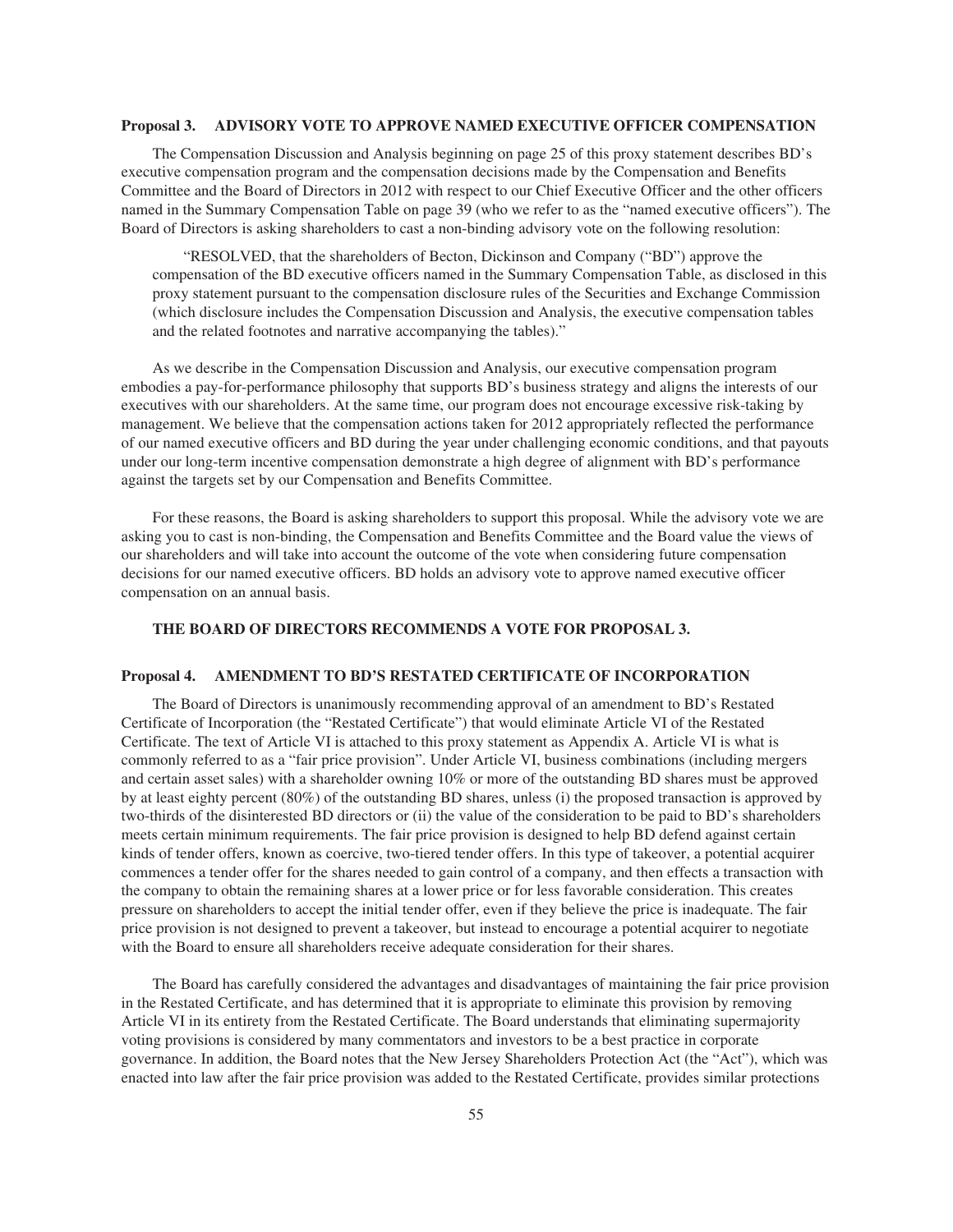against the type of transactions the fair price provision was designed to defend against, and that a separate fair price provision in the Restated Certification is unnecessary. In general, the Act prohibits certain New Jersey corporations from engaging in a merger or other business combination with a holder of 10% or more of a corporation's outstanding voting stock (an "interested shareholder") for a period of five years after the date such person reaches the 10% threshold, unless the board of directors approved the business combination prior to that date. The Act also prohibits a business combination with an interested shareholder at any time, unless the transaction is approved by holders of two-thirds of the shares not held by the interested shareholder or the price to be paid by the interested shareholder meets certain minimum price requirements.

To be approved, Proposal 4 requires the affirmative vote of at least two-thirds of the votes cast at the meeting. If this Proposal is approved, it will be affected by the filing of an amended Restated Certificate with the State of New Jersey promptly after the Annual Meeting. If our shareholders do not approve the amendment, Article VI of the Restated Certificate will remain in effect.

### **THE BOARD OF DIRECTORS RECOMMENDS A VOTE FOR PROPOSAL 4.**

# **Proposal 5. AMENDMENTS TO THE 2004 EMPLOYEE AND DIRECTOR EQUITY-BASED COMPENSATION PLAN**

Our 2004 Employee and Director Equity-Based Compensation Plan (the "2004 Plan") allows us to grant equity-based compensation. As we describe elsewhere in this proxy statement, equity-based compensation continues to be a significant element of our overall compensation program. We use equity-based compensation to attract, retain and motivate individuals at all levels of BD's organization that are important to BD's future. Equity-based compensation also aligns the interests of our executives and other employees with those of BD's shareholders, and encourages the achievement of important performance goals.

#### **Proposed Amendments**

The Board of Directors has approved, subject to shareholder approval, two amendments to the 2004 Plan. The first is to amend the 2004 Plan to extend its term. The second is to amend the 2004 Plan to increase the number of shares available for awards.

*Extension of Term*. The 2004 Plan was originally approved by BD's shareholders on February 11, 2004. The 2004 Plan has a ten year term that expires on February 11, 2014, following which no further awards may be made under the 2004 Plan. The proposed amendment would extend the term of the 2004 Plan for a period of ten years following shareholder approval of the amendment, or January 29, 2023.

*Increase in Shares*. As of November 30, 2012, 3,646,483 shares of BD common stock remained available for the issuance of awards under the 2004 Plan. We do not believe there are enough remaining shares to continue using equity-based compensation as a significant element of our compensation program beyond 2013. The proposed amendment to Section 5 of the 2004 Plan would increase the shares available for awards by 7,000,000 shares, from 26,800,000 to 33,800,000. Under the amendment, only 2,500,000 of the shares to be added to the 2004 Plan may be used for full-value awards. "Full value" awards are any type of awards other than stock options and stock appreciation rights ("SARs"). This would include, for instance, Performance Units and Time-Vested Units.

To the extent any outstanding award granted under the 2004 Plan is canceled or expires, the shares subject to the award will become available again for issuance. Also, shares underlying awards issued in assumption of, or substitution for, awards issued by a company acquired by BD (referred to as "Substitute Awards") will not reduce the number of shares remaining available for issuance under the 2004 Plan. In the event an award is exercised through the delivery of BD shares or withholding tax liabilities arising from an award are satisfied by the withholding of shares, the shares so delivered or withheld will not be available for issuance under the 2004 Plan. In addition, upon the exercise of a stock appreciation right, the greater of the number of shares subject to the stock appreciation right and the number of shares issued in connection with the exercise will be deducted from the number of shares available for issuance under the 2004 Plan.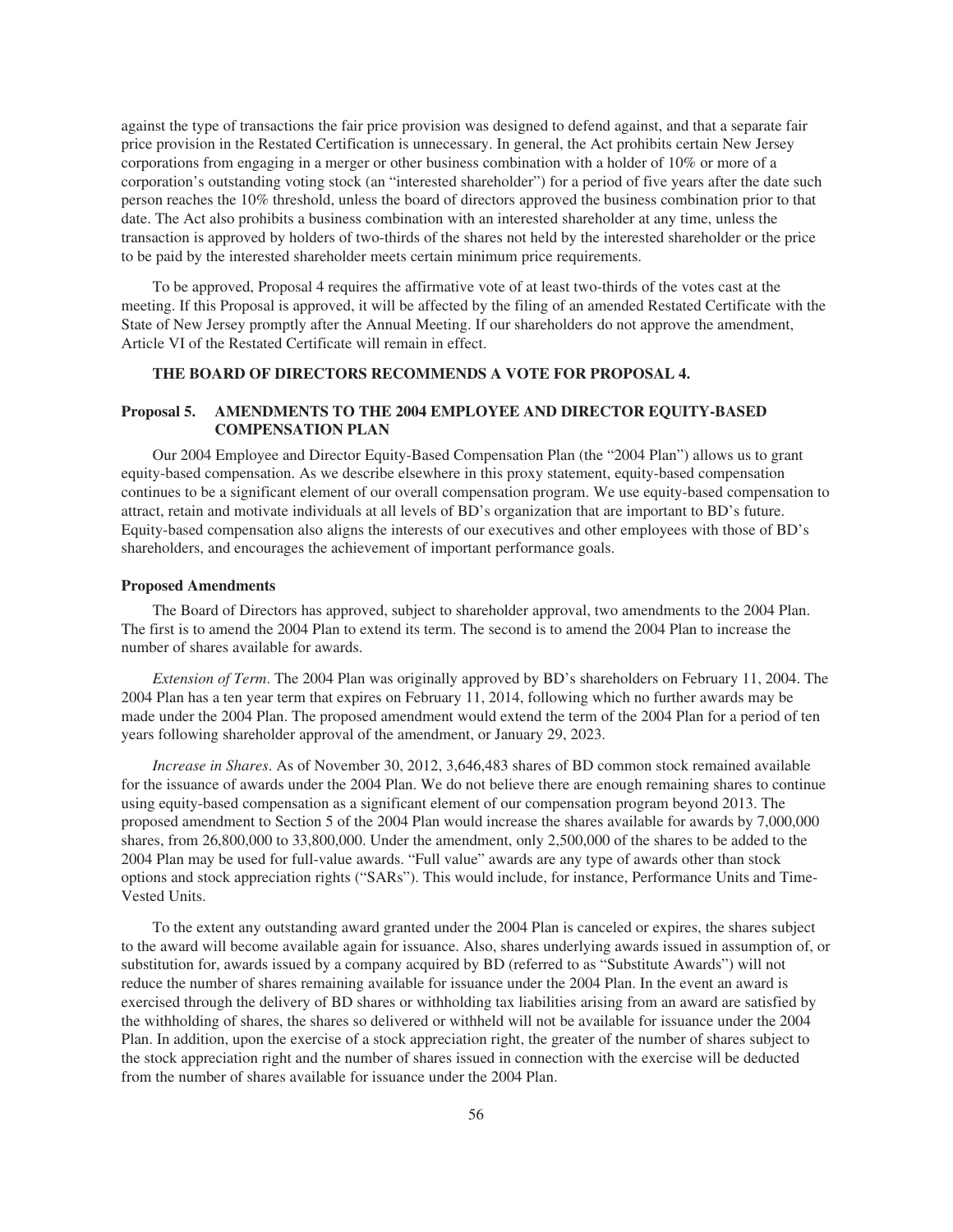A copy of the 2004 Plan as proposed to be amended (with deleted text indicated by strikethroughs and new text underlined) is attached to this proxy statement as Appendix B.

### **Material Terms of the 2004 Plan**

The following is a summary of the material features of the 2004 Plan, as proposed to be amended. This summary is qualified in its entirety by the full text of the 2004 Plan.

### *Eligibility and Participation*

Any employee of BD, including any officer or employee-director, is eligible to receive awards under the 2004 Plan. Additionally, any holder of an outstanding equity-based award issued by a company acquired by BD may be granted a Substitute Award under the 2004 Plan. BD had approximately 29,600 employees as of September 30, 2012. Non-management directors of BD are also eligible to participate in the 2004 Plan. There are currently 13 non-management members of the Board of Directors, and it is anticipated that an additional non-management director will be elected to the Board prior to the Annual Meeting. No participant may receive stock options and SARs under the 2004 Plan in any calendar year relating to more than 250,000 shares of BD common stock, subject to adjustment as discussed below.

### *Administration of the 2004 Plan*

The 2004 Plan is administered by the Compensation and Benefits Committee of the Board of Directors (referred to herein as the "Compensation Committee"). The Compensation Committee has the sole discretion to grant to eligible participants one or more equity awards and to determine the type, number or amount of any award to be granted. The Compensation Committee has, among other powers, the authority to interpret and construe any provision of the 2004 Plan, adopt rules and regulations for administering the 2004 Plan, perform other acts relating to the 2004 Plan, and delegate any administrative responsibilities under the 2004 Plan. Decisions of the Compensation Committee are final and binding on all parties.

#### *Awards*

*General.* Awards are granted for no cash consideration, or for minimal cash consideration if required by applicable law. Awards may provide that upon their exercise, the holder will receive cash, BD stock, other securities, other awards, other property or any combination thereof. Shares of stock deliverable under the 2004 Plan may consist, in whole or in part, of authorized and unissued shares or treasury shares.

*Exercise Price.* Except in the case of Substitute Awards, the exercise price of any stock option or SAR, and the purchase price of any security that may be purchased under any other award, will not be less than 100% of the fair market value of the BD stock or other security on the date of grant. The Compensation Committee may not amend an award to reduce its exercise, grant or purchase price (a "repricing"), cancel an outstanding stock option or SAR and replace it with a new award with a lower exercise price (except for adjustments in connection with stock splits and other events, as described below), or exchange for cash any option or SAR whose exercise price is less than the then current BD stock price. The closing price of BD common stock on November 30, 2012 was \$76.67.

*Exercise of Award; Form of Consideration.* The Compensation Committee determines the times at which options and other purchase rights may be exercised, and the methods by which payment of the purchase price may be made. No loans are extended by BD to any participant in connection with the exercise of an award (although BD is permitted to maintain a broker-assisted "cashless exercise" programs for stock options).

*Stock Options and Stock Appreciation Rights.* The term of stock options and SARs granted under the 2004 Plan is established by the Compensation Committee, but may not exceed ten years. The Compensation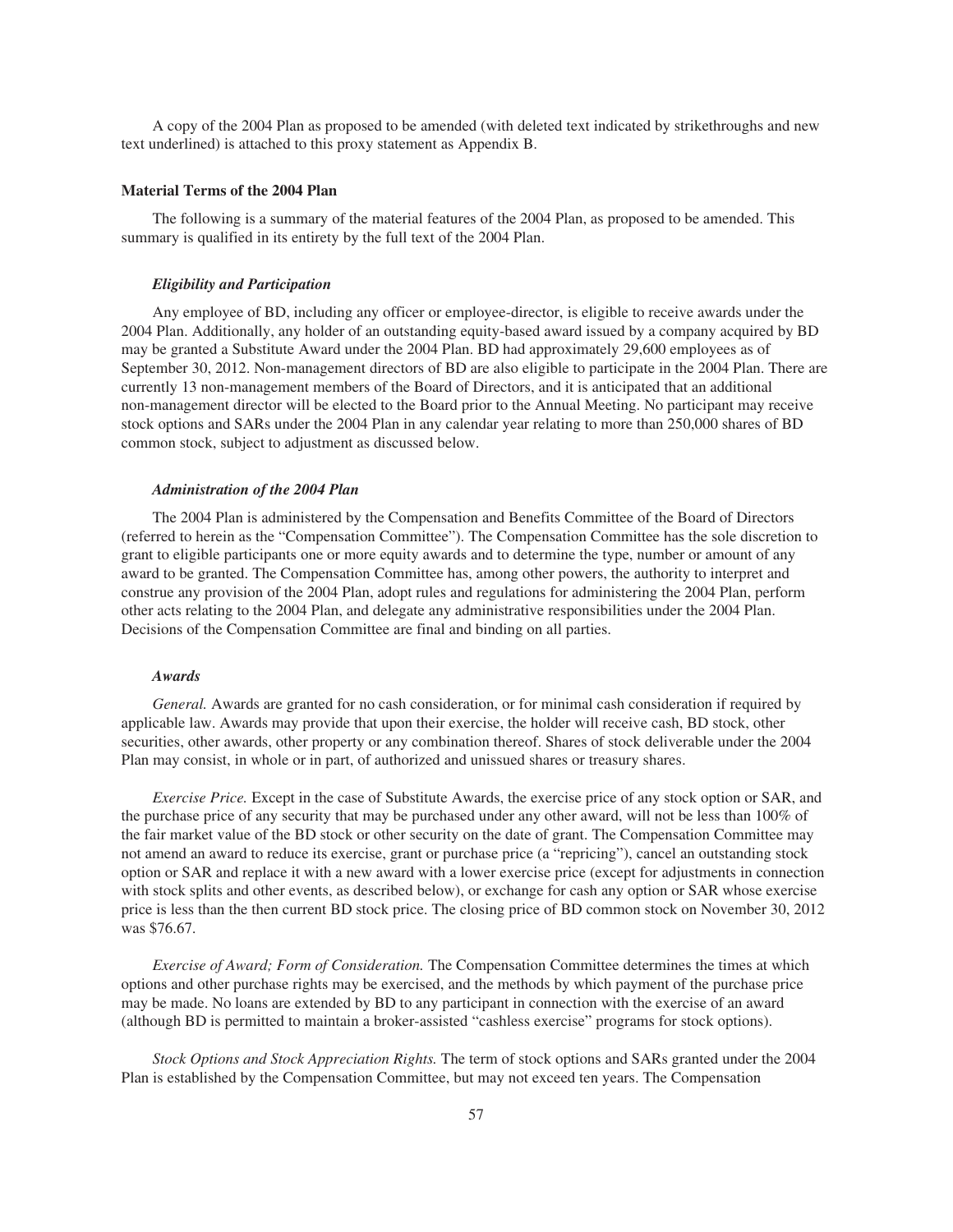Committee may impose a vesting schedule on stock options and SARs. Unless otherwise provided by the Compensation Committee, employee stock options and SARs:

- are exercisable following voluntary termination of employment or involuntary termination of employment without cause for three months, to the extent such awards were exercisable at the time of termination;
- become fully vested upon retirement, death and disability, and otherwise remain in effect in accordance with their terms; and
- otherwise lapse upon termination of employment.

Stock options granted under the 2004 Plan may be "incentive stock options" ("ISOs"), which afford certain favorable tax treatment for the holder, or "nonqualified stock options" ("NQSOs"). See "Tax Matters" below.

*Restricted Stock and Restricted Stock Units*. The Compensation Committee may impose restrictions on restricted stock and restricted stock units, in its discretion. Upon death, disability or retirement, all restrictions on restricted stock and restricted stock units will no longer apply, and upon an involuntary termination without cause, participants vest in a pro rata portion of their award. In all other cases of termination of employment during the restriction period, restricted stock and restricted stock units will be forfeited.

*Performance Units.* Performance units vest upon the attainment of performance goals established by the Compensation Committee. The Compensation Committee establishes the performance criteria, the length of the performance period and the form and time of payment of the award. Upon retirement, certain disabilities or involuntary termination without cause during the performance period, a holder of performance units will receive a pro rata portion of the amount otherwise payable under the award. In the event of voluntary termination or termination for cause, performance units will be forfeited. In other cases of termination of employment during the performance period, the rights of the holder will be as determined by the Compensation Committee.

*Other Stock-Based Awards*. The Compensation Committee may grant and establish the terms and conditions of other stock-based awards, such as dividend equivalent rights.

*Performance-Based Compensation Awards*. Awards (other than stock options and SARs) to certain senior executives will, if the Compensation Committee intends any such award to qualify as "performance-based compensation" under Section 162(m) of the Internal Revenue Code, become earned and payable only if pre-established targets relating to one or more of the following performance measures are achieved during a performance period or periods, as determined by the Compensation Committee: (i) Return on Net Assets, (ii) Revenue Growth, (iii) Return on Common Equity, (iv) Total Shareholder Return, (v) Earnings Per Share, (vi) Net Revenue Per Employee, (vii) Market Share, (viii) Return on Invested Capital or (ix) Net Income (each as defined in the 2004 Plan). Such targets may relate to BD as a whole, or to one or more units of BD, and may be measured over such periods, as the Compensation Committee determines. The maximum number of shares that may be earned by an executive pursuant to any such performance-based award is 150,000 shares.

*Certain Adjustments*. If a recapitalization, stock split or other event described in Section 5(e) of the 2004 Plan affects the BD common stock in a way that an adjustment is required to preserve the value of outstanding awards and prevent dilution or enlargement of the benefits intended to be made available under the 2004 Plan, the Compensation Committee will adjust, as it determines equitable: (i) the number and type of shares (or other securities or property) available for awards, (ii) the number and type of shares (or other securities or property) subject to outstanding awards, and (iii) the grant, purchase or exercise price of any award. The Compensation Committee may not take any other action to reduce the exercise, grant or purchase price of any award as established at the time of grant.

*Transferability*. Awards granted under the 2004 Plan are not transferable other than by will or the laws of descent and distribution, except as otherwise provided by the Compensation Committee. However, in no event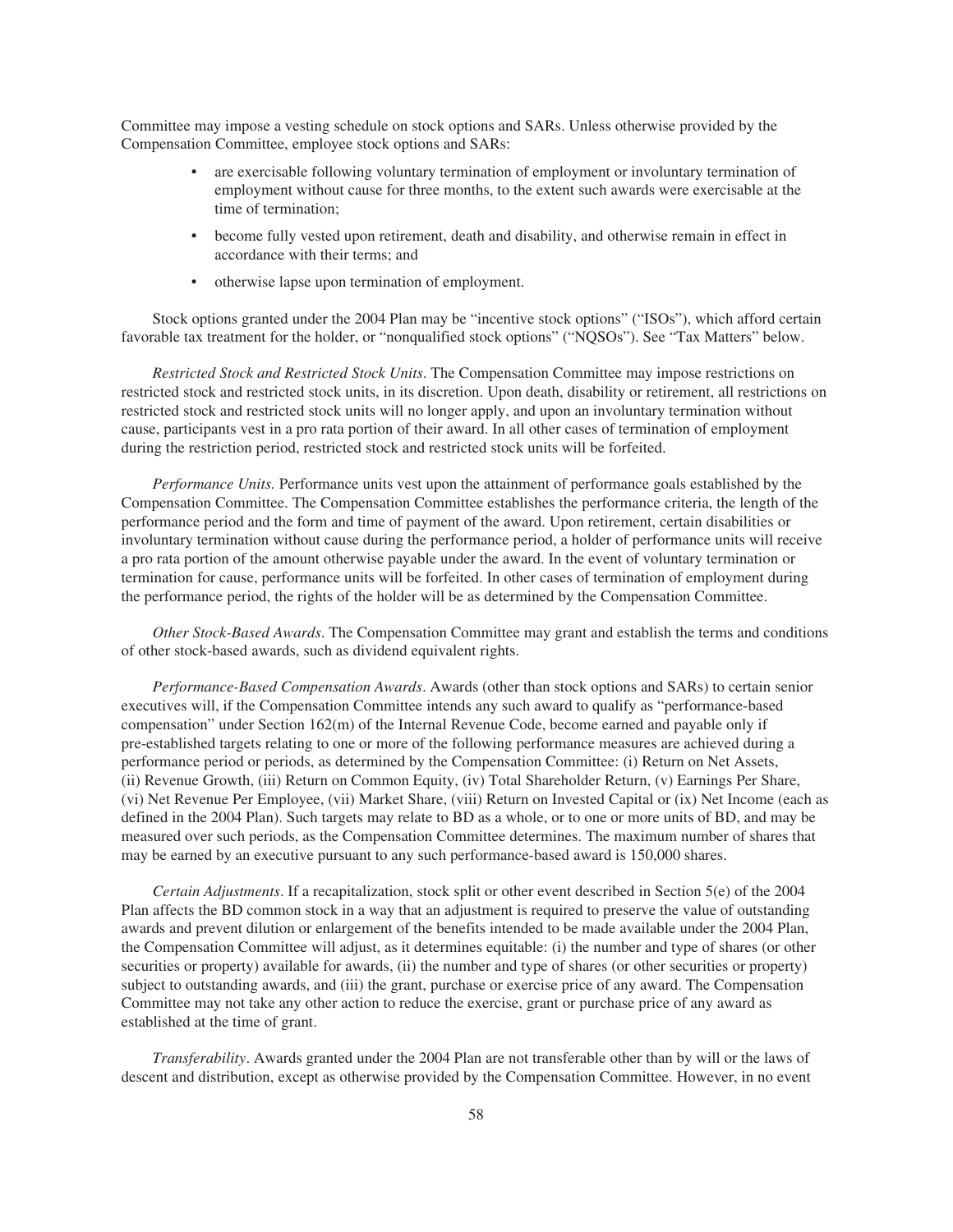may an award be transferred by a participant for value. Except to the extent a transfer is permitted, an award is exercisable during a participant's lifetime only by the participant or by the participant's guardian or legal representative.

#### *Deferral*

Eligible recipients of certain awards have the right to defer the receipt of any or all of the shares deliverable upon settlement of an award in accordance with the terms and conditions of BD's deferral plans described previously in this proxy statement.

## *Change in Control*

Unless otherwise specified by the Compensation Committee, upon a change in control (as defined in the 2004 Plan), all awards issued under the 2004 Plan will become fully vested and exercisable, and any restrictions applicable to any award will lapse.

### *Amendment and Termination*

The Board of Directors may amend, discontinue or terminate the 2004 Plan or any portion of the 2004 Plan at any time. Shareholder approval may be required by New York Stock Exchange, tax or regulatory requirements for certain amendments. Participant approval must also be obtained for any amendment that would adversely affect the rights of such participant under any award granted under the 2004 Plan.

### *New Plan Benefits*

The issuance of any awards under the 2004 Plan will be at the discretion of the Compensation Committee. Therefore, it is not possible to determine the amount or form of any award that will be granted to any individual in the future. The table below sets forth the awards that were provided under the 2004 Plan during the 2012 fiscal year. More information on the awards made during the 2012 fiscal year to the named executive officers appears in the "Grants of Plan-Based Awards in Fiscal Year 2012" table on page 41.

| <b>Becton, Dickinson and Company</b>                      |
|-----------------------------------------------------------|
| 2004 Employee and Director Equity-Based Compensation Plan |

| <b>Name and Position</b>                                    | <b>Stock Appreciation</b><br><b>Rights</b> | <b>Performance</b><br><b>Units</b> | <b>Restricted</b><br><b>Stock Units</b> |
|-------------------------------------------------------------|--------------------------------------------|------------------------------------|-----------------------------------------|
| Vincent A. Forlenza                                         |                                            |                                    |                                         |
| Chairman, Chief Executive Officer and President             | 181,794                                    | 31,814                             | 15,907                                  |
| David V. Elkins                                             |                                            |                                    |                                         |
| Former Executive Vice President and Chief Financial Officer | 63,399                                     | 11,095                             | 5,547                                   |
| William A. Kozy                                             |                                            |                                    |                                         |
| Executive Vice President and Chief Operating Officer        | 72,351                                     | 12,661                             | 6,331                                   |
| Gary M. Cohen                                               |                                            |                                    |                                         |
| <b>Executive Vice President</b>                             | 47,511                                     | 8,314                              | 4,157                                   |
| Jeffrey S. Sherman                                          |                                            |                                    |                                         |
| Senior Vice President and General Counsel                   | 44,364                                     | 7,764                              | 3,882                                   |
| All current executive officers as a group                   | 430,500                                    | 75,337                             | 37,669                                  |
| All current non-employee directors as a group               | $\theta$                                   | $\Omega$                           | 26,721                                  |
| BD employees other than executive officers, as a group      | 948,353                                    | 165,966                            | 1,080,052                               |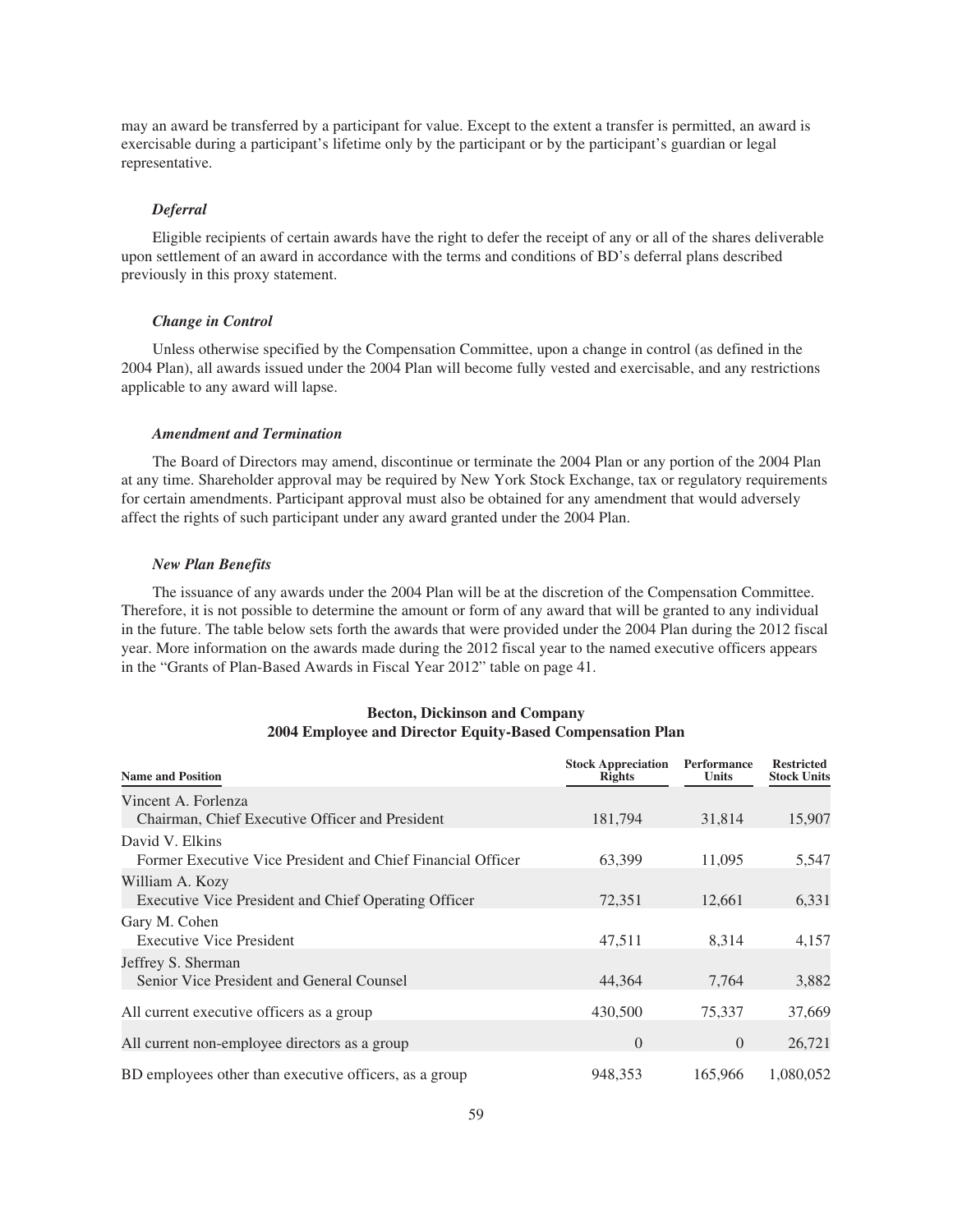## *Tax Matters*

The following is a brief summary of the principal income tax consequences under current federal income tax laws relating to awards under the 2004 Plan. This summary is not intended to be exhaustive, and, among other things, does not describe state, local or foreign income and other tax consequences.

*Non-Qualified Stock Options and Stock Appreciation Rights.* An optionee or SAR recipient will not recognize any taxable income upon the grant of an NQSO or SAR and BD will not be entitled to a tax deduction with respect to the grant of an NQSO or SAR. Upon exercise of an NQSO or SAR, the excess of the fair market value of the underlying shares of BD common stock on the exercise date over the exercise price will be taxable as compensation income to the grantee and will be subject to applicable withholding taxes. BD will generally be entitled to a tax deduction at such time in the amount of such compensation income. The grantee's tax basis for the shares received pursuant to the exercise of an NQSO or SAR will equal the sum of the compensation income recognized and the exercise price. In the event of a sale of shares received upon the exercise of an NQSO or SAR, any appreciation or depreciation after the exercise date generally will be taxed as capital gain or loss and will be long-term capital gain or loss if the holding period for such shares is more than one year.

*Incentive Stock Options*. An optionee will not recognize any taxable income at the time of grant or exercise of an ISO while an employee (or within three months after termination of employment), and BD will not be entitled to a tax deduction with respect to such grant or exercise. Exercise of an ISO may, however, give rise to taxable compensation income subject to applicable withholding taxes, and a tax deduction to BD, if the ISO is not exercised while the optionee is employed by BD or within three months after termination of employment, or if the optionee subsequently engages in a "disqualifying disposition," as described below. Also, the excess of the fair market value of the underlying shares on the date of exercise over the exercise price will be an item of income for purposes of the optionee's alternative minimum tax. A sale or exchange by an optionee of shares acquired upon the exercise of an ISO more than one year after the transfer of the shares to such optionee and more than two years after the date of grant of the ISO will result in any difference between the net sale proceeds and the exercise price being treated as long-term capital gain (or loss) to the optionee. If such sale or exchange takes place within two years after the date of grant of the ISO or within one year from the date of transfer of the ISO shares to the optionee, such sale or exchange will generally constitute a "disqualifying disposition" of such shares that will have the following results: any excess of (i) the lesser of (a) the fair market value of the shares at the time of exercise of the ISO and (b) the amount realized on such disqualifying disposition of the shares, over (ii) the option exercise price of such shares, will be ordinary income to the optionee, and BD will be entitled to a tax deduction in the amount of such income. Any further gain or loss after the date of exercise generally will qualify as capital gain or loss and will not result in any deduction by BD.

*Restricted Stock.* A grantee will not recognize any income upon the receipt of restricted stock unless the holder elects under Section 83(b) of the Code, within thirty days of such receipt, to recognize ordinary income in an amount equal to the fair market value of the restricted stock at the time of receipt, less any amount paid for the shares. If restricted stock for which a Section 83(b) election has been made is subsequently forfeited, the holder will not be able to recover any taxes that were paid as a result of such election. If the election is not made, the holder will generally recognize ordinary income, on the date that the restrictions to which the restricted stock is subject are removed, in an amount equal to the fair market value of such shares on such date, less any amount paid for the shares. At the time the holder recognizes ordinary income, BD generally will be entitled to a deduction in the same amount. Generally, upon a sale or other disposition of restricted stock with respect to which the holder has recognized ordinary income (*i.e.*, a Section 83(b) election was previously made or the restrictions were previously removed), the holder will recognize capital gain or loss in an amount equal to the difference between the amount realized on such sale or other disposition and the holder's basis in such shares. Such gain or loss will be long-term capital gain or loss if the holding period for such shares is more than one year.

*Restricted Stock Units and Performance Units.* The grant of an Award of restricted stock units or performance units will not result in income for the grantee or in a tax deduction for BD. Upon the settlement of such an Award, the grantee will recognize ordinary income equal to the aggregate value of the payment received, and BD generally will be entitled to a tax deduction in the same amount.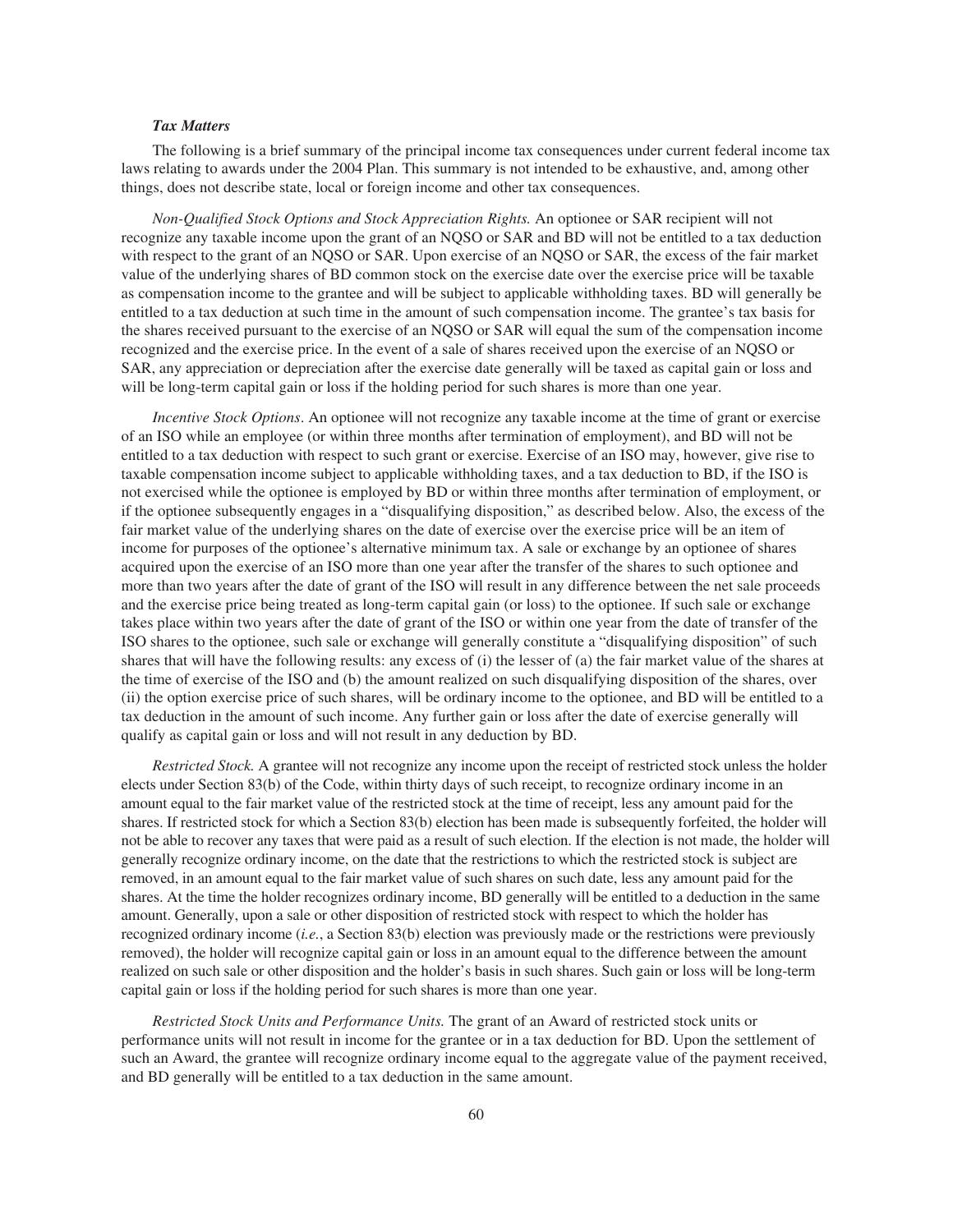## **Equity Compensation Plan Information**

The following table provides certain information as of September 30, 2012 regarding BD's equity compensation plans.  $(a)$ 

| <b>Plan Category</b>                                                            | (a)<br>Number of securities<br>to be issued upon<br>exercise of<br>outstanding options,<br>warrants and rights | (h)<br>Weighted-average<br>exercise price of<br>outstanding<br>options, warrants<br>and rights $(1)$ | <b>Number of securities</b><br>remaining available for<br>future issuance under<br>equity compensation plans<br>(excluding securities)<br>reflected in column $(a)$ ) |
|---------------------------------------------------------------------------------|----------------------------------------------------------------------------------------------------------------|------------------------------------------------------------------------------------------------------|-----------------------------------------------------------------------------------------------------------------------------------------------------------------------|
| Equity compensation plans approved by security                                  |                                                                                                                |                                                                                                      |                                                                                                                                                                       |
|                                                                                 | 16,403,718(2)                                                                                                  | \$67.58                                                                                              | 4,683,602(3)                                                                                                                                                          |
| Equity compensation plans not approved by                                       |                                                                                                                |                                                                                                      |                                                                                                                                                                       |
| security holders $\dots \dots \dots \dots \dots \dots \dots$                    | 1,913,084(4)                                                                                                   | \$32.07                                                                                              | 0(5)                                                                                                                                                                  |
| $Total \dots \dots \dots \dots \dots \dots \dots \dots \dots \dots \dots \dots$ | 18,259,022                                                                                                     | \$67.55                                                                                              | 5,776,296                                                                                                                                                             |

(1) Shares issuable pursuant to outstanding awards of Performance Units and other restricted stock units under the 2004 Plan and BD's Stock Award Plan, as well as shares issuable under BD's 1996 Directors' Deferral Plan, Deferred Compensation and Retirement Benefit Restoration Plan and Global Share Investment Program ("GSIP"), are not included in the calculation of weighted-average exercise price, as there is no exercise price for these shares.

- (2) Includes (i) 11,739,510 shares issuable under outstanding stock options and stock appreciation rights ("SARs"), (ii) 2,185,388 shares issuable under Performance Unit awards and 2,390,128 shares issuable under time-vested unit awards granted under the 2004 Plan, and (iii) 88,692 shares issuable under restricted stock unit awards granted under the Stock Award Plan. The weighted average remaining term of the outstanding options and SARs is 5.66 years.
- (3) Represents shares available for issuance under the 2004 Plan and includes 2,201,867 shares available for "full share" awards, assuming payout of outstanding Performance Units at target. The 1994 Restricted Stock Plan for Non-Employee Directors was terminated in September 2012.
- (4) Includes 11,124 shares issuable pursuant to outstanding stock options granted under BD's Non-Employee Directors 2000 Stock Option Plan. Also includes 99,557 shares issuable under BD's 1996 Directors' Deferral Plan, 440,451 shares issuable under BD's Deferred Compensation and Retirement Benefit Restoration Plan, and 1,361,952 shares issuable under the GSIP, based on participant account balances as of September 30, 2012.
- (5) Not shown are shares issuable under the 1996 Directors' Deferral Plan, the Deferred Compensation and Retirement Benefit Restoration Plan or the GSIP. There are no limits on the number of shares issuable under these plans, and the number of shares that may become issuable will depend on future elections made by plan participants.

*Deferred Compensation and Retirement Benefit Restoration Plan.* Information regarding the Deferred Compensation and Retirement Benefit Restoration Plan can be found beginning on page 47 of this proxy statement. The shares held in the plan as of September 30, 2012 include 81,328 shares acquired by participants through cash deferrals and 359,123 shares deferred under participants' equity compensation awards. In the event a participant elects to have cash compensation deferred in a BD common stock account, the participant's account is credited with a number of shares based on the prevailing market price of the BD common stock. The cash deferred by the participant is used to purchase the shares of BD common stock on the open market, which are then held in a trust.

*Global Share Investment Program.* BD maintains a Global Share Investment Program ("GSIP") for its non-U.S. associates in certain jurisdictions outside of the United States. The purpose of the GSIP is to provide non-U.S. associates with a means of saving on a regular and long-term basis and acquiring a beneficial interest in BD common stock. Participants may contribute a portion of their base pay, through payroll deductions, to the GSIP for their account. BD provides matching funds of up to 3% of a participant's base pay through contributions to the participant's plan account. Contributions to the GSIP are used to purchase shares of BD common stock on the open market, which are then held in a trust.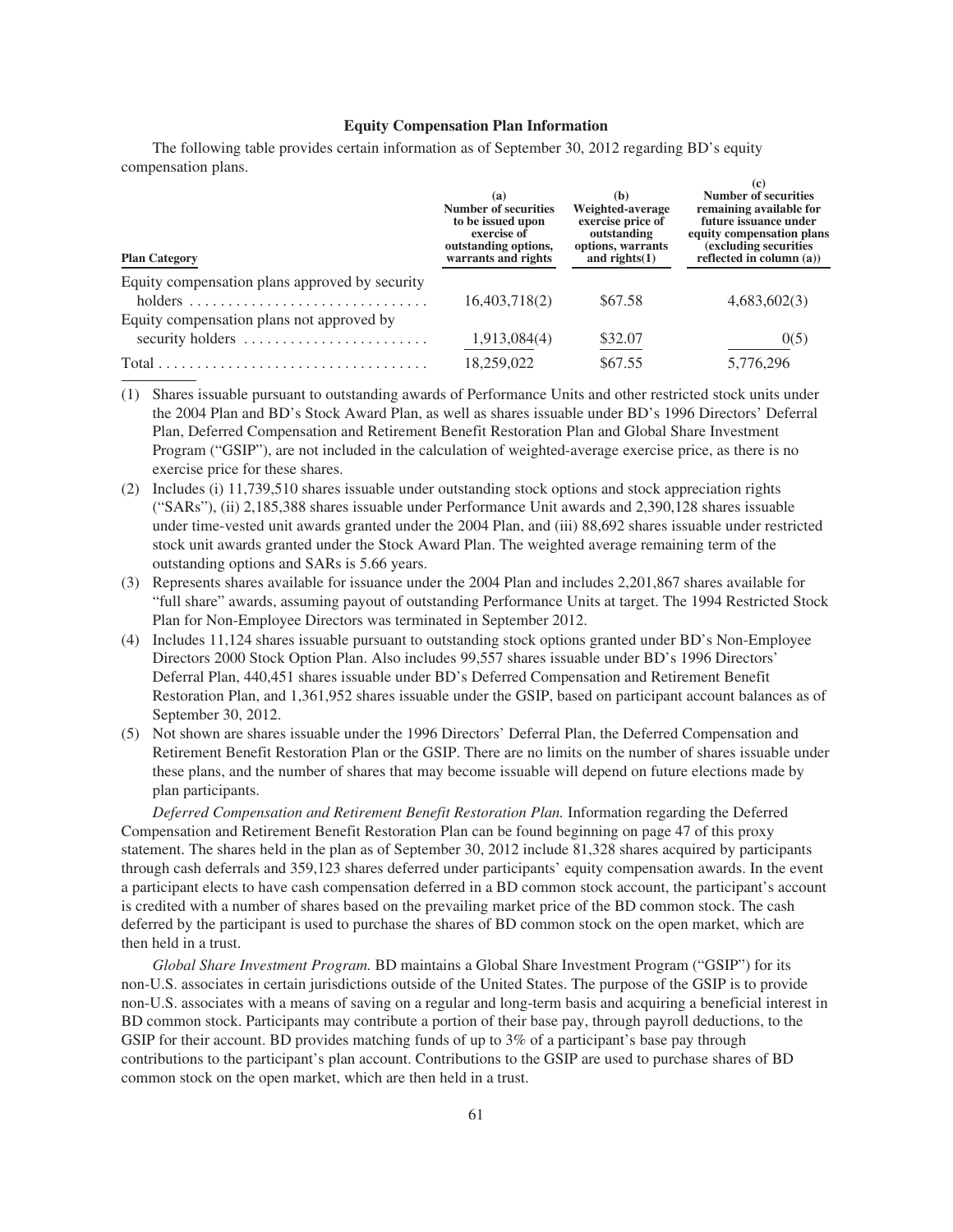A participant may withdraw the vested portion of the participant's account, although such withdrawals must be in the form of a cash payment if the participant is employed by BD at the time of withdrawal. Following termination of service, withdrawals will be paid in either cash or shares, at the election of the participant.

*Non-Employee Directors 2000 Stock Option Plan.* Non-management directors formerly received grants of nonqualified stock options under the Non-Employee Directors 2000 Stock Option Plan (the "Directors Stock Option Plan"), which provided for the granting of nonqualified stock options at each Annual Meeting of Shareholders to the non-management directors elected at or continuing to serve after such meeting. Options are no longer granted under the Directors Stock Option Plan. The exercise price of stock options granted under the Directors Stock Option Plan was the fair market value of the BD common stock on the date of grant. Each option granted under the Directors Stock Option Plan has a term of 10 years from its date of grant. The options granted under the Directors Stock Option Plan have vesting periods of three to four years, depending on the year of grant.

*1996 Directors' Deferral Plan.* The 1996 Directors' Deferral Plan (the "Directors' Deferral Plan") allows non-management directors to defer receipt, in an unfunded cash account or a BD common stock account, of all or part of their annual retainer and other cash fees. In the event a director elects to have fees deferred in a BD common stock account, the director's account is credited with a number of shares based on the market price of the BD common stock on the due date of such payment. The cash fees deferred by the director are used to purchase the shares of BD common stock on the open market, which are then held in a trust. Directors may also defer receipt of the shares underlying their restricted stock unit awards. The number of shares credited to the BD common stock accounts of participants is adjusted periodically to reflect the payment and reinvestment of dividends on the BD common stock. Participants may elect to have amounts held in a cash account converted into a BD common stock account. The Directors' Deferral Plan is not qualified, and participants have an unsecured contractual commitment of BD to pay the amounts due under the Directors' Deferral Plan. When such payments are due, the cash and/or common stock will be distributed from BD's general assets.

## **THE BOARD OF DIRECTORS RECOMMENDS A VOTE FOR PROPOSAL 5.**

# **SHAREHOLDER PROPOSALS OR DIRECTOR NOMINATIONS FOR 2014 ANNUAL MEETING**

Any proposal that a shareholder wishes to submit for inclusion in BD's proxy materials for the 2014 Annual Meeting pursuant to SEC Rule 14a-8 must be received by BD not later than August 23, 2013. Notice of any other proposal or director nomination that a shareholder wishes to submit for consideration at the 2014 Annual Meeting pursuant to BD's By-Laws must be delivered to BD not earlier than October 1, 2013 and not later than October 31, 2013. Such other proposal or director nomination also must satisfy the information and other requirements specified in BD's By-Laws, which are available on BD's website at *www.bd.com/investors/ corporate\_governance/.* Any shareholder proposal or director nomination submitted to BD in connection with the 2014 Annual Meeting should be addressed to: Corporate Secretary, BD, 1 Becton Drive, Franklin Lakes, New Jersey 07417-1880.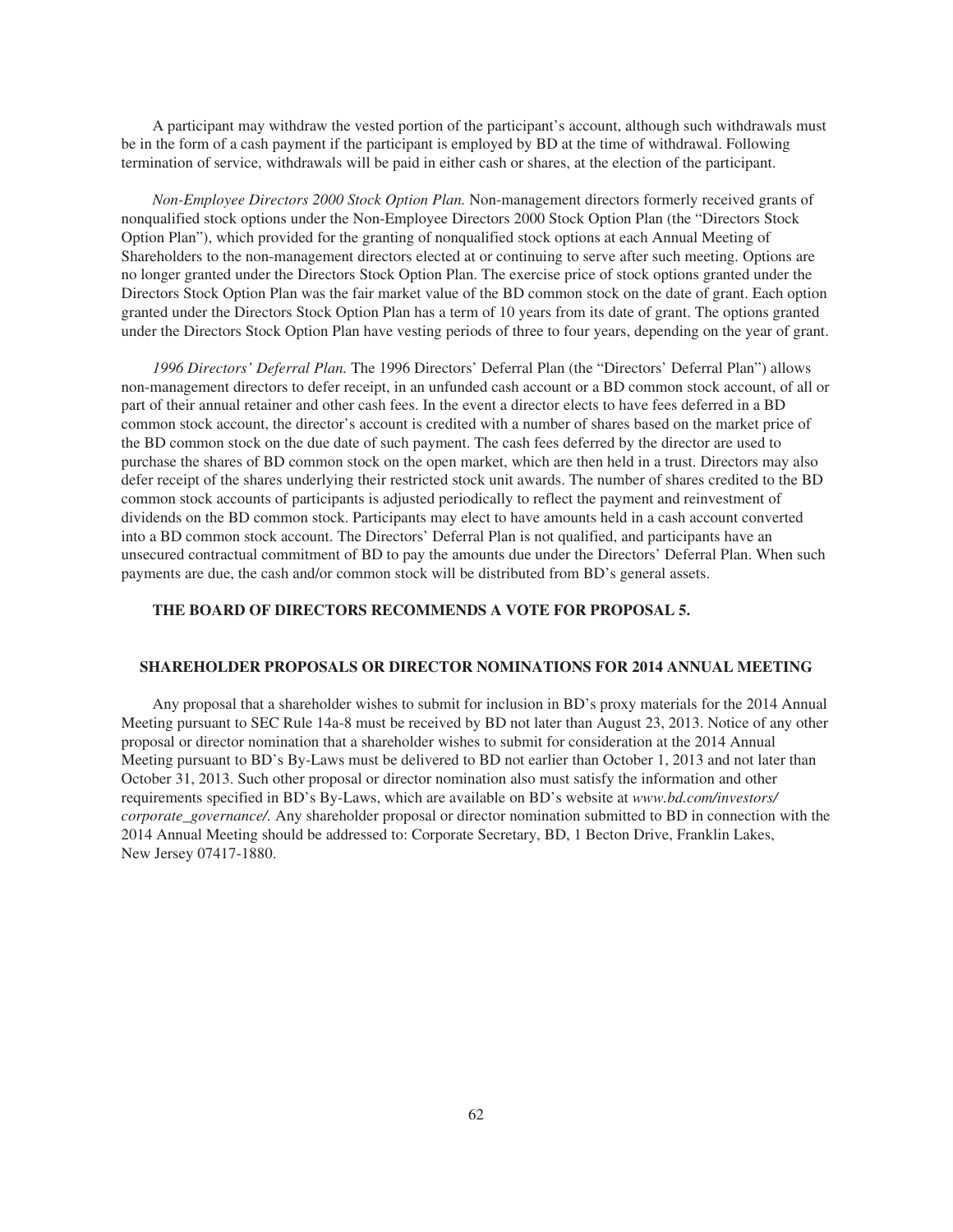## **Text of Article VI of BD's Restated Certificate of Incorporation**

ARTICLE VI. (A) In addition to any affirmative vote required by law or this Restated Certificate of Incorporation or the By-Laws of the Corporation, and except as otherwise expressly provided in Section (B) of this Article VI, a Business Combination (as hereinafter defined) shall require the affirmative vote of not less than eighty percent (80%) of the votes entitled to be cast by the holders of all then outstanding shares of Voting Stock (as hereinafter defined), voting together as a single class. Such affirmative vote shall be required notwithstanding the fact that no vote may be required, or that a lesser percentage or separate class vote may be specified, by law or in any agreement with any national securities exchange or otherwise.

(B) The provisions of Section (A) of this Article VI shall not be applicable to any particular Business Combination, and such Business Combination shall require only such affirmative vote, if any, as is required by law or by any other provision of this Restated Certificate of Incorporation or the By-Laws of the Corporation, or any agreement with any national securities exchange, if all of the conditions specified in either of the following paragraphs (1) or (2) are met:

(1) The Business Combination shall have been approved by two-thirds of the Continuing Directors (as hereinafter defined), whether such approval is made prior to or subsequent to the acquisition of beneficial ownership of the Voting Stock that caused the Interested Shareholder (as hereinafter defined) to become an Interested Shareholder.

(2) All of the following conditions shall have been met:

(a) The aggregate amount of cash and the Fair Market Value (as hereinafter defined) as of the date of the consummation of the Business Combination of consideration other than cash to be received per share by holders of Common Stock in such Business Combination shall be at least equal to the highest amount determined under clauses (i), (ii), (iii) and (iv) below:

(i) (if applicable) the highest per share price (including any brokerage commissions, transfer taxes and soliciting dealers' fees) paid by or on behalf of the Interested Shareholder for any share of Common Stock in connection with the acquisition by the Interested Shareholder of beneficial ownership of shares of Common Stock within the two-year period immediately prior to the first public announcement of the proposed Business Combination, (the "Announcement Date");

(ii) the Fair Market Value per share of Common Stock on the Announcement Date or on the date on which the Interested Shareholder became an Interested Shareholder (the "Determination Date"), whichever is higher;

(iii) (if applicable) the price per share equal to the Fair Market Value per share of Common Stock determined pursuant to the immediately preceding clause (ii), multiplied by the ratio of (x) the highest per share price (including any brokerage commissions, transfer taxes and soliciting dealers' fees) paid by or on behalf of the Interested Shareholder for any share of Common Stock in connection with the acquisition by the Interested Shareholder of beneficial ownership of shares of Common Stock within the two-year period immediately prior to the Announcement Date to (y) the Fair Market Value per share of Common Stock on the first day in such two-year period on which the Interested Shareholder acquired beneficial ownership of any share of Common Stock; and

(iv) the Corporation's earnings per share of Common Stock for the four full consecutive fiscal quarters immediately preceding the Announcement Date, multiplied by the higher of the then price/ earnings multiple (if any) of such Interested Shareholder or the highest price/earnings multiple of the Corporation within the two-year period immediately preceding the Announcement Date (such price/ earnings multiples being determined as customarily computed and reported in the financial community);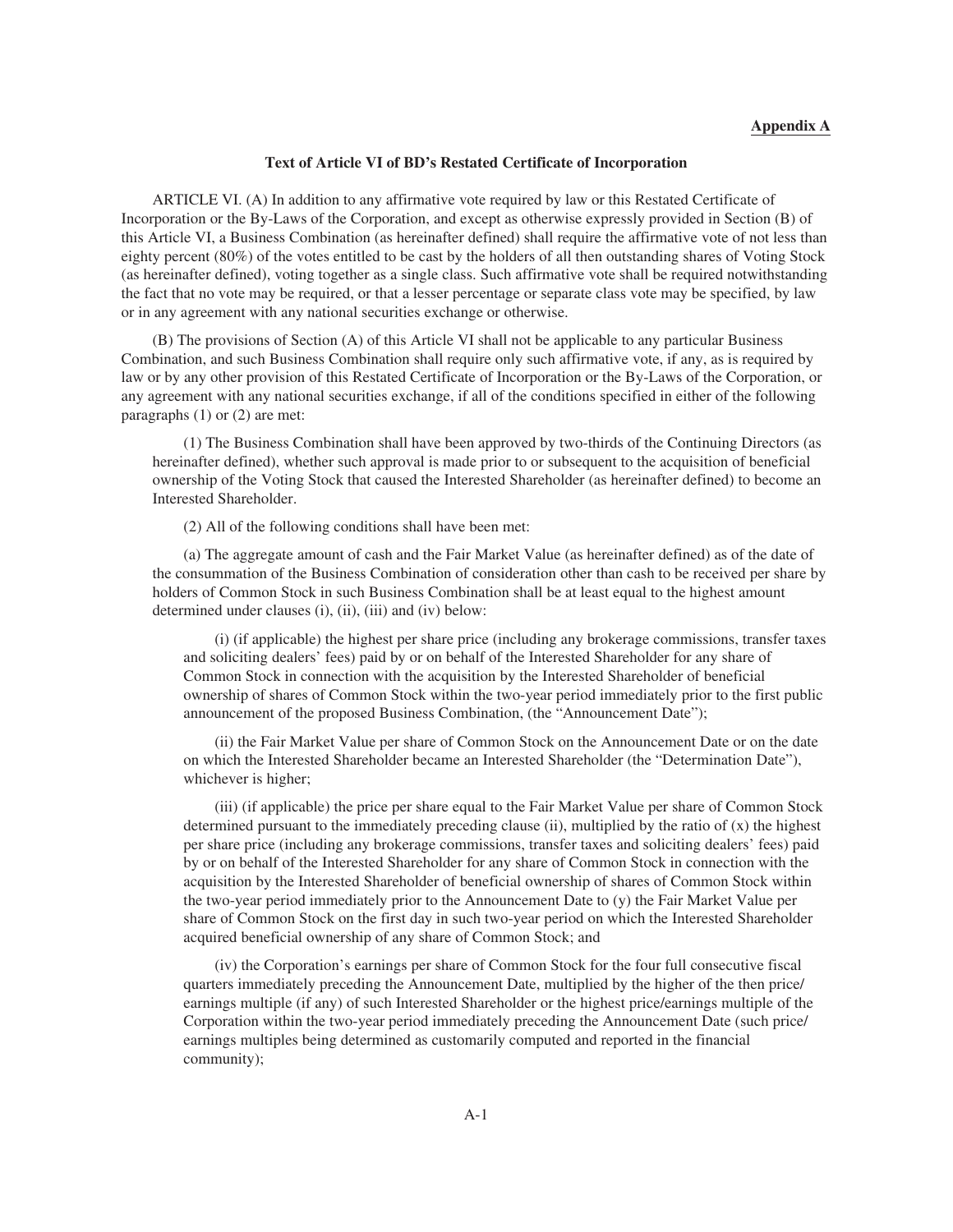## **Appendix A**

(b) The aggregate amount of cash and the Fair Market Value as of the date of the consummation of the Business Combination of consideration other than cash to be received per share by holders of shares of any class or series of outstanding Capital Stock (as hereinafter defined), other than Common Stock, shall be at least equal to the highest amount determined under clauses (i), (ii), (iii) and (iv) below:

(i) (if applicable) the highest per share price (including any brokerage commissions, transfer taxes and soliciting dealers' fees) paid by or on behalf of the Interested Shareholder for any share of such class or series of Capital Stock in connection with the acquisition by the Interested Shareholder of beneficial ownership of shares of such class or series of Capital Stock within the two-year period immediately prior to the Announcement Date;

(ii) the Fair Market Value per share of such class or series of Capital Stock on the Announcement Date or on the Determination Date, whichever is higher;

(iii) (if applicable) the price per share equal to the Fair Market Value per share of such class or series of Capital Stock determined pursuant to the immediately preceding clause (ii), multiplied by the ratio of (x) the highest per share price (including any brokerage commissions, transfer taxes and soliciting dealers' fees) paid by or on behalf of the Interested Shareholder for any share of such class or series of Capital Stock in connection with the acquisition by the Interested Shareholder of beneficial ownership of shares of such class or series of Capital Stock within the two-year period immediately prior to the Announcement Date to (y) the Fair Market Value per share of such class or series of Capital Stock on the first day in such two-year period on which the Interested Shareholder acquired beneficial ownership of any share of such class or series of Capital Stock; and

(iv) (if applicable) the highest preferential amount per share to which the holders of shares of such class or series of Capital Stock would be entitled in the event of any voluntary or involuntary liquidation, dissolution or winding up of the affairs of the Corporation, regardless of whether the Business Combination to be consummated constitutes such an event.

The provisions of this sub-paragraph (b) shall be required to be met with respect to every class or series of outstanding Capital Stock, other than Common Stock, whether or not the Interested Shareholder has previously acquired beneficial ownership of any shares of a particular class or series of Capital Stock.

(c) The consideration to be received by holders of a particular class or series of outstanding Capital Stock shall be in cash or in the same form as previously has been paid by or on behalf of the Interested Shareholder in connection with its direct or indirect acquisition of beneficial ownership of shares of such class or series of Capital Stock. If the consideration so paid for shares of any class or series of Capital Stock varied as to form, the form of consideration for such class or series of Capital Stock shall be either cash or the form used to acquire beneficial ownership of the largest number of shares of such class or series of Capital Stock previously acquired by the Interested Shareholder.

(d) After such Interested Shareholder has become an Interested Shareholder and prior to the consummation of such Business Combination: (i) except as approved by two-thirds of the Continuing Directors, there shall have been no failure to declare and pay at the regular date therefor any dividends (whether or not cumulative) payable in accordance with the terms of any outstanding Capital Stock; (ii) there shall have been no reduction in the annual rate of dividends paid on the Common Stock (except as necessary to reflect any stock split, stock dividend or subdivision of the Common Stock), except as approved by two-thirds of the Continuing Directors; (iii) there shall have been an increase in the annual rate of dividends paid on the Common Stock as necessary to reflect any reclassification (including any reverse stock split), recapitalization, reorganization or any similar transaction that has the effect of reducing the number of outstanding shares of Common Stock, unless the failure so to increase such annual rate is approved by two-thirds of the Continuing Directors; and (iv) such Interested Shareholder shall not have become the beneficial owner of any additional shares of Capital Stock except as part of the transaction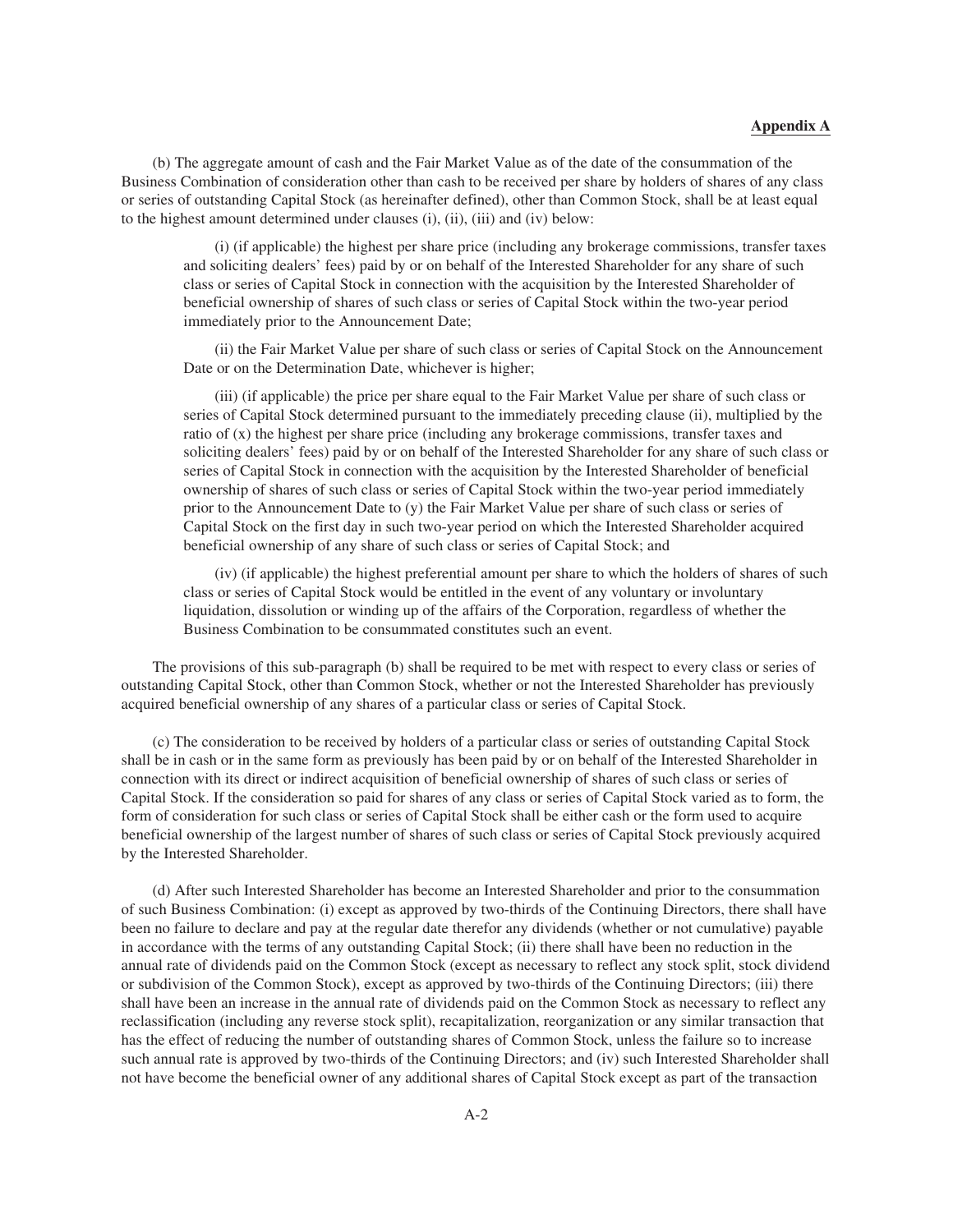# **Appendix A**

that results in such Interested Shareholder becoming an Interested Shareholder and except in a transaction that, after giving effect thereto, would not result in any increase in the Interested Shareholder's percentage beneficial ownership of any class or series of Capital Stock.

(e) After such Interested Shareholder has become an Interested Shareholder, such Interested Shareholder shall not have received the benefit, directly or indirectly (except proportionately as a shareholder of the Corporation), of any loans, advances, guarantees, pledges or other financial assistance or any tax credits or other tax advantages provided by the Corporation, whether in anticipation of or in connection with such Business Combination or otherwise.

(f) A proxy or information statement describing the proposed Business Combination and complying with the requirements of the Securities Exchange Act of 1934 and the rules and regulations thereunder (the "Act") (or any subsequent provisions replacing such Act, rules or regulations) shall be mailed to all shareholders of the Corporation at least 30 days prior to the consummation of such Business Combination (whether or not such proxy or information statement is required to be mailed pursuant to such Act or subsequent provisions). The proxy or information statement shall contain on the first page thereof, in a prominent place, any statement as to the advisability (or inadvisability) of the Business Combination that the Continuing Directors, or any of them, may choose to make and, if deemed advisable by a majority of the Continuing Directors, the opinion of an investment banking firm selected by a majority of the Continuing Directors as to the fairness (or not) of the terms of the Business Combination from a financial point of view to the holders of the outstanding shares of Capital Stock other than any Interested Shareholder and any Affiliate or Associate (as hereinafter defined), of any Interested Shareholder, such investment banking firm to be paid a reasonable fee for its services by the Corporation.

(g) Such Interested Shareholder shall not have made any major change in the Corporation's business or equity capital structure without the approval of a majority of the Continuing Directors.

- (C) For the purposes of this Article VI:
- (1) The term "Business Combination" shall mean:

(a) any merger or consolidation of the Corporation or any Subsidiary (as hereinafter defined) with (i) any Interested Shareholder or (ii) any other corporation (whether or not itself an Interested Shareholder) which is, or after such merger or consolidation would be, an Affiliate or Associate of an Interested Shareholder; or

(b) any sale, lease, exchange, mortgage, pledge, transfer or other disposition (in one transaction or a series of transactions) with any Interested Shareholder or any Affiliate or Associate of any Interested Shareholder involving any assets or securities of the Corporation, any Subsidiary or any Interested Shareholder or any Affiliate or Associate of any Interested Shareholder having an aggregate Fair Market Value of \$100,000,000 or more; or

(c) the adoption of any, plan or proposal for the liquidation or dissolution of the Corporation proposed by or on behalf of on Interested Shareholder or any Affiliate or Associate of any Interested Shareholder; or

(d) any reclassification of securities (including any reverse stock split), or recapitalization of the Corporation, or any merger or consolidation of the Corporation with any of its Subsidiaries or any other transaction (whether or not with or otherwise involving an Interested Shareholder) that has the effect, directly or indirectly, of increasing the proportionate share of any class or series of Capital Stock, or any securities convertible into Capital Stock or into equity securities of any Subsidiary, that is beneficially owned by any Interested Shareholder or any Affiliate or Associate of any Interested Shareholder; or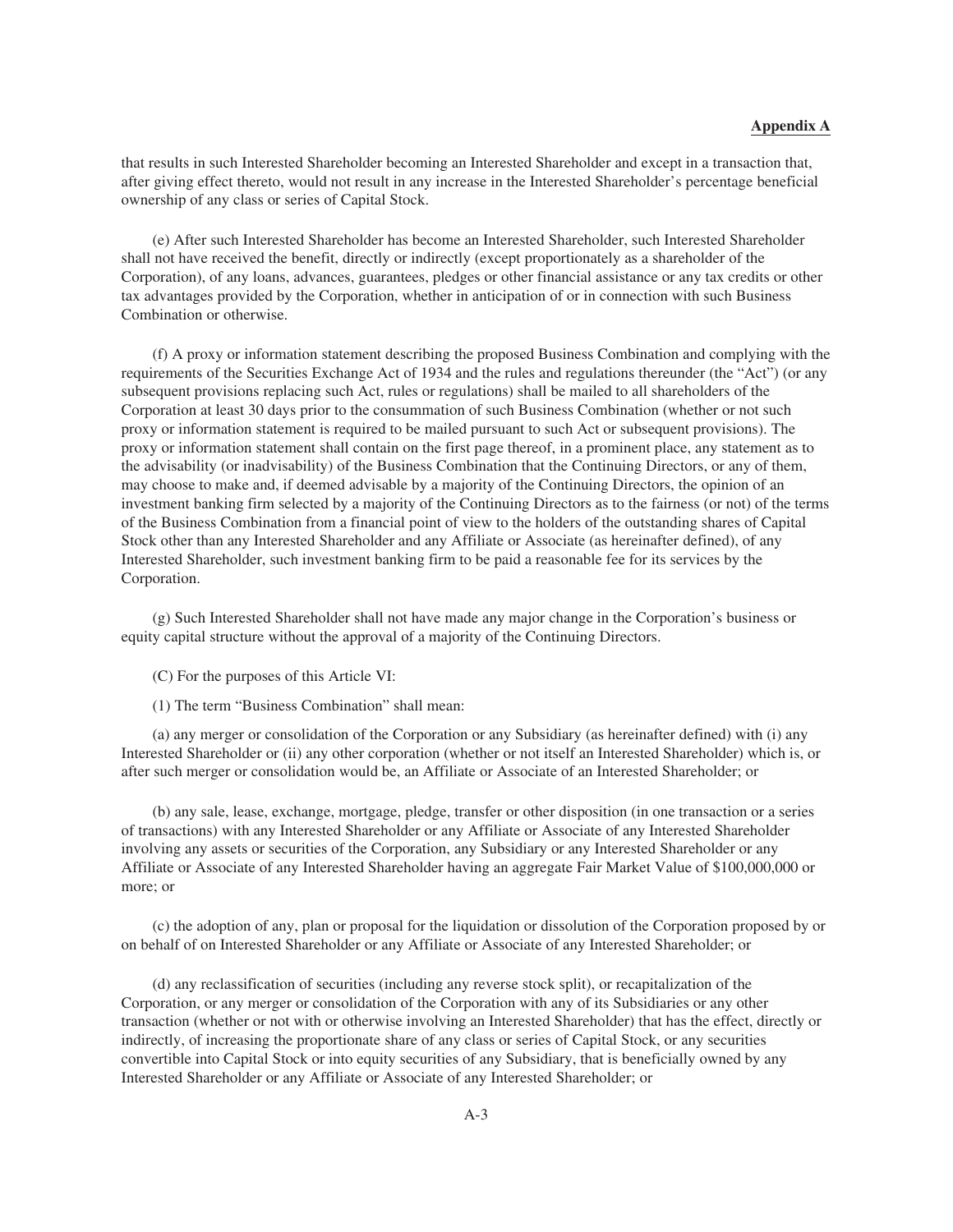(e) any agreement, contract or other arrangement providing for any one or more of the actions specified in the foregoing sub-paragraphs (a) to (d).

(2) The term "Capital Stock" shall mean all capital stock of the Corporation authorized to be issued from time to time under Article IV of this Restated Certificate of Incorporation, and the term "Voting Stock" shall mean all Capital Stock which by its terms may be voted on all matters submitted to shareholders of the Corporation generally.

(3) The term "person" shall mean any individual, firm, corporation or other entity and shall include any group comprised of any person and any other person with whom such person or any Affiliate or Associate of such person has any agreement, arrangement or understanding, directly or indirectly, for the purpose of acquiring, holding, voting or disposing of Capital Stock.

(4) The term "Interested Shareholder" shall mean any person (other than the Corporation or any Subsidiary and other than any pension, retirement, profit-sharing, employee stock ownership or other employee benefit plan of the Corporation or any Subsidiary or any trustee of or fiduciary with respect to any such plan when acting in such capacity) who (a) is the beneficial owner of Voting Stock representing ten percent (10%) or more of the votes entitled to be cast by the holders of all then outstanding shares of Voting Stock; or (b) is an Affiliate or Associate of the Corporation and at any time within the two-year period immediately prior to the date in question was the beneficial owner of Voting Stock representing ten percent (10%) or more of the votes entitled to be cast by the holders of all then outstanding shares of Voting Stock.

(5) A person shall be a "beneficial owner" of any Capital Stock (a) which such person or any of its Affiliates or Associates beneficially owns, directly or indirectly; (b) which such person or any of its Affiliates or Associates has, directly or indirectly, (i) the right to acquire (whether such right is exercisable immediately or subject only to the passage of time), pursuant to any agreement, arrangement or understanding or upon the exercise of conversion rights, exchange rights, warrants or options, or otherwise, or (ii) the right to vote pursuant to any agreement, arrangement or understanding; or (c) which are beneficially owned, directly or indirectly, by any other person with which such person or any of its Affiliates or Associates has any agreement, arrangement or understanding for the purpose of acquiring, holding, voting or disposing of any shares of Capital Stock. For the purposes of determining whether a person is an Interested Shareholder pursuant to paragraph (4) of this Section (C), the number of shares of Capital Stock deemed to be outstanding shall include shares deemed beneficially owned by such person through application of this paragraph (5), but shall not include other shares of Capital Stock that may be issuable pursuant to any agreement, arrangement or understanding, or upon exercise of conversion rights, warrants or options, or otherwise.

(6) The terms "Affiliate" and "Associate" shall have the respective meanings ascribed to such terms in Rule 12b-2 under the Act as in effect on November 27, 1984 (the term "registrant" in said Rule 12b-2 meaning in this case the Corporation).

(7) The term "Subsidiary" shall mean any corporation of which a majority of any class of equity security is beneficially owned by the Corporation; provided, however, that for the purposes of the definition of Interested Shareholder set forth in paragraph (4) of this Section (C), the term "Subsidiary" shall mean only a corporation of which a majority of each class of equity security is beneficially owned by the Corporation.

(8) The term "Continuing Director" shall mean any member of the Board of Directors of the Corporation (the "Board") who is not an Affiliate or Associate or representative of an Interested Shareholder in question in Connection with a particular Business Combination and either: (a) was a member of the Board prior to the time that such Interested Shareholder became an Interested Shareholder; or (b) is or was recommended or elected to fill a vacancy on the Board, however caused, by a majority of the Continuing Directors.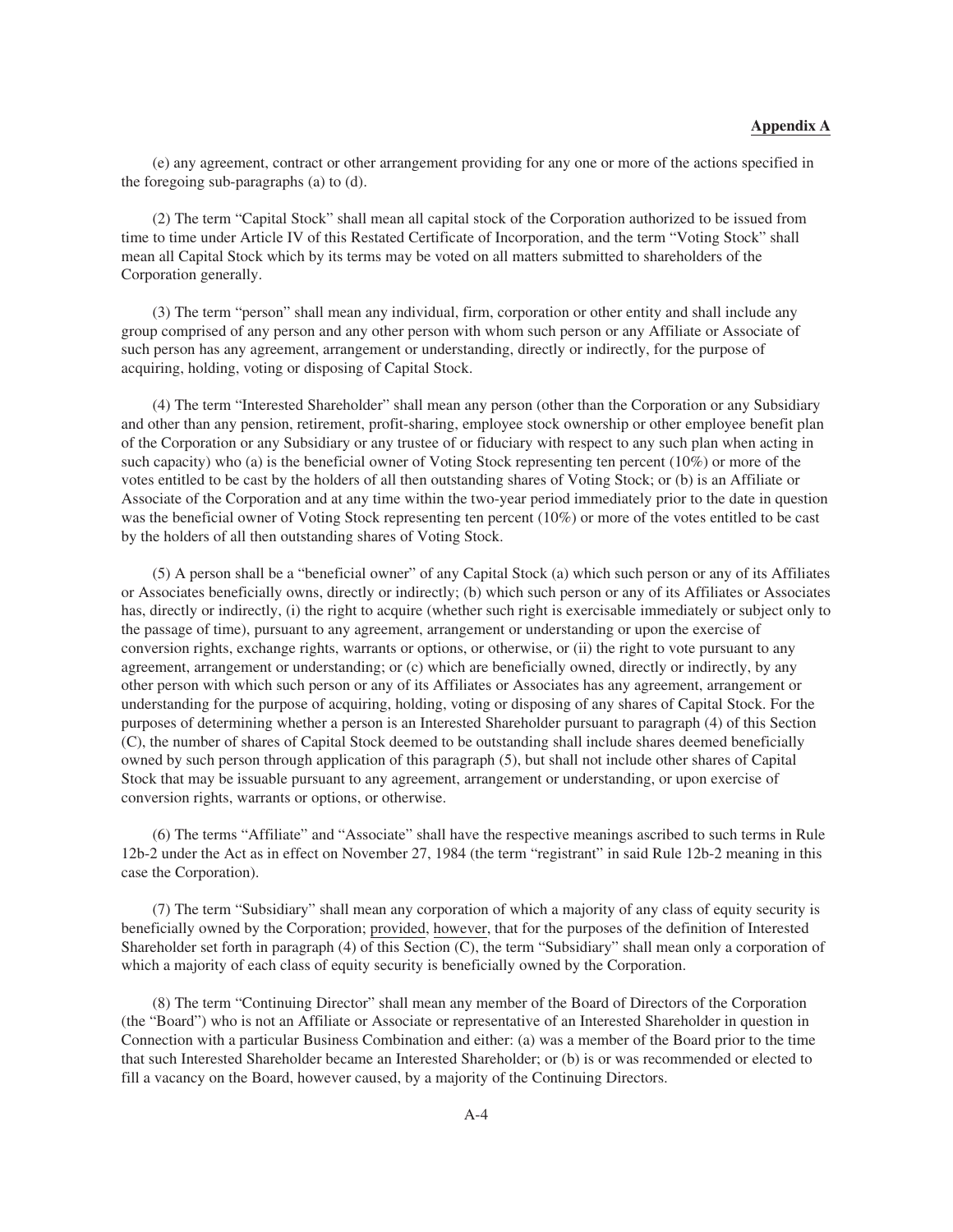(9) The term "Fair Market Value" shall mean (a) in the case of cash, the amount of such cash; (b) in the case of stock, the highest closing sale price during the 30-day period immediately preceding the date in question of a share of such stock on the Composite Tape for New York Stock Exchange-Listed stocks, or, if such stock is not quoted on the Composite Tape, on the New York Stock Exchange, or, if such stock is not listed on such Exchange, on the principal United States securities exchange registered under the Act on which such stock is listed, or, if such stock is not listed on any such exchange, the highest closing bid quotation with respect to a share of such stock during the 30-day period preceding the date in question on the National Association of Securities Dealers, Inc. Automated Quotations System or any similar system then in use, or if no such quotations are available, the fair market value on the date in question of a share of such stock as determined by a majority of the Continuing Directors in good faith; and (c) in the case of property other than cash or stock, the fair market value of such property on the date in question as determined in good faith by a majority of the Continuing Directors.

(10) In the event of any Business Combination in which the Corporation survives, the phrase "consideration other than cash to be received" as used in sub-paragraphs (a) and (b) of paragraph (2) of section (B) of this Article VI shall include the shares of Common Stock and/or the shares of any other class or series of Capital Stock retained by the holders of such shares.

(D) The Board of Directors shall have the power and duty to determine for the purposes of this Article VI, on the basis of information known to them after reasonable inquiry, (a) whether a person is an Interested Shareholder, (b) the number of shares of Capital Stock or other securities beneficially owned by any person, (c) whether a person is an Affiliate or Associate of another, and (d) whether the assets that are the subject of any Business Combination have, or the consideration to be received for the issuance or transfer of securities by the Corporation or any Subsidiary in any Business Combination has, an aggregate Fair Market Value of \$100,000,000 or more. Any such determination made in good faith shall be binding and conclusive on all parties.

(E) Nothing contained in this Article VI shall be construed to relieve any Interested Shareholder from any fiduciary obligation imposed by law.

(F) The fact that any Business Combination complies with the provisions of Section (B) of this Article VI shall not be construed to impose any fiduciary duty, obligation or responsibility on the Board, or any member thereof, to approve such Business Combination or recommend its adoption or approval to the shareholders of the Corporation, nor shall such compliance limit, prohibit or otherwise restrict in any manner the Board, or any member thereof, with respect to evaluations of or actions and responses taken with respect to such Business Combination.

(G) Notwithstanding any other provisions of this Restated Certificate of Incorporation or the By-Laws of the Corporation (and notwithstanding the fact that a lesser percentage or separate class vote may be specified by law, this Restated Certificate of Incorporation or the By-Laws of the Corporation), the affirmative vote of the holders of not less than eighty percent (80%) of the votes entitled to be cast by the holders of all then outstanding shares of Voting Stock, voting together as a single class, shall be required to amend or repeal, or adopt any provisions inconsistent with, this Article VI; provided, however, that this Section (G) shall not apply to, and such eighty percent (80%) vote shall not be required for, any amendment, repeal or adoption unanimously recommended by the Board if all of such directors are persons who would be eligible to serve as Continuing Directors within the meaning of paragraph (8) of Section (C) of this Article VI.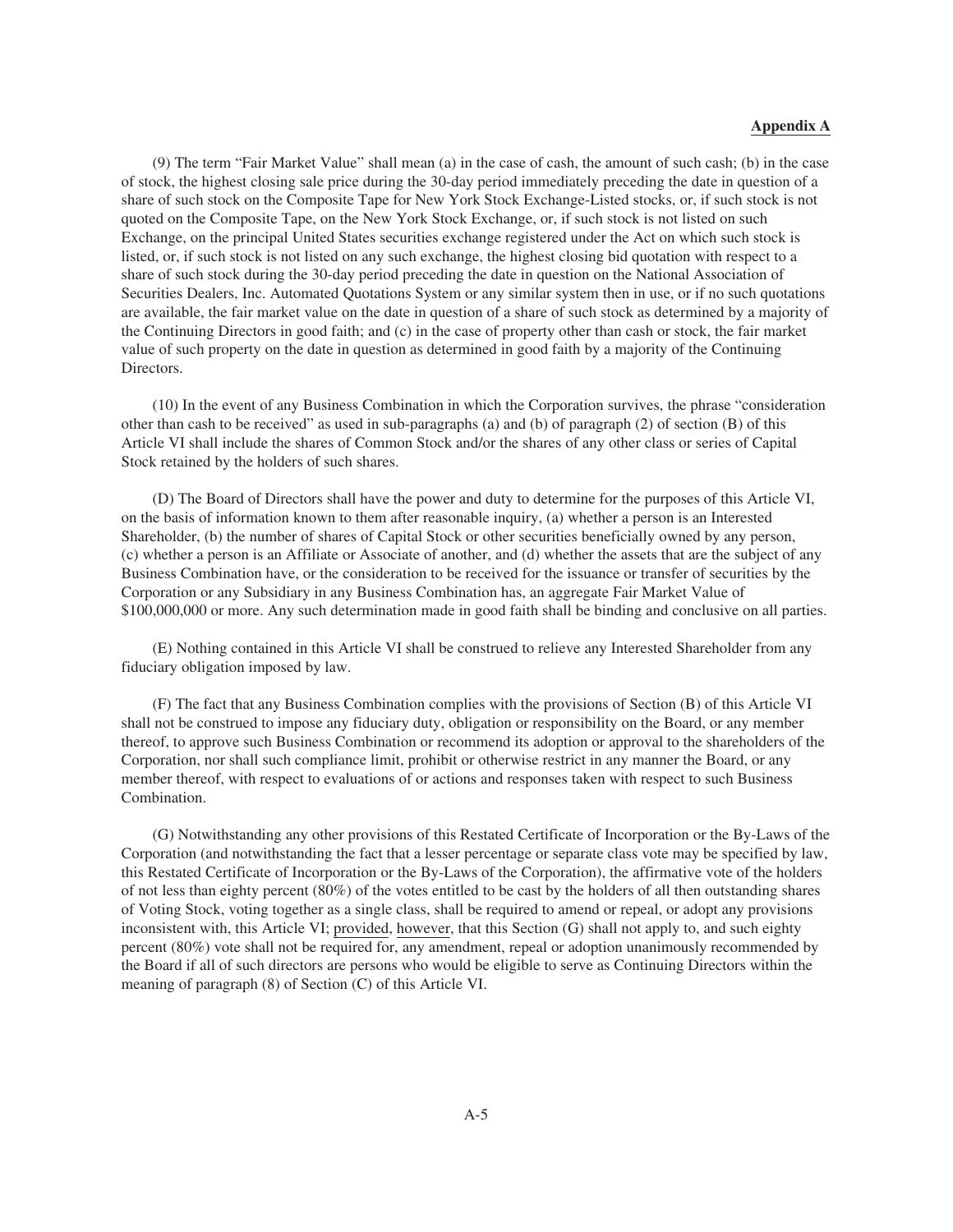## **Appendix B**

# **BECTON, DICKINSON AND COMPANY 2004 EMPLOYEE AND DIRECTOR EQUITY-BASED COMPENSATION PLAN**

### **As amended and restated as of January 29, 2013**

### Section 1. *Purpose.*

The purpose of the Becton, Dickinson and Company 2004 Employee and Director Equity-Based Compensation Plan is to provide an incentive to employees of the Company and its subsidiaries to achieve longrange goals, to aid in attracting and retaining employees and directors of outstanding ability and to closely align their interests with those of shareholders.

#### Section 2. *Definition*.

As used in the Plan, the following terms shall have the meanings set forth below:

(a) **"Affiliate"** shall mean (i) any entity that, directly or indirectly, is controlled by the Company and (ii) any entity in which the Company has a significant equity interest, in either case as determined by the Committee.

(b) **"Award"** shall mean any Option, Stock Appreciation Right, award of Restricted Stock, Restricted Stock Unit, Performance Unit or Other Stock-Based Award granted under the Plan.

(c) **"Award Agreement"** shall mean any written agreement, contract or other instrument or document evidencing any Award granted under the Plan, which may, but need not, be executed or acknowledged by a Participant.

## (d) **"Board"** shall mean the board of directors of the Company.

(e) **"Cause"** shall mean (i) the willful and continued failure of a Participant to perform substantially the Participant's duties with the Company or any Affiliate (other than any such failure resulting from incapacity due to physical or mental illness), or (ii) the willful engaging by the Participant in illegal conduct or gross misconduct that is materially and demonstrably injurious to the Company. No act, or failure to act, on the part of the Participant shall be considered "willful" unless it is done, or omitted to be done, by the Participant in bad faith or without the reasonable belief that the Participant's action or omission was in the best interest of the Company.

### (f) **"Change in Control"** means

(i) the acquisition by any individual, entity or group (within the meaning of Section  $13(d)(3)$  or 14(d)(2) of the Securities Exchange Act of 1934, as amended (the **"Exchange Act"**)) (a "Person") of beneficial ownership (within the meaning of Rule 13d-3 promulgated under the Exchange Act) of 25% or more of either (A) the then-outstanding shares of common stock of the Company (the **"Outstanding Company Common Stock"**) or (B) the combined voting power of the then-outstanding voting securities of the Company entitled to vote generally in the election of directors (the **"Outstanding Company Voting Securities"**); *provided, however,* that, for purposes of this Section 2(f), the following acquisitions shall not constitute a Change in Control: (i) any acquisition directly from the Company; (ii) any acquisition by the Company, or (iii) any acquisition by any employee benefit plan (or related trust) sponsored or maintained by the Company or any affiliated company, (iv) any acquisition by any corporation pursuant to a transaction that complies with Section  $2(f)(iii)(A)$ , Section  $2(f)(iii)(B)$  and Section  $2(f)(iii)(C)$ , or (v) any acquisition that the Board determines, in good faith, was inadvertent, if the acquiring Person divests as promptly as practicable a sufficient amount of the Outstanding Company Common Stock and/or the Outstanding Company Voting Securities, as applicable, to reverse such acquisition of 25% or more thereof;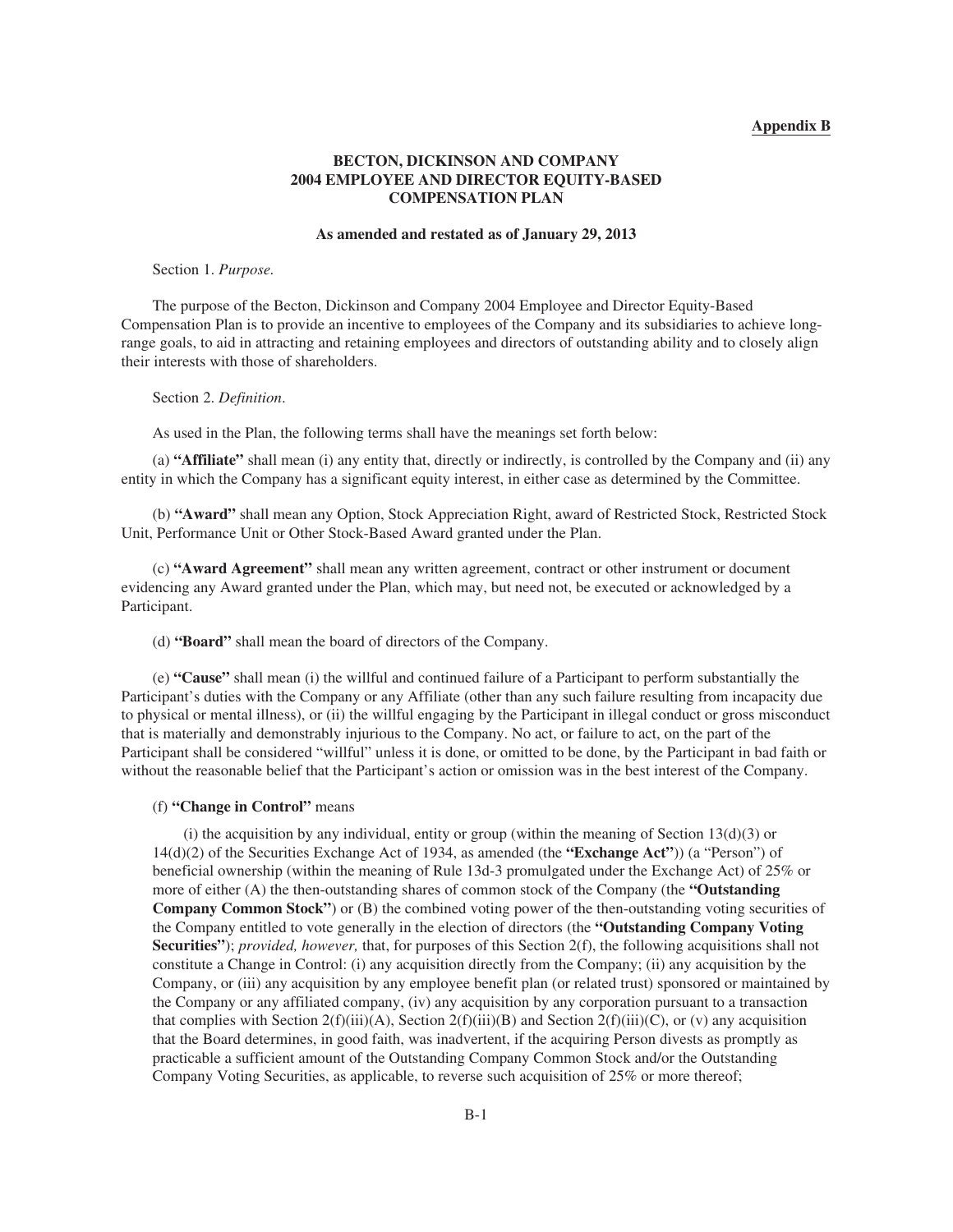(ii) individuals who, as of the day after the effective time of this Plan, constitute the Board (the **"Incumbent Board"**) cease for any reason to constitute at least a majority of the Board; provided, however, that any individual becoming a director subsequent to such time whose election, or nomination for election as a director by the Company's shareholders, was approved by a vote of at least a majority of the directors then comprising the Incumbent Board shall be considered as though such individual were a member of the Incumbent Board, but excluding, for this purpose, any such individual whose initial assumption of office occurs as a result of an actual or threatened election contest with respect to the election or removal of directors or other actual or threatened solicitation of proxies or consent by or on behalf of a Person other than the Board;

(iii) consummation of a reorganization, merger, consolidation or sale or other disposition of all or subsequently all of the assets of the Company (a **"Business Combination"**), in each case, unless, following such Business Combination, (A) all or substantially all of the individuals and entities that were the beneficial owners of the Outstanding Company Common Stock and the Outstanding Company Voting Securities immediately prior to such Business Combination beneficially own, directly or indirectly, more than 60% of the then-outstanding shares of common stock and the combined voting power of the thenoutstanding voting securities entitled to vote generally in the election of directors, as the case may be, of the corporation resulting from such Business Combination (including, without limitation, a corporation that, as a result of such transaction, owns the Company or all or substantially all of the Company's assets either directly or through one or more subsidiaries) in substantially the same proportions as their ownership immediately prior to such Business Combination of the Outstanding Company Common Stock and the Outstanding Company Voting Securities, as the case may be, (B) no Person (excluding any corporation resulting from such Business Combination or any employee benefit plan (or related trust) of the Company or such corporation resulting from such Business Combination) beneficially owns, directly or indirectly, 25% or more of, respectively, the then-outstanding shares of common stock of the corporation resulting from such Business Combination or the combined voting power of the then-outstanding voting securities of such corporation, except to the extent that such ownership existed prior to the Business Combination, and (C) at least a majority of the members of the board of directors of the corporation resulting from such Business Combination were members of the Incumbent Board at the time of the execution of the initial agreement or of the action of the Board providing for such Business Combination; or

(iv) approval by the shareholders of the Company of a complete liquidation or dissolution of the Company.

(g) **"Code"** shall mean the Internal Revenue Code of 1986, as amended from time to time.

(h) **"Committee"** shall mean the Compensation and Benefits Committee of the Board or such other committee as may be designated by the Board.

(i) **"Company"** shall mean Becton, Dickinson and Company.

(j) **"Disability"** shall mean a Participant's disability as determined in accordance with a disability insurance program maintained by the Company.

(j) **"409A Disability"** shall mean a Disability that qualifies as a total disability as defined below and determined in a manner consistent with Code Section 409A and the regulations thereunder:

The Participant is unable to engage in any substantial gainful activity by reason of any medically determinable physical or mental impairment that can be expected to result in death or can be expected to last for a continuous period of not less than 12 months.

A Participant will be deemed to have suffered a 409A Disability if determined to be totally disabled by the Social Security Administration. In addition, the Participant will be deemed to have suffered a 409A Disability if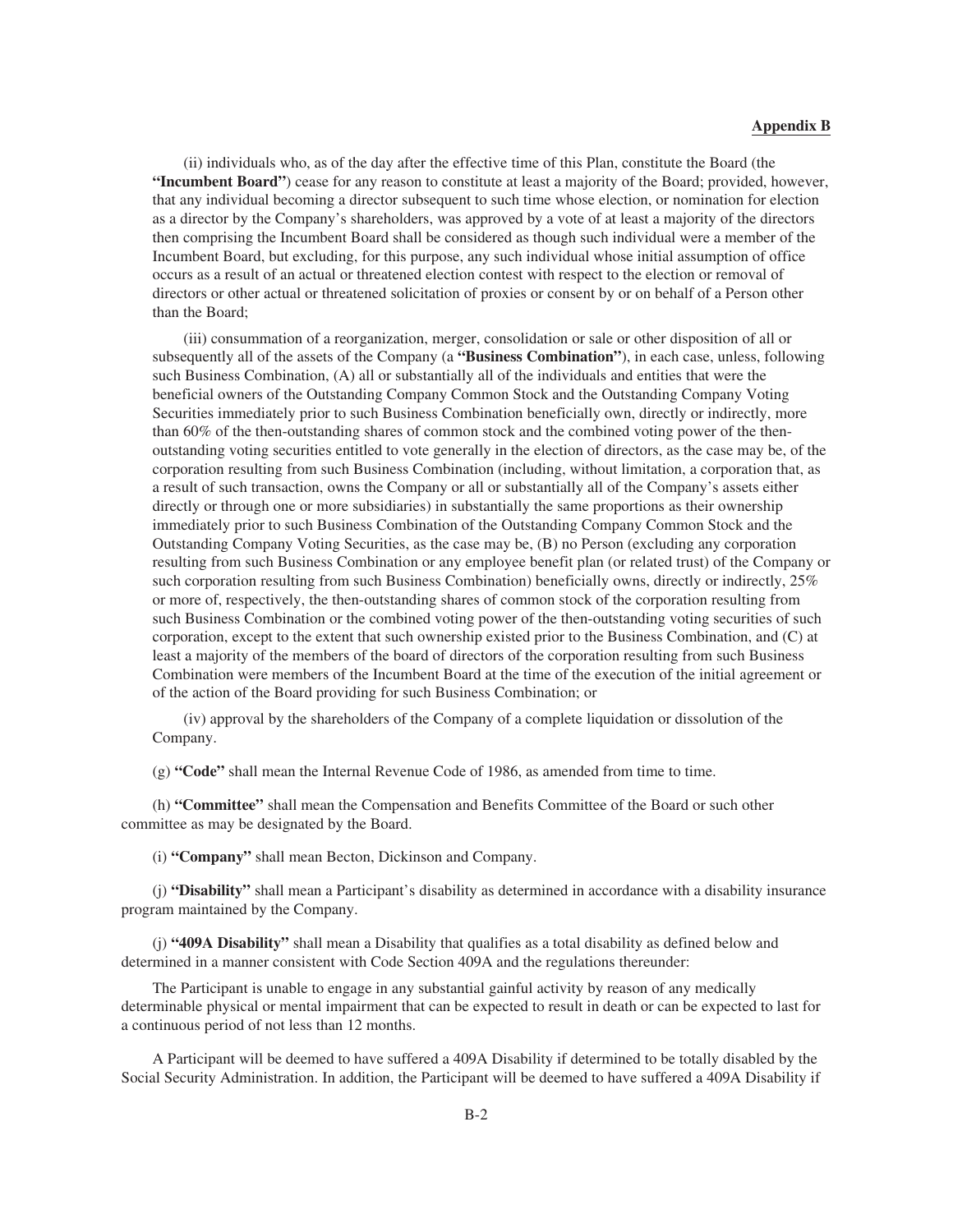determined to be disabled in accordance with a disability insurance program maintained by the Company, provided that the definition of disability applied under such disability insurance program complies with the requirements of Code Section 409A and the regulations thereunder.

(k) **"Earnings Per Share"** shall mean earnings per share calculated in accordance with U.S. Generally Accepted Accounting Principles.

(l) **"Executive Group"** shall mean every person who is expected by the Committee to be both (i) a "covered employee" as defined in Section 162(m) of the Code as of the end of the taxable year in which payment of the Award may be deducted by the Company, and (ii) the recipient of compensation of more than \$1,000,000 for that taxable year.

(m) **"Fair Market Value"** shall mean, with respect to any property (including, without limitation, any Shares or other securities) the fair market value of such property determined by such methods or procedures as shall be established from time to time by the Committee.

(n) **"Incentive Stock Option"** shall mean an option representing the right to purchase Shares from the Company, granted under and in accordance with the terms of Section 6, that meets the requirements of Section 422 of the Code, or any successor provision thereto.

(o) **"Market Share"** shall mean the percent of sales of the total available market in an industry, product line or product attained by the Company or one of its business units during a time period.

(p) **"Net Income"** shall mean net income calculated in accordance with U.S. Generally Accepted Accounting Principles.

(q) **"Net Revenue Per Employee"** in a period shall mean net revenue divided by the average number of employees of the Company, with average defined as the sum of the number of employees at the beginning and ending of the period divided by two.

(r) **"Non-Qualified Stock Option"** shall mean an option representing the right to purchase Shares from the Company, granted under and in accordance with the terms of Section 6, that is not an Incentive Stock Option.

(s) **"Option"** shall mean an Incentive Stock Option or a Non-Qualified Stock Option.

(t) **"Other Stock-Based Award"** shall mean any right granted under Section 9.

(u) **"Participant"** shall mean an individual granted an Award under the Plan.

(v) **"Performance Unit"** shall mean any right granted under Section 8.

(w) **"Restricted Stock"** shall mean any Share granted under Section 7.

(x) **"Restricted Stock Unit"** shall mean a contractual right granted under Section 7 that is denominated in Shares. Each Unit represents a right to receive the value of one Share (or a percentage of such value, which percentage may be higher than 100%) upon the terms and conditions set forth in the Plan and the applicable Award Agreement. Awards of Restricted Stock Units may include, without limitation, the right to receive dividend equivalents.

(y) **"Retirement"** shall mean a Separation from Service after attainment of retirement as specified in the applicable terms of an Award.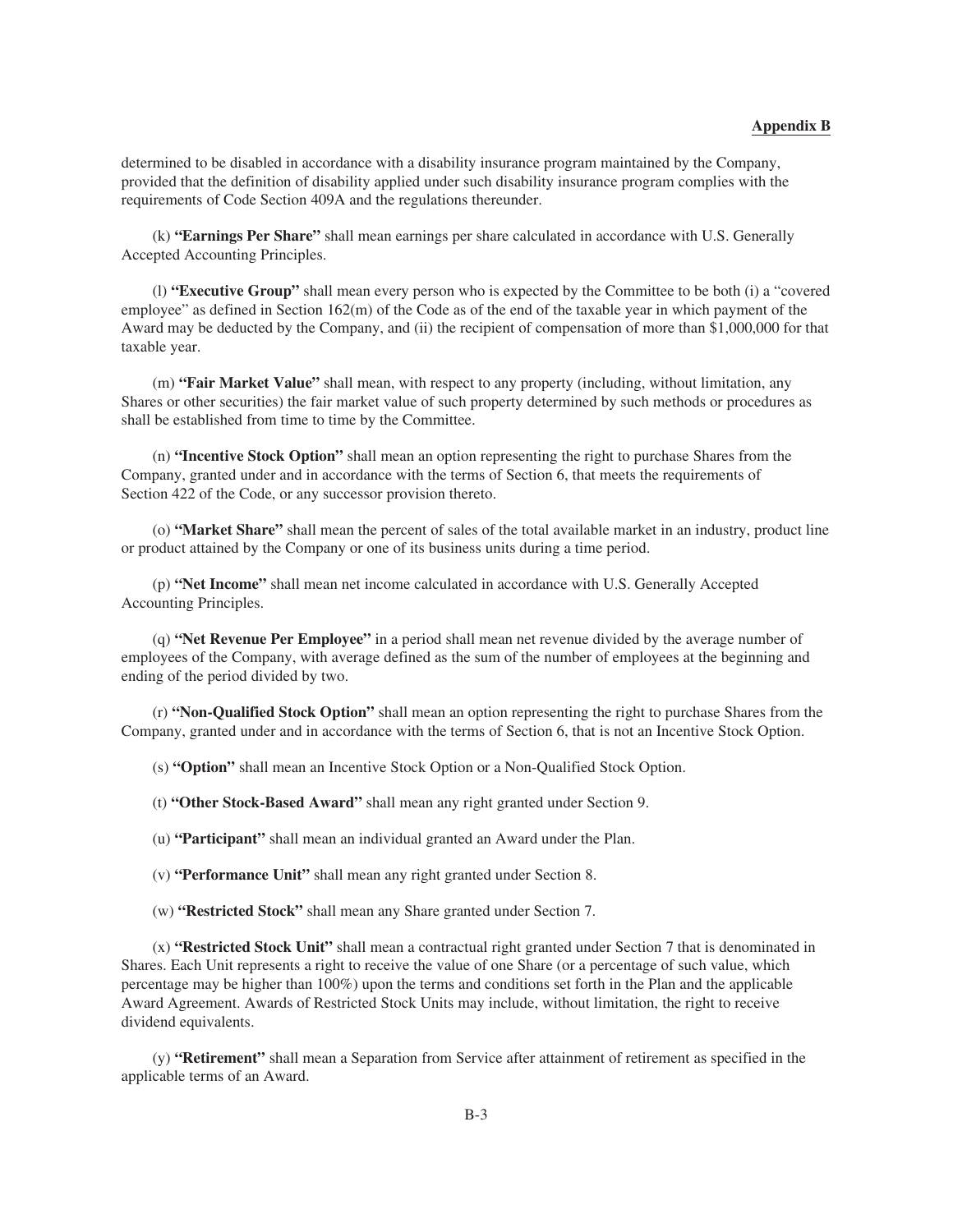(z) **"Return On Common Equity"** for a period shall mean net income less preferred stock dividends divided by total shareholders' equity, less amounts, if any, attributable to preferred stock.

(aa) **"Return on Invested Capital"** for a period shall mean earnings before interest, taxes, depreciation and amortization divided by the difference of total assets less non-interest bearing current liabilities.

(bb) **"Return On Net Assets"** for a period shall mean net income less preferred stock dividends divided by the difference of average total assets less average non-debt liabilities, with average defined as the sum of assets or liabilities at the beginning and ending of the period divided by two.

(cc) **"Revenue Growth"** shall mean the percentage change in revenue (as defined in Statement of Financial Accounting Concepts No. 6, published by the Financial Accounting Standards Board) from one period to another.

(dd) **"Plan"** shall mean this Becton, Dickinson and Company 2004 Employee and Director Equity-Based Compensation Plan.

(ee) **"Separation from Service"** shall mean a termination of employment or other separation from service from the Company, as described in Code Section 409A and the regulations thereunder, including, but not limited to a termination by reason of Retirement or involuntary termination without Cause, but excluding any such termination where there is a simultaneous re-employment by the Company.

(ff) **"Shares"** shall mean shares of the common stock of the Company, \$1.00 par value.

(gg) **"Specified Employee"** shall mean a Participant who is deemed to be a specified employee in accordance with procedures adopted by the Company that reflect the requirements of Code Section  $409A(2)(B)(i)$  and the guidance thereunder.

(hh) **"Stock Appreciation Right"** shall mean a right to receive a payment, in cash and/or Shares, as determined by the Committee, equal in value to the excess of the Fair Market Value of a Share at the time the Stock Appreciation Right is exercised over the exercise price of the Stock Appreciation Right.

(ii) **"Substitute Awards"** shall mean Awards granted in assumption of, or in substitution for, outstanding awards previously granted by a company acquired by the Company or with which the Company combines.

(jj) **"Total Shareholder Return"** shall mean the sum of the appreciation in the Company's stock price and dividends paid on the common stock of the Company over a given period of time.

Section 3. *Eligibility.*

(a) Any individual who is employed by (including any officer), or who serves as a member of the board of directors of, the Company or any Affiliate shall be eligible to be selected to receive an Award under the Plan.

(b) An individual who has agreed to accept employment by the Company or an Affiliate shall be deemed to be eligible for Awards hereunder as of the date of such agreement.

(c) Holders of options and other types of Awards granted by a company acquired by the Company or with which the Company combines are eligible for grant of Substitute Awards hereunder.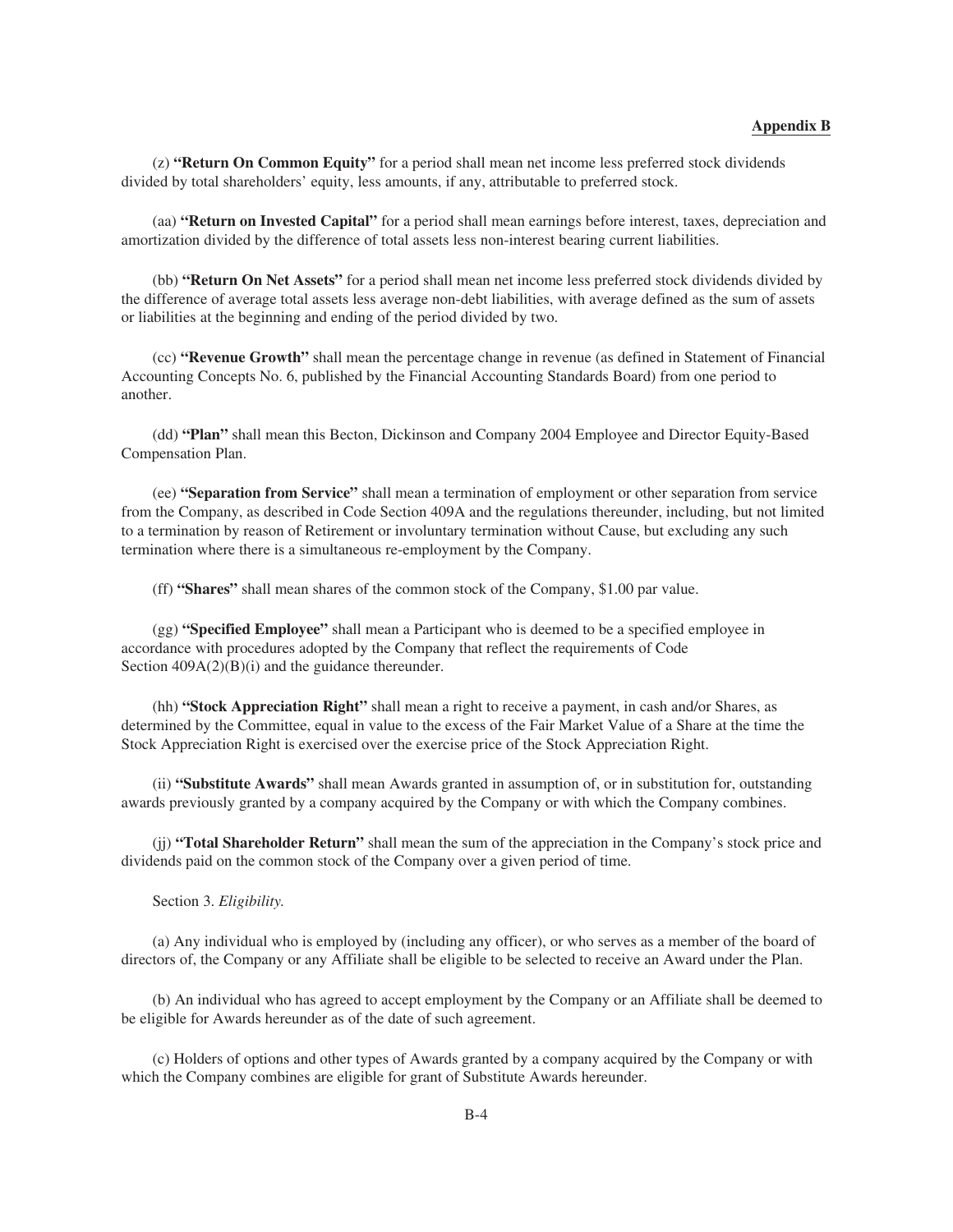### Section 4. *Administration.*

(a) The Plan shall be administered by the Committee. The Committee shall be appointed by the Board and shall consist of not less than three directors, each of whom shall be independent, within the meaning of and to the extent required by applicable rulings and interpretations of the New York Stock Exchange and the Securities and Exchange Commission, and each of whom shall be a **"Non-Employee Director"**, as defined from time to time for purposes of Section 16 of the Securities Exchange Act of 1934 and the rules promulgated thereunder. The Board may designate one or more directors as alternate members of the Committee who may replace any absent or disqualified member at any meeting of the Committee. The Committee may issue rules and regulations for administration of the Plan. It shall meet at such times and places as it may determine. A majority of the members of the Committee shall constitute a quorum.

(b) Subject to the terms of the Plan and applicable law, the Committee shall have full power and authority to: (i) designate Participants; (ii) determine the type or types of Awards (including Substitute Awards) to be granted to each Participant under the Plan; (iii) determine the number of Shares to be covered by (or with respect to which payments, rights, or other matters are to be calculated in connection with) Awards; (iv) determine the terms and conditions of any Award; (v) determine whether, to what extent, and under what circumstances Awards may be settled or exercised in cash, Shares, other securities, other Awards, or other property, or canceled, forfeited or suspended, and the method or methods by which Awards may be settled, exercised, canceled, forfeited or suspended; (vi) determine whether, to what extent, and under what circumstances cash, Shares, other securities, other Awards, other property, and other amounts payable with respect to an Award under the Plan shall be deferred either automatically or at the election of the holder thereof or of the Committee; (vii) interpret and administer the Plan and any instrument or agreement relating to, or Award made under, the Plan; (viii) establish, amend, suspend or waive such rules and regulations and appoint such agents as it shall deem appropriate for the proper administration of the Plan; (ix) determine whether and to what extent Awards should comply or continue to comply with any requirement of statute or regulation; and (x) make any other determination and take any other action that the Committee deems necessary or desirable for the administration of the Plan. Notwithstanding the foregoing, the Plan will be interpreted and administered by the Committee in a manner that is consistent with the requirements of Code Section 409A to allow for tax deferral thereunder, and the Committee shall take no action hereunder that would result in a violation of Code Section 409A.

(c) All decisions of the Committee shall be final, conclusive and binding upon all parties, including the Company, the stockholders and the Participants.

## Section 5. *Shares Available For Awards.*

(a) The number of Shares available for issuance under the Plan is 26,800,000 33,800,000 shares, subject to adjustment as provided below. Notwithstanding the foregoing and subject to adjustment as provided in Section 5(e), (i) no Participant may receive Options and Stock Appreciation Rights under the Plan in any calendar year that relate to more than 250,000 Shares, (ii) the maximum number of Shares with respect to which unrestricted Awards (either as to vesting, performance or otherwise) may be made to employees under the Plan is 450,000 Shares, and (iii) the maximum number of Shares that may be issued with respect to any Awards granted on or after February 2, 2010 that are not Awards of Options or Stock Appreciation Rights shall be 4,840,000 7,340,000.

(b) If, after the effective date of the Plan, any Shares covered by an Award other than a Substitute Award, or to which such an Award relates, are forfeited, or if such an Award otherwise terminates without the delivery of Shares or of other consideration, then the Shares covered by such Award, or to which such Award relates, to the extent of any such forfeiture or termination, shall again be, or shall become, available for issuance under the Plan, except as otherwise provided in Section 5(f).

(c) In the event that any Option or other Award granted hereunder (other than a Substitute Award) is exercised through the delivery of Shares, or in the event that withholding tax liabilities arising from such Option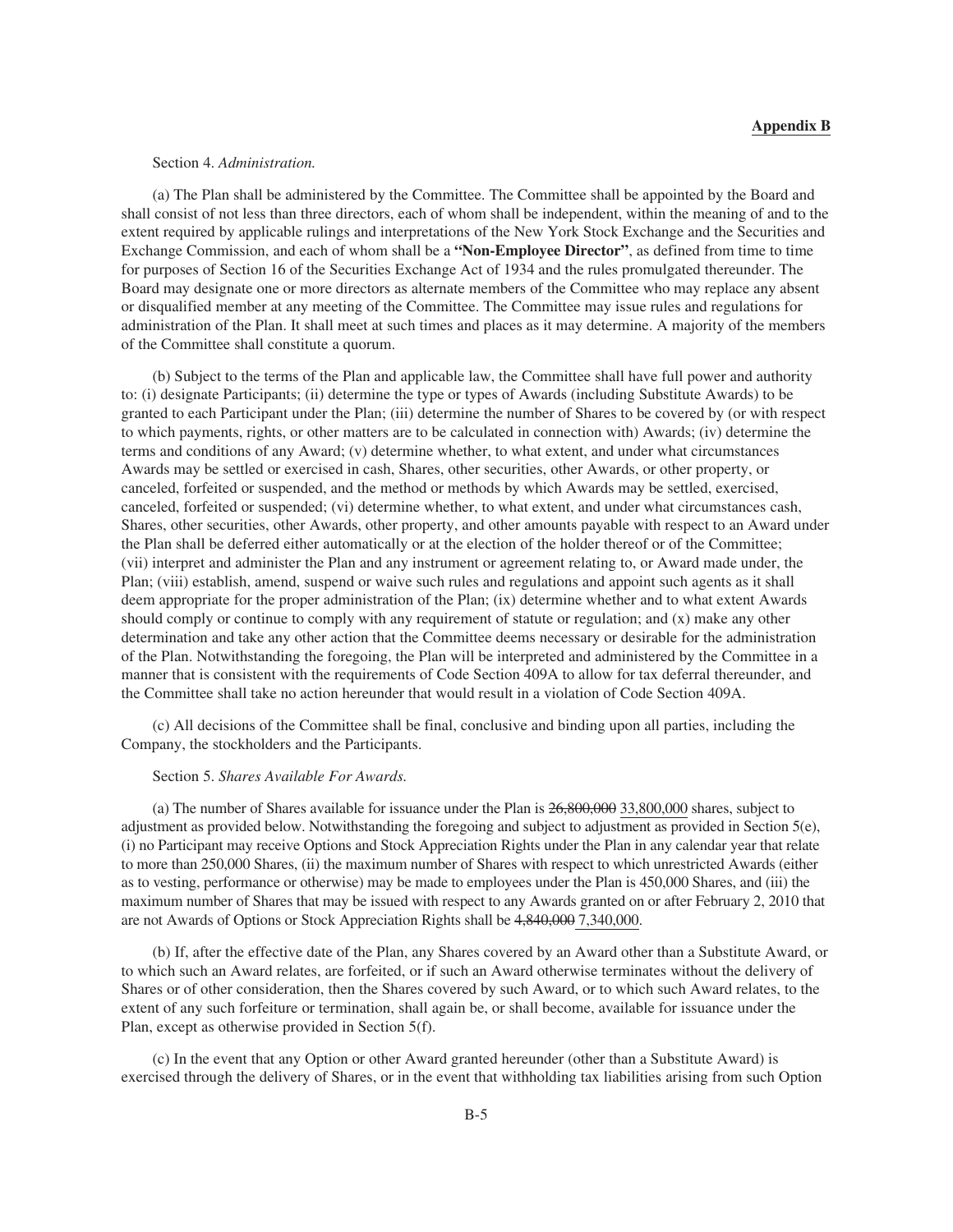or Award are satisfied by the withholding of Shares by the Company, the number of Shares available for Awards under the Plan shall be increased by the number of Shares so surrendered or withheld. Notwithstanding the foregoing, this Section 5(c) will not apply to any such surrender or withholding of Shares occurring on or after November 21, 2006.

(d) Any Shares delivered pursuant to an Award may consist, in whole or in part, of authorized and unissued Shares or of treasury Shares.

(e) In the event that any dividend or other distribution (whether in the form of cash, Shares, other securities, or other property), recapitalization, stock split, reverse stock split, reorganization, merger, consolidation, split-up, spin-off, combination, repurchase or exchange of Shares or other securities of the Company, issuance of warrants or other rights to purchase Shares or other securities of the Company, or other similar corporate transaction or event affects the Shares such that an adjustment is required in order to preserve the value of issued and outstanding Awards and to prevent diminution or enlargement of the benefits or potential benefits intended to be made available under the Plan, then the Committee shall, in such manner as it may deem equitable, adjust any or all of (i) the number and type of Shares (or other securities or property) which thereafter may be made the subject of Awards, including the aggregate and individual limits specified in Section 5(a), (ii) the number and type of Shares (or other securities or property) subject to outstanding Awards, and (iii) the grant, purchase, or exercise price with respect to any Award or, if deemed appropriate, make provision for a cash payment to the holder of an outstanding Award; *provided, however*, that the number of Shares subject to any Award denominated in Shares shall always be a whole number.

(f) Shares underlying Substitute Awards shall not reduce the number of Shares remaining available for issuance under the Plan.

(g) Upon the exercise of any Stock Appreciation Rights, the greater of (i) the number of shares subject to the Stock Appreciation Rights so exercised, and (ii) the number of Shares, if any, that are issued in connection with such exercise, shall be deducted from the number of Shares available for issuance under the Plan.

### Section 6. *Options and Stock Appreciation Rights.*

The Committee is hereby authorized to grant Options and Stock Appreciation Rights to Participants with the following terms and conditions and with such additional terms and conditions, in either case not inconsistent with the provisions of the Plan, as the Committee shall determine:

(a) The exercise price per Share under an Option or Stock Appreciation Right shall be determined by the Committee; *provided, however*, that, except in the case of Substitute Awards, such exercise price shall not be less than the Fair Market Value of a Share on the date of grant of such Option or Stock Appreciation Right. The exercise price of a Substitute Award may be less than the Fair Market Value of a Share on the date of grant to the extent necessary for the value of Substitute Award to be substantially equivalent to the value of the award with respect to which the Substitute Award is issued, as determined by the Committee.

(b) The term of each Option and Stock Appreciation Right shall be fixed by the Committee but shall not exceed 10 years from the date of grant thereof.

(c) The Committee shall determine the time or times at which an Option or Stock Appreciation Right may be exercised in whole or in part, and, with respect to Options, the method or methods by which, and the form or forms, including, without limitation, cash, Shares, other Awards, or other property, or any combination thereof, having a Fair Market Value on the exercise date equal to the relevant exercise price, in which, payment of the exercise price with respect thereto may be made or deemed to have been made.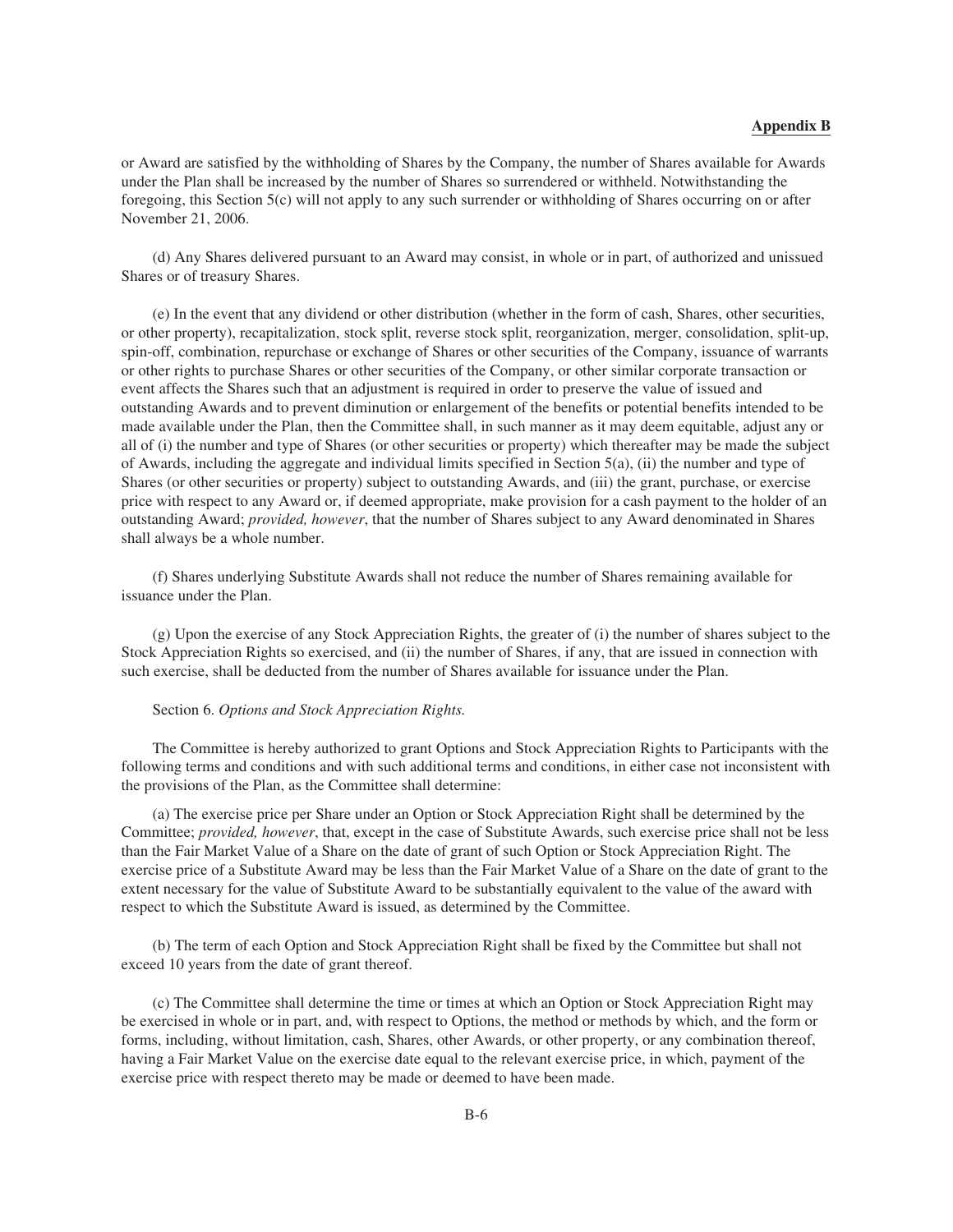(d) The terms of any Incentive Stock Option granted under the Plan shall comply in all respects with the provisions of Section 422 of the Code, or any successor provision thereto, and any regulations promulgated thereunder.

(e) Section 10 sets forth certain additional provisions that shall apply to Options and Stock Appreciation Rights.

### Section 7. *Restricted Stock And Restricted Stock Units*.

(a) The Committee is hereby authorized to grant Awards of Restricted Stock and Restricted Stock Units to Participants.

(b) Shares of Restricted Stock and Restricted Stock Units shall be subject to such restrictions as the Committee may impose (including, without limitation, any limitation on the right to vote a Share of Restricted Stock or the right to receive any dividend or other right or property), which restrictions may lapse separately or in combination at such time or times, in such installments or otherwise, as the Committee may deem appropriate; provided, that if the vesting conditions applicable to an Award of Restricted Stock or Restricted Stock Units to an employee of the Company relate exclusively to the passage of time and continued employment, such time period shall consist of not less than thirty-six (36) months. In the event the vesting of any Award of Restricted Stock is subject to the achievement of performance goals, the performance period relating to such Award shall be at least twelve (12) months. Any Award of Restricted Stock Units for which vesting is conditioned upon the achievement of performance goals shall be considered an award of Performance Units under Section 8.

(c) Any share of Restricted Stock granted under the Plan may be evidenced in such manner as the Committee may deem appropriate including, without limitation, book-entry registration or issuance of a stock certificate or certificates. In the event any stock certificate is issued in respect of shares of Restricted Stock granted under the Plan, such certificate shall be registered in the name of the Participant and shall bear an appropriate legend referring to the terms, conditions, and restrictions applicable to such Restricted Stock.

(d) Upon a Participant's (i) Separation from Service on account of Retirement, death or Disability, any and all remaining restrictions with respect to an award of Restricted Stock granted to the Participant shall lapse, and the Participant shall receive all of the Shares of Restricted Stock subject to the award, (ii) involuntary termination without Cause, any and all remaining restrictions with respect to an award of Restricted Stock shall lapse, and the Participant shall receive a pro-rata portion of the Shares of Restricted Stock subject to the Award based on the portion of the vesting period that the Participant was employed, and (iii) voluntary termination or involuntary termination with Cause, all Shares of Restricted Stock held by the Participant shall be forfeited as of the date of termination.

(e) Notwithstanding anything contained herein to the contrary, upon a Participant's:

(i) Separation from Service on account of Retirement or Disability, any and all remaining restrictions with respect to Restricted Stock Units granted to the Participant shall lapse and the Participant shall receive any amounts otherwise payable with respect to such Restricted Stock Units as soon as administratively practicable thereafter (or at such later distribution date as may be set by the Committee at the time of the Award or in any amendment thereto), except that, for amounts subject to Code Section 409A, in the case of a Participant who is a Specified Employee, the payment of such amounts that are made on account of the Specified Employee's Separation from Service shall not be made prior to the earlier of (A) the first day of the seventh month following the Participant's Separation from Service (without regard to whether the Participant is reemployed on that date) or (B) death;

(ii) Separation from Service on account of involuntary termination without Cause, any and all remaining restrictions with respect to Restricted Stock Units granted to the Participant shall lapse and the Participant shall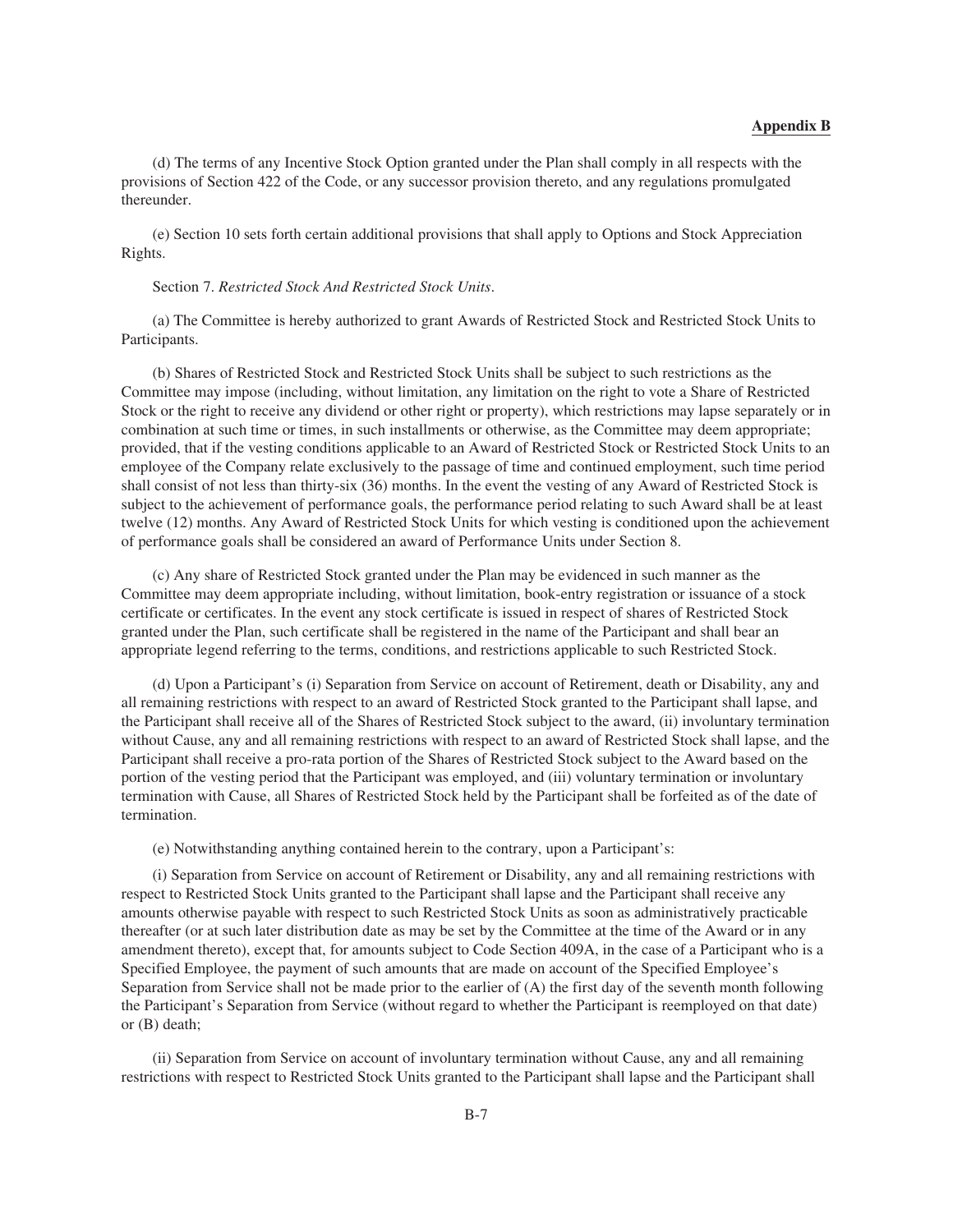receive a pro-rata portion of any amounts otherwise payable with respect to such Restricted Stock Units as soon as administratively practicable thereafter based on the portion of the vesting period that the Participant was employed; provided, that the Committee may, in its discretion, authorize the payment to the Participant of all amounts payable with respect to such Restricted Stock Units in the case of financial hardship on the part of the Participant or in connection with a reduction-in-force. Notwithstanding the foregoing, for amounts subject to Code Section 409A, in the case of a Participant who is a Specified Employee, the payment of such amounts that are made on account of the Specified Employee's Separation from Service shall not be made prior to the earlier of (A) the first day of the seventh month following the Participant's Separation from Service (without regard to whether the Participant is reemployed on that date) or (B) death;

(iii) death, any and all remaining restrictions with respect to Restricted Stock Units granted to the Participant shall lapse and the Participant's beneficiary shall receive any amounts otherwise payable with respect to such Restricted Stock Units as soon as administratively practicable thereafter; and

(iv) voluntary termination or involuntary termination with Cause, all Restricted Stock Units held by the Participant shall be forfeited as of the date of termination.

#### Section 8. *Performance Units.*

(a) The Committee is hereby authorized to grant Performance Units to Participants.

(b) Subject to the terms of the Plan, a Performance Unit granted under the Plan (i) may be denominated or payable in cash, Shares (including, without limitation, Restricted Stock), other securities, other Awards, or other property and (ii) shall confer on the holder thereof rights valued as determined by the Committee and payable to, or exercisable by, the holder of the Performance Unit, in whole or in part, upon the achievement of such performance goals during such performance periods as the Committee shall establish. Subject to the terms of the Plan, the performance goals to be achieved during any performance period, the length of any performance period, the amount of any Performance Unit granted and the amount of any payment or transfer to be made pursuant to any Performance Unit shall be determined by the Committee; provided, that the performance period relating to any Award of Performance Units shall be at least twelve (12) months.

(c) Notwithstanding anything contained herein to the contrary, upon a Participant's:

(i) Separation from Service on account of Retirement or involuntary termination without Cause prior to the expiration of any performance period applicable to a Performance Unit granted to the Participant, the Participant shall be entitled to receive, following the expiration of such performance period, a pro-rata portion of any amounts otherwise payable with respect to, or a pro-rata right to exercise, the Performance Unit;

(ii) death or 409A Disability prior to the expiration of any performance period applicable to a Performance Unit granted to the Participant, the Participant or the Participant's beneficiary shall receive upon such event a partial payment with respect to, or a partial right to exercise, such Performance Unit as determined by the Committee in its discretion;

(iii) Separation from Service on account of Disability (other than a 409A Disability) prior to the expiration for any performance period applicable to a Performance Unit granted to the Participant, the Participant shall be entitled to receive, following the expiration of such performance period, a partial payment with respect to, or a partial right to exercise, such Performance Unit as determined by the Committee in its discretion; and

(iv) voluntary termination or involuntary termination with Cause, all Performance Units held by the Participant shall be canceled as of the date of termination.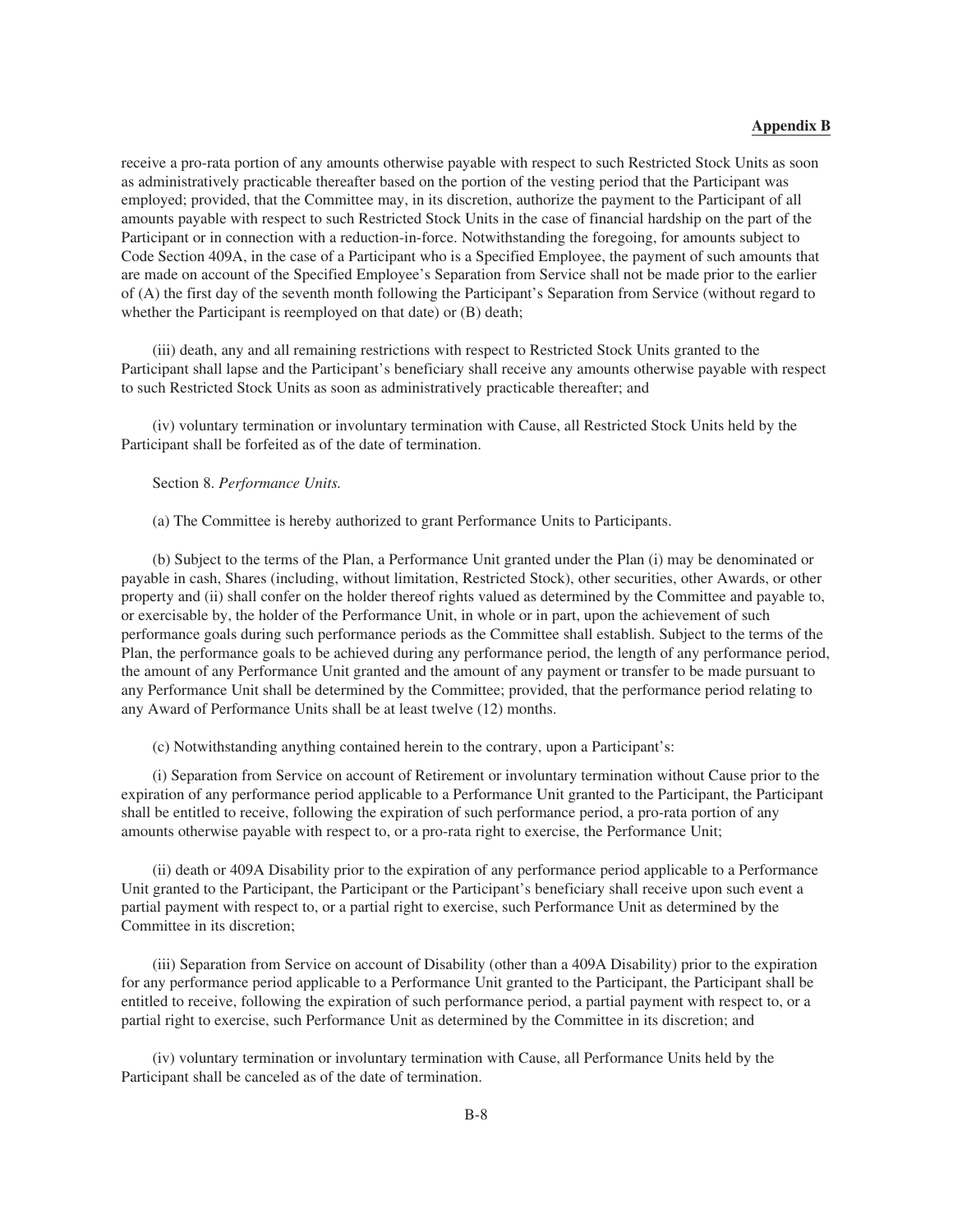### Section 9. *Other Stock-Based Awards.*

The Committee is hereby authorized to grant to Participants such other Awards (including, without limitation, rights to dividends and dividend equivalents) that are denominated or payable in, valued in whole or in part by reference to, or otherwise based on or related to, Shares (including, without limitation, securities convertible into Shares) as are deemed by the Committee to be consistent with the purposes of the Plan (provided that no rights to dividends and dividend equivalents shall be granted in tandem with an Award of Options or Stock Appreciation Rights). Subject to the terms of the Plan, the Committee shall determine the terms and conditions of such Awards; provided, that (i) if the vesting conditions applicable to any such Award to an employee relate exclusively to the passage of time and continued employment, such time period shall consist of not less than thirty-six (36) months, (ii) if the vesting of the award is contingent upon the achievement of any performance goals over a performance period, the performance period relating to such Award shall be at least twelve (12) months. Shares or other securities delivered pursuant to a purchase right granted under this Section 9 shall be purchased for such consideration, which may be paid by such method or methods and in such form or forms, including, without limitation, cash, Shares, other securities, other Awards, or other property, or any combination thereof, as the Committee shall determine, the value of which consideration, as established by the Committee, shall, except in the case of Substitute Awards, not be less than the Fair Market Value of such Shares or other securities as of the date such purchase right is granted. To the extent that any Other Stock-Based Awards granted by the Committee are subject to Code Section 409A as nonqualified deferred compensation, such Other Stock-Based Awards shall be subject to terms and conditions that comply with the requirements of Code Section 409A to avoid adverse tax consequences under Code Section 409A.

### Section 10. *Effect Of Termination On Certain Awards.*

Except as otherwise provided by the Committee at the time an Option or Stock Appreciation Right is granted or in any amendment thereto, if a Participant ceases to be employed by, or serve as a non-employee director of, the Company or any Affiliate, then:

(a) if termination is for Cause, all Options and Stock Appreciation Rights held by the Participant shall be canceled as of the date of termination;

(b) if termination is voluntary or involuntary without Cause, the Participant may exercise each Option or Stock Appreciation Right held by the Participant within three months after such termination (but not after the expiration date of such Award) to the extent such Award was exercisable pursuant to its terms at the date of termination; *provided*, however, if the Participant should die within three months after such termination, each Option or Stock Appreciation Right held by the Participant may be exercised by the Participant's estate, or by any person who acquires the right to exercise by reason of the Participant's death, at any time within a period of one year after death (but not after the expiration date of the Award) to the extent such Award was exercisable pursuant to its terms at the date of termination;

(c) if termination is (i) by reason of Retirement (or alternatively, in the case of a non-employee director, at a time when the Participant has served for five full years or more and has attained the age of sixty), or (ii) by reason of a Disability, each Option or Stock Appreciation Right held by the Participant shall, at the date or Retirement or Disability, become exercisable to the extent of the total number of shares subject to the Option or Stock Appreciation Right, irrespective of the extent to which such Award would otherwise have been exercisable pursuant to the terms of the Award at the date of Retirement or Disability, and shall otherwise remain in full force and effect in accordance with its terms;

(d) if termination is by reason of the death of the Participant, each Option or Stock Appreciation Right held by the Participant may be exercised by the Participant's estate, or by any person who acquires the right to exercise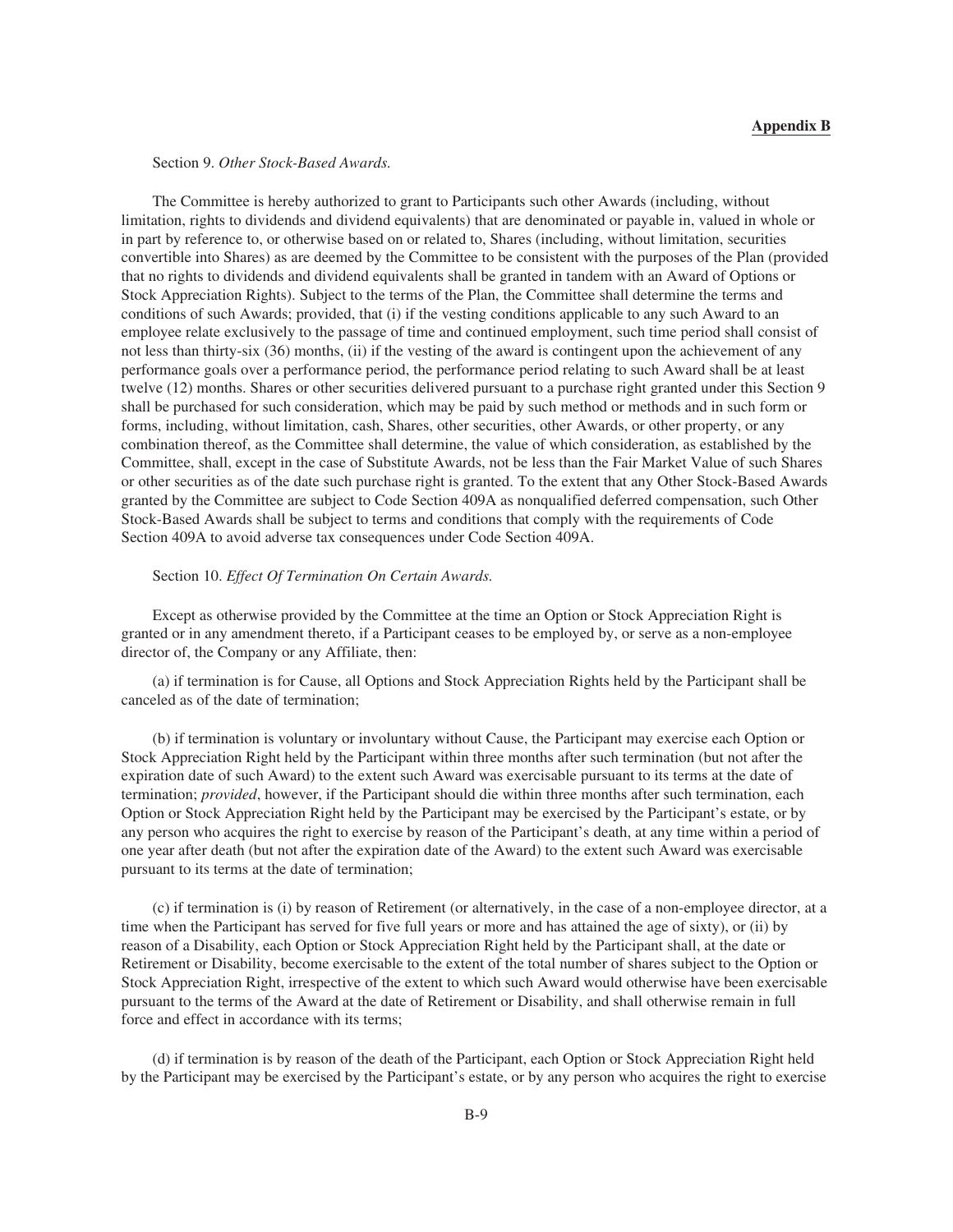such Award by reason of the Participant's death, to the extent of the total number of shares subject to the Award, irrespective of the extent to which such Award would have otherwise been exercisable pursuant to the terms of the Award at the date of death, and such Award shall otherwise remain in full force and effect in accordance with its terms.

#### Section 11. *General Provisions Applicable To Awards.*

(a) Awards shall be granted for no cash consideration or for such minimal cash consideration as may be required by applicable law.

(b) Awards may, in the discretion of the Committee, be granted either alone or in addition to or in tandem with any other Award. Awards granted in addition to or in tandem with other Awards may be granted either at the same time as or at a different time from the grant of such other Awards or awards.

(c) Subject to the terms of the Plan, payments or transfers to be made by the Company upon the grant, exercise or payment of an Award may be made in such form or forms as the Committee shall determine including, without limitation, cash, Shares, other securities, other Awards, or other property, or any combination thereof, and may be made in a single payment or transfer, in installments, or on a deferred basis, in each case in accordance with rules and procedures established by the Committee. Such rules and procedures may include, without limitation, provisions for the payment or crediting of reasonable interest on installment or deferred payments or the grant or crediting of dividend equivalents in respect of installment or deferred payments. Notwithstanding the foregoing, in no event shall the Company extend any loan to any Participant in connection with the exercise of an Award; provided, however, that nothing contained herein shall prohibit the Company from maintaining or establishing any broker-assisted cashless exercise program.

(d) Unless the Committee shall otherwise determine, no Award and no right under any Award shall be assignable, alienable, saleable or transferable by a Participant otherwise than by will or by the laws of descent and distribution. In no event may an Award be transferred by a Participant for value. Each Award, and each right under any Award, shall be exercisable during the Participant's lifetime only by the Participant or, if permissible under applicable law, by the Participant's guardian or legal representative. The provisions of this paragraph shall not apply to any Award which has been fully exercised, earned or paid, as the case may be, and shall not preclude forfeiture of an Award in accordance with the terms thereof.

(e) All certificates for Shares or other securities delivered under the Plan pursuant to any Award or the exercise thereof shall be subject to such stop transfer orders and other restrictions as the Committee may deem advisable under the Plan or the rules, regulations, and other requirements of the Securities and Exchange Commission, any stock exchange upon which such Shares or other securities are then listed, and any applicable Federal or state securities laws, and the Committee may cause a legend or legends to be put on any such certificates to make appropriate reference to such restrictions.

(f) Every Award (other than an Option or Stock Appreciation Right) to a member of the Executive Group shall, if the Committee intends that such Award should constitute "qualified performance-based compensation" for purposes of Section 162(m) of the Code, include a pre-established formula, such that payment, retention or vesting of the Award is subject to the achievement during a performance period or periods, as determined by the Committee, of a level or levels, as determined by the Committee, of one or more of the following performance measures: (i) Return on Net Assets, (ii) Revenue Growth, (iii) Return on Common Equity, (iv) Total Shareholder Return, (v) Earnings Per Share, (vi) Net Revenue Per Employee (vii) Market Share, (viii) Return on Invested Capital, or (ix) Net Income. For any Award subject to any such pre-established formula, no more than 150,000 Shares can be paid in satisfaction of such Award to any Participant, subject to adjustment as provided in Section 5(e). Notwithstanding any provision of this Plan to the contrary, the Committee shall not be authorized to increase the amount payable under any Award to which this Section 11(f) applies upon attainment of such pre-established formula.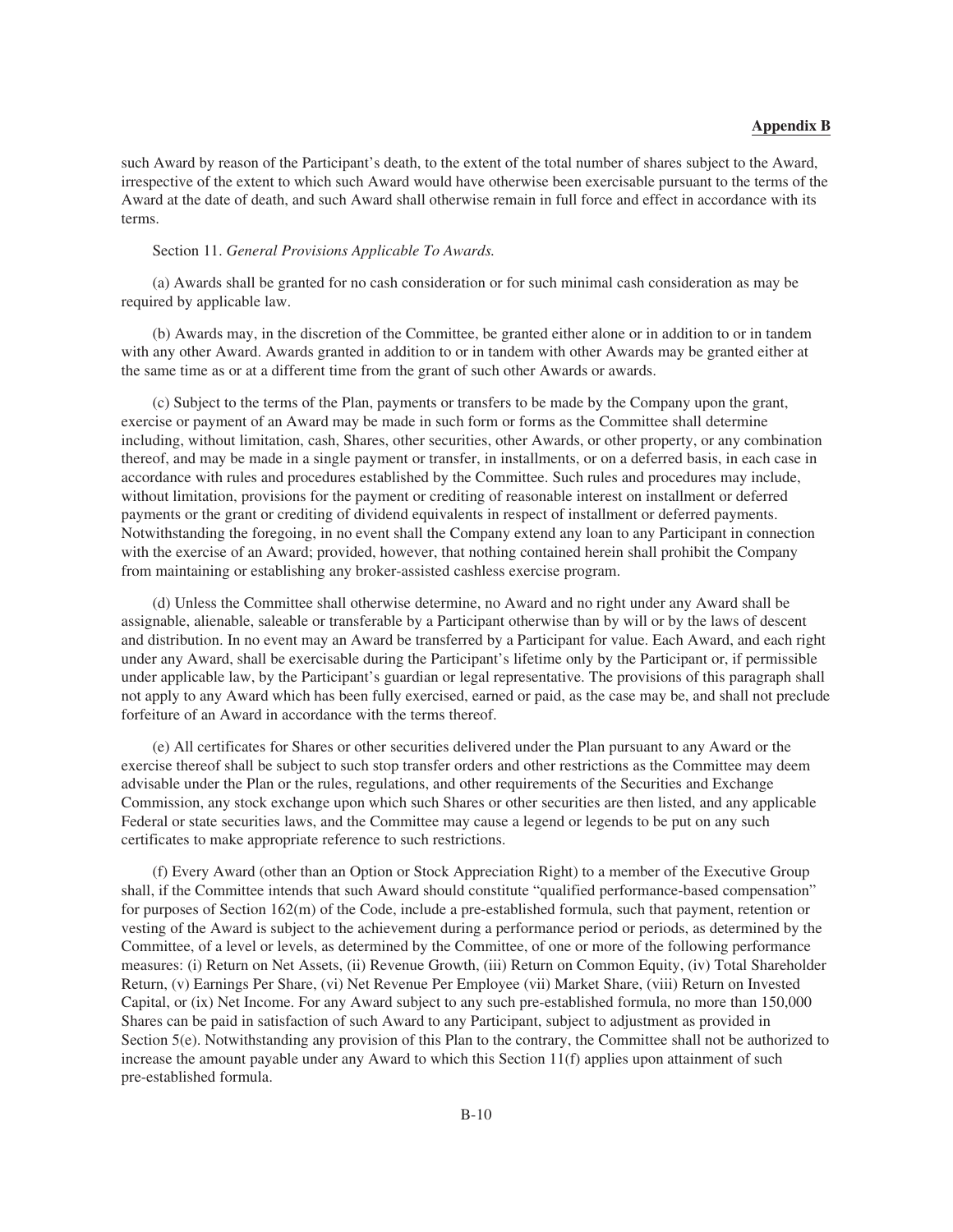(g) Unless specifically provided to the contrary in any Award Agreement, upon a Change in Control, all Awards shall become fully vested and exercisable, and any restrictions applicable to any Award shall automatically lapse. Notwithstanding the foregoing, any Awards that are otherwise subject to Code Section 409A shall not be distributed or payable upon a Change in Control unless the Change in Control otherwise meets the requirements for a change in the ownership or effective control of the Company or in the ownership of a substantial portion of the assets of the Company within the meaning of Code Section 409A and the regulations and other guidance promulgated thereunder; instead such Awards shall be distributed or payable in accordance with the Award's applicable terms.

(h) Non-employee Directors of the Company shall be entitled to defer the receipt of any Shares that may become issuable to them under any Award in accordance with the terms of the 1996 Directors' Deferral Plan, as the same may be hereinafter amended, or any other plan that may be established by the Company that provides for the deferred receipt of such Shares.

(i) Employees of the Company shall be entitled to defer the receipt of any Shares that may become issuable to them under any Award in accordance with the terms of the Deferred Compensation and Retirement Benefit Restoration Plan, as the same may be hereinafter amended, or any other plan that may be established by the Company that provides for the deferred receipt of such Shares.

#### Section 12. *Amendments And Termination*.

(a) Except to the extent prohibited by applicable law and unless otherwise expressly provided in an Award Agreement or in the Plan, the Board may amend, alter, suspend, discontinue, or terminate the Plan or any portion thereof at any time; *provided, however*, that no such amendment, alteration, suspension, discontinuation or termination shall be made without (i) shareholder approval (A) if the effect thereof is to increase the number of Shares available for issuance under the Plan or to expand the class of persons eligible to participate in the Plan or (B) if such approval is necessary to comply with any tax or regulatory requirement for which or with which the Board deems it necessary or desirable to qualify or comply or (ii) the consent of the affected Participant, if such action would adversely affect the rights of such Participant under any outstanding Award. Notwithstanding anything to the contrary herein, the Committee may amend the Plan in such manner as may be necessary to enable the Plan to achieve its stated purposes in any jurisdiction outside the United States in a tax-efficient manner and in compliance with local rules and regulations. In all events, no termination or amendment shall be made in a manner that is inconsistent with the requirements under Code Section 409A to allow for tax deferral.

(b) The Committee may waive any conditions or rights under, amend any terms of, or amend, alter, suspend, discontinue or terminate, any Award theretofore granted, prospectively or retroactively, without the consent of any relevant Participant or holder or beneficiary of an Award; *provided, however*, that no such action shall impair the rights of any affected Participant or holder or beneficiary under any Award theretofore granted under the Plan; and *provided further* that, except as provided in Section 5(e), no such action shall reduce the exercise price, grant price or purchase price of any Award established at the time of grant thereof; and *provided further*, that the Committee's authority under this Section  $12(b)$  is limited in the case of Awards subject to Section  $11(f)$ , as set forth in Section 11(f); and *provided further*, that the Committee may not act under this Section 12(b) in a way that is inconsistent with the requirements under Code Section 409A to allow for tax deferral. In no event shall an outstanding Option or Stock Appreciation Right be cancelled in exchange for cash or, except as provided in Section 5(e), replaced with a new Option or Stock Appreciation Right with a lower exercise price, without approval of the Company's shareholders.

(c) Except as noted in Section 11(f), the Committee shall be authorized to make adjustments in the terms and conditions of, and the criteria included in, Awards in recognition of events (including, without limitation, the events described in Section 5(e)) affecting the Company, or the financial statements of the Company, or of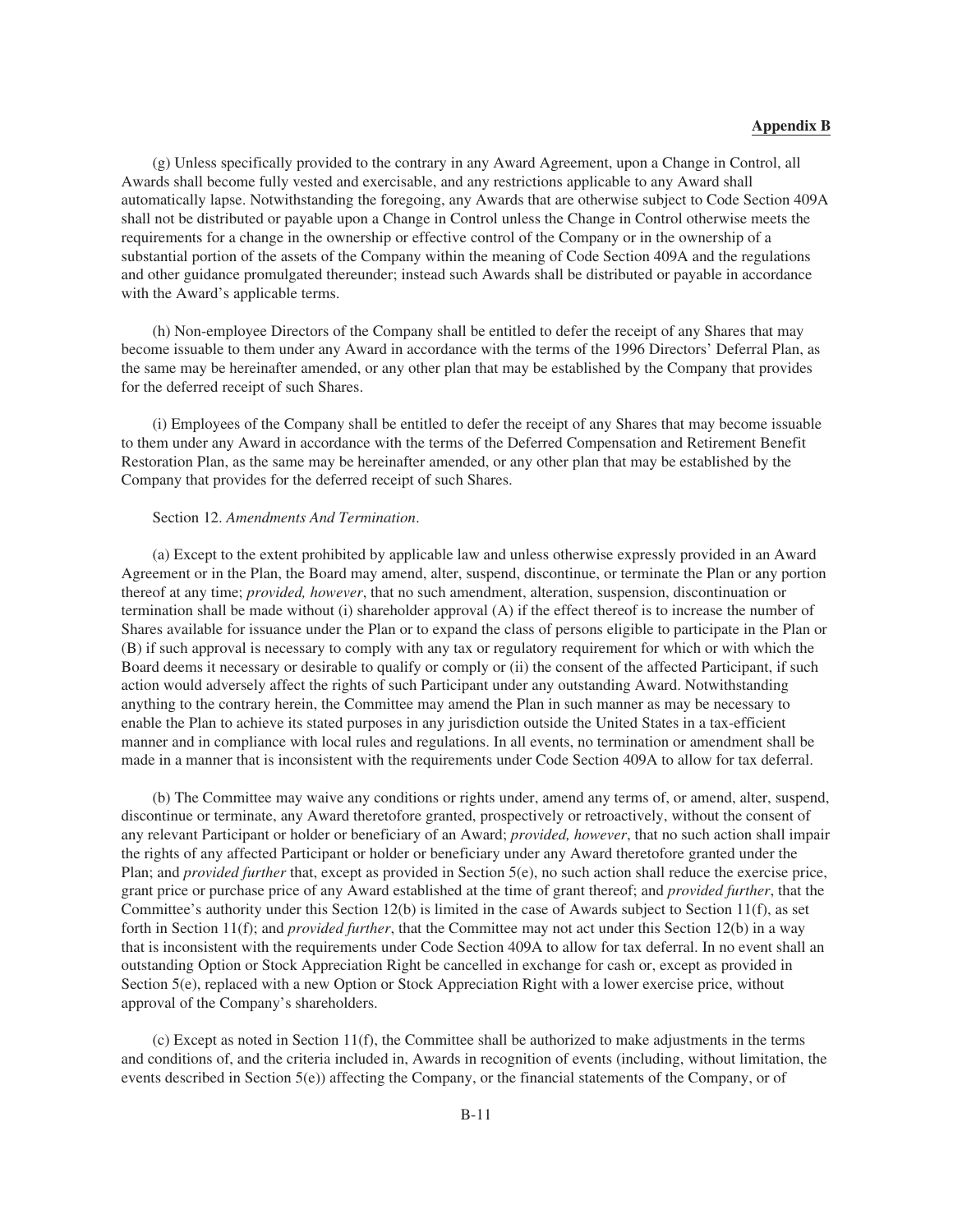changes in applicable laws, regulations or accounting principles, whenever the Committee determines that such adjustments are appropriate in order to prevent dilution or enlargement of the benefits or potential benefits intended to be made available under the Plan.

(d) Any provision of the Plan or any Award Agreement to the contrary notwithstanding, in connection with a Business Combination, the Committee may cause any Award granted hereunder to be canceled in consideration of a cash payment or alternative Award made to the holder of such canceled Award equal in value to the Fair Market Value of such canceled Award.

(e) The Committee may correct any defect, supply any omission, or reconcile any inconsistency in the Plan or any Award in the manner and to the extent it shall deem desirable to carry the Plan into effect or to otherwise comply with the requirements of Code Section 409A so as to avoid adverse tax consequences under Code Section 409A.

### Section 13. *Miscellaneous.*

(a) No employee, Participant or other person shall have any claim to be granted any Award under the Plan, and there is no obligation for uniformity of treatment of employees, Participants, or holders or beneficiaries of Awards under the Plan. The terms and conditions of Awards need not be the same with respect to each recipient.

(b) The Committee may delegate to one or more officers or managers of the Company, or a committee of such officers or managers, the authority, subject to such terms and limitations as the Committee shall determine, to grant Awards to, or to cancel, modify, waive rights with respect to, alter, discontinue, suspend or terminate Awards held by, employees who are not officers or directors of the Company for purposes of Section 16 of the Securities Exchange Act of 1934, as amended; *provided, however*, that any delegation to management shall conform with the requirements of the corporate law of New Jersey and with the requirements, if any, of the New York Stock Exchange, in either case as in effect from time to time.

(c) The Company shall be authorized to withhold from any Award granted or any payment due or transfer made under any Award or under the Plan or from any compensation or other amount owing to a Participant the amount (in cash, Shares, other securities, other Awards, or other property) of withholding taxes due in respect of an Award, its exercise, or any payment or transfer under such Award or under the Plan and to take such other action (including, without limitation, providing for elective payment of such amounts in cash, Shares, other securities, other Awards or other property by the Participant) as may be necessary in the opinion of the Company to satisfy all obligations for the payment of such taxes.

(d) Nothing contained in the Plan shall prevent the Company from adopting or continuing in effect other or additional compensation arrangements, and such arrangements may be either generally applicable or applicable only in specific cases.

(e) The grant of an Award shall not be construed as giving a Participant the right to be retained in the employ of the Company or any Affiliate. Further, the Company or the applicable Affiliate may at any time dismiss a Participant from employment, free from any liability, or any claim under the Plan, unless otherwise expressly provided in the Plan or in any Award Agreement or in any other agreement binding the parties. The receipt of any Award under the Plan is not intended to confer any rights on the receiving Participant except as set forth in such Award.

(f) If any provision of the Plan or any Award is or becomes or is deemed to be invalid, illegal, or unenforceable in any jurisdiction, or as to any person or Award, or would disqualify the Plan or any Award under any law deemed applicable by the Committee, such provision shall be construed or deemed amended to conform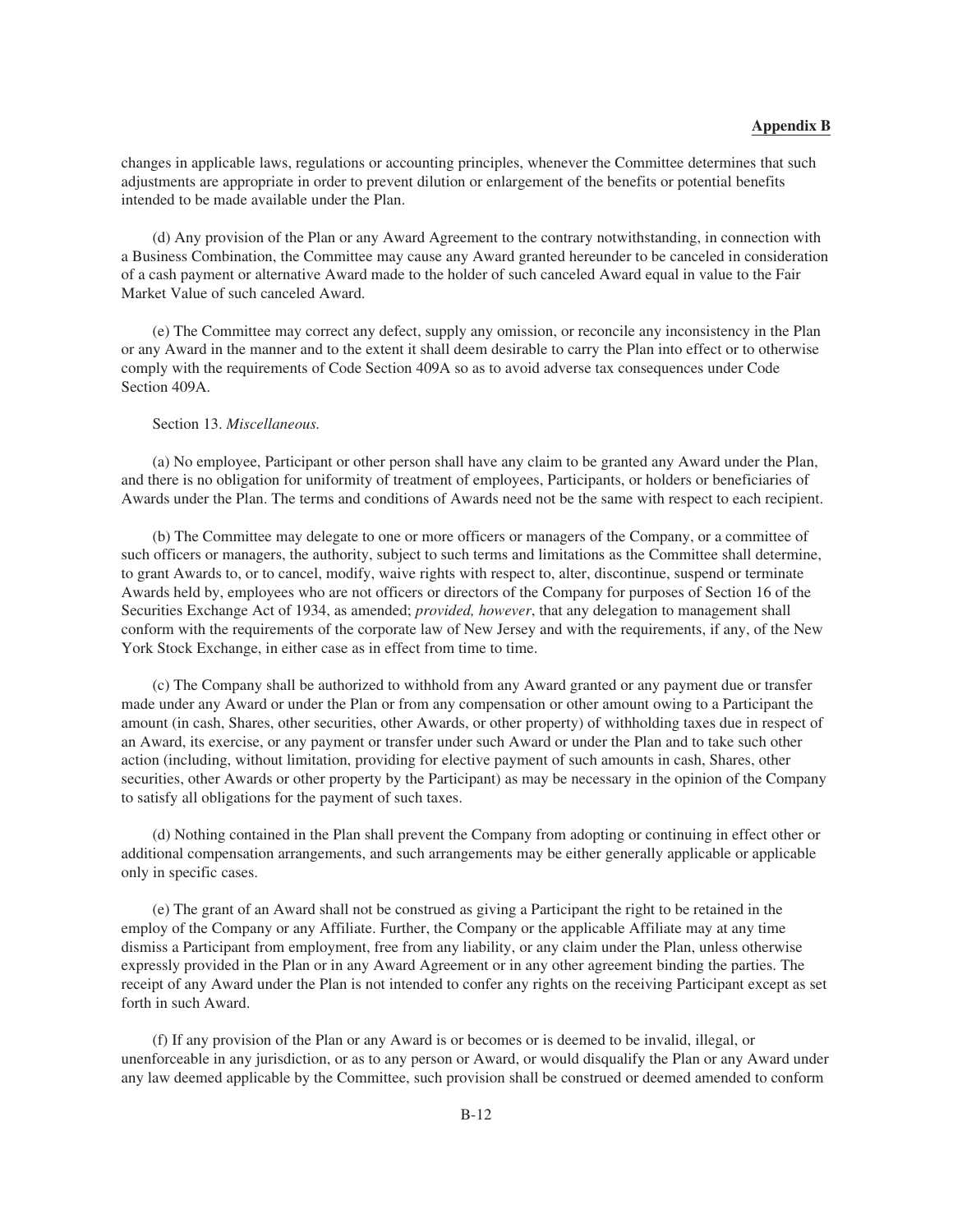to applicable laws, or if it cannot be so construed or deemed amended without, in the determination of the Committee, materially altering the intent of the Plan or the Award, such provision shall be stricken as to such jurisdiction, person or Award, and the remainder of the Plan and any such Award shall remain in full force and effect.

(g) Neither the Plan nor any Award shall create or be construed to create a trust or separate fund of any kind or a fiduciary relationship between the Company and a Participant or any other person. To the extent that any person acquires a right to receive payments from the Company pursuant to an Award, such right shall be no greater than the right of any unsecured general creditor of the Company.

(h) No fractional Shares shall be issued or delivered pursuant to the Plan or any Award, and the Committee shall determine whether cash, other securities or other property shall be paid or transferred in lieu of any fractional Shares, or whether such fractional Shares or any rights thereto shall be canceled, terminated or otherwise eliminated.

Section 14. *Effective Date Of Plan.*

The Plan shall be effective as of the date of its approval by the stockholders of the Company.

Section 15. *Term Of The Plan*.

No Award shall be granted under the Plan after the tenth anniversary of the effective date January 29, 2023. However, unless otherwise expressly provided in the Plan or in an applicable Award Agreement, any Award theretofore granted may extend beyond such date, and the authority of the Committee to amend, alter, adjust, suspend, discontinue, or terminate any such Award, or to waive any conditions or rights under any such Award, and the authority of the Board to amend the Plan, shall extend beyond such date.